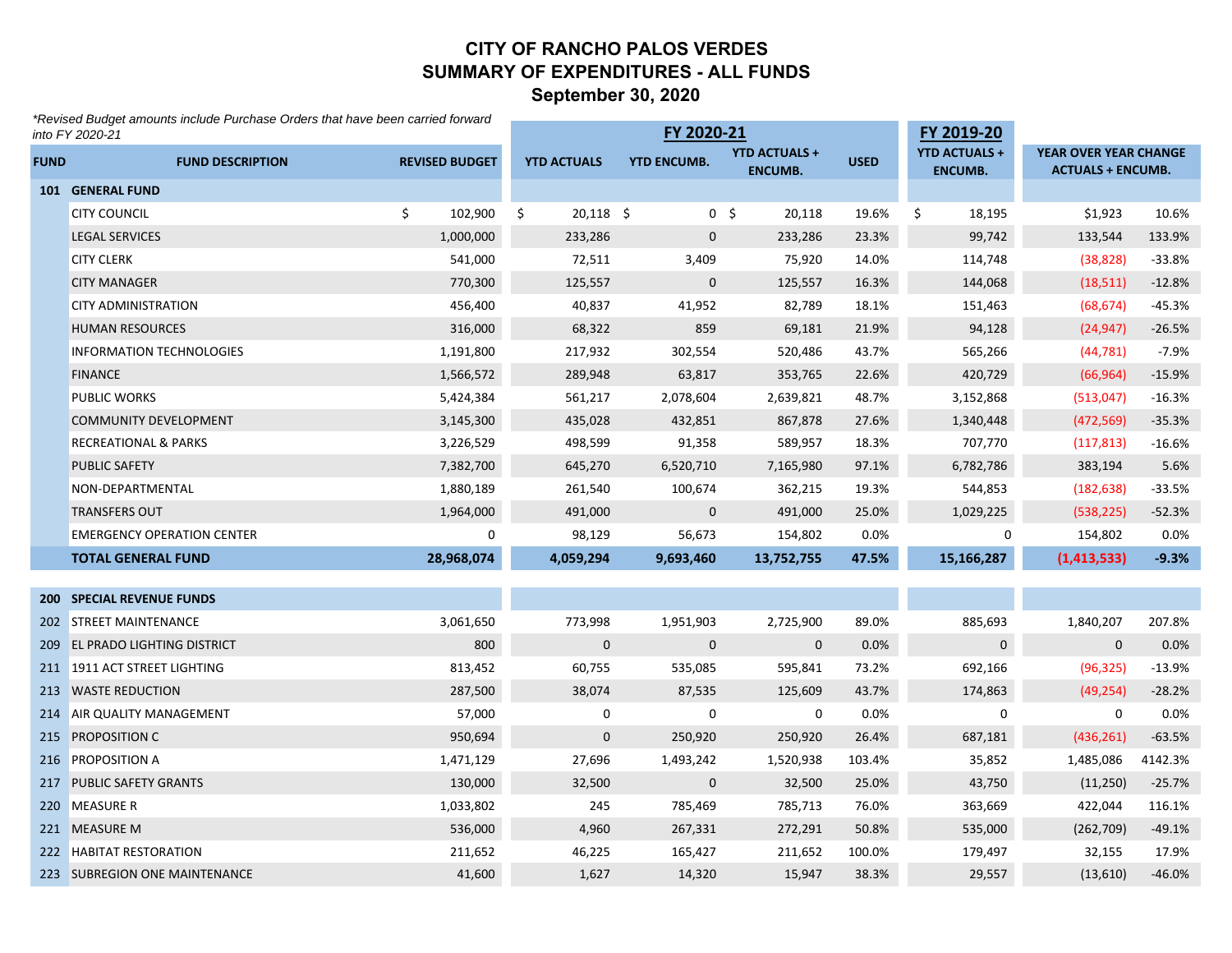#### **CITY OF RANCHO PALOS VERDES SUMMARY OF EXPENDITURES - ALL FUNDS September 30, 2020**

|             |                                                 |                       | FY 2020-21               |              |                    |                                        |             | FY 2019-20                             |          |                                                          |          |
|-------------|-------------------------------------------------|-----------------------|--------------------------|--------------|--------------------|----------------------------------------|-------------|----------------------------------------|----------|----------------------------------------------------------|----------|
| <b>FUND</b> | <b>FUND DESCRIPTION</b>                         | <b>REVISED BUDGET</b> | <b>YTD ACTUALS</b>       |              | <b>YTD ENCUMB.</b> | <b>YTD ACTUALS +</b><br><b>ENCUMB.</b> | <b>USED</b> | <b>YTD ACTUALS +</b><br><b>ENCUMB.</b> |          | <b>YEAR OVER YEAR CHANGE</b><br><b>ACTUALS + ENCUMB.</b> |          |
|             | 224 MEASURE A MAINTENANCE                       | 100,000               |                          | 25,000       | $\Omega$           | 25,000                                 | 25.0%       | 25,000                                 |          | $\Omega$                                                 | 0.0%     |
|             | 225 ABALONE COVE SEWER DISTRICT                 | 151,715               | 13,447                   |              | 96,454             | 109,901                                | 72.4%       | 39,329                                 |          | 70,573                                                   | 179.4%   |
| 227         | <b>GINSBERG CULTURAL ARTS BLDG.</b>             | $\mathbf 0$           |                          | 0            | 0                  | $\mathbf 0$                            | 0.0%        | 0                                      |          | $\Omega$                                                 | 0.0%     |
|             | 228 DONOR RESTRICTED CONTRIBUTIONS              | 38,422                |                          | $\mathbf 0$  | 26,422             | 26,422                                 | 68.8%       | 22,526                                 |          | 3,896                                                    | 17.3%    |
|             | <b>TOTAL SPECIAL REVENUE FUNDS</b>              | 8,885,415             | 1,024,526                |              | 5,674,108          | 6,698,633                              | 75.4%       | 3,714,082                              |          | 2,984,551                                                | 80.4%    |
|             |                                                 |                       |                          |              |                    |                                        |             |                                        |          |                                                          |          |
| 300         | <b>CAPITAL PROJECTS FUNDS</b>                   |                       |                          |              |                    |                                        |             |                                        |          |                                                          |          |
| 310         | COMMUNITY DEVELOPMENT BLOCK GRANT (CDBG)        | 156,499               |                          | 1,898        | 34,001             | 35,899                                 | 22.9%       | 131,261                                |          | (95, 362)                                                | $-72.7%$ |
|             | 330 INFRASTRUCTURE IMPROVEMENTS                 | 3,900,508             |                          | 25,788       | 1,532,281          | 1,558,070                              | 39.9%       | 5,728,083                              |          | (4, 170, 013)                                            | $-72.8%$ |
|             | 331 FEDERAL GRANTS                              | $\mathbf 0$           |                          | 0            | 0                  | 0                                      | 0.0%        | 0                                      |          | 0                                                        | 0.0%     |
|             | 332 STATE GRANTS                                | 212,945               |                          | 10,663       | 200,900            | 211,563                                | 99.4%       | 496,778                                |          | (285, 215)                                               | $-57.4%$ |
|             | 334 QUIMBY PARK DEVELOPMENT                     | 267,990               |                          | 0            | 267,990            | 267,990                                | 100.0%      | 862,706                                |          | (594, 716)                                               | $-68.9%$ |
|             | 336 LOW-MODERATE INCOME HOUSING                 | $\boldsymbol{0}$      |                          | $\mathbf{0}$ | $\mathbf{0}$       | $\mathbf 0$                            | 0.0%        | $\pmb{0}$                              |          | $\mathbf 0$                                              | 0.0%     |
|             | 338 DEVELOPMENT IMPACT MITIGATION (EET)         | 210,000               | 15,487                   |              | 174,674            | 190,161                                | 90.6%       | 304,000                                |          | (113, 839)                                               | $-37.4%$ |
|             | <b>TOTAL CAPITAL PROJECTS FUNDS</b>             | 4,747,942             | 53,837                   |              | 2,209,846          | 2,263,683                              | 47.7%       | 7,522,827                              |          | (5,259,145)                                              | $-69.9%$ |
|             |                                                 |                       |                          |              |                    |                                        |             |                                        |          |                                                          |          |
| 600         | <b>INTERNAL SERVICE FUND</b>                    |                       |                          |              |                    |                                        |             |                                        |          |                                                          |          |
|             | 681 EQUIPMENT REPLACEMENT                       | 788,997               |                          | 4,392        | 166,006            | 170,397                                | 21.6%       | 267,294                                |          | (96, 896)                                                | $-36.3%$ |
|             | <b>TOTAL INTERNAL SERVICE FUNDS</b>             | 788,997               |                          | 4,392        | 166,006            | 170,397                                | 21.6%       | 267,294                                |          | (96, 896)                                                | $-36.3%$ |
|             | <b>REDEVELOPMENT AGENCY</b>                     |                       |                          |              |                    |                                        |             |                                        |          |                                                          |          |
|             | 701 REDEVELOPMENT OBLIGATION                    | 0                     |                          | 0            | 0                  | $\mathbf 0$                            | 0.0%        | 0                                      |          | $\mathbf 0$                                              | 0.0%     |
|             | <b>TOTAL REDEVELOPMENT AGENCY</b>               | $\mathbf{0}$          |                          | $\mathbf{0}$ | $\mathbf{0}$       | $\mathbf{0}$                           | 0.0%        | $\bf{0}$                               |          | $\mathbf{0}$                                             | 0.0%     |
|             |                                                 |                       |                          |              |                    |                                        |             |                                        |          |                                                          |          |
|             | <b>IMPROVEMENT AUTHORITIES</b>                  |                       |                          |              |                    |                                        |             |                                        |          |                                                          |          |
| 285         | IA - PORTUGUESE BEND MAINTENANCE                | 90,000                |                          | 2,172        | 41,872             | 44,044                                 | 48.9%       | 8,861                                  |          | 35,183                                                   | 397.1%   |
|             | 795 IMPROVEMENT AUTHORITY - ABALONE COVE MAINT. | 56,000                |                          | 3,846        | 22,362             | 26,207                                 | 46.8%       | 10,978                                 |          | 15,229                                                   | 138.7%   |
|             | <b>TOTAL IMPROVEMENT AUTHORITIES</b>            | 146,000               |                          | 6,018        | 64,233             | 70,251                                 | 48.1%       | 19,839                                 |          | 50,412                                                   | 254.1%   |
|             | <b>TOTAL EXPENDITURES ALL FUNDS</b>             | 43,536,428            | 5,148,066 \$<br><b>S</b> |              | 17,807,653 \$      | 22,955,719                             | 52.7%       | 26,690,330                             | <b>S</b> | (3,734,611)                                              | $-14.0%$ |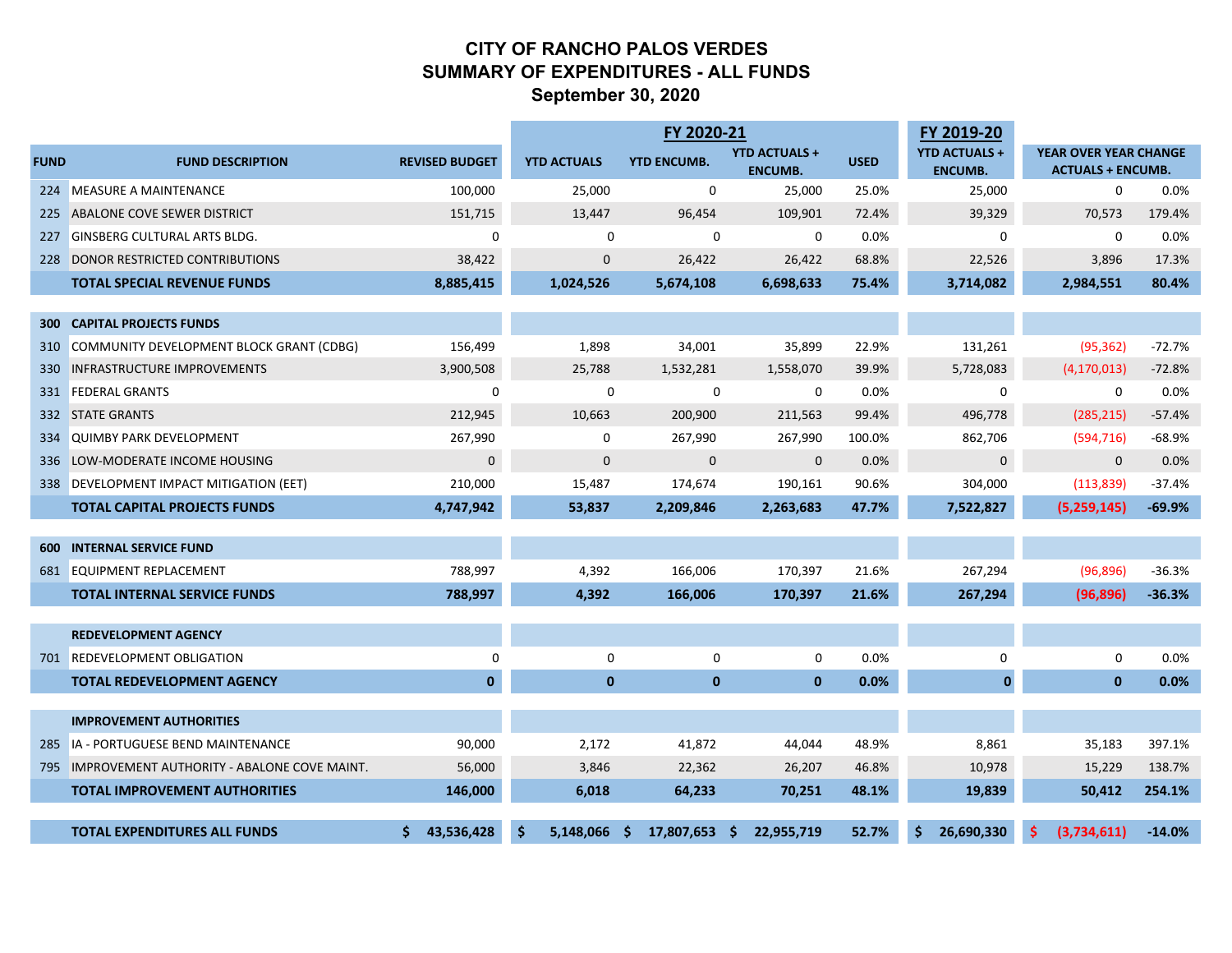|             |                   |                   |                                           |             |                       |                     |                           |          | <b>AVAILABLE</b> |        |
|-------------|-------------------|-------------------|-------------------------------------------|-------------|-----------------------|---------------------|---------------------------|----------|------------------|--------|
| <b>FUND</b> | <b>DEPARTMENT</b> | <b>ACCOUNT</b>    | <b>ACCOUNT DESCRIPTION</b>                | <b>TYPE</b> | <b>REVISED BUDGET</b> | <b>YTD EXPENDED</b> | MTD EXPENDED ENCUMBRANCES |          | <b>BUDGET</b>    | % USED |
| 101         | 1110              | 101-400-1110-4102 | PART-TIME SALARIES                        | E           | 24,000                | 5,538.60            | 1,846.20                  | 0.00     | 18,461           | 23.10  |
| 101         | 1110              | 101-400-1110-4201 | HEALTH/DENTAL/VISION INSURANCE            | E           | 29,900                | 7,461.21            | 2,410.36                  | 0.00     | 22,439           | 25.00  |
| 101         | 1110              | 101-400-1110-4202 | FICA/MEDICARE                             | E           | 1,500                 | 395.16              | 131.72                    | 0.00     | 1,105            | 26.30  |
| 101         | 1110              | 101-400-1110-4204 | <b>WORKERS' COMPENSATION</b>              | E           | 500                   | 206.86              | 62.66                     | 0.00     | 293              | 41.40  |
| 101         | 1110              | 101-400-1110-4205 | <b>OTHER BENEFITS</b>                     | E           | 700                   | 162.00              | 54.00                     | 0.00     | 538              | 23.10  |
| 101         | 1110              | 101-400-1110-4206 | H.S.A. CONTRIBUTION                       | E           | 6,000                 | 1,384.62            | 461.54                    | 0.00     | 4,615            | 23.10  |
| 101         | 1110              | 101-400-1110-4310 | <b>OPERATING MATERIALS &amp; SUPPLIES</b> | E           | 5,300                 | 0.00                | 0.00                      | 0.00     | 5,300            | 0.00   |
| 101         | 1110              | 101-400-1110-4311 | <b>POSTAGE</b>                            | E           | $\mathbf 0$           | 3,611.72            | 3,611.72                  | 0.00     | $-3,612$         | 100.00 |
| 101         | 1110              | 101-400-1110-6001 | <b>MEETINGS &amp; CONFERENCES</b>         | E           | 35,000                | 1,357.65            | 977.12                    | 0.00     | 33,642           | 3.90   |
| 101         | 1210              | 101-400-1210-5101 | <b>LEGAL - PROF &amp; TECH</b>            | E           | 25,000                | 0.00                | 0.00                      | 0.00     | 25,000           | 0.00   |
| 101         | 1210              | 101-400-1210-5107 | LEGAL SERVICES - GENERAL                  | E           | 570,000               | 113,017.57          | 57,426.50                 | 0.00     | 456,982          | 19.80  |
| 101         | 1210              | 101-400-1210-5108 | LEGAL SERVICES - LABOR NEG.               | E           | 40,000                | 266.50              | 266.50                    | 0.00     | 39,734           | 0.70   |
| 101         | 1210              | 101-400-1210-5109 | <b>LEGAL SERVICES - LITIGATION</b>        | E           | 230,000               | 105,632.92          | 62,799.45                 | 0.00     | 124,367          | 45.90  |
| 101         | 1210              | 101-400-1210-5110 | LEGAL SERVICES - CODE ENFORCE             | E           | 65,000                | 6,251.31            | 2,625.00                  | 0.00     | 58,749           | 9.60   |
| 101         | 1210              | 101-400-1210-5119 | <b>LEGAL SERVICES - PRA</b>               | E           | 70,000                | 8,118.00            | 4,817.50                  | 0.00     | 61,882           | 11.60  |
| 101         | 1310              | 101-400-1310-4101 | <b>FULL-TIME SALARIES</b>                 | E           | 276,500               | 44,953.58           | 17,572.56                 | 0.00     | 231,546          | 16.30  |
| 101         | 1310              | 101-400-1310-4103 | <b>OVER-TIME SALARIES</b>                 | E           | 16,200                | 3,942.77            | 1,228.14                  | 0.00     | 12,257           | 24.30  |
| 101         | 1310              | 101-400-1310-4201 | HEALTH/DENTAL/VISION INSURANCE            | E           | 23,400                | 7,745.73            | 2,704.81                  | 0.00     | 15,654           | 33.10  |
| 101         | 1310              | 101-400-1310-4202 | FICA/MEDICARE                             | E           | 3,600                 | 641.65              | 243.62                    | 0.00     | 2,958            | 17.80  |
|             |                   |                   |                                           | E           |                       |                     |                           |          |                  |        |
| 101         | 1310              | 101-400-1310-4203 | <b>CALPERS RETIREMENT</b>                 |             | 26,900                | 4,921.96            | 1,889.38                  | 0.00     | 21,978           | 18.30  |
| 101         | 1310              | 101-400-1310-4204 | <b>WORKERS' COMPENSATION</b>              | E           | 5,600                 | 1,085.24            | 376.79                    | 0.00     | 4,515            | 19.40  |
| 101         | 1310              | 101-400-1310-4205 | <b>OTHER BENEFITS</b>                     | E           | 9,300                 | 1,521.33            | 575.20                    | 0.00     | 7,779            | 16.40  |
| 101         | 1310              | 101-400-1310-4206 | <b>H.S.A. CONTRIBUTION</b>                | E           | 6,000                 | 1,759.87            | 671.25                    | 0.00     | 4,240            | 29.30  |
| 101         | 1310              | 101-400-1310-4207 | CALPERS UNFUNDED LIABILITIES              | E           | 10,700                | 3,428.05            | 1,260.66                  | 0.00     | 7,272            | 32.00  |
| 101         | 1310              | 101-400-1310-4310 | <b>OPERATING MATERIALS &amp; SUPPLIES</b> | E           | 1,500                 | 59.36               | 59.36                     | 1,440.64 | $\mathbf 0$      | 100.00 |
| 101         | 1310              | 101-400-1310-4601 | <b>DUES &amp; MEMBERSHIPS</b>             | E           | 1,300                 | 375.00              | 375.00                    | 0.00     | 925              | 28.80  |
| 101         | 1310              | 101-400-1310-5101 | PROFESSIONAL/TECHNICAL SERVICE            | E           | 1,500                 | 0.00                | 0.00                      | 0.00     | 1,500            | 0.00   |
| 101         | 1310              | 101-400-1310-5102 | ADVERTISING                               | E           | 2,500                 | 0.00                | 0.00                      | 0.00     | 2,500            | 0.00   |
| 101         | 1310              | 101-400-1310-5103 | PRINTING/BINDING                          | E           | 1,000                 | 0.00                | 0.00                      | 0.00     | 1,000            | 0.00   |
| 101         | 1310              | 101-400-1310-6001 | <b>MEETINGS &amp; CONFERENCES</b>         | E           | 1,500                 | 0.00                | 0.00                      | 0.00     | 1,500            | 0.00   |
| 101         | 1310              | 101-400-1310-6002 | TRAVEL/MILEAGE REIMBURSEMENT              | E           | 300                   | 0.00                | 0.00                      | 0.00     | 300              | 0.00   |
| 101         | 1310              | 101-400-1310-6101 | <b>TRAINING</b>                           | E           | 2,500                 | 0.00                | 0.00                      | 0.00     | 2,500            | 0.00   |
| 101         | 1310              | 101-400-1310-6102 | PUBLICATIONS/JOURNALS                     | E           | 10,500                | 741.00              | 741.00                    | 1,759.00 | 8,000            | 23.80  |
| 101         | 1310              | 101-400-1310-6201 | <b>EQUIPMENT REPLACEMENT CHARGES</b>      | E           | 700                   | 175.00              | 175.00                    | 0.00     | 525              | 25.00  |
| 101         | 1410              | 101-400-1410-4101 | <b>FULL-TIME SALARIES</b>                 | E           | 550,900               | 88,047.02           | 34,996.83                 | 0.00     | 462,853          | 16.00  |
| 101         | 1410              | 101-400-1410-4106 | AUTOMOBILE ALLOWANCES                     | E           | 10,200                | 2,550.00            | 850.00                    | 0.00     | 7,650            | 25.00  |
| 101         | 1410              | 101-400-1410-4201 | HEALTH/DENTAL/VISION INSURANCE            | E           | 42,000                | 5,123.33            | 2,141.28                  | 0.00     | 36,877           | 12.20  |
| 101         | 1410              | 101-400-1410-4202 | FICA/MEDICARE                             | E           | 7,300                 | 1,268.96            | 478.96                    | 0.00     | 6,031            | 17.40  |
| 101         | 1410              | 101-400-1410-4203 | <b>CALPERS RETIREMENT</b>                 | E           | 55,700                | 8,847.41            | 3,467.69                  | 0.00     | 46,853           | 15.90  |
| 101         | 1410              | 101-400-1410-4204 | <b>WORKERS' COMPENSATION</b>              | E           | 11,000                | 2,074.74            | 718.92                    | 0.00     | 8,925            | 18.90  |
| 101         | 1410              | 101-400-1410-4205 | <b>OTHER BENEFITS</b>                     | E           | 14,000                | 4,037.62            | 1,597.33                  | 0.00     | 9,962            | 28.80  |
| 101         | 1410              | 101-400-1410-4206 | H.S.A. CONTRIBUTION                       | E           | 9,000                 | 649.18              | 230.78                    | 0.00     | 8,351            | 7.20   |
| 101         | 1410              | 101-400-1410-4207 | <b>CALPERS UNFUNDED LIABILITIES</b>       | E           | 30,800                | 4,493.71            | 1,677.22                  | 0.00     | 26,306           | 14.60  |
| 101         | 1410              | 101-400-1410-4310 | <b>OPERATING MATERIALS &amp; SUPPLIES</b> | E           | 5,000                 | 65.45               | 65.45                     | 0.00     | 4,935            | 1.30   |
| 101         | 1410              | 101-400-1410-4311 | POSTAGE                                   | E           | 100                   | 0.00                | 0.00                      | 0.00     | 100              | 0.00   |
| 101         | 1410              | 101-400-1410-4601 | <b>DUES &amp; MEMBERSHIPS</b>             | E           | 3,800                 | 7,111.95            | 7,111.95                  | 0.00     | $-3,312$         | 187.20 |
| 101         | 1410              | 101-400-1410-5101 | PROFESSIONAL/TECHNICAL SERVICE            | E           | 5,000                 | 0.00                | 0.00                      | 0.00     | 5,000            | 0.00   |
| 101         | 1410              | 101-400-1410-5103 | PRINTING/BINDING                          | E           | 600                   | 0.00                | 0.00                      | 0.00     | 600              | 0.00   |
| 101         | 1410              | 101-400-1410-6001 | <b>MEETINGS &amp; CONFERENCES</b>         | E           | 20,000                | 50.00               | 50.00                     | 0.00     | 19,950           | 0.30   |
| 101         | 1410              | 101-400-1410-6002 | TRAVEL/MILEAGE REIMBURSEMENT              | E           | 500                   | 0.00                | 0.00                      | 0.00     | 500              | 0.00   |
| 101         | 1410              | 101-400-1410-6102 | PUBLICATIONS/JOURNALS                     | E           | 400                   | 238.00              | 238.00                    | 0.00     | 162              | 59.50  |
| 101         | 1410              | 101-400-1410-6201 | EQUIPMENT REPLACEMENT CHARGES             | F           | 4,000                 | 1,000.00            | 1,000.00                  | 0.00     | 3,000            | 25.00  |
|             |                   |                   |                                           |             |                       |                     |                           |          |                  |        |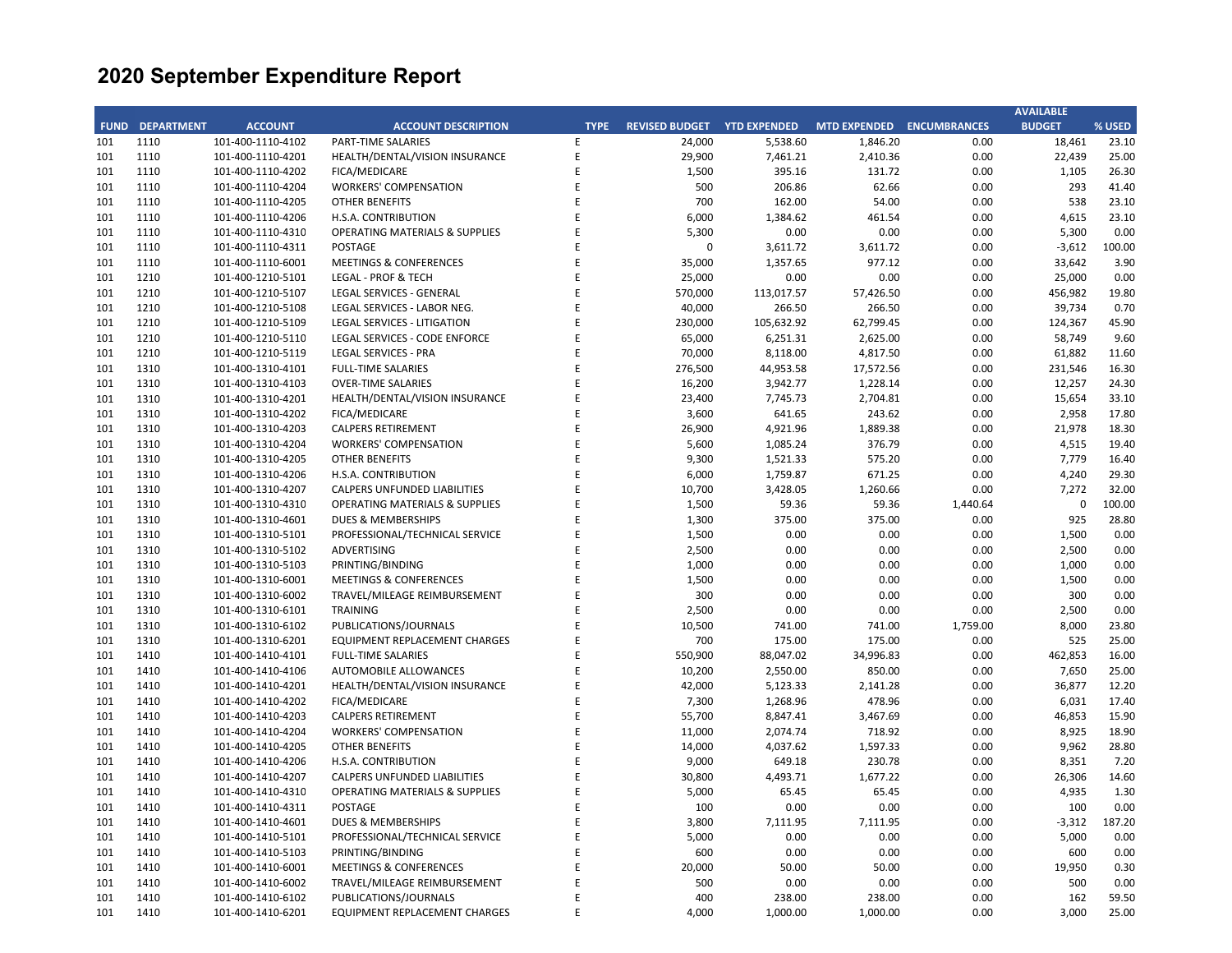|             |                   |                                        |                                            |             |                       |                     |                           |              | <b>AVAILABLE</b> |              |
|-------------|-------------------|----------------------------------------|--------------------------------------------|-------------|-----------------------|---------------------|---------------------------|--------------|------------------|--------------|
| <b>FUND</b> | <b>DEPARTMENT</b> | <b>ACCOUNT</b>                         | <b>ACCOUNT DESCRIPTION</b>                 | <b>TYPE</b> | <b>REVISED BUDGET</b> | <b>YTD EXPENDED</b> | MTD EXPENDED ENCUMBRANCES |              | <b>BUDGET</b>    | % USED       |
| 101         | 1420              | 101-400-1420-4310                      | <b>OPERATING MATERIALS &amp; SUPPLIES</b>  | E           | 3,000                 | 395.31              | 395.31                    | 0.00         | 2,605            | 13.20        |
| 101         | 1420              | 101-400-1420-4311                      | <b>POSTAGE</b>                             | E           | 8,400                 | 4,000.00            | 4,000.00                  | 0.00         | 4,400            | 47.60        |
| 101         | 1420              | 101-400-1420-4601                      | <b>DUES &amp; MEMBERSHIPS</b>              | E           | 45,800                | 11,075.48           | 4,601.50                  | 0.00         | 34,725           | 24.20        |
| 101         | 1420              | 101-400-1420-5103                      | PRINTING/BINDING                           | E           | 10,000                | 450.56              | 450.56                    | 8,500.00     | 1,049            | 89.50        |
| 101         | 1420              | 101-400-1420-5201                      | REPAIR & MAINTENANCE SERVICES              | E           | 1,100                 | 273.96              | 91.32                     | 0.00         | 826              | 24.90        |
| 101         | 1420              | 101-400-1420-6001                      | <b>MEETINGS &amp; CONFERENCES</b>          | E           | 0                     | 212.49              | 212.49                    | 0.00         | $-212$           | 100.00       |
| 101         | 1430              | 101-400-1430-4101                      | <b>FULL-TIME SALARIES</b>                  | E           | 71,100                | $-6,152.20$         | 300.78                    | 0.00         | 77,252           | $-8.70$      |
| 101         | 1430              | 101-400-1430-4201                      | HEALTH/DENTAL/VISION INSURANCE             | E           | 7,500                 | $-637.75$           | 31.86                     | 0.00         | 8,138            | $-8.50$      |
| 101         | 1430              | 101-400-1430-4202                      | FICA/MEDICARE                              | E           | 1,000                 | $-82.96$            | 4.15                      | 0.00         | 1,083            | $-8.30$      |
| 101         | 1430              | 101-400-1430-4203                      | <b>CALPERS RETIREMENT</b>                  | E           | 5,500                 | $-480.10$           | 23.48                     | 0.00         | 5,980            | $-8.70$      |
| 101         | 1430              | 101-400-1430-4204                      | <b>WORKERS' COMPENSATION</b>               | E           | 1,400                 | $-142.08$           | 6.12                      | 0.00         | 1,542            | $-10.10$     |
| 101         | 1430              | 101-400-1430-4205                      | OTHER BENEFITS                             | E           | 400                   | $-41.50$            | 2.01                      | 0.00         | 442              | $-10.40$     |
| 101         | 1430              | 101-400-1430-4206                      | H.S.A. CONTRIBUTION                        | F           | 2,400                 | 0.00                | 0.00                      | 0.00         | 2,400            | 0.00         |
| 101         | 1430              | 101-400-1430-4207                      | CALPERS UNFUNDED LIABILITIES               | E           | 400                   | 60.73               | 14.30                     | 0.00         | 339              | 15.20        |
| 101         | 1430              | 101-400-1430-4310                      | <b>OPERATING MATERIALS &amp; SUPPLIES</b>  | E           | 11,180                | 1,948.04            | 1,948.04                  | 0.00         | 9,232            | 17.40        |
| 101         | 1430              | 101-400-1430-4311                      | POSTAGE                                    | E           | 3,620                 | 0.00                | 0.00                      | 0.00         | 3,620            | 0.00         |
| 101         | 1430              | 101-400-1430-4601                      | <b>DUES &amp; MEMBERSHIPS</b>              | E           | 11,400                | 0.00                | 0.00                      | 0.00         | 11,400           | 0.00         |
| 101         | 1430              | 101-400-1430-5101                      | PROFESSIONAL/TECHNICAL SERVICE             | E           | 18,500                | 0.00                | 0.00                      | 5,452.00     | 13,048           | 29.50        |
| 101         | 1430              | 101-400-1430-5103                      | PRINTING/BINDING                           | E           | 500                   | 0.00                | 0.00                      | 0.00         | 500              | 0.00         |
| 101         | 1430              | 101-400-1430-5301                      | <b>TELEPHONE</b>                           | F           | 3,000                 | 411.51              | 411.51                    | 0.00         | 2,588            | 13.70        |
| 101         | 1430              | 101-400-1430-6001                      | <b>MEETINGS &amp; CONFERENCES</b>          | E           | 4,800                 | 150.00              | 150.00                    | 0.00         | 4,650            | 3.10         |
| 101         | 1430              | 101-400-1430-6002                      | TRAVEL/MILEAGE REIMBURSEMENT               | E           | 200                   | 0.00                | 0.00                      | 0.00         | 200              | 0.00         |
| 101         | 1430              | 101-400-1430-6101                      | <b>TRAINING</b>                            | E           | 14,500                | 0.00                | 0.00                      | 0.00         | 14,500           | 0.00         |
| 101         | 1430              | 101-400-1430-6201                      | <b>EQUIPMENT REPLACEMENT CHARGES</b>       | E           | 1,000                 | 250.00              | 250.00                    | 0.00         | 750              | 25.00        |
| 101         | 1440              | 101-400-1440-4102                      | PART-TIME SALARIES                         | E           | 108,000               | 12,583.05           | 4,319.54                  | 0.00         | 95,417           | 11.70        |
| 101         | 1440              | 101-400-1440-4201                      | HEALTH/DENTAL/VISION INSURANCE             | E           | 13,500                | 2,722.16            | 1,036.62                  | 0.00         | 10,778           | 20.20        |
| 101         | 1440              | 101-400-1440-4202                      | FICA/MEDICARE                              | E           | 4,100                 | 265.86              | 63.68                     | 0.00         | 3,834            | 6.50         |
| 101         | 1440              | 101-400-1440-4203                      | <b>CALPERS RETIREMENT</b>                  | E           | 4,600                 | 852.53              | 326.41                    | 0.00         | 3,747            | 18.50        |
| 101         | 1440              | 101-400-1440-4204                      | <b>WORKERS' COMPENSATION</b>               | E           | 2,200                 | 276.45              | 86.39                     | 0.00         | 1,924            | 12.60        |
| 101         | 1440              | 101-400-1440-4207                      | <b>CALPERS UNFUNDED LIABILITIES</b>        | E           | 300                   | 42.00               | 8.90                      | 0.00         | 258              | 14.00        |
| 101         | 1440              | 101-400-1440-4310                      | <b>OPERATING MATERIALS &amp; SUPPLIES</b>  | E           | 6,000                 | 328.35              | 328.35                    | 0.00         | 5,672            | 5.50         |
| 101         | 1440              | 101-400-1440-4601                      | <b>DUES &amp; MEMBERSHIPS</b>              | E           | 700                   | 0.00                | 0.00                      | 0.00         | 700              | 0.00         |
| 101         | 1440              | 101-400-1440-5101                      | PROFESSIONAL/TECHNICAL SERVICE             | E           | 90,000                | 12,000.00           | 5,300.00                  | 28,000.00    | 50,000           | 44.40        |
| 101         | 1440              | 101-400-1440-6201                      | <b>EQUIPMENT REPLACEMENT CHARGES</b>       | E           | 300                   | 75.00               | 75.00                     | 0.00         | 225              | 25.00        |
| 101         | 1450              | 101-400-1450-4101                      | <b>FULL-TIME SALARIES</b>                  | E           | 213,800               | 43,021.11           | 16,486.93                 | 0.00         | 170,779          | 20.10        |
| 101         | 1450              | 101-400-1450-4102                      | PART-TIME SALARIES                         | E           | $\mathbf 0$           | 8,480.88            | 3,562.88                  | 0.00         | $-8,481$         | 100.00       |
| 101         | 1450              | 101-400-1450-4104                      | <b>EMPLOYEE BONUSES</b>                    | E           | 0                     | 0.00                | $-325.60$                 | 0.00         | $\mathbf 0$      | 0.00         |
| 101         | 1450              | 101-400-1450-4201                      | HEALTH/DENTAL/VISION INSURANCE             | E           | 10,600                | 2,391.91            | 820.40                    | 0.00         | 8,208            | 22.60        |
| 101         | 1450              | 101-400-1450-4202                      | FICA/MEDICARE                              | E           | 2,900                 | 1,255.55            | 501.88                    | 0.00         | 1,644            | 43.30        |
| 101         | 1450              | 101-400-1450-4203                      | <b>CALPERS RETIREMENT</b>                  | E           | 18,800                | 3,808.45            | 1,459.46                  | 0.00         | 14,992           | 20.30        |
| 101         | 1450              | 101-400-1450-4204                      | <b>WORKERS' COMPENSATION</b>               | E           | 4,300                 | 1,177.00            | 414.80                    | 0.00         | 3,123            | 27.40        |
| 101         | 1450              | 101-400-1450-4205                      | <b>OTHER BENEFITS</b>                      | E           | 7,000                 | 1,418.24            | 541.84                    | 0.00         | 5,582            | 20.30        |
| 101         | 1450              | 101-400-1450-4206                      | <b>H.S.A. CONTRIBUTION</b>                 | E           | 1,500                 | 0.00                | 0.00                      | 0.00         | 1,500            | 0.00         |
| 101         | 1450              | 101-400-1450-4207                      | <b>CALPERS UNFUNDED LIABILITIES</b>        | E           | 1,600                 | 213.28              | 26.70                     | 0.00         | 1,387            | 13.30        |
| 101         | 1450              | 101-400-1450-4310                      | <b>OPERATING MATERIALS &amp; SUPPLIES</b>  | E           | 4,000                 | 210.29              | 210.29                    | 858.65       | 2,931            | 26.70        |
| 101         | 1450              | 101-400-1450-4601                      | DUES & MEMBERSHIPS                         | E           | 2,000                 | 4,250.00            | 4,250.00                  | 0.00         | $-2,250$         | 212.50       |
|             |                   |                                        |                                            | E           |                       |                     |                           | 0.00         |                  | 5.10         |
| 101         | 1450              | 101-400-1450-5101                      | PROFESSIONAL/TECHNICAL SERVICE             | E           | 30,000<br>500         | 1,528.20            | 977.35                    |              | 28,472<br>500    |              |
| 101<br>101  | 1450<br>1450      | 101-400-1450-5103<br>101-400-1450-5117 | PRINTING/BINDING<br>RECRUITMENT ACTIVITIES | E           | 4,000                 | 0.00<br>0.00        | 0.00<br>0.00              | 0.00<br>0.00 | 4,000            | 0.00<br>0.00 |
| 101         | 1450              | 101-400-1450-6001                      | <b>MEETINGS &amp; CONFERENCES</b>          | E           | 3,000                 | 0.00                | 0.00                      | 0.00         | 3,000            | 0.00         |
| 101         | 1450              |                                        |                                            | E           |                       |                     |                           | 0.00         | 500              | 0.00         |
| 101         |                   | 101-400-1450-6002                      | TRAVEL/MILEAGE REIMBURSEMENT               | F           | 500<br>4,000          | 0.00<br>0.00        | 0.00<br>0.00              | 0.00         | 4,000            | 0.00         |
|             | 1450              | 101-400-1450-6101                      | TRAINING                                   |             |                       |                     |                           |              |                  |              |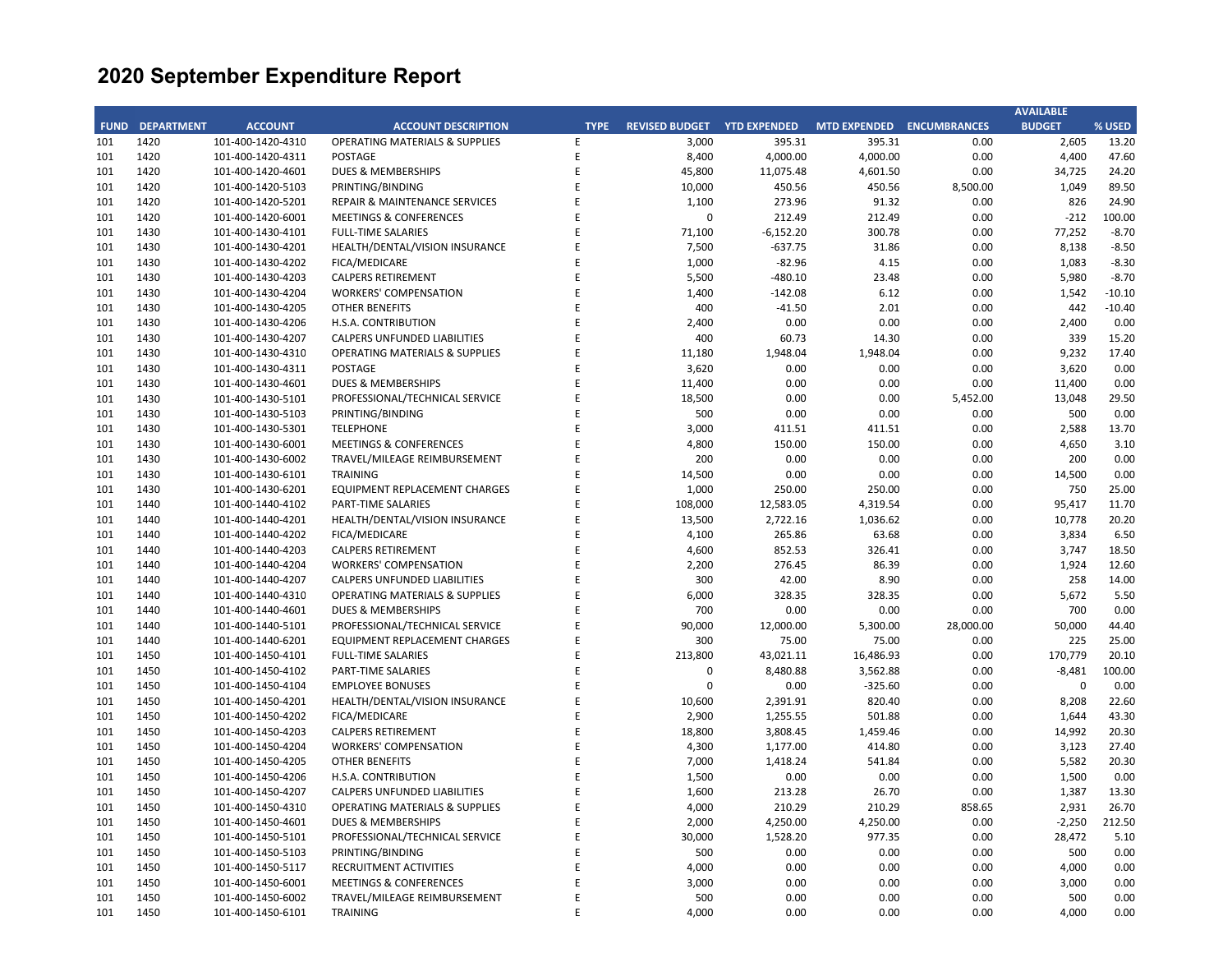|             |                   |                   |                                           |             |                       |                     |                           |            | <b>AVAILABLE</b> |        |
|-------------|-------------------|-------------------|-------------------------------------------|-------------|-----------------------|---------------------|---------------------------|------------|------------------|--------|
| <b>FUND</b> | <b>DEPARTMENT</b> | <b>ACCOUNT</b>    | <b>ACCOUNT DESCRIPTION</b>                | <b>TYPE</b> | <b>REVISED BUDGET</b> | <b>YTD EXPENDED</b> | MTD EXPENDED ENCUMBRANCES |            | <b>BUDGET</b>    | % USED |
| 101         | 1450              | 101-400-1450-6102 | PUBLICATIONS/JOURNALS                     | Ε           | 500                   | 0.00                | 0.00                      | 0.00       | 500              | 0.00   |
| 101         | 1450              | 101-400-1450-6104 | RISK/SAFETY ACTIVITIES                    | E           | 6,500                 | 442.07              | 442.07                    | 0.00       | 6,058            | 6.80   |
| 101         | 1450              | 101-400-1450-6201 | EQUIPMENT REPLACEMENT CHARGES             | E           | 500                   | 125.00              | 125.00                    | 0.00       | 375              | 25.00  |
| 101         | 1470              | 101-400-1470-4101 | <b>FULL-TIME SALARIES</b>                 | E           | 250,600               | 50,129.40           | 18,849.40                 | 0.00       | 200,471          | 20.00  |
| 101         | 1470              | 101-400-1470-4102 | PART-TIME SALARIES                        | E           | 24,300                | 0.00                | 0.00                      | 0.00       | 24,300           | 0.00   |
| 101         | 1470              | 101-400-1470-4201 | HEALTH/DENTAL/VISION INSURANCE            | E           | 14,100                | 3,938.81            | 1,438.81                  | 0.00       | 10,161           | 27.90  |
| 101         | 1470              | 101-400-1470-4202 | FICA/MEDICARE                             | E           | 3,300                 | 732.43              | 312.72                    | 0.00       | 2,568            | 22.20  |
| 101         | 1470              | 101-400-1470-4203 | <b>CALPERS RETIREMENT</b>                 | E           | 19,500                | 3,901.58            | 1,467.04                  | 0.00       | 15,598           | 20.00  |
| 101         | 1470              | 101-400-1470-4204 | <b>WORKERS' COMPENSATION</b>              | E           | 5,000                 | 1,203.40            | 467.89                    | 0.00       | 3,797            | 24.10  |
| 101         | 1470              | 101-400-1470-4205 | <b>OTHER BENEFITS</b>                     | E           | 7,300                 | 1,499.38            | 538.32                    | 0.00       | 5,801            | 20.50  |
| 101         | 1470              | 101-400-1470-4206 | H.S.A. CONTRIBUTION                       | E           | 3,000                 | 614.45              | 230.78                    | 0.00       | 2,386            | 20.50  |
| 101         | 1470              | 101-400-1470-4207 | CALPERS UNFUNDED LIABILITIES              | E           | 1,300                 | 193.21              | 40.32                     | 0.00       | 1,107            | 14.90  |
| 101         | 1470              | 101-400-1470-4310 | <b>OPERATING MATERIALS &amp; SUPPLIES</b> | E           | 27,500                | 9,562.60            | 6,061.75                  | 6,499.15   | 11,438           | 58.40  |
| 101         | 1470              | 101-400-1470-4601 | <b>DUES &amp; MEMBERSHIPS</b>             | E           | 200                   | 0.00                | 0.00                      | 0.00       | 200              | 0.00   |
| 101         | 1470              | 101-400-1470-5101 | PROFESSIONAL/TECHNICAL SERVICE            | E           | 265,000               | 31,088.18           | 16,004.93                 | 183,982.62 | 49,929           | 81.20  |
| 101         | 1470              | 101-400-1470-5201 | REPAIR & MAINTENANCE SERVICES             | E           | 388,800               | 80,166.27           | 17,833.22                 | 101,098.30 | 207,535          | 46.60  |
| 101         | 1470              | 101-400-1470-6001 | <b>MEETINGS &amp; CONFERENCES</b>         | E           | 15,000                | 0.00                | 0.00                      | 0.00       | 15,000           | 0.00   |
| 101         | 1470              | 101-400-1470-6002 | TRAVEL/MILEAGE REIMBURSEMENT              | E           | 400                   | 0.00                | 0.00                      | 0.00       | 400              | 0.00   |
| 101         | 1470              | 101-400-1470-6101 | <b>TRAINING</b>                           | E           | 10,000                | 0.00                | 0.00                      | 0.00       | 10,000           | 0.00   |
| 101         | 1470              | 101-400-1470-6102 | PUBLICATIONS/JOURNALS                     | E           | 300                   | 0.00                | 0.00                      | 0.00       | 300              | 0.00   |
|             | 1470              |                   |                                           | E           | 45,200                |                     | 11,300.00                 | 0.00       | 33,900           | 25.00  |
| 101         |                   | 101-400-1470-6201 | EQUIPMENT REPLACEMENT CHARGES             | E           |                       | 11,300.00<br>0.00   | 0.00                      | 0.00       |                  | 0.00   |
| 101         | 1470              | 101-400-1470-8101 | <b>EQUIPMENT &amp; FURNITURE</b>          | E           | 1,000                 |                     |                           |            | 1,000            |        |
| 101         | 1480              | 101-400-1480-4310 | <b>OPERATING MATERIALS &amp; SUPPLIES</b> | E           | 7,000                 | 0.00                | 0.00                      | 0.00       | 7,000            | 0.00   |
| 101         | 1480              | 101-400-1480-5101 | PROFESSIONAL/TECHNICAL SERVICE            |             | 5,000                 | 0.00                | 0.00                      | 0.00       | 5,000            | 0.00   |
| 101         | 1480              | 101-400-1480-5201 | REPAIR & MAINTENANCE SERVICES             | E           | 8,000                 | 4,600.00            | 0.00                      | 0.00       | 3,400            | 57.50  |
| 101         | 1480              | 101-400-1480-5301 | <b>TELEPHONE</b>                          | E           | 90,000                | 19,002.11           | 6,616.98                  | 10,973.75  | 60,024           | 33.30  |
| 101         | 2110              | 101-400-2110-4101 | <b>FULL-TIME SALARIES</b>                 | E           | 982,300               | 171,007.34          | 65,339.29                 | 0.00       | 811,293          | 17.40  |
| 101         | 2110              | 101-400-2110-4102 | PART-TIME SALARIES                        | E           | 69,700                | 7,933.10            | 2,919.35                  | 0.00       | 61,767           | 11.40  |
| 101         | 2110              | 101-400-2110-4103 | <b>OVER-TIME SALARIES</b>                 | E           | 1,600                 | 0.00                | 0.00                      | 0.00       | 1,600            | 0.00   |
| 101         | 2110              | 101-400-2110-4104 | <b>EMPLOYEE BONUSES</b>                   | E           | $\mathbf 0$           | 497.10              | 0.00                      | 0.00       | $-497$           | 100.00 |
| 101         | 2110              | 101-400-2110-4106 | AUTOMOBILE ALLOWANCES                     | E           | 1,800                 | 450.00              | 150.00                    | 0.00       | 1,350            | 25.00  |
| 101         | 2110              | 101-400-2110-4201 | HEALTH/DENTAL/VISION INSURANCE            | E           | 108,400               | 22,610.23           | 8,555.39                  | 0.00       | 85,790           | 20.90  |
| 101         | 2110              | 101-400-2110-4202 | FICA/MEDICARE                             | E           | 12,400                | 2,331.52            | 885.70                    | 0.00       | 10,068           | 18.80  |
| 101         | 2110              | 101-400-2110-4203 | <b>CALPERS RETIREMENT</b>                 | E           | 91,500                | 17,750.34           | 6,769.62                  | 0.00       | 73,750           | 19.40  |
| 101         | 2110              | 101-400-2110-4204 | <b>WORKERS' COMPENSATION</b>              | E           | 19,000                | 3,971.32            | 1,380.87                  | 0.00       | 15,029           | 20.90  |
| 101         | 2110              | 101-400-2110-4205 | OTHER BENEFITS                            | E           | 28,000                | 5,334.72            | 2,007.43                  | 0.00       | 22,665           | 19.10  |
| 101         | 2110              | 101-400-2110-4206 | H.S.A. CONTRIBUTION                       | E           | 32,300                | 6,125.48            | 2,307.72                  | 0.00       | 26,175           | 19.00  |
| 101         | 2110              | 101-400-2110-4207 | <b>CALPERS UNFUNDED LIABILITIES</b>       | E           | 35,100                | 6,369.91            | 2,357.03                  | 0.00       | 28,730           | 18.10  |
| 101         | 2110              | 101-400-2110-4310 | <b>OPERATING MATERIALS &amp; SUPPLIES</b> | E           | 6,500                 | 1,321.03            | 770.59                    | 2,243.49   | 2,935            | 54.80  |
| 101         | 2110              | 101-400-2110-4601 | <b>DUES &amp; MEMBERSHIPS</b>             | E           | 1,500                 | 0.00                | 0.00                      | 0.00       | 1,500            | 0.00   |
| 101         | 2110              | 101-400-2110-4901 | MISC. EXPENSES                            | E           | 59,600                | 15,324.13           | 8,428.70                  | 3,524.11   | 40,752           | 31.60  |
| 101         | 2110              | 101-400-2110-5101 | PROFESSIONAL/TECHNICAL SERVICE            | E           | 72,472                | 16,434.00           | 16,434.00                 | 49,753.00  | 6,285            | 91.30  |
| 101         | 2110              | 101-400-2110-5102 | <b>ADVERTISING</b>                        | E           | 500                   | 0.00                | 0.00                      | 0.00       | 500              | 0.00   |
| 101         | 2110              | 101-400-2110-5103 | PRINTING/BINDING                          | E           | 12,000                | 0.00                | 0.00                      | 6,495.00   | 5,505            | 54.10  |
| 101         | 2110              | 101-400-2110-5106 | <b>RENTS &amp; LEASES</b>                 | E           | 3,200                 | 599.01              | 199.67                    | 1,800.99   | 800              | 75.00  |
| 101         | 2110              | 101-400-2110-6001 | <b>MEETINGS &amp; CONFERENCES</b>         | E           | 15,500                | 0.00                | 0.00                      | 0.00       | 15,500           | 0.00   |
| 101         | 2110              | 101-400-2110-6002 | TRAVEL/MILEAGE REIMBURSEMENT              | E           | 500                   | 0.00                | 0.00                      | 0.00       | 500              | 0.00   |
| 101         | 2110              | 101-400-2110-6101 | <b>TRAINING</b>                           | E           | 1,500                 | 9,213.75            | 9,213.75                  | 0.00       | $-7,714$         | 614.30 |
| 101         | 2110              | 101-400-2110-6102 | PUBLICATIONS/JOURNALS                     | E           | 500                   | 0.00                | 0.00                      | 0.00       | 500              | 0.00   |
| 101         | 2110              | 101-400-2110-6201 | <b>EQUIPMENT REPLACEMENT CHARGES</b>      | E           | 10,700                | 2,675.00            | 2,675.00                  | 0.00       | 8,025            | 25.00  |
| 101         | 2999              | 101-400-2999-4104 | <b>EMPLOYEE BONUSES</b>                   | E           | 25,000                | 0.00                | 0.00                      | 0.00       | 25,000           | 0.00   |
| 101         | 2999              | 101-400-2999-4105 | <b>LEAVE BUYOUT</b>                       | F           | 100,000               | 48,616.20           | 6,261.11                  | 0.00       | 51,384           | 48.60  |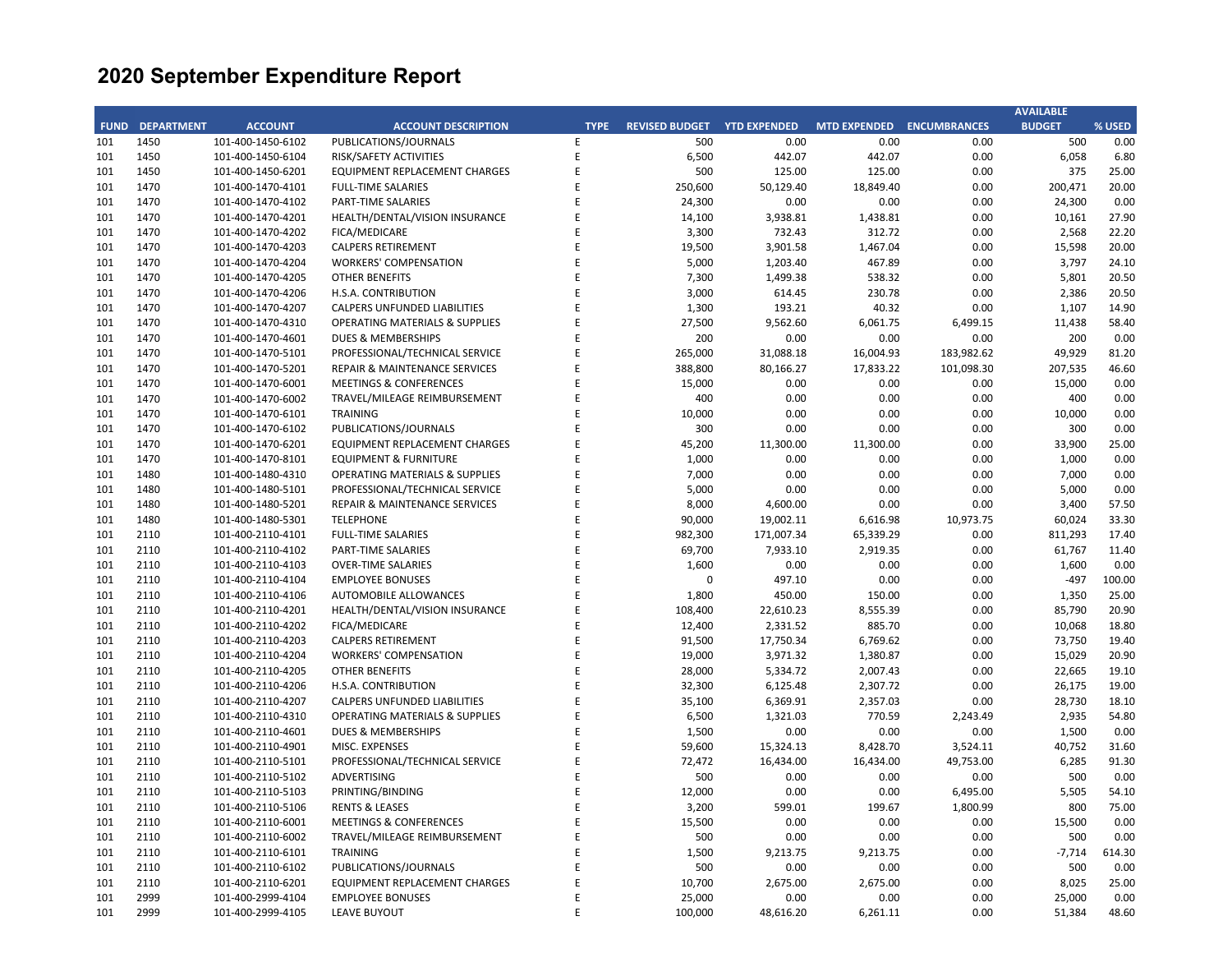|             |                   |                   |                                           |             |                       |                     |                                  |            | <b>AVAILABLE</b> |        |
|-------------|-------------------|-------------------|-------------------------------------------|-------------|-----------------------|---------------------|----------------------------------|------------|------------------|--------|
| <b>FUND</b> | <b>DEPARTMENT</b> | <b>ACCOUNT</b>    | <b>ACCOUNT DESCRIPTION</b>                | <b>TYPE</b> | <b>REVISED BUDGET</b> | <b>YTD EXPENDED</b> | <b>MTD EXPENDED ENCUMBRANCES</b> |            | <b>BUDGET</b>    | % USED |
| 101         | 2999              | 101-400-2999-4199 | HOLDING ACCOUNT FOR SALARY                | E           | 45,600                | 0.00                | 0.00                             | 0.00       | 45,600           | 0.00   |
| 101         | 2999              | 101-400-2999-4201 | HEALTH/DENTAL/VISION INSURANCE            | E           | 0                     | 6,231.47            | $-970.81$                        | 0.00       | $-6,231$         | 100.00 |
| 101         | 2999              | 101-400-2999-4203 | <b>CALPERS RETIREMENT</b>                 | E           | 40,000                | 5,603.11            | 0.00                             | 0.00       | 34,397           | 14.00  |
| 101         | 2999              | 101-400-2999-4205 | <b>OTHER BENEFITS</b>                     | E           | $\Omega$              | 272.54              | 50.80                            | 0.00       | $-273$           | 100.00 |
| 101         | 2999              | 101-400-2999-4207 | <b>CALPERS UNFUNDED LIABILITIES</b>       | E           | 581,700               | 501.86              | 0.00                             | 0.00       | 581,198          | 0.10   |
| 101         | 2999              | 101-400-2999-4310 | <b>OPERATING MATERIALS &amp; SUPPLIES</b> | E           | 40,000                | 4,665.11            | 2,002.04                         | 24,379.62  | 10,955           | 72.60  |
| 101         | 2999              | 101-400-2999-4311 | POSTAGE                                   | E           | 19,000                | 2,530.61            | 2,530.61                         | 0.00       | 16,469           | 13.30  |
| 101         | 2999              | 101-400-2999-4701 | <b>INSURANCE PREMIUM</b>                  | E           | 769,600               | 195,586.00          | 190,514.00                       | 0.00       | 574,014          | 25.40  |
| 101         | 2999              | 101-400-2999-4901 | MISC. EXPENSES                            | E           | 115,000               | 1,492.25            | $-0.18$                          | 0.00       | 113,508          | 1.30   |
| 101         | 2999              | 101-400-2999-5101 | PROFESSIONAL/TECHNICAL SERVICE            | E           | 106,189               | $-5,925.75$         | 0.00                             | 73,094.65  | 39,020           | 63.30  |
| 101         | 2999              | 101-400-2999-5201 | REPAIR & MAINTENANCE SERVICES             | E           | 3,100                 | 1,966.91            | 1,656.91                         | 0.00       | 1,133            | 63.40  |
| 101         | 2999              | 101-400-2999-6001 | <b>MEETINGS &amp; CONFERENCES</b>         | E           | 5,000                 | 0.00                | 0.00                             | 0.00       | 5,000            | 0.00   |
| 101         | 2999              | 101-400-2999-6101 | <b>TRAINING</b>                           | E           | 5,000                 | 0.00                | 0.00                             | 0.00       | 5,000            | 0.00   |
| 101         | 2999              | 101-400-2999-8803 | LAND                                      | E           | 25,000                | 0.00                | 0.00                             | 3,200.00   | 21,800           | 12.80  |
| 101         | 3110              | 101-400-3110-4101 | <b>FULL-TIME SALARIES</b>                 | E           | 1,428,100             | 236,451.50          | 82,224.05                        | 0.00       | 1,191,649        | 16.60  |
| 101         | 3110              | 101-400-3110-4103 | <b>OVER-TIME SALARIES</b>                 | E           | 13,200                | 678.00              | 260.84                           | 0.00       | 12,522           | 5.10   |
| 101         | 3110              | 101-400-3110-4104 | <b>EMPLOYEE BONUSES</b>                   | E           | $\mathbf 0$           | 2,821.83            | 0.00                             | 0.00       | $-2,822$         | 100.00 |
| 101         | 3110              | 101-400-3110-4106 | <b>AUTOMOBILE ALLOWANCES</b>              | E           | 1,800                 | 300.00              | 0.00                             | 0.00       | 1,500            | 16.70  |
| 101         | 3110              | 101-400-3110-4201 | HEALTH/DENTAL/VISION INSURANCE            | E           | 136,700               | 26,286.93           | 9,122.45                         | 0.00       | 110,413          | 19.20  |
| 101         | 3110              | 101-400-3110-4202 | FICA/MEDICARE                             | E           | 18,900                | 3,560.12            | 1,091.35                         | 0.00       | 15,340           | 18.80  |
| 101         | 3110              | 101-400-3110-4203 | <b>CALPERS RETIREMENT</b>                 | E           | 129,100               | 22,167.93           | 7,858.60                         | 0.00       | 106,932          | 17.20  |
| 101         | 3110              | 101-400-3110-4204 | <b>WORKERS' COMPENSATION</b>              | E           | 28,600                | 5,959.96            | 1,673.68                         | 0.00       | 22,640           | 20.80  |
| 101         | 3110              | 101-400-3110-4205 | <b>OTHER BENEFITS</b>                     | E           | 39,200                | 6,933.15            | 2,239.19                         | 0.00       | 32,267           | 17.70  |
| 101         | 3110              | 101-400-3110-4206 | H.S.A. CONTRIBUTION                       | E           | 29,200                | 6,627.08            | 1,421.85                         | 0.00       | 22,573           | 22.70  |
| 101         | 3110              | 101-400-3110-4207 | <b>CALPERS UNFUNDED LIABILITIES</b>       | E           | 42,000                | 7,984.54            | 2,949.31                         | 0.00       | 34,015           | 19.00  |
| 101         | 3110              | 101-400-3110-4310 | <b>OPERATING MATERIALS &amp; SUPPLIES</b> | E           | 8,000                 | 659.22              | 373.75                           | 5,584.78   | 1,756            | 78.10  |
| 101         | 3110              |                   |                                           | E           |                       | 318.00              | 318.00                           | 0.00       | 1,682            | 15.90  |
|             |                   | 101-400-3110-4601 | <b>DUES &amp; MEMBERSHIPS</b>             | E           | 2,000                 |                     |                                  |            |                  |        |
| 101         | 3110              | 101-400-3110-5101 | PROFESSIONAL/TECHNICAL SERVICE            | E           | 197,867               | 13,503.38           | 11,298.38                        | 193,701.62 | $-9,338$         | 104.70 |
| 101         | 3110              | 101-400-3110-5102 | <b>ADVERTISING</b>                        | E           | 11,000                | 2,885.53            | 83.59                            | 8,114.47   | 0                | 100.00 |
| 101         | 3110              | 101-400-3110-5103 | PRINTING/BINDING                          |             | 10,000                | 478.61              | 396.53                           | 8,612.35   | 909              | 90.90  |
| 101         | 3110              | 101-400-3110-5106 | <b>RENTS &amp; LEASES</b>                 | E           | 7,000                 | 1,163.82            | 387.94                           | 5,836.18   | 0                | 100.00 |
| 101         | 3110              | 101-400-3110-5301 | <b>TELEPHONE</b>                          | E           | 7,000                 | 612.60              | 612.60                           | 0.00       | 6,387            | 8.80   |
| 101         | 3110              | 101-400-3110-6001 | <b>MEETINGS &amp; CONFERENCES</b>         | E           | 3,000                 | 0.00                | 0.00                             | 0.00       | 3,000            | 0.00   |
| 101         | 3110              | 101-400-3110-6002 | TRAVEL/MILEAGE REIMBURSEMENT              | E           | 1,000                 | 0.00                | 0.00                             | 0.00       | 1,000            | 0.00   |
| 101         | 3110              | 101-400-3110-6101 | <b>TRAINING</b>                           | E           | 3,000                 | 0.00                | 0.00                             | 3,000.00   | 0                | 100.00 |
| 101         | 3110              | 101-400-3110-6102 | PUBLICATIONS/JOURNALS                     | E           | 300                   | 0.00                | 0.00                             | 0.00       | 300              | 0.00   |
| 101         | 3110              | 101-400-3110-6201 | <b>EQUIPMENT REPLACEMENT CHARGES</b>      | E           | 6,400                 | 1,600.00            | 1,600.00                         | 0.00       | 4,800            | 25.00  |
| 101         | 3120              | 101-400-3120-4310 | <b>OPERATING MATERIALS &amp; SUPPLIES</b> | E           | 5,000                 | 0.00                | 0.00                             | 0.00       | 5,000            | 0.00   |
| 101         | 3120              | 101-400-3120-5101 | PROFESSIONAL/TECHNICAL SERVICE            | E           | 246,000               | 3,147.75            | 3,147.75                         | 51,852.25  | 191,000          | 22.40  |
| 101         | 3120              | 101-400-3120-5103 | PRINTING/BINDING                          | E           | 8,500                 | 114.51              | 0.00                             | 8,385.49   | $\mathbf 0$      | 100.00 |
| 101         | 3120              | 101-400-3120-5201 | REPAIR & MAINTENANCE SERVICES             | E           | 27,300                | 0.00                | 0.00                             | 0.00       | 27,300           | 0.00   |
| 101         | 3120              | 101-400-3120-5304 | <b>ELECTRICITY</b>                        | E           | 18,000                | 1,274.23            | 723.11                           | 0.00       | 16,726           | 7.10   |
| 101         | 3130              | 101-400-3130-4310 | <b>OPERATING MATERIALS &amp; SUPPLIES</b> | E           | 1,000                 | 0.00                | 0.00                             | 0.00       | 1,000            | 0.00   |
| 101         | 3130              | 101-400-3130-5101 | PROFESSIONAL/TECHNICAL SERVICE            | E           | 320,000               | $-206.98$           | $-851.48$                        | 308,558.39 | 11,649           | 96.40  |
| 101         | 3130              | 101-400-3130-5118 | REIMBURSABLE SERVICES                     | F           | 0                     | 7,997.67            | 7,997.67                         | 187,202.70 | $-195,200$       | 100.00 |
| 101         | 3130              | 101-400-3130-5201 | REPAIR & MAINTENANCE SERVICES             | E           | 185,000               | 0.00                | 0.00                             | 185,000.00 | $\mathbf 0$      | 100.00 |
| 101         | 3140              | 101-400-3140-4310 | <b>OPERATING MATERIALS &amp; SUPPLIES</b> | E           | 75,000                | 18,489.65           | 16,015.40                        | 32,610.58  | 23,900           | 68.10  |
| 101         | 3140              | 101-400-3140-5101 | PROFESSIONAL/TECHNICAL SERVICE            | E           | 1,500                 | 0.00                | 0.00                             | 0.00       | 1,500            | 0.00   |
| 101         | 3140              | 101-400-3140-5106 | <b>RENTS &amp; LEASES</b>                 | E           | 12,500                | 6,922.00            | 2,000.00                         | 2,078.00   | 3,500            | 72.00  |
| 101         | 3140              | 101-400-3140-5201 | <b>REPAIR &amp; MAINTENANCE SERVICES</b>  | E           | 333,000               | 42,377.06           | 21,870.27                        | 257,175.48 | 33,447           | 90.00  |
| 101         | 3140              | 101-400-3140-5302 | <b>WATER</b>                              | E           | 15,000                | 1,636.08            | 0.00                             | 0.00       | 13,364           | 10.90  |
| 101         | 3140              | 101-400-3140-5303 | GAS                                       | F           | 2,000                 | 252.74              | 121.41                           | 0.00       | 1,747            | 12.60  |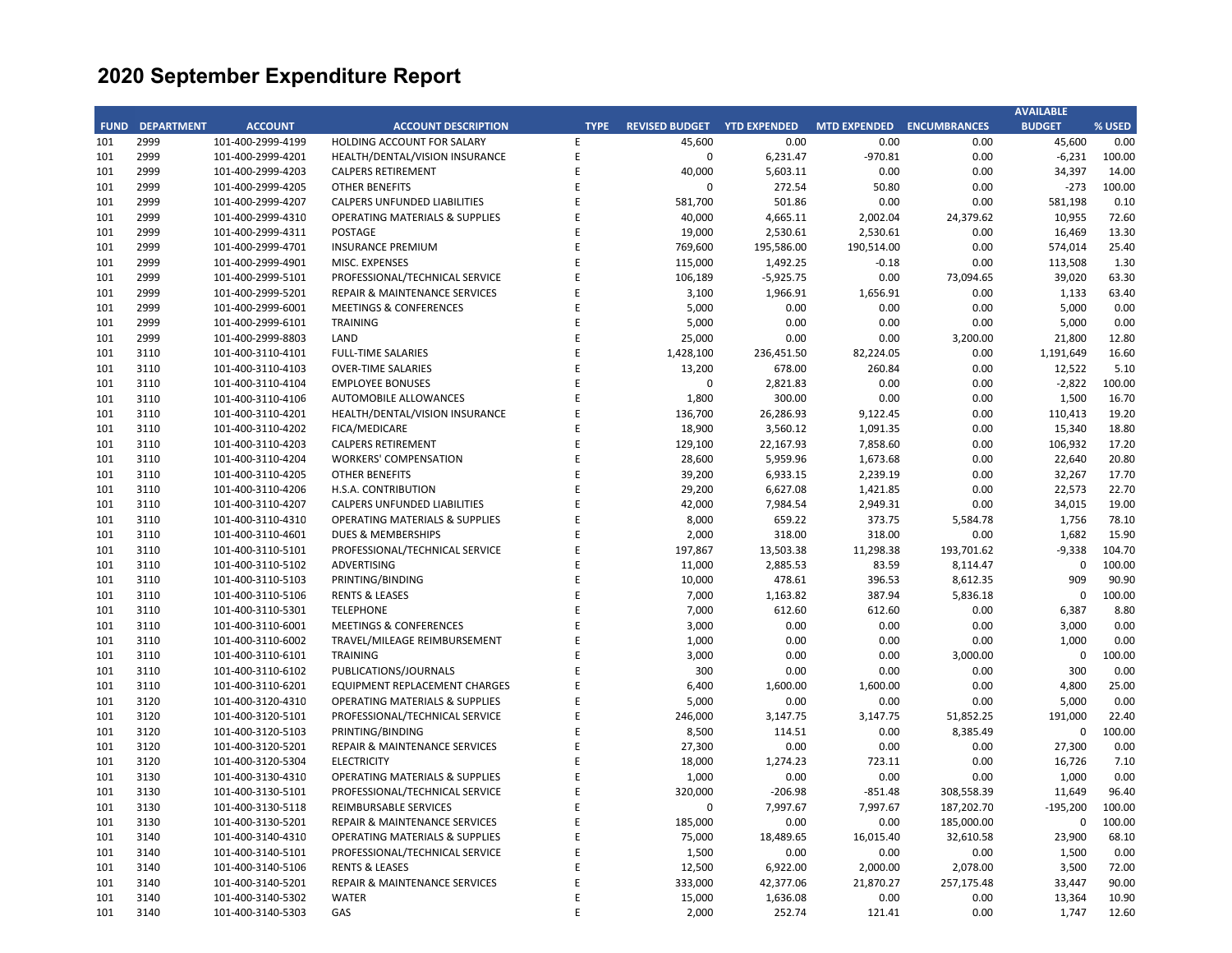|             |                   |                   |                                           |             |                       |                     |                           |            | <b>AVAILABLE</b> |              |
|-------------|-------------------|-------------------|-------------------------------------------|-------------|-----------------------|---------------------|---------------------------|------------|------------------|--------------|
| <b>FUND</b> | <b>DEPARTMENT</b> | <b>ACCOUNT</b>    | <b>ACCOUNT DESCRIPTION</b>                | <b>TYPE</b> | <b>REVISED BUDGET</b> | <b>YTD EXPENDED</b> | MTD EXPENDED ENCUMBRANCES |            | <b>BUDGET</b>    | % USED       |
| 101         | 3140              | 101-400-3140-5304 | <b>ELECTRICITY</b>                        | E           | 90,000                | 15,535.87           | 7,526.93                  | 0.00       | 74,464           | 17.30        |
| 101         | 3150              | 101-400-3150-4310 | <b>OPERATING MATERIALS &amp; SUPPLIES</b> | E           | 30,000                | 0.00                | 0.00                      | 3,000.00   | 27,000           | 10.00        |
| 101         | 3150              | 101-400-3150-4901 | MISC. EXPENSES                            | E           | 121,800               | 47,143.95           | 36,091.82                 | 0.00       | 74,656           | 38.70        |
| 101         | 3150              | 101-400-3150-5101 | PROFESSIONAL/TECHNICAL SERVICE            | E           | 10,000                | 0.00                | 0.00                      | 0.00       | 10,000           | 0.00         |
| 101         | 3150              | 101-400-3150-5106 | <b>RENTS &amp; LEASES</b>                 | E           | 2,500                 | 0.00                | 0.00                      | 0.00       | 2,500            | 0.00         |
| 101         | 3150              | 101-400-3150-5201 | <b>REPAIR &amp; MAINTENANCE SERVICES</b>  | E           | 194,007               | 3,428.25            | 1,084.89                  | 123,767.00 | 66,811           | 65.60        |
| 101         | 3150              | 101-400-3150-5304 | <b>ELECTRICITY</b>                        | E           | 500                   | 0.00                | 0.00                      | 0.00       | 500              | 0.00         |
| 101         | 3160              | 101-400-3160-5101 | PROFESSIONAL/TECHNICAL SERVICE            | E           | 25,000                | 657.65              | 0.00                      | 20,000.00  | 4,342            | 82.60        |
| 101         | 3160              | 101-400-3160-5201 | REPAIR & MAINTENANCE SERVICES             | E           | 10,000                | 0.00                | 0.00                      | 10,000.00  | $\mathbf 0$      | 100.00       |
| 101         | 4120              | 101-400-4120-4101 | <b>FULL-TIME SALARIES</b>                 | E           | 485,200               | 81,303.11           | 28,909.38                 | 0.00       | 403,897          | 16.80        |
| 101         | 4120              | 101-400-4120-4102 | <b>PART-TIME SALARIES</b>                 | E           | 11,300                | 12,392.03           | 5,129.57                  | 0.00       | $-1,092$         | 109.70       |
| 101         | 4120              | 101-400-4120-4103 | <b>OVER-TIME SALARIES</b>                 | E           | 0                     | 4,447.87            | 1,185.21                  | 0.00       | $-4,448$         | 100.00       |
| 101         | 4120              | 101-400-4120-4104 | <b>EMPLOYEE BONUSES</b>                   | E           | $\mathbf 0$           | 0.00                | $-218.80$                 | 0.00       | $\mathbf 0$      | 0.00         |
| 101         | 4120              | 101-400-4120-4201 | HEALTH/DENTAL/VISION INSURANCE            | E           | 55,700                | 11,697.58           | 4,266.43                  | 0.00       | 44,002           | 21.00        |
| 101         | 4120              | 101-400-4120-4202 | FICA/MEDICARE                             | E           | 7,200                 | 1,448.18            | 532.37                    | 0.00       | 5,752            | 20.10        |
| 101         | 4120              | 101-400-4120-4203 | <b>CALPERS RETIREMENT</b>                 | E           | 44,600                | 7,397.01            | 2,734.59                  | 0.00       | 37,203           | 16.60        |
| 101         | 4120              | 101-400-4120-4204 | <b>WORKERS' COMPENSATION</b>              | E           | 9,900                 | 2,200.67            | 746.88                    | 0.00       | 7,699            | 22.20        |
| 101         | 4120              | 101-400-4120-4205 | <b>OTHER BENEFITS</b>                     | E           | 12,200                | 1,989.05            | 715.38                    | 0.00       | 10,211           | 16.30        |
| 101         | 4120              | 101-400-4120-4206 | H.S.A. CONTRIBUTION                       | E           | 18,000                | 2,446.29            | 923.08                    | 0.00       | 15,554           | 13.60        |
| 101         | 4120              | 101-400-4120-4207 | CALPERS UNFUNDED LIABILITIES              | E           | 14,400                | 2,474.70            | 883.95                    | 0.00       | 11,925           | 17.20        |
| 101         | 4120              | 101-400-4120-4601 | <b>DUES &amp; MEMBERSHIPS</b>             | E           | 7,000                 | 0.00                | 0.00                      | 0.00       | 7,000            | 0.00         |
| 101         | 4120              | 101-400-4120-5101 | PROFESSIONAL/TECHNICAL SERVICE            | E           | 140,000               | 0.00                | 0.00                      | 25,000.00  | 115,000          | 17.90        |
| 101         | 4120              | 101-400-4120-5102 | <b>ADVERTISING</b>                        | E           | 15,000                | 2,378.60            | 461.27                    | 12,621.40  | $\mathbf 0$      | 100.00       |
| 101         | 4120              | 101-400-4120-6001 | <b>MEETINGS &amp; CONFERENCES</b>         | E           | 10,000                | 0.00                | 0.00                      | 0.00       | 10,000           | 0.00         |
| 101         | 4120              |                   |                                           | E           | 500                   |                     | 0.00                      | 0.00       | 500              |              |
| 101         | 4120              | 101-400-4120-6002 | TRAVEL/MILEAGE REIMBURSEMENT<br>TRAINING  | E           | 7,000                 | 0.00<br>0.00        | 0.00                      | 0.00       | 7,000            | 0.00<br>0.00 |
|             |                   | 101-400-4120-6101 |                                           | E           |                       |                     |                           |            |                  |              |
| 101         | 4120              | 101-400-4120-6102 | PUBLICATIONS/JOURNALS                     | E           | 2,000                 | 0.00                | 0.00                      | 0.00       | 2,000            | 0.00         |
| 101         | 4130              | 101-400-4130-4101 | <b>FULL-TIME SALARIES</b>                 |             | 392,300               | 58,625.60           | 22,169.32                 | 0.00       | 333,674          | 14.90        |
| 101         | 4130              | 101-400-4130-4102 | PART-TIME SALARIES                        | E           | 30,700                | 6,574.76            | 2,696.40                  | 0.00       | 24,125           | 21.40        |
| 101         | 4130              | 101-400-4130-4103 | <b>OVER-TIME SALARIES</b>                 | E           | 0                     | 999.08              | 140.68                    | 0.00       | $-999$           | 100.00       |
| 101         | 4130              | 101-400-4130-4201 | HEALTH/DENTAL/VISION INSURANCE            | E           | 41,200                | 7,771.49            | 2,880.53                  | 0.00       | 33,429           | 18.90        |
| 101         | 4130              | 101-400-4130-4202 | FICA/MEDICARE                             | E           | 5,200                 | 891.16              | 335.81                    | 0.00       | 4,309            | 17.10        |
| 101         | 4130              | 101-400-4130-4203 | <b>CALPERS RETIREMENT</b>                 | E           | 30,600                | 5,104.86            | 1,946.63                  | 0.00       | 25,495           | 16.70        |
| 101         | 4130              | 101-400-4130-4204 | <b>WORKERS' COMPENSATION</b>              | E           | 7,900                 | 1,470.71            | 507.22                    | 0.00       | 6,429            | 18.60        |
| 101         | 4130              | 101-400-4130-4205 | <b>OTHER BENEFITS</b>                     | E           | 10,700                | 1,852.02            | 665.90                    | 0.00       | 8,848            | 17.30        |
| 101         | 4130              | 101-400-4130-4206 | H.S.A. CONTRIBUTION                       | E           | 8,300                 | 1,226.06            | 461.54                    | 0.00       | 7,074            | 14.80        |
| 101         | 4130              | 101-400-4130-4207 | <b>CALPERS UNFUNDED LIABILITIES</b>       | E           | 2,100                 | 253.74              | 53.20                     | 0.00       | 1,846            | 12.10        |
| 101         | 4130              | 101-400-4130-4601 | <b>DUES &amp; MEMBERSHIPS</b>             | E           | 500                   | 0.00                | 0.00                      | 0.00       | 500              | 0.00         |
| 101         | 4130              | 101-400-4130-5101 | PROFESSIONAL/TECHNICAL SERVICE            | E           | 250,000               | 14,159.75           | 14,159.75                 | 153,840.25 | 82,000           | 67.20        |
| 101         | 4130              | 101-400-4130-6002 | TRAVEL/MILEAGE REIMBURSEMENT              | E           | 900                   | 0.00                | 0.00                      | 0.00       | 900              | 0.00         |
| 101         | 4130              | 101-400-4130-6101 | <b>TRAINING</b>                           | E           | 4,800                 | 0.00                | 0.00                      | 0.00       | 4,800            | 0.00         |
| 101         | 4130              | 101-400-4130-6102 | PUBLICATIONS/JOURNALS                     | E           | 2,000                 | 0.00                | 0.00                      | 0.00       | 2,000            | 0.00         |
| 101         | 4140              | 101-400-4140-4101 | <b>FULL-TIME SALARIES</b>                 | E           | 161,800               | 18,334.41           | 6,237.08                  | 0.00       | 143,466          | 11.30        |
| 101         | 4140              | 101-400-4140-4102 | PART-TIME SALARIES                        | E           | 40,900                | 0.00                | 0.00                      | 0.00       | 40,900           | 0.00         |
| 101         | 4140              | 101-400-4140-4104 | <b>EMPLOYEE BONUSES</b>                   | E           | $\mathbf 0$           | 0.00                | $-245.00$                 | 0.00       | $\mathbf 0$      | 0.00         |
| 101         | 4140              | 101-400-4140-4201 | HEALTH/DENTAL/VISION INSURANCE            | E           | 20,600                | 2,211.50            | 775.00                    | 0.00       | 18,389           | 10.70        |
| 101         | 4140              | 101-400-4140-4202 | FICA/MEDICARE                             | E           | 2,200                 | 304.36              | 82.96                     | 0.00       | 1,896            | 13.80        |
| 101         | 4140              | 101-400-4140-4203 | <b>CALPERS RETIREMENT</b>                 | E           | 13,500                | 1,608.32            | 553.28                    | 0.00       | 11,892           | 11.90        |
| 101         | 4140              | 101-400-4140-4204 | <b>WORKERS' COMPENSATION</b>              | E           | 3,200                 | 499.15              | 124.90                    | 0.00       | 2,701            | 15.60        |
| 101         | 4140              | 101-400-4140-4205 | <b>OTHER BENEFITS</b>                     | F           | 6,100                 | 733.49              | 241.82                    | 0.00       | 5,367            | 12.00        |
| 101         | 4140              | 101-400-4140-4206 | H.S.A. CONTRIBUTION                       | E           | 6,000                 | 2,015.72            | 230.78                    | 0.00       | 3,984            | 33.60        |
| 101         | 4140              | 101-400-4140-4207 | <b>CALPERS UNFUNDED LIABILITIES</b>       | F           | 1,000                 | 85.98               | 10.10                     | 0.00       | 914              | 8.60         |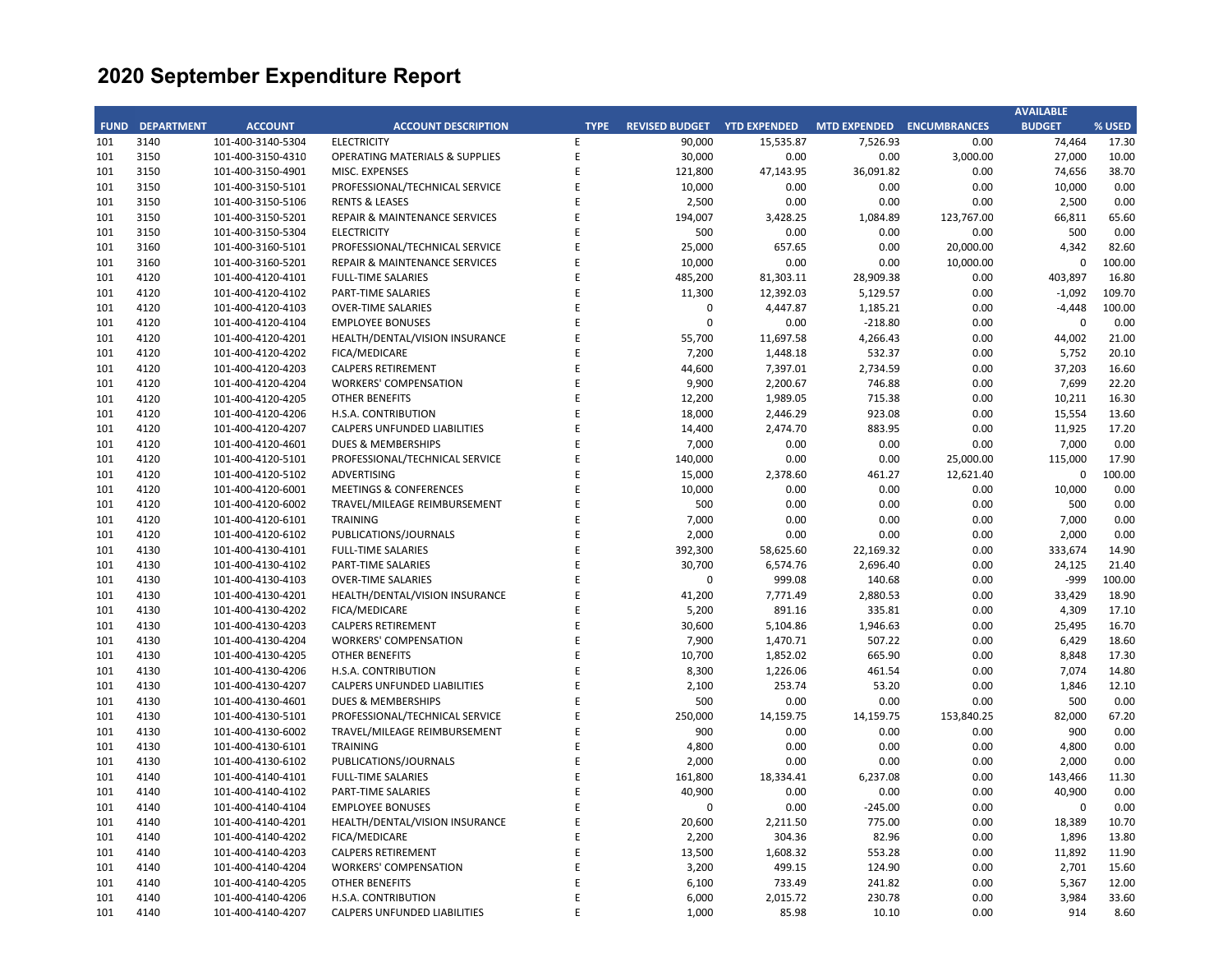| <b>BUDGET</b><br>% USED<br><b>FUND</b><br><b>DEPARTMENT</b><br><b>ACCOUNT</b><br><b>ACCOUNT DESCRIPTION</b><br><b>TYPE</b><br><b>REVISED BUDGET</b><br><b>YTD EXPENDED</b><br>MTD EXPENDED ENCUMBRANCES<br>4140<br><b>DUES &amp; MEMBERSHIPS</b><br>400<br>0.00<br>0.00<br>0.00<br>400<br>0.00<br>101<br>101-400-4140-4601<br>Ε<br>E<br>4140<br>101-400-4140-5101<br>PROFESSIONAL/TECHNICAL SERVICE<br>35,000<br>480.00<br>0.00<br>9,020.00<br>25,500<br>27.10<br>101<br>E<br>3,500<br>0.00<br>0.00<br>3,500<br>0.00<br>101<br>4140<br>101-400-4140-6001<br><b>MEETINGS &amp; CONFERENCES</b><br>0.00<br>E<br>400<br>0.00<br>0.00<br>400<br>0.00<br>101<br>4140<br>101-400-4140-6002<br>TRAVEL/MILEAGE REIMBURSEMENT<br>0.00<br>E<br><b>TRAINING</b><br>1,000<br>0.00<br>0.00<br>0.00<br>1,000<br>0.00<br>101<br>4140<br>101-400-4140-6101<br>4150<br><b>FULL-TIME SALARIES</b><br>E<br>221,400<br>44,883.90<br>17,047.08<br>0.00<br>176,516<br>20.30<br>101<br>101-400-4150-4101<br>E<br>101<br>4150<br>101-400-4150-4103<br><b>OVER-TIME SALARIES</b><br>0<br>1,284.49<br>146.80<br>0.00<br>$-1,284$<br>100.00<br>E<br>30.00<br>101<br>4150<br>101-400-4150-4201<br>HEALTH/DENTAL/VISION INSURANCE<br>19,100<br>5,736.84<br>2,187.14<br>0.00<br>13,363<br>4150<br>101-400-4150-4202<br>FICA/MEDICARE<br>E<br>2,900<br>589.11<br>218.75<br>0.00<br>2,311<br>20.30<br>101<br><b>CALPERS RETIREMENT</b><br>E<br>23,100<br>4,609.60<br>1,754.38<br>0.00<br>18,490<br>20.00<br>101<br>4150<br>101-400-4150-4203<br>4150<br>101-400-4150-4204<br><b>WORKERS' COMPENSATION</b><br>E<br>4,400<br>1,013.02<br>344.82<br>0.00<br>3,387<br>23.00<br>101<br>E<br>5,900<br>0.00<br>4,656<br>21.10<br>101<br>4150<br>101-400-4150-4205<br><b>OTHER BENEFITS</b><br>1,243.60<br>466.10<br>E<br>11,900<br>923.08<br>0.00<br>9,478<br>20.30<br>101<br>4150<br>101-400-4150-4206<br>H.S.A. CONTRIBUTION<br>2,421.52<br>E<br>18.90<br>101<br>4150<br>101-400-4150-4207<br><b>CALPERS UNFUNDED LIABILITIES</b><br>13,000<br>2,458.87<br>950.08<br>0.00<br>10,541<br>101<br>4150<br>101-400-4150-4601<br>DUES & MEMBERSHIPS<br>E<br>1,200<br>0.00<br>0.00<br>0.00<br>1,200<br>0.00<br>E<br>50,000<br>96.00<br>101<br>4150<br>101-400-4150-5101<br>PROFESSIONAL/TECHNICAL SERVICE<br>12,210.00<br>3,880.00<br>35,790.00<br>2,000<br>E<br>4,500<br>0.00<br>0.00<br>0.00<br>4,500<br>0.00<br>101<br>4150<br>101-400-4150-6001<br><b>MEETINGS &amp; CONFERENCES</b><br>E<br>101<br>4150<br>101-400-4150-6002<br>TRAVEL/MILEAGE REIMBURSEMENT<br>400<br>0.00<br>0.00<br>0.00<br>400<br>0.00<br>0.00<br>101<br><b>TRAINING</b><br>E<br>1,500<br>0.00<br>0.00<br>0.00<br>1,500<br>4150<br>101-400-4150-6101<br>PROFESSIONAL/TECHNICAL SERVICE<br>E<br>50,000<br>0.00<br>0.00<br>0.00<br>50,000<br>0.00<br>101<br>4160<br>101-400-4160-5101<br>E<br>$\mathbf 0$<br>100.00<br>101<br>4170<br>101-400-4170-5101<br>PROFESSIONAL/TECHNICAL SERVICE<br>100,000<br>26,400.00<br>13,100.00<br>73,600.00<br>101<br>5110<br>101-400-5110-4101<br><b>FULL-TIME SALARIES</b><br>E<br>655,600<br>117,140.78<br>41,891.90<br>0.00<br>538,459<br>17.90<br>E<br>97,200<br>0.00<br>80,819<br>16.90<br>101<br>5110<br>101-400-5110-4102<br><b>PART-TIME SALARIES</b><br>16,381.45<br>6,210.01<br>E<br>100.00<br>101<br>5110<br>101-400-5110-4103<br><b>OVER-TIME SALARIES</b><br>0<br>262.68<br>262.68<br>0.00<br>$-263$<br>E<br>$\mathbf 0$<br>0<br>0.00<br>101<br>5110<br>101-400-5110-4104<br><b>EMPLOYEE BONUSES</b><br>0.00<br>-420.03<br>0.00<br>101<br>5110<br>101-400-5110-4106<br>E<br>1,800<br>450.00<br>150.00<br>0.00<br>1,350<br>25.00<br>AUTOMOBILE ALLOWANCES<br>E<br>32.80<br>101<br>5110<br>101-400-5110-4201<br>HEALTH/DENTAL/VISION INSURANCE<br>38,300<br>12,569.49<br>4,358.62<br>0.00<br>25,731<br>E<br>7,100<br>657.84<br>27.50<br>101<br>5110<br>101-400-5110-4202<br>FICA/MEDICARE<br>1,954.41<br>0.00<br>5,146<br>E<br>5110<br>55,400<br>13,440.88<br>4,915.83<br>0.00<br>41,959<br>24.30<br>101<br>101-400-5110-4203<br><b>CALPERS RETIREMENT</b><br>E<br>10,900<br>7,721<br>29.20<br>101<br>5110<br>101-400-5110-4204<br><b>WORKERS' COMPENSATION</b><br>3,178.77<br>981.94<br>0.00<br>E<br>15,100<br>11,798<br>21.90<br>101<br>5110<br>101-400-5110-4205<br>OTHER BENEFITS<br>3,301.92<br>1,196.19<br>0.00<br>E<br>5110<br>H.S.A. CONTRIBUTION<br>5,400<br>1,197.11<br>449.99<br>0.00<br>4,203<br>22.20<br>101<br>101-400-5110-4206<br>101<br>5110<br>101-400-5110-4207<br><b>CALPERS UNFUNDED LIABILITIES</b><br>E<br>26,800<br>5,842.50<br>2,197.99<br>0.00<br>20,958<br>21.80<br>E<br>101<br>5110<br>101-400-5110-4310<br><b>OPERATING MATERIALS &amp; SUPPLIES</b><br>18,000<br>700.69<br>579.18<br>4,921.45<br>12,378<br>31.20<br>E<br>3,000<br>2,000<br>101<br>5110<br>101-400-5110-4601<br><b>DUES &amp; MEMBERSHIPS</b><br>1,000.00<br>825.00<br>0.00<br>33.30<br>E<br>30,000<br>10,259.45<br>10,000.00<br>67.50<br>101<br>5110<br>101-400-5110-5101<br>PROFESSIONAL/TECHNICAL SERVICE<br>107.00<br>9,741<br>E<br>5,000<br>0.00<br>0.00<br>5,000<br>0.00<br>101<br>5110<br>101-400-5110-5102<br>ADVERTISING<br>0.00<br>E<br>5110<br>101-400-5110-5103<br>PRINTING/BINDING<br>20,000<br>0.00<br>0.00<br>18,000.00<br>2,000<br>90.00<br>101<br>E<br>17,000<br>5110<br>163.68<br>127.50<br>0.00<br>16,836<br>1.00<br>101<br>101-400-5110-5104<br><b>MERCHANT FEES</b><br>E<br>1,500<br>0.00<br>0.00<br>0.00<br>1,500<br>0.00<br>101<br>5110<br>101-400-5110-5201<br>REPAIR & MAINTENANCE SERVICES<br>E<br>4,200<br>101<br>5110<br>101-400-5110-5301<br><b>TELEPHONE</b><br>433.60<br>433.60<br>0.00<br>3,766<br>10.30<br>101<br>5110<br>101-400-5110-6001<br><b>MEETINGS &amp; CONFERENCES</b><br>E<br>15,500<br>9.59<br>9.59<br>0.00<br>15,490<br>0.10<br>E<br>3,000<br>2,879<br>101<br>5110<br>101-400-5110-6002<br>TRAVEL/MILEAGE REIMBURSEMENT<br>121.23<br>121.23<br>0.00<br>4.00<br>E<br>1,000<br>0.00<br>0.00<br>0.00<br>1,000<br>0.00<br>101<br>5110<br>101-400-5110-6101<br><b>TRAINING</b><br>E<br>90.90<br>101<br>5110<br>101-400-5110-6102<br>PUBLICATIONS/JOURNALS<br>1,100<br>544.46<br>0.00<br>455.54<br>100<br>101<br>5110<br>EQUIPMENT REPLACEMENT CHARGES<br>E<br>15,100<br>3,775.00<br>3,775.00<br>0.00<br>11,325<br>25.00<br>101-400-5110-6201<br>E<br>$-701$<br>100.00<br>101<br>5120<br>101-400-5120-4102<br>PART-TIME SALARIES<br>0<br>700.81<br>95.01<br>0.00<br>E<br>0<br>100.00<br>5120<br>101-400-5120-4103<br>182.12<br>0.00<br>0.00<br>$-182$<br>101<br><b>OVER-TIME SALARIES</b><br>5120<br>E<br>$\mathbf 0$<br>44.87<br>0.00<br>$-45$<br>100.00<br>101<br>101-400-5120-4202<br>FICA/MEDICARE<br>1.34<br>E<br>$\mathbf 0$<br>39.24<br>3.28<br>0.00<br>$-39$<br>100.00<br>101<br>5120<br>101-400-5120-4203<br><b>CALPERS RETIREMENT</b><br>20.03<br>100.00<br>101<br>5120<br>101-400-5120-4204<br><b>WORKERS' COMPENSATION</b><br>E<br>0<br>1.90<br>0.00<br>$-20$<br>F<br>$\Omega$<br>100.00<br>101<br>5120<br><b>CALPERS UNFUNDED LIABILITIES</b><br>0.85<br>0.09<br>0.00<br>$-1$<br>101-400-5120-4207 |  |  |  |  | <b>AVAILABLE</b> |  |
|-----------------------------------------------------------------------------------------------------------------------------------------------------------------------------------------------------------------------------------------------------------------------------------------------------------------------------------------------------------------------------------------------------------------------------------------------------------------------------------------------------------------------------------------------------------------------------------------------------------------------------------------------------------------------------------------------------------------------------------------------------------------------------------------------------------------------------------------------------------------------------------------------------------------------------------------------------------------------------------------------------------------------------------------------------------------------------------------------------------------------------------------------------------------------------------------------------------------------------------------------------------------------------------------------------------------------------------------------------------------------------------------------------------------------------------------------------------------------------------------------------------------------------------------------------------------------------------------------------------------------------------------------------------------------------------------------------------------------------------------------------------------------------------------------------------------------------------------------------------------------------------------------------------------------------------------------------------------------------------------------------------------------------------------------------------------------------------------------------------------------------------------------------------------------------------------------------------------------------------------------------------------------------------------------------------------------------------------------------------------------------------------------------------------------------------------------------------------------------------------------------------------------------------------------------------------------------------------------------------------------------------------------------------------------------------------------------------------------------------------------------------------------------------------------------------------------------------------------------------------------------------------------------------------------------------------------------------------------------------------------------------------------------------------------------------------------------------------------------------------------------------------------------------------------------------------------------------------------------------------------------------------------------------------------------------------------------------------------------------------------------------------------------------------------------------------------------------------------------------------------------------------------------------------------------------------------------------------------------------------------------------------------------------------------------------------------------------------------------------------------------------------------------------------------------------------------------------------------------------------------------------------------------------------------------------------------------------------------------------------------------------------------------------------------------------------------------------------------------------------------------------------------------------------------------------------------------------------------------------------------------------------------------------------------------------------------------------------------------------------------------------------------------------------------------------------------------------------------------------------------------------------------------------------------------------------------------------------------------------------------------------------------------------------------------------------------------------------------------------------------------------------------------------------------------------------------------------------------------------------------------------------------------------------------------------------------------------------------------------------------------------------------------------------------------------------------------------------------------------------------------------------------------------------------------------------------------------------------------------------------------------------------------------------------------------------------------------------------------------------------------------------------------------------------------------------------------------------------------------------------------------------------------------------------------------------------------------------------------------------------------------------------------------------------------------------------------------------------------------------------------------------------------------------------------------------------------------------------------------------------------------------------------------------------------------------------------------------------------------------------------------------------------------------------------------------------------------------------------------------------------------------------------------------------------------------------------------------------------------------------------------------------------------------------------------------------------------------------------------------------------------------------------------------------------------------------------------------------------------------------------------------------------------------------------------------------------------------------------------------------------------------------------------------------------------------------------------------------------------------------------------------------------------------------------------------------------------------------------------------------------------------------------------------------------------------------------------------------------------------------------------------------------|--|--|--|--|------------------|--|
|                                                                                                                                                                                                                                                                                                                                                                                                                                                                                                                                                                                                                                                                                                                                                                                                                                                                                                                                                                                                                                                                                                                                                                                                                                                                                                                                                                                                                                                                                                                                                                                                                                                                                                                                                                                                                                                                                                                                                                                                                                                                                                                                                                                                                                                                                                                                                                                                                                                                                                                                                                                                                                                                                                                                                                                                                                                                                                                                                                                                                                                                                                                                                                                                                                                                                                                                                                                                                                                                                                                                                                                                                                                                                                                                                                                                                                                                                                                                                                                                                                                                                                                                                                                                                                                                                                                                                                                                                                                                                                                                                                                                                                                                                                                                                                                                                                                                                                                                                                                                                                                                                                                                                                                                                                                                                                                                                                                                                                                                                                                                                                                                                                                                                                                                                                                                                                                                                                                                                                                                                                                                                                                                                                                                                                                                                                                                                                                                                                                                                                                                                                                                                                                                                                                                                                                                                                                                                                                                                                                                                             |  |  |  |  |                  |  |
|                                                                                                                                                                                                                                                                                                                                                                                                                                                                                                                                                                                                                                                                                                                                                                                                                                                                                                                                                                                                                                                                                                                                                                                                                                                                                                                                                                                                                                                                                                                                                                                                                                                                                                                                                                                                                                                                                                                                                                                                                                                                                                                                                                                                                                                                                                                                                                                                                                                                                                                                                                                                                                                                                                                                                                                                                                                                                                                                                                                                                                                                                                                                                                                                                                                                                                                                                                                                                                                                                                                                                                                                                                                                                                                                                                                                                                                                                                                                                                                                                                                                                                                                                                                                                                                                                                                                                                                                                                                                                                                                                                                                                                                                                                                                                                                                                                                                                                                                                                                                                                                                                                                                                                                                                                                                                                                                                                                                                                                                                                                                                                                                                                                                                                                                                                                                                                                                                                                                                                                                                                                                                                                                                                                                                                                                                                                                                                                                                                                                                                                                                                                                                                                                                                                                                                                                                                                                                                                                                                                                                             |  |  |  |  |                  |  |
|                                                                                                                                                                                                                                                                                                                                                                                                                                                                                                                                                                                                                                                                                                                                                                                                                                                                                                                                                                                                                                                                                                                                                                                                                                                                                                                                                                                                                                                                                                                                                                                                                                                                                                                                                                                                                                                                                                                                                                                                                                                                                                                                                                                                                                                                                                                                                                                                                                                                                                                                                                                                                                                                                                                                                                                                                                                                                                                                                                                                                                                                                                                                                                                                                                                                                                                                                                                                                                                                                                                                                                                                                                                                                                                                                                                                                                                                                                                                                                                                                                                                                                                                                                                                                                                                                                                                                                                                                                                                                                                                                                                                                                                                                                                                                                                                                                                                                                                                                                                                                                                                                                                                                                                                                                                                                                                                                                                                                                                                                                                                                                                                                                                                                                                                                                                                                                                                                                                                                                                                                                                                                                                                                                                                                                                                                                                                                                                                                                                                                                                                                                                                                                                                                                                                                                                                                                                                                                                                                                                                                             |  |  |  |  |                  |  |
|                                                                                                                                                                                                                                                                                                                                                                                                                                                                                                                                                                                                                                                                                                                                                                                                                                                                                                                                                                                                                                                                                                                                                                                                                                                                                                                                                                                                                                                                                                                                                                                                                                                                                                                                                                                                                                                                                                                                                                                                                                                                                                                                                                                                                                                                                                                                                                                                                                                                                                                                                                                                                                                                                                                                                                                                                                                                                                                                                                                                                                                                                                                                                                                                                                                                                                                                                                                                                                                                                                                                                                                                                                                                                                                                                                                                                                                                                                                                                                                                                                                                                                                                                                                                                                                                                                                                                                                                                                                                                                                                                                                                                                                                                                                                                                                                                                                                                                                                                                                                                                                                                                                                                                                                                                                                                                                                                                                                                                                                                                                                                                                                                                                                                                                                                                                                                                                                                                                                                                                                                                                                                                                                                                                                                                                                                                                                                                                                                                                                                                                                                                                                                                                                                                                                                                                                                                                                                                                                                                                                                             |  |  |  |  |                  |  |
|                                                                                                                                                                                                                                                                                                                                                                                                                                                                                                                                                                                                                                                                                                                                                                                                                                                                                                                                                                                                                                                                                                                                                                                                                                                                                                                                                                                                                                                                                                                                                                                                                                                                                                                                                                                                                                                                                                                                                                                                                                                                                                                                                                                                                                                                                                                                                                                                                                                                                                                                                                                                                                                                                                                                                                                                                                                                                                                                                                                                                                                                                                                                                                                                                                                                                                                                                                                                                                                                                                                                                                                                                                                                                                                                                                                                                                                                                                                                                                                                                                                                                                                                                                                                                                                                                                                                                                                                                                                                                                                                                                                                                                                                                                                                                                                                                                                                                                                                                                                                                                                                                                                                                                                                                                                                                                                                                                                                                                                                                                                                                                                                                                                                                                                                                                                                                                                                                                                                                                                                                                                                                                                                                                                                                                                                                                                                                                                                                                                                                                                                                                                                                                                                                                                                                                                                                                                                                                                                                                                                                             |  |  |  |  |                  |  |
|                                                                                                                                                                                                                                                                                                                                                                                                                                                                                                                                                                                                                                                                                                                                                                                                                                                                                                                                                                                                                                                                                                                                                                                                                                                                                                                                                                                                                                                                                                                                                                                                                                                                                                                                                                                                                                                                                                                                                                                                                                                                                                                                                                                                                                                                                                                                                                                                                                                                                                                                                                                                                                                                                                                                                                                                                                                                                                                                                                                                                                                                                                                                                                                                                                                                                                                                                                                                                                                                                                                                                                                                                                                                                                                                                                                                                                                                                                                                                                                                                                                                                                                                                                                                                                                                                                                                                                                                                                                                                                                                                                                                                                                                                                                                                                                                                                                                                                                                                                                                                                                                                                                                                                                                                                                                                                                                                                                                                                                                                                                                                                                                                                                                                                                                                                                                                                                                                                                                                                                                                                                                                                                                                                                                                                                                                                                                                                                                                                                                                                                                                                                                                                                                                                                                                                                                                                                                                                                                                                                                                             |  |  |  |  |                  |  |
|                                                                                                                                                                                                                                                                                                                                                                                                                                                                                                                                                                                                                                                                                                                                                                                                                                                                                                                                                                                                                                                                                                                                                                                                                                                                                                                                                                                                                                                                                                                                                                                                                                                                                                                                                                                                                                                                                                                                                                                                                                                                                                                                                                                                                                                                                                                                                                                                                                                                                                                                                                                                                                                                                                                                                                                                                                                                                                                                                                                                                                                                                                                                                                                                                                                                                                                                                                                                                                                                                                                                                                                                                                                                                                                                                                                                                                                                                                                                                                                                                                                                                                                                                                                                                                                                                                                                                                                                                                                                                                                                                                                                                                                                                                                                                                                                                                                                                                                                                                                                                                                                                                                                                                                                                                                                                                                                                                                                                                                                                                                                                                                                                                                                                                                                                                                                                                                                                                                                                                                                                                                                                                                                                                                                                                                                                                                                                                                                                                                                                                                                                                                                                                                                                                                                                                                                                                                                                                                                                                                                                             |  |  |  |  |                  |  |
|                                                                                                                                                                                                                                                                                                                                                                                                                                                                                                                                                                                                                                                                                                                                                                                                                                                                                                                                                                                                                                                                                                                                                                                                                                                                                                                                                                                                                                                                                                                                                                                                                                                                                                                                                                                                                                                                                                                                                                                                                                                                                                                                                                                                                                                                                                                                                                                                                                                                                                                                                                                                                                                                                                                                                                                                                                                                                                                                                                                                                                                                                                                                                                                                                                                                                                                                                                                                                                                                                                                                                                                                                                                                                                                                                                                                                                                                                                                                                                                                                                                                                                                                                                                                                                                                                                                                                                                                                                                                                                                                                                                                                                                                                                                                                                                                                                                                                                                                                                                                                                                                                                                                                                                                                                                                                                                                                                                                                                                                                                                                                                                                                                                                                                                                                                                                                                                                                                                                                                                                                                                                                                                                                                                                                                                                                                                                                                                                                                                                                                                                                                                                                                                                                                                                                                                                                                                                                                                                                                                                                             |  |  |  |  |                  |  |
|                                                                                                                                                                                                                                                                                                                                                                                                                                                                                                                                                                                                                                                                                                                                                                                                                                                                                                                                                                                                                                                                                                                                                                                                                                                                                                                                                                                                                                                                                                                                                                                                                                                                                                                                                                                                                                                                                                                                                                                                                                                                                                                                                                                                                                                                                                                                                                                                                                                                                                                                                                                                                                                                                                                                                                                                                                                                                                                                                                                                                                                                                                                                                                                                                                                                                                                                                                                                                                                                                                                                                                                                                                                                                                                                                                                                                                                                                                                                                                                                                                                                                                                                                                                                                                                                                                                                                                                                                                                                                                                                                                                                                                                                                                                                                                                                                                                                                                                                                                                                                                                                                                                                                                                                                                                                                                                                                                                                                                                                                                                                                                                                                                                                                                                                                                                                                                                                                                                                                                                                                                                                                                                                                                                                                                                                                                                                                                                                                                                                                                                                                                                                                                                                                                                                                                                                                                                                                                                                                                                                                             |  |  |  |  |                  |  |
|                                                                                                                                                                                                                                                                                                                                                                                                                                                                                                                                                                                                                                                                                                                                                                                                                                                                                                                                                                                                                                                                                                                                                                                                                                                                                                                                                                                                                                                                                                                                                                                                                                                                                                                                                                                                                                                                                                                                                                                                                                                                                                                                                                                                                                                                                                                                                                                                                                                                                                                                                                                                                                                                                                                                                                                                                                                                                                                                                                                                                                                                                                                                                                                                                                                                                                                                                                                                                                                                                                                                                                                                                                                                                                                                                                                                                                                                                                                                                                                                                                                                                                                                                                                                                                                                                                                                                                                                                                                                                                                                                                                                                                                                                                                                                                                                                                                                                                                                                                                                                                                                                                                                                                                                                                                                                                                                                                                                                                                                                                                                                                                                                                                                                                                                                                                                                                                                                                                                                                                                                                                                                                                                                                                                                                                                                                                                                                                                                                                                                                                                                                                                                                                                                                                                                                                                                                                                                                                                                                                                                             |  |  |  |  |                  |  |
|                                                                                                                                                                                                                                                                                                                                                                                                                                                                                                                                                                                                                                                                                                                                                                                                                                                                                                                                                                                                                                                                                                                                                                                                                                                                                                                                                                                                                                                                                                                                                                                                                                                                                                                                                                                                                                                                                                                                                                                                                                                                                                                                                                                                                                                                                                                                                                                                                                                                                                                                                                                                                                                                                                                                                                                                                                                                                                                                                                                                                                                                                                                                                                                                                                                                                                                                                                                                                                                                                                                                                                                                                                                                                                                                                                                                                                                                                                                                                                                                                                                                                                                                                                                                                                                                                                                                                                                                                                                                                                                                                                                                                                                                                                                                                                                                                                                                                                                                                                                                                                                                                                                                                                                                                                                                                                                                                                                                                                                                                                                                                                                                                                                                                                                                                                                                                                                                                                                                                                                                                                                                                                                                                                                                                                                                                                                                                                                                                                                                                                                                                                                                                                                                                                                                                                                                                                                                                                                                                                                                                             |  |  |  |  |                  |  |
|                                                                                                                                                                                                                                                                                                                                                                                                                                                                                                                                                                                                                                                                                                                                                                                                                                                                                                                                                                                                                                                                                                                                                                                                                                                                                                                                                                                                                                                                                                                                                                                                                                                                                                                                                                                                                                                                                                                                                                                                                                                                                                                                                                                                                                                                                                                                                                                                                                                                                                                                                                                                                                                                                                                                                                                                                                                                                                                                                                                                                                                                                                                                                                                                                                                                                                                                                                                                                                                                                                                                                                                                                                                                                                                                                                                                                                                                                                                                                                                                                                                                                                                                                                                                                                                                                                                                                                                                                                                                                                                                                                                                                                                                                                                                                                                                                                                                                                                                                                                                                                                                                                                                                                                                                                                                                                                                                                                                                                                                                                                                                                                                                                                                                                                                                                                                                                                                                                                                                                                                                                                                                                                                                                                                                                                                                                                                                                                                                                                                                                                                                                                                                                                                                                                                                                                                                                                                                                                                                                                                                             |  |  |  |  |                  |  |
|                                                                                                                                                                                                                                                                                                                                                                                                                                                                                                                                                                                                                                                                                                                                                                                                                                                                                                                                                                                                                                                                                                                                                                                                                                                                                                                                                                                                                                                                                                                                                                                                                                                                                                                                                                                                                                                                                                                                                                                                                                                                                                                                                                                                                                                                                                                                                                                                                                                                                                                                                                                                                                                                                                                                                                                                                                                                                                                                                                                                                                                                                                                                                                                                                                                                                                                                                                                                                                                                                                                                                                                                                                                                                                                                                                                                                                                                                                                                                                                                                                                                                                                                                                                                                                                                                                                                                                                                                                                                                                                                                                                                                                                                                                                                                                                                                                                                                                                                                                                                                                                                                                                                                                                                                                                                                                                                                                                                                                                                                                                                                                                                                                                                                                                                                                                                                                                                                                                                                                                                                                                                                                                                                                                                                                                                                                                                                                                                                                                                                                                                                                                                                                                                                                                                                                                                                                                                                                                                                                                                                             |  |  |  |  |                  |  |
|                                                                                                                                                                                                                                                                                                                                                                                                                                                                                                                                                                                                                                                                                                                                                                                                                                                                                                                                                                                                                                                                                                                                                                                                                                                                                                                                                                                                                                                                                                                                                                                                                                                                                                                                                                                                                                                                                                                                                                                                                                                                                                                                                                                                                                                                                                                                                                                                                                                                                                                                                                                                                                                                                                                                                                                                                                                                                                                                                                                                                                                                                                                                                                                                                                                                                                                                                                                                                                                                                                                                                                                                                                                                                                                                                                                                                                                                                                                                                                                                                                                                                                                                                                                                                                                                                                                                                                                                                                                                                                                                                                                                                                                                                                                                                                                                                                                                                                                                                                                                                                                                                                                                                                                                                                                                                                                                                                                                                                                                                                                                                                                                                                                                                                                                                                                                                                                                                                                                                                                                                                                                                                                                                                                                                                                                                                                                                                                                                                                                                                                                                                                                                                                                                                                                                                                                                                                                                                                                                                                                                             |  |  |  |  |                  |  |
|                                                                                                                                                                                                                                                                                                                                                                                                                                                                                                                                                                                                                                                                                                                                                                                                                                                                                                                                                                                                                                                                                                                                                                                                                                                                                                                                                                                                                                                                                                                                                                                                                                                                                                                                                                                                                                                                                                                                                                                                                                                                                                                                                                                                                                                                                                                                                                                                                                                                                                                                                                                                                                                                                                                                                                                                                                                                                                                                                                                                                                                                                                                                                                                                                                                                                                                                                                                                                                                                                                                                                                                                                                                                                                                                                                                                                                                                                                                                                                                                                                                                                                                                                                                                                                                                                                                                                                                                                                                                                                                                                                                                                                                                                                                                                                                                                                                                                                                                                                                                                                                                                                                                                                                                                                                                                                                                                                                                                                                                                                                                                                                                                                                                                                                                                                                                                                                                                                                                                                                                                                                                                                                                                                                                                                                                                                                                                                                                                                                                                                                                                                                                                                                                                                                                                                                                                                                                                                                                                                                                                             |  |  |  |  |                  |  |
|                                                                                                                                                                                                                                                                                                                                                                                                                                                                                                                                                                                                                                                                                                                                                                                                                                                                                                                                                                                                                                                                                                                                                                                                                                                                                                                                                                                                                                                                                                                                                                                                                                                                                                                                                                                                                                                                                                                                                                                                                                                                                                                                                                                                                                                                                                                                                                                                                                                                                                                                                                                                                                                                                                                                                                                                                                                                                                                                                                                                                                                                                                                                                                                                                                                                                                                                                                                                                                                                                                                                                                                                                                                                                                                                                                                                                                                                                                                                                                                                                                                                                                                                                                                                                                                                                                                                                                                                                                                                                                                                                                                                                                                                                                                                                                                                                                                                                                                                                                                                                                                                                                                                                                                                                                                                                                                                                                                                                                                                                                                                                                                                                                                                                                                                                                                                                                                                                                                                                                                                                                                                                                                                                                                                                                                                                                                                                                                                                                                                                                                                                                                                                                                                                                                                                                                                                                                                                                                                                                                                                             |  |  |  |  |                  |  |
|                                                                                                                                                                                                                                                                                                                                                                                                                                                                                                                                                                                                                                                                                                                                                                                                                                                                                                                                                                                                                                                                                                                                                                                                                                                                                                                                                                                                                                                                                                                                                                                                                                                                                                                                                                                                                                                                                                                                                                                                                                                                                                                                                                                                                                                                                                                                                                                                                                                                                                                                                                                                                                                                                                                                                                                                                                                                                                                                                                                                                                                                                                                                                                                                                                                                                                                                                                                                                                                                                                                                                                                                                                                                                                                                                                                                                                                                                                                                                                                                                                                                                                                                                                                                                                                                                                                                                                                                                                                                                                                                                                                                                                                                                                                                                                                                                                                                                                                                                                                                                                                                                                                                                                                                                                                                                                                                                                                                                                                                                                                                                                                                                                                                                                                                                                                                                                                                                                                                                                                                                                                                                                                                                                                                                                                                                                                                                                                                                                                                                                                                                                                                                                                                                                                                                                                                                                                                                                                                                                                                                             |  |  |  |  |                  |  |
|                                                                                                                                                                                                                                                                                                                                                                                                                                                                                                                                                                                                                                                                                                                                                                                                                                                                                                                                                                                                                                                                                                                                                                                                                                                                                                                                                                                                                                                                                                                                                                                                                                                                                                                                                                                                                                                                                                                                                                                                                                                                                                                                                                                                                                                                                                                                                                                                                                                                                                                                                                                                                                                                                                                                                                                                                                                                                                                                                                                                                                                                                                                                                                                                                                                                                                                                                                                                                                                                                                                                                                                                                                                                                                                                                                                                                                                                                                                                                                                                                                                                                                                                                                                                                                                                                                                                                                                                                                                                                                                                                                                                                                                                                                                                                                                                                                                                                                                                                                                                                                                                                                                                                                                                                                                                                                                                                                                                                                                                                                                                                                                                                                                                                                                                                                                                                                                                                                                                                                                                                                                                                                                                                                                                                                                                                                                                                                                                                                                                                                                                                                                                                                                                                                                                                                                                                                                                                                                                                                                                                             |  |  |  |  |                  |  |
|                                                                                                                                                                                                                                                                                                                                                                                                                                                                                                                                                                                                                                                                                                                                                                                                                                                                                                                                                                                                                                                                                                                                                                                                                                                                                                                                                                                                                                                                                                                                                                                                                                                                                                                                                                                                                                                                                                                                                                                                                                                                                                                                                                                                                                                                                                                                                                                                                                                                                                                                                                                                                                                                                                                                                                                                                                                                                                                                                                                                                                                                                                                                                                                                                                                                                                                                                                                                                                                                                                                                                                                                                                                                                                                                                                                                                                                                                                                                                                                                                                                                                                                                                                                                                                                                                                                                                                                                                                                                                                                                                                                                                                                                                                                                                                                                                                                                                                                                                                                                                                                                                                                                                                                                                                                                                                                                                                                                                                                                                                                                                                                                                                                                                                                                                                                                                                                                                                                                                                                                                                                                                                                                                                                                                                                                                                                                                                                                                                                                                                                                                                                                                                                                                                                                                                                                                                                                                                                                                                                                                             |  |  |  |  |                  |  |
|                                                                                                                                                                                                                                                                                                                                                                                                                                                                                                                                                                                                                                                                                                                                                                                                                                                                                                                                                                                                                                                                                                                                                                                                                                                                                                                                                                                                                                                                                                                                                                                                                                                                                                                                                                                                                                                                                                                                                                                                                                                                                                                                                                                                                                                                                                                                                                                                                                                                                                                                                                                                                                                                                                                                                                                                                                                                                                                                                                                                                                                                                                                                                                                                                                                                                                                                                                                                                                                                                                                                                                                                                                                                                                                                                                                                                                                                                                                                                                                                                                                                                                                                                                                                                                                                                                                                                                                                                                                                                                                                                                                                                                                                                                                                                                                                                                                                                                                                                                                                                                                                                                                                                                                                                                                                                                                                                                                                                                                                                                                                                                                                                                                                                                                                                                                                                                                                                                                                                                                                                                                                                                                                                                                                                                                                                                                                                                                                                                                                                                                                                                                                                                                                                                                                                                                                                                                                                                                                                                                                                             |  |  |  |  |                  |  |
|                                                                                                                                                                                                                                                                                                                                                                                                                                                                                                                                                                                                                                                                                                                                                                                                                                                                                                                                                                                                                                                                                                                                                                                                                                                                                                                                                                                                                                                                                                                                                                                                                                                                                                                                                                                                                                                                                                                                                                                                                                                                                                                                                                                                                                                                                                                                                                                                                                                                                                                                                                                                                                                                                                                                                                                                                                                                                                                                                                                                                                                                                                                                                                                                                                                                                                                                                                                                                                                                                                                                                                                                                                                                                                                                                                                                                                                                                                                                                                                                                                                                                                                                                                                                                                                                                                                                                                                                                                                                                                                                                                                                                                                                                                                                                                                                                                                                                                                                                                                                                                                                                                                                                                                                                                                                                                                                                                                                                                                                                                                                                                                                                                                                                                                                                                                                                                                                                                                                                                                                                                                                                                                                                                                                                                                                                                                                                                                                                                                                                                                                                                                                                                                                                                                                                                                                                                                                                                                                                                                                                             |  |  |  |  |                  |  |
|                                                                                                                                                                                                                                                                                                                                                                                                                                                                                                                                                                                                                                                                                                                                                                                                                                                                                                                                                                                                                                                                                                                                                                                                                                                                                                                                                                                                                                                                                                                                                                                                                                                                                                                                                                                                                                                                                                                                                                                                                                                                                                                                                                                                                                                                                                                                                                                                                                                                                                                                                                                                                                                                                                                                                                                                                                                                                                                                                                                                                                                                                                                                                                                                                                                                                                                                                                                                                                                                                                                                                                                                                                                                                                                                                                                                                                                                                                                                                                                                                                                                                                                                                                                                                                                                                                                                                                                                                                                                                                                                                                                                                                                                                                                                                                                                                                                                                                                                                                                                                                                                                                                                                                                                                                                                                                                                                                                                                                                                                                                                                                                                                                                                                                                                                                                                                                                                                                                                                                                                                                                                                                                                                                                                                                                                                                                                                                                                                                                                                                                                                                                                                                                                                                                                                                                                                                                                                                                                                                                                                             |  |  |  |  |                  |  |
|                                                                                                                                                                                                                                                                                                                                                                                                                                                                                                                                                                                                                                                                                                                                                                                                                                                                                                                                                                                                                                                                                                                                                                                                                                                                                                                                                                                                                                                                                                                                                                                                                                                                                                                                                                                                                                                                                                                                                                                                                                                                                                                                                                                                                                                                                                                                                                                                                                                                                                                                                                                                                                                                                                                                                                                                                                                                                                                                                                                                                                                                                                                                                                                                                                                                                                                                                                                                                                                                                                                                                                                                                                                                                                                                                                                                                                                                                                                                                                                                                                                                                                                                                                                                                                                                                                                                                                                                                                                                                                                                                                                                                                                                                                                                                                                                                                                                                                                                                                                                                                                                                                                                                                                                                                                                                                                                                                                                                                                                                                                                                                                                                                                                                                                                                                                                                                                                                                                                                                                                                                                                                                                                                                                                                                                                                                                                                                                                                                                                                                                                                                                                                                                                                                                                                                                                                                                                                                                                                                                                                             |  |  |  |  |                  |  |
|                                                                                                                                                                                                                                                                                                                                                                                                                                                                                                                                                                                                                                                                                                                                                                                                                                                                                                                                                                                                                                                                                                                                                                                                                                                                                                                                                                                                                                                                                                                                                                                                                                                                                                                                                                                                                                                                                                                                                                                                                                                                                                                                                                                                                                                                                                                                                                                                                                                                                                                                                                                                                                                                                                                                                                                                                                                                                                                                                                                                                                                                                                                                                                                                                                                                                                                                                                                                                                                                                                                                                                                                                                                                                                                                                                                                                                                                                                                                                                                                                                                                                                                                                                                                                                                                                                                                                                                                                                                                                                                                                                                                                                                                                                                                                                                                                                                                                                                                                                                                                                                                                                                                                                                                                                                                                                                                                                                                                                                                                                                                                                                                                                                                                                                                                                                                                                                                                                                                                                                                                                                                                                                                                                                                                                                                                                                                                                                                                                                                                                                                                                                                                                                                                                                                                                                                                                                                                                                                                                                                                             |  |  |  |  |                  |  |
|                                                                                                                                                                                                                                                                                                                                                                                                                                                                                                                                                                                                                                                                                                                                                                                                                                                                                                                                                                                                                                                                                                                                                                                                                                                                                                                                                                                                                                                                                                                                                                                                                                                                                                                                                                                                                                                                                                                                                                                                                                                                                                                                                                                                                                                                                                                                                                                                                                                                                                                                                                                                                                                                                                                                                                                                                                                                                                                                                                                                                                                                                                                                                                                                                                                                                                                                                                                                                                                                                                                                                                                                                                                                                                                                                                                                                                                                                                                                                                                                                                                                                                                                                                                                                                                                                                                                                                                                                                                                                                                                                                                                                                                                                                                                                                                                                                                                                                                                                                                                                                                                                                                                                                                                                                                                                                                                                                                                                                                                                                                                                                                                                                                                                                                                                                                                                                                                                                                                                                                                                                                                                                                                                                                                                                                                                                                                                                                                                                                                                                                                                                                                                                                                                                                                                                                                                                                                                                                                                                                                                             |  |  |  |  |                  |  |
|                                                                                                                                                                                                                                                                                                                                                                                                                                                                                                                                                                                                                                                                                                                                                                                                                                                                                                                                                                                                                                                                                                                                                                                                                                                                                                                                                                                                                                                                                                                                                                                                                                                                                                                                                                                                                                                                                                                                                                                                                                                                                                                                                                                                                                                                                                                                                                                                                                                                                                                                                                                                                                                                                                                                                                                                                                                                                                                                                                                                                                                                                                                                                                                                                                                                                                                                                                                                                                                                                                                                                                                                                                                                                                                                                                                                                                                                                                                                                                                                                                                                                                                                                                                                                                                                                                                                                                                                                                                                                                                                                                                                                                                                                                                                                                                                                                                                                                                                                                                                                                                                                                                                                                                                                                                                                                                                                                                                                                                                                                                                                                                                                                                                                                                                                                                                                                                                                                                                                                                                                                                                                                                                                                                                                                                                                                                                                                                                                                                                                                                                                                                                                                                                                                                                                                                                                                                                                                                                                                                                                             |  |  |  |  |                  |  |
|                                                                                                                                                                                                                                                                                                                                                                                                                                                                                                                                                                                                                                                                                                                                                                                                                                                                                                                                                                                                                                                                                                                                                                                                                                                                                                                                                                                                                                                                                                                                                                                                                                                                                                                                                                                                                                                                                                                                                                                                                                                                                                                                                                                                                                                                                                                                                                                                                                                                                                                                                                                                                                                                                                                                                                                                                                                                                                                                                                                                                                                                                                                                                                                                                                                                                                                                                                                                                                                                                                                                                                                                                                                                                                                                                                                                                                                                                                                                                                                                                                                                                                                                                                                                                                                                                                                                                                                                                                                                                                                                                                                                                                                                                                                                                                                                                                                                                                                                                                                                                                                                                                                                                                                                                                                                                                                                                                                                                                                                                                                                                                                                                                                                                                                                                                                                                                                                                                                                                                                                                                                                                                                                                                                                                                                                                                                                                                                                                                                                                                                                                                                                                                                                                                                                                                                                                                                                                                                                                                                                                             |  |  |  |  |                  |  |
|                                                                                                                                                                                                                                                                                                                                                                                                                                                                                                                                                                                                                                                                                                                                                                                                                                                                                                                                                                                                                                                                                                                                                                                                                                                                                                                                                                                                                                                                                                                                                                                                                                                                                                                                                                                                                                                                                                                                                                                                                                                                                                                                                                                                                                                                                                                                                                                                                                                                                                                                                                                                                                                                                                                                                                                                                                                                                                                                                                                                                                                                                                                                                                                                                                                                                                                                                                                                                                                                                                                                                                                                                                                                                                                                                                                                                                                                                                                                                                                                                                                                                                                                                                                                                                                                                                                                                                                                                                                                                                                                                                                                                                                                                                                                                                                                                                                                                                                                                                                                                                                                                                                                                                                                                                                                                                                                                                                                                                                                                                                                                                                                                                                                                                                                                                                                                                                                                                                                                                                                                                                                                                                                                                                                                                                                                                                                                                                                                                                                                                                                                                                                                                                                                                                                                                                                                                                                                                                                                                                                                             |  |  |  |  |                  |  |
|                                                                                                                                                                                                                                                                                                                                                                                                                                                                                                                                                                                                                                                                                                                                                                                                                                                                                                                                                                                                                                                                                                                                                                                                                                                                                                                                                                                                                                                                                                                                                                                                                                                                                                                                                                                                                                                                                                                                                                                                                                                                                                                                                                                                                                                                                                                                                                                                                                                                                                                                                                                                                                                                                                                                                                                                                                                                                                                                                                                                                                                                                                                                                                                                                                                                                                                                                                                                                                                                                                                                                                                                                                                                                                                                                                                                                                                                                                                                                                                                                                                                                                                                                                                                                                                                                                                                                                                                                                                                                                                                                                                                                                                                                                                                                                                                                                                                                                                                                                                                                                                                                                                                                                                                                                                                                                                                                                                                                                                                                                                                                                                                                                                                                                                                                                                                                                                                                                                                                                                                                                                                                                                                                                                                                                                                                                                                                                                                                                                                                                                                                                                                                                                                                                                                                                                                                                                                                                                                                                                                                             |  |  |  |  |                  |  |
|                                                                                                                                                                                                                                                                                                                                                                                                                                                                                                                                                                                                                                                                                                                                                                                                                                                                                                                                                                                                                                                                                                                                                                                                                                                                                                                                                                                                                                                                                                                                                                                                                                                                                                                                                                                                                                                                                                                                                                                                                                                                                                                                                                                                                                                                                                                                                                                                                                                                                                                                                                                                                                                                                                                                                                                                                                                                                                                                                                                                                                                                                                                                                                                                                                                                                                                                                                                                                                                                                                                                                                                                                                                                                                                                                                                                                                                                                                                                                                                                                                                                                                                                                                                                                                                                                                                                                                                                                                                                                                                                                                                                                                                                                                                                                                                                                                                                                                                                                                                                                                                                                                                                                                                                                                                                                                                                                                                                                                                                                                                                                                                                                                                                                                                                                                                                                                                                                                                                                                                                                                                                                                                                                                                                                                                                                                                                                                                                                                                                                                                                                                                                                                                                                                                                                                                                                                                                                                                                                                                                                             |  |  |  |  |                  |  |
|                                                                                                                                                                                                                                                                                                                                                                                                                                                                                                                                                                                                                                                                                                                                                                                                                                                                                                                                                                                                                                                                                                                                                                                                                                                                                                                                                                                                                                                                                                                                                                                                                                                                                                                                                                                                                                                                                                                                                                                                                                                                                                                                                                                                                                                                                                                                                                                                                                                                                                                                                                                                                                                                                                                                                                                                                                                                                                                                                                                                                                                                                                                                                                                                                                                                                                                                                                                                                                                                                                                                                                                                                                                                                                                                                                                                                                                                                                                                                                                                                                                                                                                                                                                                                                                                                                                                                                                                                                                                                                                                                                                                                                                                                                                                                                                                                                                                                                                                                                                                                                                                                                                                                                                                                                                                                                                                                                                                                                                                                                                                                                                                                                                                                                                                                                                                                                                                                                                                                                                                                                                                                                                                                                                                                                                                                                                                                                                                                                                                                                                                                                                                                                                                                                                                                                                                                                                                                                                                                                                                                             |  |  |  |  |                  |  |
|                                                                                                                                                                                                                                                                                                                                                                                                                                                                                                                                                                                                                                                                                                                                                                                                                                                                                                                                                                                                                                                                                                                                                                                                                                                                                                                                                                                                                                                                                                                                                                                                                                                                                                                                                                                                                                                                                                                                                                                                                                                                                                                                                                                                                                                                                                                                                                                                                                                                                                                                                                                                                                                                                                                                                                                                                                                                                                                                                                                                                                                                                                                                                                                                                                                                                                                                                                                                                                                                                                                                                                                                                                                                                                                                                                                                                                                                                                                                                                                                                                                                                                                                                                                                                                                                                                                                                                                                                                                                                                                                                                                                                                                                                                                                                                                                                                                                                                                                                                                                                                                                                                                                                                                                                                                                                                                                                                                                                                                                                                                                                                                                                                                                                                                                                                                                                                                                                                                                                                                                                                                                                                                                                                                                                                                                                                                                                                                                                                                                                                                                                                                                                                                                                                                                                                                                                                                                                                                                                                                                                             |  |  |  |  |                  |  |
|                                                                                                                                                                                                                                                                                                                                                                                                                                                                                                                                                                                                                                                                                                                                                                                                                                                                                                                                                                                                                                                                                                                                                                                                                                                                                                                                                                                                                                                                                                                                                                                                                                                                                                                                                                                                                                                                                                                                                                                                                                                                                                                                                                                                                                                                                                                                                                                                                                                                                                                                                                                                                                                                                                                                                                                                                                                                                                                                                                                                                                                                                                                                                                                                                                                                                                                                                                                                                                                                                                                                                                                                                                                                                                                                                                                                                                                                                                                                                                                                                                                                                                                                                                                                                                                                                                                                                                                                                                                                                                                                                                                                                                                                                                                                                                                                                                                                                                                                                                                                                                                                                                                                                                                                                                                                                                                                                                                                                                                                                                                                                                                                                                                                                                                                                                                                                                                                                                                                                                                                                                                                                                                                                                                                                                                                                                                                                                                                                                                                                                                                                                                                                                                                                                                                                                                                                                                                                                                                                                                                                             |  |  |  |  |                  |  |
|                                                                                                                                                                                                                                                                                                                                                                                                                                                                                                                                                                                                                                                                                                                                                                                                                                                                                                                                                                                                                                                                                                                                                                                                                                                                                                                                                                                                                                                                                                                                                                                                                                                                                                                                                                                                                                                                                                                                                                                                                                                                                                                                                                                                                                                                                                                                                                                                                                                                                                                                                                                                                                                                                                                                                                                                                                                                                                                                                                                                                                                                                                                                                                                                                                                                                                                                                                                                                                                                                                                                                                                                                                                                                                                                                                                                                                                                                                                                                                                                                                                                                                                                                                                                                                                                                                                                                                                                                                                                                                                                                                                                                                                                                                                                                                                                                                                                                                                                                                                                                                                                                                                                                                                                                                                                                                                                                                                                                                                                                                                                                                                                                                                                                                                                                                                                                                                                                                                                                                                                                                                                                                                                                                                                                                                                                                                                                                                                                                                                                                                                                                                                                                                                                                                                                                                                                                                                                                                                                                                                                             |  |  |  |  |                  |  |
|                                                                                                                                                                                                                                                                                                                                                                                                                                                                                                                                                                                                                                                                                                                                                                                                                                                                                                                                                                                                                                                                                                                                                                                                                                                                                                                                                                                                                                                                                                                                                                                                                                                                                                                                                                                                                                                                                                                                                                                                                                                                                                                                                                                                                                                                                                                                                                                                                                                                                                                                                                                                                                                                                                                                                                                                                                                                                                                                                                                                                                                                                                                                                                                                                                                                                                                                                                                                                                                                                                                                                                                                                                                                                                                                                                                                                                                                                                                                                                                                                                                                                                                                                                                                                                                                                                                                                                                                                                                                                                                                                                                                                                                                                                                                                                                                                                                                                                                                                                                                                                                                                                                                                                                                                                                                                                                                                                                                                                                                                                                                                                                                                                                                                                                                                                                                                                                                                                                                                                                                                                                                                                                                                                                                                                                                                                                                                                                                                                                                                                                                                                                                                                                                                                                                                                                                                                                                                                                                                                                                                             |  |  |  |  |                  |  |
|                                                                                                                                                                                                                                                                                                                                                                                                                                                                                                                                                                                                                                                                                                                                                                                                                                                                                                                                                                                                                                                                                                                                                                                                                                                                                                                                                                                                                                                                                                                                                                                                                                                                                                                                                                                                                                                                                                                                                                                                                                                                                                                                                                                                                                                                                                                                                                                                                                                                                                                                                                                                                                                                                                                                                                                                                                                                                                                                                                                                                                                                                                                                                                                                                                                                                                                                                                                                                                                                                                                                                                                                                                                                                                                                                                                                                                                                                                                                                                                                                                                                                                                                                                                                                                                                                                                                                                                                                                                                                                                                                                                                                                                                                                                                                                                                                                                                                                                                                                                                                                                                                                                                                                                                                                                                                                                                                                                                                                                                                                                                                                                                                                                                                                                                                                                                                                                                                                                                                                                                                                                                                                                                                                                                                                                                                                                                                                                                                                                                                                                                                                                                                                                                                                                                                                                                                                                                                                                                                                                                                             |  |  |  |  |                  |  |
|                                                                                                                                                                                                                                                                                                                                                                                                                                                                                                                                                                                                                                                                                                                                                                                                                                                                                                                                                                                                                                                                                                                                                                                                                                                                                                                                                                                                                                                                                                                                                                                                                                                                                                                                                                                                                                                                                                                                                                                                                                                                                                                                                                                                                                                                                                                                                                                                                                                                                                                                                                                                                                                                                                                                                                                                                                                                                                                                                                                                                                                                                                                                                                                                                                                                                                                                                                                                                                                                                                                                                                                                                                                                                                                                                                                                                                                                                                                                                                                                                                                                                                                                                                                                                                                                                                                                                                                                                                                                                                                                                                                                                                                                                                                                                                                                                                                                                                                                                                                                                                                                                                                                                                                                                                                                                                                                                                                                                                                                                                                                                                                                                                                                                                                                                                                                                                                                                                                                                                                                                                                                                                                                                                                                                                                                                                                                                                                                                                                                                                                                                                                                                                                                                                                                                                                                                                                                                                                                                                                                                             |  |  |  |  |                  |  |
|                                                                                                                                                                                                                                                                                                                                                                                                                                                                                                                                                                                                                                                                                                                                                                                                                                                                                                                                                                                                                                                                                                                                                                                                                                                                                                                                                                                                                                                                                                                                                                                                                                                                                                                                                                                                                                                                                                                                                                                                                                                                                                                                                                                                                                                                                                                                                                                                                                                                                                                                                                                                                                                                                                                                                                                                                                                                                                                                                                                                                                                                                                                                                                                                                                                                                                                                                                                                                                                                                                                                                                                                                                                                                                                                                                                                                                                                                                                                                                                                                                                                                                                                                                                                                                                                                                                                                                                                                                                                                                                                                                                                                                                                                                                                                                                                                                                                                                                                                                                                                                                                                                                                                                                                                                                                                                                                                                                                                                                                                                                                                                                                                                                                                                                                                                                                                                                                                                                                                                                                                                                                                                                                                                                                                                                                                                                                                                                                                                                                                                                                                                                                                                                                                                                                                                                                                                                                                                                                                                                                                             |  |  |  |  |                  |  |
|                                                                                                                                                                                                                                                                                                                                                                                                                                                                                                                                                                                                                                                                                                                                                                                                                                                                                                                                                                                                                                                                                                                                                                                                                                                                                                                                                                                                                                                                                                                                                                                                                                                                                                                                                                                                                                                                                                                                                                                                                                                                                                                                                                                                                                                                                                                                                                                                                                                                                                                                                                                                                                                                                                                                                                                                                                                                                                                                                                                                                                                                                                                                                                                                                                                                                                                                                                                                                                                                                                                                                                                                                                                                                                                                                                                                                                                                                                                                                                                                                                                                                                                                                                                                                                                                                                                                                                                                                                                                                                                                                                                                                                                                                                                                                                                                                                                                                                                                                                                                                                                                                                                                                                                                                                                                                                                                                                                                                                                                                                                                                                                                                                                                                                                                                                                                                                                                                                                                                                                                                                                                                                                                                                                                                                                                                                                                                                                                                                                                                                                                                                                                                                                                                                                                                                                                                                                                                                                                                                                                                             |  |  |  |  |                  |  |
|                                                                                                                                                                                                                                                                                                                                                                                                                                                                                                                                                                                                                                                                                                                                                                                                                                                                                                                                                                                                                                                                                                                                                                                                                                                                                                                                                                                                                                                                                                                                                                                                                                                                                                                                                                                                                                                                                                                                                                                                                                                                                                                                                                                                                                                                                                                                                                                                                                                                                                                                                                                                                                                                                                                                                                                                                                                                                                                                                                                                                                                                                                                                                                                                                                                                                                                                                                                                                                                                                                                                                                                                                                                                                                                                                                                                                                                                                                                                                                                                                                                                                                                                                                                                                                                                                                                                                                                                                                                                                                                                                                                                                                                                                                                                                                                                                                                                                                                                                                                                                                                                                                                                                                                                                                                                                                                                                                                                                                                                                                                                                                                                                                                                                                                                                                                                                                                                                                                                                                                                                                                                                                                                                                                                                                                                                                                                                                                                                                                                                                                                                                                                                                                                                                                                                                                                                                                                                                                                                                                                                             |  |  |  |  |                  |  |
|                                                                                                                                                                                                                                                                                                                                                                                                                                                                                                                                                                                                                                                                                                                                                                                                                                                                                                                                                                                                                                                                                                                                                                                                                                                                                                                                                                                                                                                                                                                                                                                                                                                                                                                                                                                                                                                                                                                                                                                                                                                                                                                                                                                                                                                                                                                                                                                                                                                                                                                                                                                                                                                                                                                                                                                                                                                                                                                                                                                                                                                                                                                                                                                                                                                                                                                                                                                                                                                                                                                                                                                                                                                                                                                                                                                                                                                                                                                                                                                                                                                                                                                                                                                                                                                                                                                                                                                                                                                                                                                                                                                                                                                                                                                                                                                                                                                                                                                                                                                                                                                                                                                                                                                                                                                                                                                                                                                                                                                                                                                                                                                                                                                                                                                                                                                                                                                                                                                                                                                                                                                                                                                                                                                                                                                                                                                                                                                                                                                                                                                                                                                                                                                                                                                                                                                                                                                                                                                                                                                                                             |  |  |  |  |                  |  |
|                                                                                                                                                                                                                                                                                                                                                                                                                                                                                                                                                                                                                                                                                                                                                                                                                                                                                                                                                                                                                                                                                                                                                                                                                                                                                                                                                                                                                                                                                                                                                                                                                                                                                                                                                                                                                                                                                                                                                                                                                                                                                                                                                                                                                                                                                                                                                                                                                                                                                                                                                                                                                                                                                                                                                                                                                                                                                                                                                                                                                                                                                                                                                                                                                                                                                                                                                                                                                                                                                                                                                                                                                                                                                                                                                                                                                                                                                                                                                                                                                                                                                                                                                                                                                                                                                                                                                                                                                                                                                                                                                                                                                                                                                                                                                                                                                                                                                                                                                                                                                                                                                                                                                                                                                                                                                                                                                                                                                                                                                                                                                                                                                                                                                                                                                                                                                                                                                                                                                                                                                                                                                                                                                                                                                                                                                                                                                                                                                                                                                                                                                                                                                                                                                                                                                                                                                                                                                                                                                                                                                             |  |  |  |  |                  |  |
|                                                                                                                                                                                                                                                                                                                                                                                                                                                                                                                                                                                                                                                                                                                                                                                                                                                                                                                                                                                                                                                                                                                                                                                                                                                                                                                                                                                                                                                                                                                                                                                                                                                                                                                                                                                                                                                                                                                                                                                                                                                                                                                                                                                                                                                                                                                                                                                                                                                                                                                                                                                                                                                                                                                                                                                                                                                                                                                                                                                                                                                                                                                                                                                                                                                                                                                                                                                                                                                                                                                                                                                                                                                                                                                                                                                                                                                                                                                                                                                                                                                                                                                                                                                                                                                                                                                                                                                                                                                                                                                                                                                                                                                                                                                                                                                                                                                                                                                                                                                                                                                                                                                                                                                                                                                                                                                                                                                                                                                                                                                                                                                                                                                                                                                                                                                                                                                                                                                                                                                                                                                                                                                                                                                                                                                                                                                                                                                                                                                                                                                                                                                                                                                                                                                                                                                                                                                                                                                                                                                                                             |  |  |  |  |                  |  |
|                                                                                                                                                                                                                                                                                                                                                                                                                                                                                                                                                                                                                                                                                                                                                                                                                                                                                                                                                                                                                                                                                                                                                                                                                                                                                                                                                                                                                                                                                                                                                                                                                                                                                                                                                                                                                                                                                                                                                                                                                                                                                                                                                                                                                                                                                                                                                                                                                                                                                                                                                                                                                                                                                                                                                                                                                                                                                                                                                                                                                                                                                                                                                                                                                                                                                                                                                                                                                                                                                                                                                                                                                                                                                                                                                                                                                                                                                                                                                                                                                                                                                                                                                                                                                                                                                                                                                                                                                                                                                                                                                                                                                                                                                                                                                                                                                                                                                                                                                                                                                                                                                                                                                                                                                                                                                                                                                                                                                                                                                                                                                                                                                                                                                                                                                                                                                                                                                                                                                                                                                                                                                                                                                                                                                                                                                                                                                                                                                                                                                                                                                                                                                                                                                                                                                                                                                                                                                                                                                                                                                             |  |  |  |  |                  |  |
|                                                                                                                                                                                                                                                                                                                                                                                                                                                                                                                                                                                                                                                                                                                                                                                                                                                                                                                                                                                                                                                                                                                                                                                                                                                                                                                                                                                                                                                                                                                                                                                                                                                                                                                                                                                                                                                                                                                                                                                                                                                                                                                                                                                                                                                                                                                                                                                                                                                                                                                                                                                                                                                                                                                                                                                                                                                                                                                                                                                                                                                                                                                                                                                                                                                                                                                                                                                                                                                                                                                                                                                                                                                                                                                                                                                                                                                                                                                                                                                                                                                                                                                                                                                                                                                                                                                                                                                                                                                                                                                                                                                                                                                                                                                                                                                                                                                                                                                                                                                                                                                                                                                                                                                                                                                                                                                                                                                                                                                                                                                                                                                                                                                                                                                                                                                                                                                                                                                                                                                                                                                                                                                                                                                                                                                                                                                                                                                                                                                                                                                                                                                                                                                                                                                                                                                                                                                                                                                                                                                                                             |  |  |  |  |                  |  |
|                                                                                                                                                                                                                                                                                                                                                                                                                                                                                                                                                                                                                                                                                                                                                                                                                                                                                                                                                                                                                                                                                                                                                                                                                                                                                                                                                                                                                                                                                                                                                                                                                                                                                                                                                                                                                                                                                                                                                                                                                                                                                                                                                                                                                                                                                                                                                                                                                                                                                                                                                                                                                                                                                                                                                                                                                                                                                                                                                                                                                                                                                                                                                                                                                                                                                                                                                                                                                                                                                                                                                                                                                                                                                                                                                                                                                                                                                                                                                                                                                                                                                                                                                                                                                                                                                                                                                                                                                                                                                                                                                                                                                                                                                                                                                                                                                                                                                                                                                                                                                                                                                                                                                                                                                                                                                                                                                                                                                                                                                                                                                                                                                                                                                                                                                                                                                                                                                                                                                                                                                                                                                                                                                                                                                                                                                                                                                                                                                                                                                                                                                                                                                                                                                                                                                                                                                                                                                                                                                                                                                             |  |  |  |  |                  |  |
|                                                                                                                                                                                                                                                                                                                                                                                                                                                                                                                                                                                                                                                                                                                                                                                                                                                                                                                                                                                                                                                                                                                                                                                                                                                                                                                                                                                                                                                                                                                                                                                                                                                                                                                                                                                                                                                                                                                                                                                                                                                                                                                                                                                                                                                                                                                                                                                                                                                                                                                                                                                                                                                                                                                                                                                                                                                                                                                                                                                                                                                                                                                                                                                                                                                                                                                                                                                                                                                                                                                                                                                                                                                                                                                                                                                                                                                                                                                                                                                                                                                                                                                                                                                                                                                                                                                                                                                                                                                                                                                                                                                                                                                                                                                                                                                                                                                                                                                                                                                                                                                                                                                                                                                                                                                                                                                                                                                                                                                                                                                                                                                                                                                                                                                                                                                                                                                                                                                                                                                                                                                                                                                                                                                                                                                                                                                                                                                                                                                                                                                                                                                                                                                                                                                                                                                                                                                                                                                                                                                                                             |  |  |  |  |                  |  |
|                                                                                                                                                                                                                                                                                                                                                                                                                                                                                                                                                                                                                                                                                                                                                                                                                                                                                                                                                                                                                                                                                                                                                                                                                                                                                                                                                                                                                                                                                                                                                                                                                                                                                                                                                                                                                                                                                                                                                                                                                                                                                                                                                                                                                                                                                                                                                                                                                                                                                                                                                                                                                                                                                                                                                                                                                                                                                                                                                                                                                                                                                                                                                                                                                                                                                                                                                                                                                                                                                                                                                                                                                                                                                                                                                                                                                                                                                                                                                                                                                                                                                                                                                                                                                                                                                                                                                                                                                                                                                                                                                                                                                                                                                                                                                                                                                                                                                                                                                                                                                                                                                                                                                                                                                                                                                                                                                                                                                                                                                                                                                                                                                                                                                                                                                                                                                                                                                                                                                                                                                                                                                                                                                                                                                                                                                                                                                                                                                                                                                                                                                                                                                                                                                                                                                                                                                                                                                                                                                                                                                             |  |  |  |  |                  |  |
|                                                                                                                                                                                                                                                                                                                                                                                                                                                                                                                                                                                                                                                                                                                                                                                                                                                                                                                                                                                                                                                                                                                                                                                                                                                                                                                                                                                                                                                                                                                                                                                                                                                                                                                                                                                                                                                                                                                                                                                                                                                                                                                                                                                                                                                                                                                                                                                                                                                                                                                                                                                                                                                                                                                                                                                                                                                                                                                                                                                                                                                                                                                                                                                                                                                                                                                                                                                                                                                                                                                                                                                                                                                                                                                                                                                                                                                                                                                                                                                                                                                                                                                                                                                                                                                                                                                                                                                                                                                                                                                                                                                                                                                                                                                                                                                                                                                                                                                                                                                                                                                                                                                                                                                                                                                                                                                                                                                                                                                                                                                                                                                                                                                                                                                                                                                                                                                                                                                                                                                                                                                                                                                                                                                                                                                                                                                                                                                                                                                                                                                                                                                                                                                                                                                                                                                                                                                                                                                                                                                                                             |  |  |  |  |                  |  |
|                                                                                                                                                                                                                                                                                                                                                                                                                                                                                                                                                                                                                                                                                                                                                                                                                                                                                                                                                                                                                                                                                                                                                                                                                                                                                                                                                                                                                                                                                                                                                                                                                                                                                                                                                                                                                                                                                                                                                                                                                                                                                                                                                                                                                                                                                                                                                                                                                                                                                                                                                                                                                                                                                                                                                                                                                                                                                                                                                                                                                                                                                                                                                                                                                                                                                                                                                                                                                                                                                                                                                                                                                                                                                                                                                                                                                                                                                                                                                                                                                                                                                                                                                                                                                                                                                                                                                                                                                                                                                                                                                                                                                                                                                                                                                                                                                                                                                                                                                                                                                                                                                                                                                                                                                                                                                                                                                                                                                                                                                                                                                                                                                                                                                                                                                                                                                                                                                                                                                                                                                                                                                                                                                                                                                                                                                                                                                                                                                                                                                                                                                                                                                                                                                                                                                                                                                                                                                                                                                                                                                             |  |  |  |  |                  |  |
|                                                                                                                                                                                                                                                                                                                                                                                                                                                                                                                                                                                                                                                                                                                                                                                                                                                                                                                                                                                                                                                                                                                                                                                                                                                                                                                                                                                                                                                                                                                                                                                                                                                                                                                                                                                                                                                                                                                                                                                                                                                                                                                                                                                                                                                                                                                                                                                                                                                                                                                                                                                                                                                                                                                                                                                                                                                                                                                                                                                                                                                                                                                                                                                                                                                                                                                                                                                                                                                                                                                                                                                                                                                                                                                                                                                                                                                                                                                                                                                                                                                                                                                                                                                                                                                                                                                                                                                                                                                                                                                                                                                                                                                                                                                                                                                                                                                                                                                                                                                                                                                                                                                                                                                                                                                                                                                                                                                                                                                                                                                                                                                                                                                                                                                                                                                                                                                                                                                                                                                                                                                                                                                                                                                                                                                                                                                                                                                                                                                                                                                                                                                                                                                                                                                                                                                                                                                                                                                                                                                                                             |  |  |  |  |                  |  |
|                                                                                                                                                                                                                                                                                                                                                                                                                                                                                                                                                                                                                                                                                                                                                                                                                                                                                                                                                                                                                                                                                                                                                                                                                                                                                                                                                                                                                                                                                                                                                                                                                                                                                                                                                                                                                                                                                                                                                                                                                                                                                                                                                                                                                                                                                                                                                                                                                                                                                                                                                                                                                                                                                                                                                                                                                                                                                                                                                                                                                                                                                                                                                                                                                                                                                                                                                                                                                                                                                                                                                                                                                                                                                                                                                                                                                                                                                                                                                                                                                                                                                                                                                                                                                                                                                                                                                                                                                                                                                                                                                                                                                                                                                                                                                                                                                                                                                                                                                                                                                                                                                                                                                                                                                                                                                                                                                                                                                                                                                                                                                                                                                                                                                                                                                                                                                                                                                                                                                                                                                                                                                                                                                                                                                                                                                                                                                                                                                                                                                                                                                                                                                                                                                                                                                                                                                                                                                                                                                                                                                             |  |  |  |  |                  |  |
|                                                                                                                                                                                                                                                                                                                                                                                                                                                                                                                                                                                                                                                                                                                                                                                                                                                                                                                                                                                                                                                                                                                                                                                                                                                                                                                                                                                                                                                                                                                                                                                                                                                                                                                                                                                                                                                                                                                                                                                                                                                                                                                                                                                                                                                                                                                                                                                                                                                                                                                                                                                                                                                                                                                                                                                                                                                                                                                                                                                                                                                                                                                                                                                                                                                                                                                                                                                                                                                                                                                                                                                                                                                                                                                                                                                                                                                                                                                                                                                                                                                                                                                                                                                                                                                                                                                                                                                                                                                                                                                                                                                                                                                                                                                                                                                                                                                                                                                                                                                                                                                                                                                                                                                                                                                                                                                                                                                                                                                                                                                                                                                                                                                                                                                                                                                                                                                                                                                                                                                                                                                                                                                                                                                                                                                                                                                                                                                                                                                                                                                                                                                                                                                                                                                                                                                                                                                                                                                                                                                                                             |  |  |  |  |                  |  |
|                                                                                                                                                                                                                                                                                                                                                                                                                                                                                                                                                                                                                                                                                                                                                                                                                                                                                                                                                                                                                                                                                                                                                                                                                                                                                                                                                                                                                                                                                                                                                                                                                                                                                                                                                                                                                                                                                                                                                                                                                                                                                                                                                                                                                                                                                                                                                                                                                                                                                                                                                                                                                                                                                                                                                                                                                                                                                                                                                                                                                                                                                                                                                                                                                                                                                                                                                                                                                                                                                                                                                                                                                                                                                                                                                                                                                                                                                                                                                                                                                                                                                                                                                                                                                                                                                                                                                                                                                                                                                                                                                                                                                                                                                                                                                                                                                                                                                                                                                                                                                                                                                                                                                                                                                                                                                                                                                                                                                                                                                                                                                                                                                                                                                                                                                                                                                                                                                                                                                                                                                                                                                                                                                                                                                                                                                                                                                                                                                                                                                                                                                                                                                                                                                                                                                                                                                                                                                                                                                                                                                             |  |  |  |  |                  |  |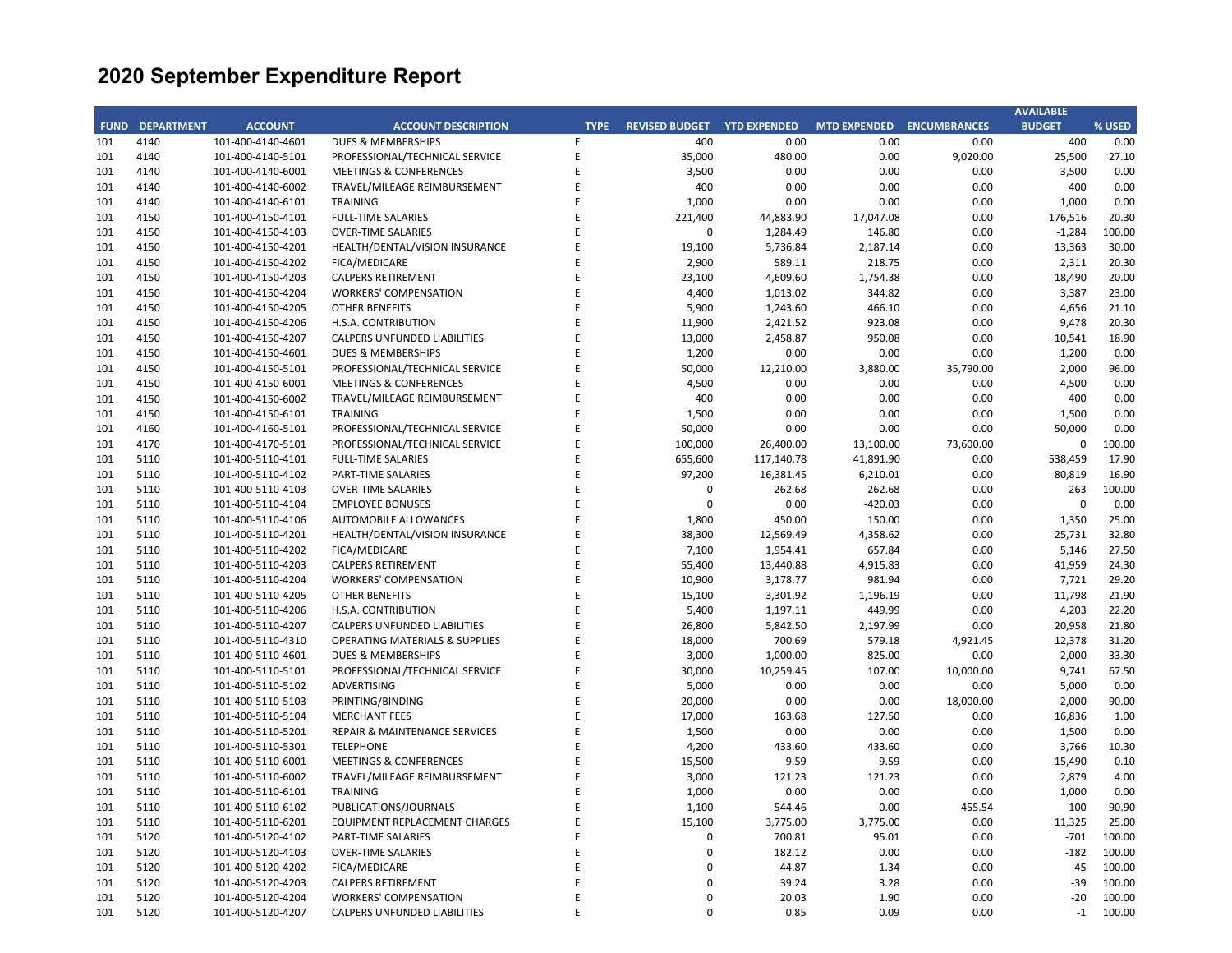|             |                   |                   |                                           |             |                       |                     |                           |           | <b>AVAILABLE</b> |        |
|-------------|-------------------|-------------------|-------------------------------------------|-------------|-----------------------|---------------------|---------------------------|-----------|------------------|--------|
| <b>FUND</b> | <b>DEPARTMENT</b> | <b>ACCOUNT</b>    | <b>ACCOUNT DESCRIPTION</b>                | <b>TYPE</b> | <b>REVISED BUDGET</b> | <b>YTD EXPENDED</b> | MTD EXPENDED ENCUMBRANCES |           | <b>BUDGET</b>    | % USED |
| 101         | 5120              | 101-400-5120-4310 | <b>OPERATING MATERIALS &amp; SUPPLIES</b> | Ε           | 1,000                 | 0.00                | 0.00                      | 500.00    | 500              | 50.00  |
| 101         | 5130              | 101-400-5130-4101 | <b>FULL-TIME SALARIES</b>                 | E           | 31,700                | 6,343.15            | 2,385.12                  | 0.00      | 25,357           | 20.00  |
| 101         | 5130              | 101-400-5130-4102 | PART-TIME SALARIES                        | E           | 133,400               | 20,889.60           | 7,764.28                  | 0.00      | 112,510          | 15.70  |
| 101         | 5130              | 101-400-5130-4103 | <b>OVER-TIME SALARIES</b>                 | E           | $\mathbf 0$           | 1,197.74            | 331.03                    | 0.00      | $-1,198$         | 100.00 |
| 101         | 5130              | 101-400-5130-4201 | HEALTH/DENTAL/VISION INSURANCE            | E           | 5,100                 | 1,587.14            | 604.12                    | 0.00      | 3,513            | 31.10  |
| 101         | 5130              | 101-400-5130-4202 | FICA/MEDICARE                             | E           | 400                   | 718.35              | 258.36                    | 0.00      | $-318$           | 179.60 |
| 101         | 5130              | 101-400-5130-4203 | <b>CALPERS RETIREMENT</b>                 | E           | 2,800                 | 1,878.99            | 708.72                    | 0.00      | 921              | 67.10  |
| 101         | 5130              | 101-400-5130-4204 | <b>WORKERS' COMPENSATION</b>              | E           | 600                   | 622.70              | 209.67                    | 0.00      | $-23$            | 103.80 |
| 101         | 5130              | 101-400-5130-4205 | <b>OTHER BENEFITS</b>                     | E           | 1,100                 | 233.19              | 86.35                     | 0.00      | 867              | 21.20  |
| 101         | 5130              | 101-400-5130-4207 | CALPERS UNFUNDED LIABILITIES              | E           | 200                   | 167.93              | 37.40                     | 0.00      | 32               | 84.00  |
| 101         | 5130              | 101-400-5130-4310 | <b>OPERATING MATERIALS &amp; SUPPLIES</b> | E           | 6,500                 | 158.13              | 151.58                    | 1,348.42  | 4,993            | 23.20  |
| 101         | 5140              | 101-400-5140-4101 | <b>FULL-TIME SALARIES</b>                 | E           | 18,100                | 3,624.65            | 1,362.92                  | 0.00      | 14,475           | 20.00  |
| 101         | 5140              | 101-400-5140-4102 | <b>PART-TIME SALARIES</b>                 | E           | 59,800                | 13,384.35           | 5,164.31                  | 0.00      | 46,416           | 22.40  |
| 101         | 5140              | 101-400-5140-4103 | <b>OVER-TIME SALARIES</b>                 | E           | 0                     | 616.16              | 212.47                    | 0.00      | $-616$           | 100.00 |
| 101         | 5140              | 101-400-5140-4201 | HEALTH/DENTAL/VISION INSURANCE            | E           | 2,900                 | 906.96              | 345.22                    | 0.00      | 1,993            | 31.30  |
| 101         | 5140              | 101-400-5140-4202 | FICA/MEDICARE                             | E           | 200                   | 705.23              | 248.33                    | 0.00      | $-505$           | 352.60 |
| 101         | 5140              | 101-400-5140-4203 | <b>CALPERS RETIREMENT</b>                 | E           | 1,600                 | 847.40              | 351.10                    | 0.00      | 753              | 53.00  |
| 101         | 5140              | 101-400-5140-4204 | <b>WORKERS' COMPENSATION</b>              | E           | 400                   | 385.28              | 134.82                    | 0.00      | 15               | 96.30  |
| 101         | 5140              | 101-400-5140-4205 | <b>OTHER BENEFITS</b>                     | E           | 600                   | 133.25              | 49.34                     | 0.00      | 467              | 22.20  |
| 101         | 5140              | 101-400-5140-4207 | <b>CALPERS UNFUNDED LIABILITIES</b>       | E           | 100                   | 41.64               | 8.31                      | 0.00      | 58               | 41.60  |
| 101         | 5140              | 101-400-5140-4310 | <b>OPERATING MATERIALS &amp; SUPPLIES</b> | E           | 3,000                 | 115.13              | 115.13                    | 305.18    | 2,580            | 14.00  |
| 101         | 5150              | 101-400-5150-4101 | <b>FULL-TIME SALARIES</b>                 | E           | 18,800                | 3,736.95            | 1,411.66                  | 0.00      | 15,063           | 19.90  |
| 101         | 5150              | 101-400-5150-4102 | PART-TIME SALARIES                        | E           | 40,200                | 8,208.60            | 3,536.08                  | 0.00      | 31,991           | 20.40  |
| 101         | 5150              | 101-400-5150-4103 | <b>OVER-TIME SALARIES</b>                 | E           | $\mathbf 0$           | 313.65              | 141.65                    | 0.00      | $-314$           | 100.00 |
|             |                   |                   | HEALTH/DENTAL/VISION INSURANCE            | E           | 1,400                 |                     |                           | 0.00      | 903              | 35.50  |
| 101         | 5150<br>5150      | 101-400-5150-4201 |                                           | E           | 100                   | 496.79<br>295.58    | 187.52                    | 0.00      | $-196$           | 295.60 |
| 101         |                   | 101-400-5150-4202 | FICA/MEDICARE                             | E           |                       |                     | 104.92                    |           |                  | 82.90  |
| 101         | 5150              | 101-400-5150-4203 | <b>CALPERS RETIREMENT</b>                 |             | 1,200                 | 994.50              | 429.97                    | 0.00      | 206              |        |
| 101         | 5150              | 101-400-5150-4204 | <b>WORKERS' COMPENSATION</b>              | E           | 200                   | 266.82              | 101.85                    | 0.00      | $-67$            | 133.40 |
| 101         | 5150              | 101-400-5150-4205 | <b>OTHER BENEFITS</b>                     | E           | 300                   | 115.43              | 43.56                     | 0.00      | 185              | 38.50  |
| 101         | 5150              | 101-400-5150-4206 | H.S.A. CONTRIBUTION                       | E           | 400                   | 152.90              | 57.70                     | 0.00      | 247              | 38.20  |
| 101         | 5150              | 101-400-5150-4207 | <b>CALPERS UNFUNDED LIABILITIES</b>       | E           | 1,000                 | 390.36              | 153.13                    | 0.00      | 610              | 39.00  |
| 101         | 5150              | 101-400-5150-4310 | <b>OPERATING MATERIALS &amp; SUPPLIES</b> | E           | 4,000                 | 163.94              | 0.00                      | 736.06    | 3,100            | 22.50  |
| 101         | 5160              | 101-400-5160-4102 | PART-TIME SALARIES                        | E           | 101,500               | 25,396.66           | 9,697.84                  | 0.00      | 76,103           | 25.00  |
| 101         | 5160              | 101-400-5160-4103 | <b>OVER-TIME SALARIES</b>                 | E           | $\Omega$              | 1,747.73            | 732.58                    | 0.00      | $-1,748$         | 100.00 |
| 101         | 5160              | 101-400-5160-4202 | FICA/MEDICARE                             | E           | 4,700                 | 657.95              | 251.63                    | 0.00      | 4,042            | 14.00  |
| 101         | 5160              | 101-400-5160-4203 | <b>CALPERS RETIREMENT</b>                 | E           | 7,000                 | 1,758.26            | 669.19                    | 0.00      | 5,242            | 25.10  |
| 101         | 5160              | 101-400-5160-4204 | <b>WORKERS' COMPENSATION</b>              | E           | 2,600                 | 593.06              | 208.64                    | 0.00      | 2,007            | 22.80  |
| 101         | 5160              | 101-400-5160-4207 | <b>CALPERS UNFUNDED LIABILITIES</b>       | E           | 10,500                | 198.51              | 58.43                     | 0.00      | 10,301           | 1.90   |
| 101         | 5160              | 101-400-5160-4310 | <b>OPERATING MATERIALS &amp; SUPPLIES</b> | E           | 5,000                 | 463.46              | 397.58                    | 282.32    | 4,254            | 14.90  |
| 101         | 5160              | 101-400-5160-5201 | <b>REPAIR &amp; MAINTENANCE SERVICES</b>  | E           | 24,000                | 5,421.70            | 1,559.90                  | 14,578.30 | 4,000            | 83.30  |
| 101         | 5170              | 101-400-5170-4101 | <b>FULL-TIME SALARIES</b>                 | E           | 53,000                | 10,527.68           | 3,988.10                  | 0.00      | 42,472           | 19.90  |
| 101         | 5170              | 101-400-5170-4102 | PART-TIME SALARIES                        | E           | 38,500                | 3,428.43            | 740.27                    | 0.00      | 35,072           | 8.90   |
| 101         | 5170              | 101-400-5170-4103 | <b>OVER-TIME SALARIES</b>                 | E           | 0                     | 245.16              | 0.00                      | 0.00      | $-245$           | 100.00 |
| 101         | 5170              | 101-400-5170-4201 | HEALTH/DENTAL/VISION INSURANCE            | E           | 4,800                 | 1,518.45            | 589.79                    | 0.00      | 3,282            | 31.60  |
| 101         | 5170              | 101-400-5170-4202 | FICA/MEDICARE                             | E           | 500                   | 185.59              | 61.30                     | 0.00      | 314              | 37.10  |
| 101         | 5170              | 101-400-5170-4203 | <b>CALPERS RETIREMENT</b>                 | E           | 4,000                 | 1,446.70            | 506.10                    | 0.00      | 2,553            | 36.20  |
| 101         | 5170              | 101-400-5170-4204 | <b>WORKERS' COMPENSATION</b>              | E           | 800                   | 313.03              | 94.77                     | 0.00      | 487              | 39.10  |
| 101         | 5170              | 101-400-5170-4205 | <b>OTHER BENEFITS</b>                     | E           | 1,300                 | 343.55              | 130.48                    | 0.00      | 956              | 26.40  |
| 101         | 5170              | 101-400-5170-4206 | H.S.A. CONTRIBUTION                       | E           | 1,200                 | 336.92              | 126.93                    | 0.00      | 863              | 28.10  |
| 101         | 5170              | 101-400-5170-4207 | <b>CALPERS UNFUNDED LIABILITIES</b>       | E           | 1,600                 | 689.34              | 267.47                    | 0.00      | 911              | 43.10  |
| 101         | 5170              | 101-400-5170-4310 | <b>OPERATING MATERIALS &amp; SUPPLIES</b> | E           | 20,000                | 234.87              | 0.00                      | 500.00    | 19,265           | 3.70   |
| 101         | 5170              | 101-400-5170-5101 | PROFESSIONAL/TECHNICAL SERVICE            | F           | 51,912                | 1,398.00            | 798.00                    | 6,000.00  | 44,514           | 14.30  |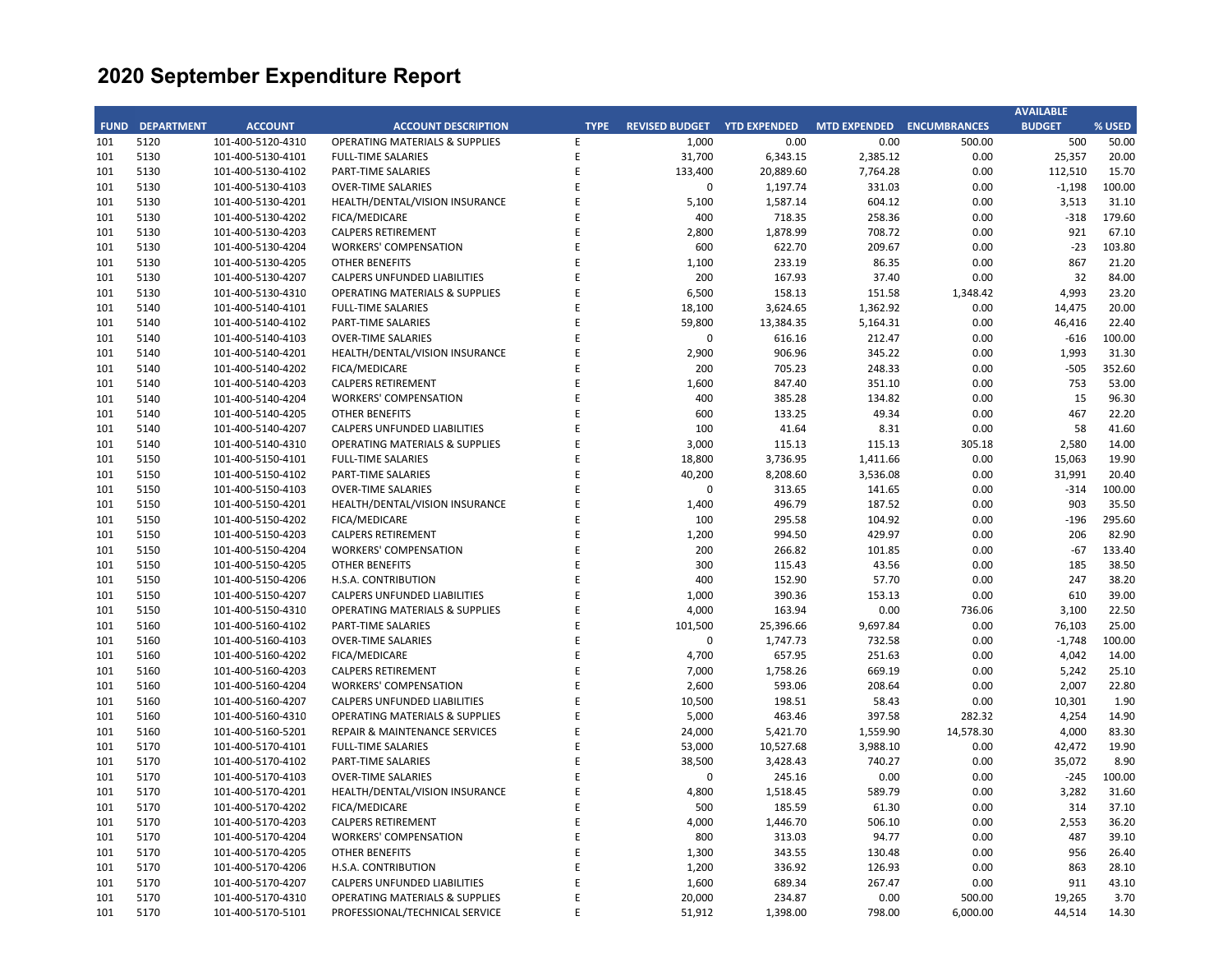|             |                   |                   |                                           |             |                       |                     |                                  |              | <b>AVAILABLE</b> |        |
|-------------|-------------------|-------------------|-------------------------------------------|-------------|-----------------------|---------------------|----------------------------------|--------------|------------------|--------|
| <b>FUND</b> | <b>DEPARTMENT</b> | <b>ACCOUNT</b>    | <b>ACCOUNT DESCRIPTION</b>                | <b>TYPE</b> | <b>REVISED BUDGET</b> | <b>YTD EXPENDED</b> | <b>MTD EXPENDED ENCUMBRANCES</b> |              | <b>BUDGET</b>    | % USED |
| 101         | 5170              | 101-400-5170-5102 | <b>ADVERTISING</b>                        | E           | 1,000                 | 0.00                | 0.00                             | 0.00         | 1,000            | 0.00   |
| 101         | 5170              | 101-400-5170-5103 | PRINTING/BINDING                          | E           | 5,000                 | 367.92              | 0.00                             | 3,632.08     | 1,000            | 80.00  |
| 101         | 5170              | 101-400-5170-5106 | <b>RENTS &amp; LEASES</b>                 | E           | 10,000                | 0.00                | 0.00                             | 0.00         | 10,000           | 0.00   |
| 101         | 5180              | 101-400-5180-4101 | <b>FULL-TIME SALARIES</b>                 | E           | 235,000               | 33,318.77           | 12,763.85                        | 0.00         | 201,681          | 14.20  |
| 101         | 5180              | 101-400-5180-4102 | PART-TIME SALARIES                        | E           | 168,100               | 22,414.92           | 8,479.07                         | 0.00         | 145,685          | 13.30  |
| 101         | 5180              | 101-400-5180-4103 | <b>OVER-TIME SALARIES</b>                 | E           | 0                     | 1,345.25            | 514.31                           | 0.00         | $-1,345$         | 100.00 |
| 101         | 5180              | 101-400-5180-4201 | HEALTH/DENTAL/VISION INSURANCE            | E           | 21,200                | 5,257.93            | 2,133.16                         | 0.00         | 15,942           | 24.80  |
| 101         | 5180              | 101-400-5180-4202 | FICA/MEDICARE                             | E           | 2,700                 | 1,042.96            | 372.92                           | 0.00         | 1,657            | 38.60  |
| 101         | 5180              | 101-400-5180-4203 | <b>CALPERS RETIREMENT</b>                 | E           | 18,600                | 5,015.62            | 1,910.34                         | 0.00         | 13,584           | 27.00  |
| 101         | 5180              | 101-400-5180-4204 | <b>WORKERS' COMPENSATION</b>              | E           | 4,100                 | 1,248.71            | 435.54                           | 0.00         | 2,851            | 30.50  |
| 101         | 5180              | 101-400-5180-4205 | <b>OTHER BENEFITS</b>                     | E           | 5,200                 | 842.72              | 326.08                           | 0.00         | 4,357            | 16.20  |
| 101         | 5180              | 101-400-5180-4206 | H.S.A. CONTRIBUTION                       | E           | 1,400                 | 0.00                | 0.00                             | 0.00         | 1,400            | 0.00   |
| 101         | 5180              | 101-400-5180-4207 | <b>CALPERS UNFUNDED LIABILITIES</b>       | E           | 4,700                 | 1,089.82            | 348.36                           | 0.00         | 3,610            | 23.20  |
| 101         | 5180              | 101-400-5180-4310 | <b>OPERATING MATERIALS &amp; SUPPLIES</b> | E           | 24,000                | 843.47              | 1,335.12                         | 7,318.86     | 15,838           | 34.00  |
| 101         | 5180              | 101-400-5180-4312 | <b>INVENTORY</b>                          | E           | 63,000                | 98.01               | 748.31                           | 0.00         | 62,902           | 0.20   |
| 101         | 5180              | 101-400-5180-5103 | PRINTING/BINDING                          | E           | 400                   | 0.00                | 0.00                             | 0.00         | 400              | 0.00   |
| 101         | 5180              | 101-400-5180-5106 | <b>RENTS &amp; LEASES</b>                 | E           | $\Omega$              | 85.58               | 42.79                            | 0.00         | $-86$            | 100.00 |
| 101         | 5180              | 101-400-5180-6001 | <b>MEETINGS &amp; CONFERENCES</b>         | E           | 2,000                 | 0.00                | 0.00                             | 0.00         | 2,000            | 0.00   |
| 101         | 5190              | 101-400-5190-4102 | PART-TIME SALARIES                        | E           | 53,200                | 2,820.96            | 956.80                           | 0.00         | 50,379           | 5.30   |
| 101         | 5190              | 101-400-5190-4202 | FICA/MEDICARE                             | E           | 900                   | 37.64               | 12.76                            | 0.00         | 862              | 4.20   |
| 101         | 5190              | 101-400-5190-4203 | <b>CALPERS RETIREMENT</b>                 | E           | 4,900                 | 354.34              | 120.14                           | 0.00         | 4,546            | 7.20   |
| 101         | 5190              | 101-400-5190-4204 | <b>WORKERS' COMPENSATION</b>              | E           | 1,400                 | 62.01               | 19.13                            | 0.00         | 1,338            | 4.40   |
| 101         | 5190              | 101-400-5190-4207 | <b>CALPERS UNFUNDED LIABILITIES</b>       | E           | 2,300                 | 266.68              | 96.89                            | 0.00         | 2,033            | 11.60  |
| 101         | 5190              | 101-400-5190-4310 | <b>OPERATING MATERIALS &amp; SUPPLIES</b> | E           | 8,000                 | 0.00                | 0.00                             | 100.00       | 7,900            | 1.30   |
| 101         | 5190              | 101-400-5190-6001 | <b>MEETINGS &amp; CONFERENCES</b>         | E           | 1,000                 | 0.00                | 0.00                             | 0.00         | 1,000            | 0.00   |
| 101         | 5210              | 101-400-5210-4101 | <b>FULL-TIME SALARIES</b>                 | E           | 15,800                | 3,154.30            | 1,187.37                         | 0.00         | 12,646           | 20.00  |
| 101         | 5210              | 101-400-5210-4102 | PART-TIME SALARIES                        | E           | 0                     | 472.15              | 242.82                           | 0.00         | $-472$           | 100.00 |
| 101         | 5210              | 101-400-5210-4201 | HEALTH/DENTAL/VISION INSURANCE            | E           | 2,000                 | 623.39              | 235.50                           | 0.00         | 1,377            | 31.20  |
| 101         | 5210              | 101-400-5210-4202 | FICA/MEDICARE                             | E           | 200                   | 76.09               | 33.62                            | 0.00         | 124              | 38.00  |
| 101         | 5210              | 101-400-5210-4203 | <b>CALPERS RETIREMENT</b>                 | E           | 1,200                 | 290.67              | 109.46                           | 0.00         | 909              | 24.20  |
| 101         | 5210              | 101-400-5210-4204 | <b>WORKERS' COMPENSATION</b>              | E           | 300                   | 79.50               | 28.74                            | 0.00         | 221              | 26.50  |
| 101         | 5210              | 101-400-5210-4205 | <b>OTHER BENEFITS</b>                     | E           | 500                   | 121.88              | 44.88                            | 0.00         | 378              | 24.40  |
| 101         | 5210              | 101-400-5210-4206 | H.S.A. CONTRIBUTION                       | E           | 700                   | 153.48              | 57.70                            | 0.00         | 547              | 21.90  |
| 101         | 5210              | 101-400-5210-4207 | CALPERS UNFUNDED LIABILITIES              | E           | 300                   | 82.72               | 30.34                            | 0.00         | 217              | 27.60  |
| 101         | 6110              | 101-400-6110-5101 | PROFESSIONAL/TECHNICAL SERVICE            | E           | 7,091,900             | 587,441.05          | 587,441.05                       | 6,461,851.89 | 42,607           | 99.40  |
| 101         | 6120              | 101-400-6120-4101 | <b>FULL-TIME SALARIES</b>                 | E           | 68,600                | 13,468.45           | 5,159.52                         | 0.00         | 55,132           | 19.60  |
| 101         | 6120              | 101-400-6120-4103 | <b>OVER-TIME SALARIES</b>                 | E           | 1,000                 | 278.13              | 0.00                             | 0.00         | 722              | 27.80  |
| 101         | 6120              | 101-400-6120-4201 | HEALTH/DENTAL/VISION INSURANCE            | E           | 5,200                 | 2,017.49            | 772.40                           | 0.00         | 3,183            | 38.80  |
| 101         | 6120              | 101-400-6120-4202 | FICA/MEDICARE                             | E           | 900                   | 186.33              | 69.84                            | 0.00         | 714              | 20.70  |
| 101         | 6120              | 101-400-6120-4203 | <b>CALPERS RETIREMENT</b>                 | E           | 5,400                 | 1,053.93            | 403.74                           | 0.00         | 4,346            | 19.50  |
| 101         | 6120              | 101-400-6120-4204 | <b>WORKERS' COMPENSATION</b>              | E           | 1,400                 | 300.96              | 103.28                           | 0.00         | 1,099            | 21.50  |
| 101         | 6120              | 101-400-6120-4205 | <b>OTHER BENEFITS</b>                     | E           | 1,100                 | 268.14              | 93.58                            | 0.00         | 832              | 24.40  |
| 101         | 6120              | 101-400-6120-4207 | <b>CALPERS UNFUNDED LIABILITIES</b>       | E           | 400                   | 53.88               | 11.04                            | 0.00         | 346              | 13.50  |
| 101         | 6120              | 101-400-6120-4310 | <b>OPERATING MATERIALS &amp; SUPPLIES</b> | E           | 6,000                 | 2,400.00            | 2,400.00                         | 0.00         | 3,600            | 40.00  |
| 101         | 6120              | 101-400-6120-4601 | <b>DUES &amp; MEMBERSHIPS</b>             | E           | 1,500                 | 0.00                | 0.00                             | 0.00         | 1,500            | 0.00   |
| 101         | 6120              | 101-400-6120-5101 | PROFESSIONAL/TECHNICAL SERVICE            | E           | 39,400                | 3,500.00            | 3,500.00                         | 3,500.00     | 32,400           | 17.80  |
| 101         | 6120              | 101-400-6120-5103 | PRINTING/BINDING                          | E           | 3,000                 | 0.00                | 0.00                             | 0.00         | 3,000            | 0.00   |
| 101         | 6120              | 101-400-6120-5111 | PUBLIC SAFETY - TRAFFIC                   | E           | 16,000                | 0.00                | 0.00                             | 0.00         | 16,000           | 0.00   |
| 101         | 6120              | 101-400-6120-5112 | PUBLIC SAFETY - COASTAL                   | E           | 15,500                | 0.00                | 0.00                             | 0.00         | 15,500           | 0.00   |
| 101         | 6120              | 101-400-6120-5113 | PUBLIC SAFETY- WESTERN                    | E           | 8,000                 | 0.00                | 0.00                             | 0.00         | 8,000            | 0.00   |
| 101         | 6120              | 101-400-6120-5114 | PUBLIC SAFETY - SUMMER                    | E           | 5,000                 | 0.00                | 0.00                             | 0.00         | 5,000            | 0.00   |
| 101         | 6120              | 101-400-6120-5115 | PUBLIC SAFETY - SUPPLEMENTAL              | F           | 86,000                | 30,642.19           | 30,642.19                        | 55,357.81    | $\mathbf 0$      | 100.00 |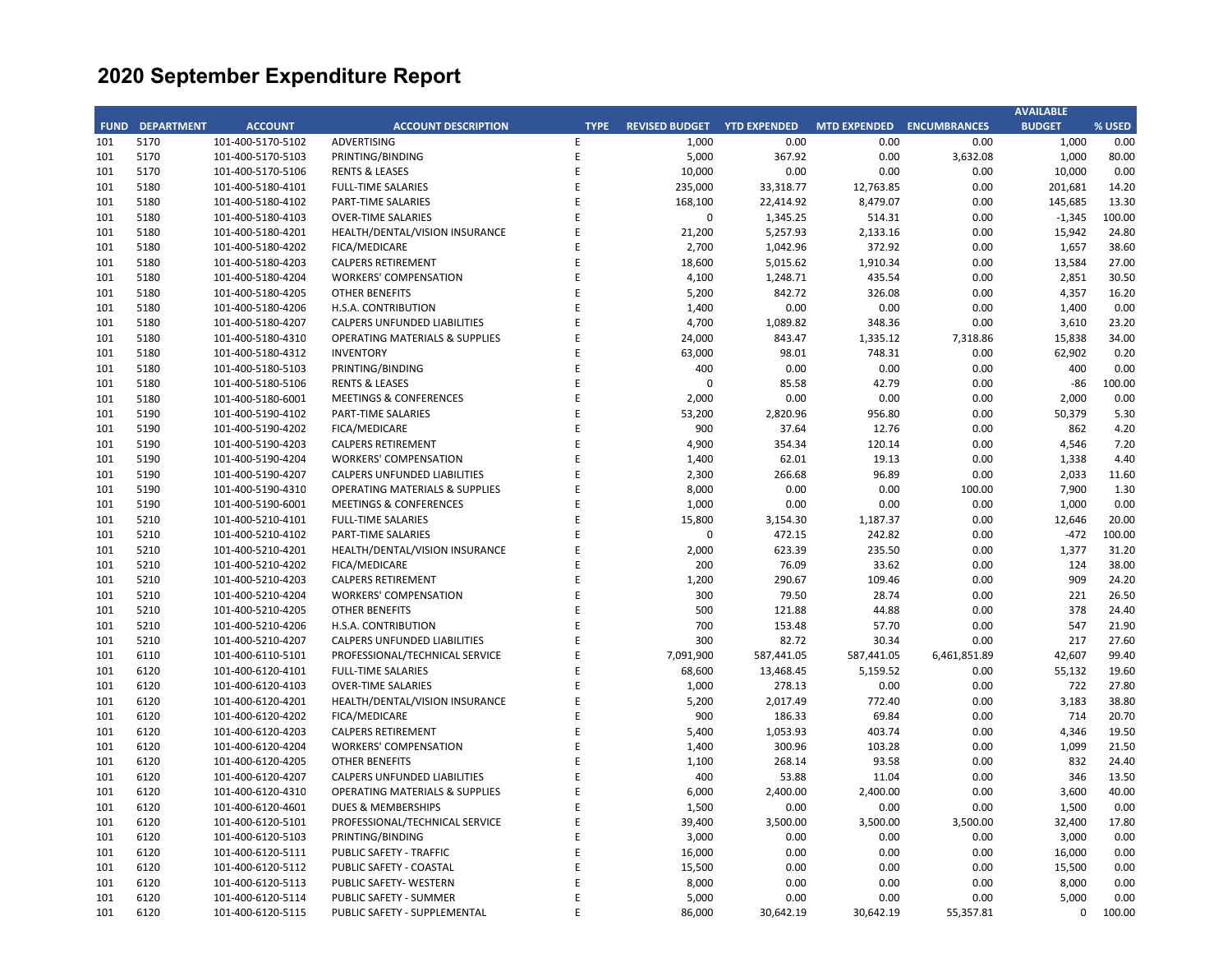| <b>FUND</b><br><b>DEPARTMENT</b><br><b>ACCOUNT</b><br><b>ACCOUNT DESCRIPTION</b><br><b>TYPE</b><br><b>REVISED BUDGET</b><br><b>YTD EXPENDED</b><br><b>MTD EXPENDED</b><br>6120<br>101-400-6120-5301<br><b>TELEPHONE</b><br>3,231.73<br>2,495.41<br>101<br>E<br>23,400<br>6120<br>101-400-6120-6001<br><b>MEETINGS &amp; CONFERENCES</b><br>E<br>1,000<br>0.00<br>0.00<br>101<br>E<br>300<br>101<br>6120<br>101-400-6120-6002<br>TRAVEL/MILEAGE REIMBURSEMENT<br>3.16<br>3.16<br>1,700<br>425.00<br>101<br>6120<br>101-400-6120-6201<br>EQUIPMENT REPLACEMENT CHARGES<br>E<br>425.00 | <b>BUDGET</b><br><b>ENCUMBRANCES</b><br>20,168<br>0.00<br>0.00<br>1,000<br>297<br>0.00<br>1,275<br>0.00<br>0.00<br>$-31,353$<br>0.00<br>$-1,724$ | % USED<br>13.80<br>0.00<br>1.10<br>25.00<br>100.00 |
|-------------------------------------------------------------------------------------------------------------------------------------------------------------------------------------------------------------------------------------------------------------------------------------------------------------------------------------------------------------------------------------------------------------------------------------------------------------------------------------------------------------------------------------------------------------------------------------|--------------------------------------------------------------------------------------------------------------------------------------------------|----------------------------------------------------|
|                                                                                                                                                                                                                                                                                                                                                                                                                                                                                                                                                                                     |                                                                                                                                                  |                                                    |
|                                                                                                                                                                                                                                                                                                                                                                                                                                                                                                                                                                                     |                                                                                                                                                  |                                                    |
|                                                                                                                                                                                                                                                                                                                                                                                                                                                                                                                                                                                     |                                                                                                                                                  |                                                    |
|                                                                                                                                                                                                                                                                                                                                                                                                                                                                                                                                                                                     |                                                                                                                                                  |                                                    |
|                                                                                                                                                                                                                                                                                                                                                                                                                                                                                                                                                                                     |                                                                                                                                                  |                                                    |
| E<br>9101<br>$\Omega$<br>31,352.89<br>6,999.91<br>101<br>101-400-9101-4101<br><b>FULL-TIME SALARIES</b>                                                                                                                                                                                                                                                                                                                                                                                                                                                                             |                                                                                                                                                  |                                                    |
| 9101<br>E<br>0<br>1,724.00<br>101<br>101-400-9101-4102<br>PART-TIME SALARIES<br>1,280.00                                                                                                                                                                                                                                                                                                                                                                                                                                                                                            |                                                                                                                                                  | 100.00                                             |
| E<br>101<br>9101<br>101-400-9101-4103<br><b>OVER-TIME SALARIES</b><br>0<br>943.74<br>186.00                                                                                                                                                                                                                                                                                                                                                                                                                                                                                         | $-944$<br>0.00                                                                                                                                   | 100.00                                             |
| E<br>$\mathbf 0$<br>101<br>9101<br>HEALTH/DENTAL/VISION INSURANCE<br>3,528.94<br>101-400-9101-4201<br>758.46                                                                                                                                                                                                                                                                                                                                                                                                                                                                        | 0.00<br>$-3,529$                                                                                                                                 | 100.00                                             |
| 9101<br>FICA/MEDICARE<br>E<br>$\mathbf 0$<br>567.41<br>195.00<br>101<br>101-400-9101-4202                                                                                                                                                                                                                                                                                                                                                                                                                                                                                           | 0.00<br>$-567$                                                                                                                                   | 100.00                                             |
| $\mathbf 0$<br>E<br>101<br>9101<br>101-400-9101-4203<br><b>CALPERS RETIREMENT</b><br>2,446.75<br>546.25                                                                                                                                                                                                                                                                                                                                                                                                                                                                             | $-2,447$<br>0.00                                                                                                                                 | 100.00                                             |
| 9101<br>101-400-9101-4204<br>E<br>$\mathbf 0$<br>757.07<br>169.32<br>101<br><b>WORKERS' COMPENSATION</b>                                                                                                                                                                                                                                                                                                                                                                                                                                                                            | 0.00<br>$-757$                                                                                                                                   | 100.00                                             |
| $\mathbf 0$<br>E<br>101<br>9101<br>101-400-9101-4205<br><b>OTHER BENEFITS</b><br>431.34<br>69.07                                                                                                                                                                                                                                                                                                                                                                                                                                                                                    | $-431$<br>0.00                                                                                                                                   | 100.00                                             |
| $\mathbf 0$<br>101<br>9101<br>101-400-9101-4310<br><b>OPERATING MATERIALS &amp; SUPPLIES</b><br>E<br>28,183.54<br>4,872.05                                                                                                                                                                                                                                                                                                                                                                                                                                                          | $-84,857$<br>56,673.39                                                                                                                           | 100.00                                             |
| E<br>$\pmb{0}$<br>9101<br>196.01<br>101<br>101-400-9101-4601<br>DUES & MEMBERSHIPS<br>196.01                                                                                                                                                                                                                                                                                                                                                                                                                                                                                        | 0.00<br>$-196$                                                                                                                                   | 100.00                                             |
| 101<br>9101<br>101-400-9101-5101<br>PROFESSIONAL/TECH SERVICES<br>E<br>0<br>13,613.81<br>995.14                                                                                                                                                                                                                                                                                                                                                                                                                                                                                     | 0.00<br>$-13,614$                                                                                                                                | 100.00                                             |
| E<br>$\Omega$<br>101<br>9101<br>101-400-9101-5102<br><b>ADVERTISING</b><br>140.00<br>140.00                                                                                                                                                                                                                                                                                                                                                                                                                                                                                         | 0.00<br>$-140$                                                                                                                                   | 100.00                                             |
| E<br>$\pmb{0}$<br>101<br>9101<br>101-400-9101-5106<br><b>RENTS &amp; LEASES</b><br>1,018.72<br>918.72                                                                                                                                                                                                                                                                                                                                                                                                                                                                               | $-1,019$<br>0.00                                                                                                                                 | 100.00                                             |
| 9101<br>101-400-9101-5201<br>REPAIR & MAINTENANCE SERVICES<br>E<br>$\mathbf 0$<br>9,624.82<br>9,224.82<br>101                                                                                                                                                                                                                                                                                                                                                                                                                                                                       | 0.00<br>$-9,625$                                                                                                                                 | 100.00                                             |
| $\mathbf 0$<br>E<br>374.75<br>329.78<br>101<br>9101<br>101-400-9101-5301<br><b>TELEPHONE</b>                                                                                                                                                                                                                                                                                                                                                                                                                                                                                        | $-375$<br>0.00                                                                                                                                   | 100.00                                             |
| $\pmb{0}$                                                                                                                                                                                                                                                                                                                                                                                                                                                                                                                                                                           |                                                                                                                                                  | 100.00                                             |
| 101<br>9101<br>101-400-9101-8101<br><b>EQUIPMENT &amp; FURNITURE</b><br>E<br>3,224.74<br>3,224.74<br>E                                                                                                                                                                                                                                                                                                                                                                                                                                                                              | $-3,225$<br>0.00                                                                                                                                 |                                                    |
| 0000<br>10,000<br>2,500.00<br>2,500.00<br>101<br>101-400-0000-9223<br><b>TRANSFER - SUBREGION 1 MAINT</b>                                                                                                                                                                                                                                                                                                                                                                                                                                                                           | 7,500<br>0.00                                                                                                                                    | 25.00                                              |
| 0000<br>E<br>20,000<br>5,000.00<br>5,000.00<br>101<br>101-400-0000-9285<br>TRANSFER - IA PORTUGUESE BEND                                                                                                                                                                                                                                                                                                                                                                                                                                                                            | 0.00<br>15,000                                                                                                                                   | 25.00                                              |
| E<br>1,934,000<br>101<br>0000<br>101-400-0000-9330<br>TRANSFER - INFRASTRUCTURE<br>483,500.00<br>483,500.00                                                                                                                                                                                                                                                                                                                                                                                                                                                                         | 0.00<br>1,450,500                                                                                                                                | 25.00                                              |
| 101<br>1311<br>101-400-1311-4311<br>POSTAGE<br>E<br>1,500<br>0.00<br>0.00                                                                                                                                                                                                                                                                                                                                                                                                                                                                                                           | 0.00<br>1,500                                                                                                                                    | 0.00                                               |
| E<br>101<br>1311<br>101-400-1311-5101<br>PROFESSIONAL/TECHNICAL SERVICE<br>135,000<br>41.61<br>41.61                                                                                                                                                                                                                                                                                                                                                                                                                                                                                | 0.00<br>134,958                                                                                                                                  | 0.00                                               |
| E<br>3,000<br>101<br>1311<br>101-400-1311-5102<br>ADVERTISING<br>1,118.83<br>518.83                                                                                                                                                                                                                                                                                                                                                                                                                                                                                                 | 209.17<br>1,672                                                                                                                                  | 44.30                                              |
| 3240<br>101-400-3240-4310<br><b>OPERATING MATERIALS &amp; SUPPLIES</b><br>E<br>5,000<br>0.00<br>0.00<br>101                                                                                                                                                                                                                                                                                                                                                                                                                                                                         | 0.00<br>5,000                                                                                                                                    | 0.00                                               |
| 101<br>3240<br>E<br>20,000<br>101-400-3240-4313<br><b>FUELS/GASOLINE</b><br>2,110.59<br>1,848.83                                                                                                                                                                                                                                                                                                                                                                                                                                                                                    | 0.00<br>17,889                                                                                                                                   | 10.60                                              |
| 101<br>3240<br>101-400-3240-5201<br>REPAIR & MAINTENANCE SERVICES<br>E<br>18,000<br>720.02<br>720.02                                                                                                                                                                                                                                                                                                                                                                                                                                                                                | 9,317.96<br>7,962                                                                                                                                | 55.80                                              |
| E<br>3240<br><b>WIRELESS</b><br>4,000<br>0.00<br>0.00<br>101<br>101-400-3240-5305                                                                                                                                                                                                                                                                                                                                                                                                                                                                                                   | 0.00<br>4,000                                                                                                                                    | 0.00                                               |
| 101<br>3151<br>101-400-3151-4310<br><b>OPERATING MATERIALS &amp; SUPPLIES</b><br>E<br>23,000<br>1,343.92<br>1,343.92                                                                                                                                                                                                                                                                                                                                                                                                                                                                | 3,000.00<br>18,656                                                                                                                               | 18.90                                              |
| 101<br>3151<br>101-400-3151-5106<br><b>RENTS &amp; LEASES</b><br>E<br>28,000<br>3,557.65<br>1,793.91                                                                                                                                                                                                                                                                                                                                                                                                                                                                                | 24,442.35<br>$\mathbf 0$                                                                                                                         | 100.00                                             |
| E<br>457,350<br>7,406.59<br>101<br>3151<br>101-400-3151-5201<br>REPAIR & MAINTENANCE SERVICES<br>$-3,010.51$                                                                                                                                                                                                                                                                                                                                                                                                                                                                        | 251,155.39<br>209,205                                                                                                                            | 54.30                                              |
| 3151<br>101-400-3151-5302<br><b>WATER</b><br>E<br>200,000<br>101<br>22,358.20<br>0.00                                                                                                                                                                                                                                                                                                                                                                                                                                                                                               | 177,642<br>0.00                                                                                                                                  | 11.20                                              |
| GAS<br>E<br>0.00<br>101<br>3151<br>101-400-3151-5303<br>500<br>0.00                                                                                                                                                                                                                                                                                                                                                                                                                                                                                                                 | 500<br>0.00                                                                                                                                      | 0.00                                               |
| 500<br>101<br>3151<br>101-400-3151-5304<br><b>ELECTRICITY</b><br>E<br>0.00<br>0.00                                                                                                                                                                                                                                                                                                                                                                                                                                                                                                  | 0.00<br>500                                                                                                                                      | 0.00                                               |
| 101<br>3180<br>WATER<br>E<br>175,000<br>1,965.54<br>101-400-3180-5302<br>18,384.42                                                                                                                                                                                                                                                                                                                                                                                                                                                                                                  | 0.00<br>156,616                                                                                                                                  | 10.50                                              |
| E<br>6,000<br>191.42<br>101<br>3180<br>101-400-3180-5304<br><b>ELECTRICITY</b><br>409.41                                                                                                                                                                                                                                                                                                                                                                                                                                                                                            | 0.00<br>5,591                                                                                                                                    | 6.80                                               |
| E<br>3230<br>PROFESSIONAL/TECH SERVICES<br>64,578<br>0.00<br>0.00<br>101<br>101-400-3230-5101                                                                                                                                                                                                                                                                                                                                                                                                                                                                                       | 14,577.50<br>50,000                                                                                                                              | 22.60                                              |
| 101<br>3230<br>101-400-3230-5201<br>REPAIR & MAINTENANCE SERVICES<br>E<br>565,483<br>25,581.00<br>18,081.00                                                                                                                                                                                                                                                                                                                                                                                                                                                                         | 361,631.35<br>178,271                                                                                                                            | 68.50                                              |
| E<br>436,300<br>19,921.07<br>101<br>4110<br>101-400-4110-4101<br><b>FULL-TIME SALARIES</b><br>47,597.66                                                                                                                                                                                                                                                                                                                                                                                                                                                                             | 0.00<br>388,702                                                                                                                                  | 10.90                                              |
| E<br>16,900<br>2,750.23<br>101<br>4110<br>101-400-4110-4103<br><b>OVER-TIME SALARIES</b><br>232.50                                                                                                                                                                                                                                                                                                                                                                                                                                                                                  | 14,150<br>0.00                                                                                                                                   | 16.30                                              |
| 4110<br>101-400-4110-4104<br><b>EMPLOYEE BONUSES</b><br>E<br>0<br>0.00<br>$-243.20$<br>101                                                                                                                                                                                                                                                                                                                                                                                                                                                                                          | 0.00<br>$\mathbf 0$                                                                                                                              | 0.00                                               |
| E<br>1,800<br>150.00<br>101<br>4110<br>101-400-4110-4106<br>AUTOMOBILE ALLOWANCES<br>450.00                                                                                                                                                                                                                                                                                                                                                                                                                                                                                         | 1,350<br>0.00                                                                                                                                    | 25.00                                              |
| 27,700<br>101<br>4110<br>101-400-4110-4201<br>HEALTH/DENTAL/VISION INSURANCE<br>E<br>4,022.73<br>1,837.30                                                                                                                                                                                                                                                                                                                                                                                                                                                                           | 0.00<br>23,677                                                                                                                                   | 14.50                                              |
| E<br>4,700<br>4110<br>FICA/MEDICARE<br>678.05<br>268.96<br>101<br>101-400-4110-4202                                                                                                                                                                                                                                                                                                                                                                                                                                                                                                 | 0.00<br>4,022                                                                                                                                    | 14.40                                              |
| 101<br>4110<br>E<br>31,700<br>4,506.71<br>1,856.04<br>101-400-4110-4203<br><b>CALPERS RETIREMENT</b>                                                                                                                                                                                                                                                                                                                                                                                                                                                                                | 0.00<br>27,193                                                                                                                                   | 14.20                                              |
| E<br>7,100<br>101<br>4110<br>101-400-4110-4204<br><b>WORKERS' COMPENSATION</b><br>1,125.63<br>410.65                                                                                                                                                                                                                                                                                                                                                                                                                                                                                | 5,974<br>0.00                                                                                                                                    | 15.90                                              |
| 101<br>4110<br>E<br>8,100<br>1,012.63<br>392.87<br>101-400-4110-4205<br>OTHER BENEFITS                                                                                                                                                                                                                                                                                                                                                                                                                                                                                              | 0.00<br>7,087                                                                                                                                    | 12.50                                              |
| E<br>101<br>4110<br>101-400-4110-4206<br>H.S.A. CONTRIBUTION<br>11,300<br>1,652.38<br>692.46                                                                                                                                                                                                                                                                                                                                                                                                                                                                                        | 0.00<br>9,648                                                                                                                                    | 14.60                                              |
| E<br>10,600<br>2,006.22<br>698.08<br>101<br>4110<br>101-400-4110-4207<br>CALPERS UNFUNDED LIABILITIES                                                                                                                                                                                                                                                                                                                                                                                                                                                                               | 0.00<br>8,594                                                                                                                                    | 18.90                                              |
| 101<br>4110<br>101-400-4110-4310<br><b>OPERATING MATERIALS &amp; SUPPLIES</b><br>F<br>12,000<br>389.89<br>170.94                                                                                                                                                                                                                                                                                                                                                                                                                                                                    | 7,760.11<br>3,850                                                                                                                                | 67.90                                              |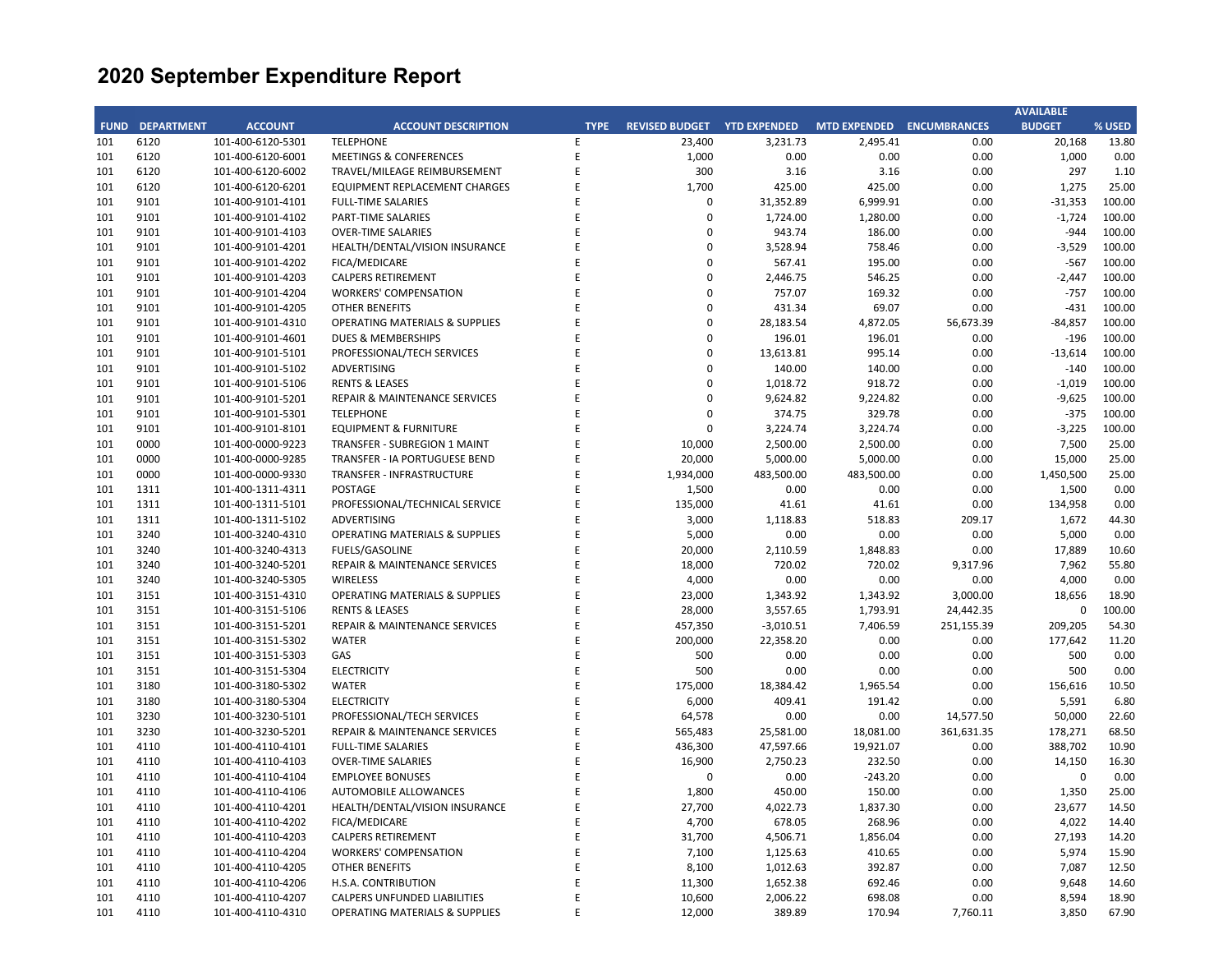|             |                   |                   |                                           |             |                       |                     |                           |            | <b>AVAILABLE</b> |        |
|-------------|-------------------|-------------------|-------------------------------------------|-------------|-----------------------|---------------------|---------------------------|------------|------------------|--------|
| <b>FUND</b> | <b>DEPARTMENT</b> | <b>ACCOUNT</b>    | <b>ACCOUNT DESCRIPTION</b>                | <b>TYPE</b> | <b>REVISED BUDGET</b> | <b>YTD EXPENDED</b> | MTD EXPENDED ENCUMBRANCES |            | <b>BUDGET</b>    | % USED |
| 101         | 4110              | 101-400-4110-4311 | POSTAGE                                   | E           | 5,000                 | 0.00                | 0.00                      | 0.00       | 5,000            | 0.00   |
| 101         | 4110              | 101-400-4110-5103 | PRINTING/BINDING                          | E           | 9,000                 | 324.64              | 0.00                      | 4,675.36   | 4,000            | 55.60  |
| 101         | 4110              | 101-400-4110-5106 | <b>RENTS &amp; LEASES</b>                 | E           | 6,000                 | 855.75              | 330.89                    | 5,144.25   | $\mathbf 0$      | 100.00 |
| 101         | 4110              | 101-400-4110-5301 | <b>TELEPHONE</b>                          | E           | 8,000                 | 363.67              | 363.67                    | 0.00       | 7,636            | 4.50   |
| 101         | 4110              | 101-400-4110-6201 | <b>EQUIPMENT REPLACEMENT CHARGES</b>      | E           | 8,000                 | 2,000.00            | 2,000.00                  | 0.00       | 6,000            | 25.00  |
| 101         | 4180              | 101-400-4180-5101 | PROFESSIONAL/TECHNICAL SERVICE            | E           | 109,000               | 7,063.18            | 7,063.18                  | 105,399.32 | $-3,463$         | 103.20 |
| 101         | 5121              | 101-400-5121-4102 | PART-TIME SALARIES                        | E           | 51,800                | 11,478.58           | 4,549.47                  | 0.00       | 40,321           | 22.20  |
| 101         | 5121              | 101-400-5121-4103 | <b>OVER-TIME SALARIES</b>                 | E           | $\mathbf 0$           | 111.29              | 111.29                    | 0.00       | $-111$           | 100.00 |
| 101         | 5121              | 101-400-5121-4202 | FICA/MEDICARE                             | E           | 1,400                 | 337.99              | 153.93                    | 0.00       | 1,062            | 24.10  |
| 101         | 5121              | 101-400-5121-4203 | <b>CALPERS RETIREMENT</b>                 | E           | 3,500                 | 714.38              | 264.41                    | 0.00       | 2,786            | 20.40  |
| 101         | 5121              | 101-400-5121-4204 | <b>WORKERS' COMPENSATION</b>              | E           | 1,200                 | 252.58              | 93.21                     | 0.00       | 947              | 21.00  |
| 101         | 5121              | 101-400-5121-4207 | <b>CALPERS UNFUNDED LIABILITIES</b>       | E           | 0                     | 34.18               | 6.89                      | 0.00       | $-34$            | 100.00 |
| 101         | 5121              | 101-400-5121-4310 | <b>OPERATING MATERIALS &amp; SUPPLIES</b> | E           | 5,000                 | 517.62              | 517.62                    | 956.05     | 3,526            | 29.50  |
| 101         | 5121              | 101-400-5121-5106 | <b>RENTS &amp; LEASES</b>                 | E           | 5,000                 | 454.71              | 93.33                     | 0.00       | 4,545            | 9.10   |
| 101         | 5122              | 101-400-5122-4101 | <b>FULL-TIME SALARIES</b>                 | E           | 65,000                | 0.00                | 0.00                      | 0.00       | 65,000           | 0.00   |
| 101         | 5122              | 101-400-5122-4102 | <b>PART-TIME SALARIES</b>                 | E           | 97,700                | 3,947.97            | 1,640.84                  | 0.00       | 93,752           | 4.00   |
| 101         | 5122              | 101-400-5122-4103 | <b>OVER-TIME SALARIES</b>                 | E           | $\mathbf 0$           | 1,506.82            | 323.76                    | 0.00       | $-1,507$         | 100.00 |
| 101         | 5122              | 101-400-5122-4201 | HEALTH/DENTAL/VISION INSURANCE            | E           | 10,000                | 0.00                | 0.00                      | 0.00       | 10,000           | 0.00   |
| 101         | 5122              | 101-400-5122-4202 | FICA/MEDICARE                             | E           | 800                   | 115.79              | 47.87                     | 0.00       | 684              | 14.50  |
| 101         | 5122              | 101-400-5122-4203 | <b>CALPERS RETIREMENT</b>                 | E           | 8,100                 | 265.93              | 105.23                    | 0.00       | 7,834            | 3.30   |
| 101         | 5122              | 101-400-5122-4204 | <b>WORKERS' COMPENSATION</b>              | E           |                       | 119.58              | 39.29                     | 0.00       | 1,180            | 9.20   |
|             | 5122              |                   |                                           | E           | 1,300                 | 0.00                | 0.00                      |            |                  | 0.00   |
| 101         |                   | 101-400-5122-4205 | <b>OTHER BENEFITS</b>                     |             | 2,200                 |                     |                           | 0.00       | 2,200            |        |
| 101         | 5122              | 101-400-5122-4206 | H.S.A. CONTRIBUTION                       | E<br>E      | 6,000                 | 0.00                | 0.00                      | 0.00       | 6,000            | 0.00   |
| 101         | 5122              | 101-400-5122-4207 | <b>CALPERS UNFUNDED LIABILITIES</b>       |             | 6,800                 | 18.10               | 2.81                      | 0.00       | 6,782            | 0.30   |
| 101         | 5122              | 101-400-5122-4310 | <b>OPERATING MATERIALS &amp; SUPPLIES</b> | E           | 29,000                | 1,796.84            | 1,646.84                  | 3,756.09   | 23,447           | 19.10  |
| 101         | 5122              | 101-400-5122-5101 | PROFESSIONAL/TECHNICAL SERVICE            | E           | 45,717                | 29,948.75           | 23,179.25                 | 13,367.99  | 2,400            | 94.80  |
| 101         | 5122              | 101-400-5122-5103 | PRINTING/BINDING                          | E           | 1,000                 | 0.00                | 0.00                      | 0.00       | 1,000            | 0.00   |
| 101         | 5171              | 101-400-5171-4102 | PART-TIME SALARIES                        | E           | 3,600                 | 0.00                | 0.00                      | 0.00       | 3,600            | 0.00   |
| 101         | 5171              | 101-400-5171-4202 | FICA/MEDICARE                             | E           | 200                   | 0.00                | 0.00                      | 0.00       | 200              | 0.00   |
| 101         | 5171              | 101-400-5171-4203 | <b>CALPERS RETIREMENT</b>                 | E           | 500                   | 0.00                | 0.00                      | 0.00       | 500              | 0.00   |
| 101         | 5171              | 101-400-5171-4204 | <b>WORKERS' COMPENSATION</b>              | E           | 100                   | 0.00                | 0.00                      | 0.00       | 100              | 0.00   |
| 101         | 5171              | 101-400-5171-4310 | <b>OPERATING MATERIALS &amp; SUPPLIES</b> | E           | 500                   | 0.00                | 0.00                      | 100.00     | 400              | 20.00  |
| 101         | 5172              | 101-400-5172-4310 | <b>OPERATING MATERIALS &amp; SUPPLIES</b> | E           | 7,000                 | 0.00                | 0.00                      | 500.00     | 6,500            | 7.10   |
| 101         | 5131              | 101-400-5131-5101 | PROFESSIONAL/TECHNICAL SERVICE            | E           | 50,000                | 0.00                | 0.00                      | 0.00       | 50,000           | 0.00   |
| 101         | 5999              | 101-400-5999-4102 | PART-TIME SALARIES                        | E           | 97,700                | 1,802.06            | 1,802.06                  | 0.00       | 95,898           | 1.80   |
| 101         | 5999              | 101-400-5999-4103 | <b>OVER-TIME SALARIES</b>                 | E           | 40,000                | 0.00                | 0.00                      | 0.00       | 40,000           | 0.00   |
| 101         | 5999              | 101-400-5999-4202 | FICA/MEDICARE                             | E           | 0                     | 35.65               | 35.65                     | 0.00       | $-36$            | 100.00 |
| 101         | 5999              | 101-400-5999-4203 | <b>CALPERS RETIREMENT</b>                 | E           | 0                     | 174.63              | 174.63                    | 0.00       | $-175$           | 100.00 |
| 101         | 5999              | 101-400-5999-4204 | <b>WORKERS' COMPENSATION</b>              | E           | 0                     | 36.04               | 36.04                     | 0.00       | $-36$            | 100.00 |
| 101         | 5999              | 101-400-5999-4207 | <b>CALPERS UNFUNDED LIABILITIES</b>       | E           | 0                     | 100.55              | 100.55                    | 0.00       | $-101$           | 100.00 |
| 101         | 5123              | 101-400-5123-4101 | <b>FULL-TIME SALARIES</b>                 | E           | 202,700               | 25,816.97           | 12,434.33                 | 0.00       | 176,883          | 12.70  |
| 101         | 5123              | 101-400-5123-4102 | PART-TIME SALARIES                        | E           | 0                     | 1,559.75            | 748.67                    | 0.00       | $-1,560$         | 100.00 |
| 101         | 5123              | 101-400-5123-4103 | <b>OVER-TIME SALARIES</b>                 | E           | 5,000                 | 2,718.48            | 1,839.51                  | 0.00       | 2,282            | 54.40  |
| 101         | 5123              | 101-400-5123-4201 | HEALTH/DENTAL/VISION INSURANCE            | E           | 42,400                | 6,451.39            | 2,875.77                  | 0.00       | 35,949           | 15.20  |
| 101         | 5123              | 101-400-5123-4202 | FICA/MEDICARE                             | E           | 2,700                 | 387.61              | 196.11                    | 0.00       | 2,312            | 14.40  |
| 101         | 5123              | 101-400-5123-4203 | <b>CALPERS RETIREMENT</b>                 | E           | 15,900                | 2,183.07            | 1,060.81                  | 0.00       | 13,717           | 13.70  |
| 101         | 5123              | 101-400-5123-4204 | <b>WORKERS' COMPENSATION</b>              | E           | 4,100                 | 647.59              | 300.64                    | 0.00       | 3,452            | 15.80  |
| 101         | 5123              | 101-400-5123-4205 | <b>OTHER BENEFITS</b>                     | E           | 5,400                 | 608.85              | 273.80                    | 0.00       | 4,791            | 11.30  |
| 101         | 5123              | 101-400-5123-4206 | H.S.A. CONTRIBUTION                       | E           | 6,000                 | 649.03              | 251.85                    | 0.00       | 5,351            | 10.80  |
| 101         | 5123              | 101-400-5123-4207 | <b>CALPERS UNFUNDED LIABILITIES</b>       | E           | 1,100                 | 134.55              | 66.14                     | 0.00       | 965              | 12.20  |
| 101         | 5123              | 101-400-5123-4310 | <b>OPERATING MATERIALS &amp; SUPPLIES</b> | E           | 23,000                | 1,791.01            | 1,619.85                  | 4,000.00   | 17,209           | 25.20  |
| 202         | 3170              | 202-400-3170-5101 | PROFESSIONAL/TECHNICAL SERVICE            | F           | 15,000                | 494.12              | 494.12                    | 14,505.88  | $\Omega$         | 100.00 |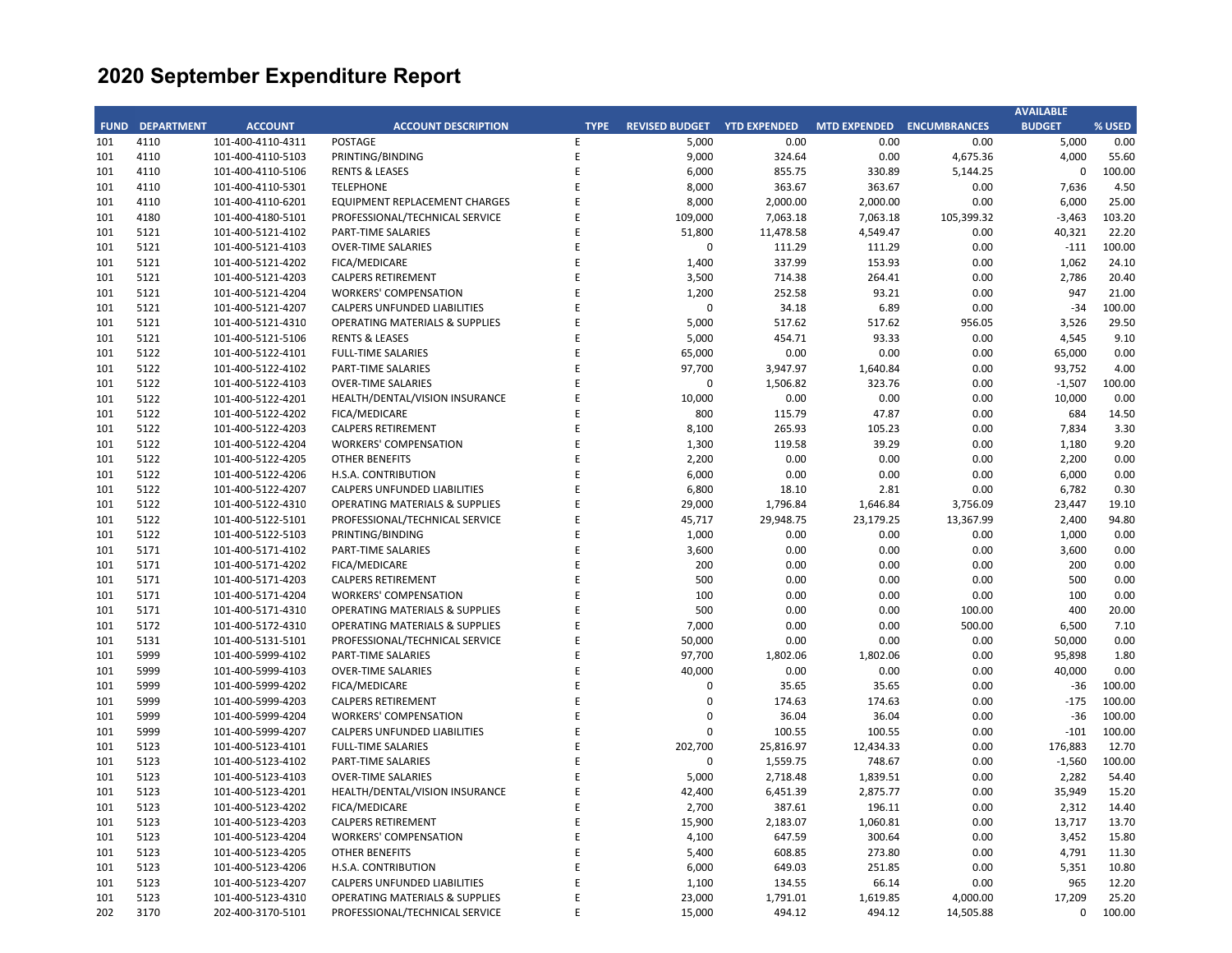|             |                   |                   |                                           |             |                                    |            |                     |                     | <b>AVAILABLE</b> |        |
|-------------|-------------------|-------------------|-------------------------------------------|-------------|------------------------------------|------------|---------------------|---------------------|------------------|--------|
| <b>FUND</b> | <b>DEPARTMENT</b> | <b>ACCOUNT</b>    | <b>ACCOUNT DESCRIPTION</b>                | <b>TYPE</b> | <b>REVISED BUDGET YTD EXPENDED</b> |            | <b>MTD EXPENDED</b> | <b>ENCUMBRANCES</b> | <b>BUDGET</b>    | % USED |
| 202         | 3170              | 202-400-3170-5201 | REPAIR & MAINTENANCE SERVICES             | E           | 235,000                            | 0.00       | 0.00                | 235,000.00          | $\mathbf 0$      | 100.00 |
| 202         | 3180              | 202-400-3180-4310 | <b>OPERATING MATERIALS &amp; SUPPLIES</b> | E           | 100,000                            | 15,916.39  | 3,107.47            | 3,397.64            | 80,686           | 19.30  |
| 202         | 3180              | 202-400-3180-5101 | PROFESSIONAL/TECHNICAL SERVICE            | E           | 5,000                              | 0.00       | 0.00                | 0.00                | 5,000            | 0.00   |
| 202         | 3180              | 202-400-3180-5201 | REPAIR & MAINTENANCE SERVICES             | E           | 737,000                            | 50,918.25  | 27,036.50           | 506,018.55          | 180,063          | 75.60  |
| 202         | 3220              | 202-400-3220-5101 | PROFESSIONAL/TECHNICAL SERVICE            | E           | 20,000                             | 0.00       | 0.00                | 0.00                | 20,000           | 0.00   |
| 202         | 3220              | 202-400-3220-5201 | REPAIR & MAINTENANCE SERVICES             | E           | 50,000                             | 0.00       | 0.00                | 0.00                | 50,000           | 0.00   |
| 202         | 8804              | 202-400-8804-8002 | <b>CONSTRUCTION MANAGEMENT</b>            | E           | 2,240                              | 1,280.00   | 1,280.00            | 960.00              | $\Omega$         | 100.00 |
| 202         | 8804              | 202-400-8804-8004 | ARCHITECTURE DESIGN SERVICES              | E           | 13,384                             | 8,521.60   | 5,729.70            | 4,862.84            | $\mathbf 0$      | 100.00 |
| 202         | 8804              | 202-400-8804-8006 | <b>INSPECTION SERVICES</b>                | E           | 72,896                             | 9,728.00   | 9,728.00            | 63,168.00           | $\Omega$         | 100.00 |
| 202         | 8804              | 202-400-8804-8802 | <b>OTHER IMPROVEMENTS</b>                 | E           | 1,692,729                          | 665,532.00 | 436,422.00          | 1,027,197.10        | $\mathbf 0$      | 100.00 |
| 202         | 8808              | 202-400-8808-8005 | ENGINEERING DESIGN SERVICES               | E           | 118,400                            | 21,607.39  | 14,097.44           | 96,792.61           | 0                | 100.00 |
| 209         | 0000              | 209-400-0000-5201 | <b>REPAIR &amp; MAINTENANCE SERVICES</b>  | E           | 500                                | 0.00       | 0.00                | 0.00                | 500              | 0.00   |
| 209         | 0000              | 209-400-0000-5304 | <b>ELECTRICITY</b>                        | E           | 300                                | 0.00       | 0.00                | 0.00                | 300              | 0.00   |
| 211         | 0000              | 211-400-0000-5201 | REPAIR & MAINTENANCE SERVICES             | E           | 151,100                            | 16,178.40  | 9,857.48            | 134,796.60          | 125              | 99.90  |
| 211         | 0000              | 211-400-0000-5304 | <b>ELECTRICITY</b>                        | E           | 230,000                            | 24,301.78  | 12,206.96           | 0.00                | 205,698          | 10.60  |
| 211         | 0000              | 211-400-0000-6203 | ADMINISTRATIVE OVERHEAD                   | E           | 81,100                             | 20,275.00  | 20,275.00           | 0.00                | 60,825           | 25.00  |
| 211         | 8838              | 211-400-8838-8005 | <b>ENGINEERING DESIGN SERVICES</b>        | E           | 9,252                              | 0.00       | 0.00                | 9,251.50            | $\mathbf 0$      | 100.00 |
| 211         | 8838              | 211-400-8838-8006 | <b>INSPECTION SERVICES</b>                | E           | 25,000                             | 0.00       | 0.00                | 19,200.00           | 5,800            | 76.80  |
| 211         | 8838              | 211-400-8838-8101 | <b>EQUIPMENT &amp; FURNITURE</b>          | E           | 62,172                             | 0.00       | 0.00                | 62,171.26           | $\mathbf{1}$     | 100.00 |
| 211         | 8838              | 211-400-8838-8403 | <b>PARKS IMPROVEMENTS</b>                 | E           | $\mathbf 0$                        | 0.00       | 0.00                | 0.00                | $\mathbf 0$      | 0.00   |
| 211         | 8838              | 211-400-8838-8802 | <b>OTHER IMPROVEMENTS</b>                 | E           | 254,828                            | 0.00       | 0.00                |                     |                  | 121.50 |
| 213         |                   |                   |                                           | E           |                                    |            |                     | 309,666.00          | $-54,838$        |        |
|             | 0000              | 213-400-0000-4101 | <b>FULL-TIME SALARIES</b>                 |             | 56,400                             | 9,272.29   | 3,635.82            | 0.00                | 47,128           | 16.40  |
| 213<br>213  | 0000              | 213-400-0000-4201 | HEALTH/DENTAL/VISION INSURANCE            | E<br>E      | 6,400                              | 1,352.35   | 568.51              | 0.00                | 5,048            | 21.10  |
|             | 0000              | 213-400-0000-4202 | <b>FICA/MEDICARE</b>                      |             | 700                                | 114.92     | 44.80               | 0.00                | 585              | 16.40  |
| 213         | 0000              | 213-400-0000-4203 | <b>CALPERS RETIREMENT</b>                 | E           | 7,100                              | 1,150.92   | 451.43              | 0.00                | 5,949            | 16.20  |
| 213         | 0000              | 213-400-0000-4204 | <b>WORKERS' COMPENSATION</b>              | E           | 1,100                              | 204.34     | 73.41               | 0.00                | 896              | 18.60  |
| 213         | 0000              | 213-400-0000-4205 | <b>OTHER BENEFITS</b>                     | E           | 1,300                              | 210.00     | 85.99               | 0.00                | 1,090            | 16.20  |
| 213         | 0000              | 213-400-0000-4206 | H.S.A. CONTRIBUTION                       | E           | 2,900                              | 460.50     | 193.57              | 0.00                | 2,440            | 15.90  |
| 213         | 0000              | 213-400-0000-4207 | <b>CALPERS UNFUNDED LIABILITIES</b>       | E           | 5,900                              | 939.02     | 368.13              | 0.00                | 4,961            | 15.90  |
| 213         | 0000              | 213-400-0000-4310 | <b>OPERATING MATERIALS &amp; SUPPLIES</b> | E           | 5,000                              | 0.00       | 0.00                | 600.00              | 4,400            | 12.00  |
| 213         | 0000              | 213-400-0000-4311 | POSTAGE                                   | E           | 9,000                              | 8,000.00   | 8,000.00            | 0.00                | 1,000            | 88.90  |
| 213         | 0000              | 213-400-0000-4601 | <b>DUES &amp; MEMBERSHIPS</b>             | E           | 800                                | 0.00       | 0.00                | 0.00                | 800              | 0.00   |
| 213         | 0000              | 213-400-0000-4901 | MISC. EXPENSES                            | E           | 13,500                             | 2,819.66   | 1,070.00            | 0.00                | 10,680           | 20.90  |
| 213         | 0000              | 213-400-0000-5101 | PROFESSIONAL/TECHNICAL SERVICE            | E           | 40,000                             | 4,630.74   | 0.00                | 0.00                | 35,369           | 11.60  |
| 213         | 0000              | 213-400-0000-5102 | ADVERTISING                               | E           | 26,000                             | 0.00       | 0.00                | 12,000.00           | 14,000           | 46.20  |
| 213         | 0000              | 213-400-0000-5103 | PRINTING/BINDING                          | E           | 9,200                              | 0.00       | 0.00                | 9,200.00            | $\mathbf 0$      | 100.00 |
| 213         | 0000              | 213-400-0000-5201 | REPAIR & MAINTENANCE SERVICES             | E           | 92,500                             | 6,769.24   | 6,038.15            | 65,734.76           | 19,996           | 78.40  |
| 213         | 0000              | 213-400-0000-6001 | <b>MEETINGS &amp; CONFERENCES</b>         | E           | 800                                | 0.00       | 0.00                | 0.00                | 800              | 0.00   |
| 213         | 0000              | 213-400-0000-6002 | TRAVEL/MILEAGE REIMBURSEMENT              | E           | 300                                | 0.00       | 0.00                | 0.00                | 300              | 0.00   |
| 213         | 0000              | 213-400-0000-6203 | ADMINISTRATIVE OVERHEAD                   | E           | 8,600                              | 2,150.00   | 2,150.00            | 0.00                | 6,450            | 25.00  |
| 214         | 0000              | 214-400-0000-5120 | <b>TRANSIT PROGRAMS</b>                   | E           | $\Omega$                           | 0.00       | 0.00                | 0.00                | $\mathbf 0$      | 0.00   |
| 214         | 0000              | 214-400-0000-5201 | REPAIR & MAINTENANCE SERVICES             | E           | 57,000                             | 0.00       | 0.00                | 0.00                | 57,000           | 0.00   |
| 215         | 8302              | 215-400-8302-8802 | <b>OTHER IMPROVEMENTS</b>                 | E           | 650,315                            | 0.00       | 0.00                | 314.89              | 650,000          | 0.00   |
| 215         | 8828              | 215-400-8828-8005 | <b>ENGINEERING DESIGN SERVICES</b>        | E           | 5,379                              | 0.00       | 0.00                | 5,378.77            | $\mathbf 0$      | 100.00 |
| 215         | 8837              | 215-400-8837-8006 | <b>INSPECTION SERVICES</b>                | E           | 19,200                             | 0.00       | 0.00                | 19,200.00           | $\mathbf 0$      | 100.00 |
| 215         | 8837              | 215-400-8837-8802 | <b>OTHER IMPROVEMENTS</b>                 | E           | 275,800                            | 0.00       | 0.00                | 226,026.00          | 49,774           | 82.00  |
| 216         | 8824              | 216-400-8824-8002 | <b>CONSTRUCTION MANAGEMENT</b>            | E           | 2,240                              | 1,440.00   | 1,440.00            | 800.00              | $\mathbf 0$      | 100.00 |
| 216         | 8824              | 216-400-8824-8006 | <b>INSPECTION SERVICES</b>                | E           | 26,176                             | 12,800.00  | 12,800.00           | 13,376.00           | $\mathbf 0$      | 100.00 |
| 216         | 8824              | 216-400-8824-8099 | MISC./OTHER EXPENSES                      | E           | 9,584                              | 9,583.95   | 9,583.95            | 0.00                | $\mathbf 0$      | 100.00 |
| 216         | 8824              | 216-400-8824-8802 | SILVER SPUR - OTHER IMPROVE               | F           | 609,530                            | 0.00       | 0.00                | 609,530.00          | $\Omega$         | 100.00 |
| 216         | 0000              | 216-400-0000-5103 | PRINTING/BINDING                          | E           | 2,000                              | 0.00       | 0.00                | 2,000.00            | $\mathbf 0$      | 100.00 |
| 216         | 0000              | 216-400-0000-5120 | <b>TRANSIT PROGRAMS</b>                   | F           | 774,600                            | 3,872.00   | 3,872.00            | 820,536.84          | $-49,809$        | 106.40 |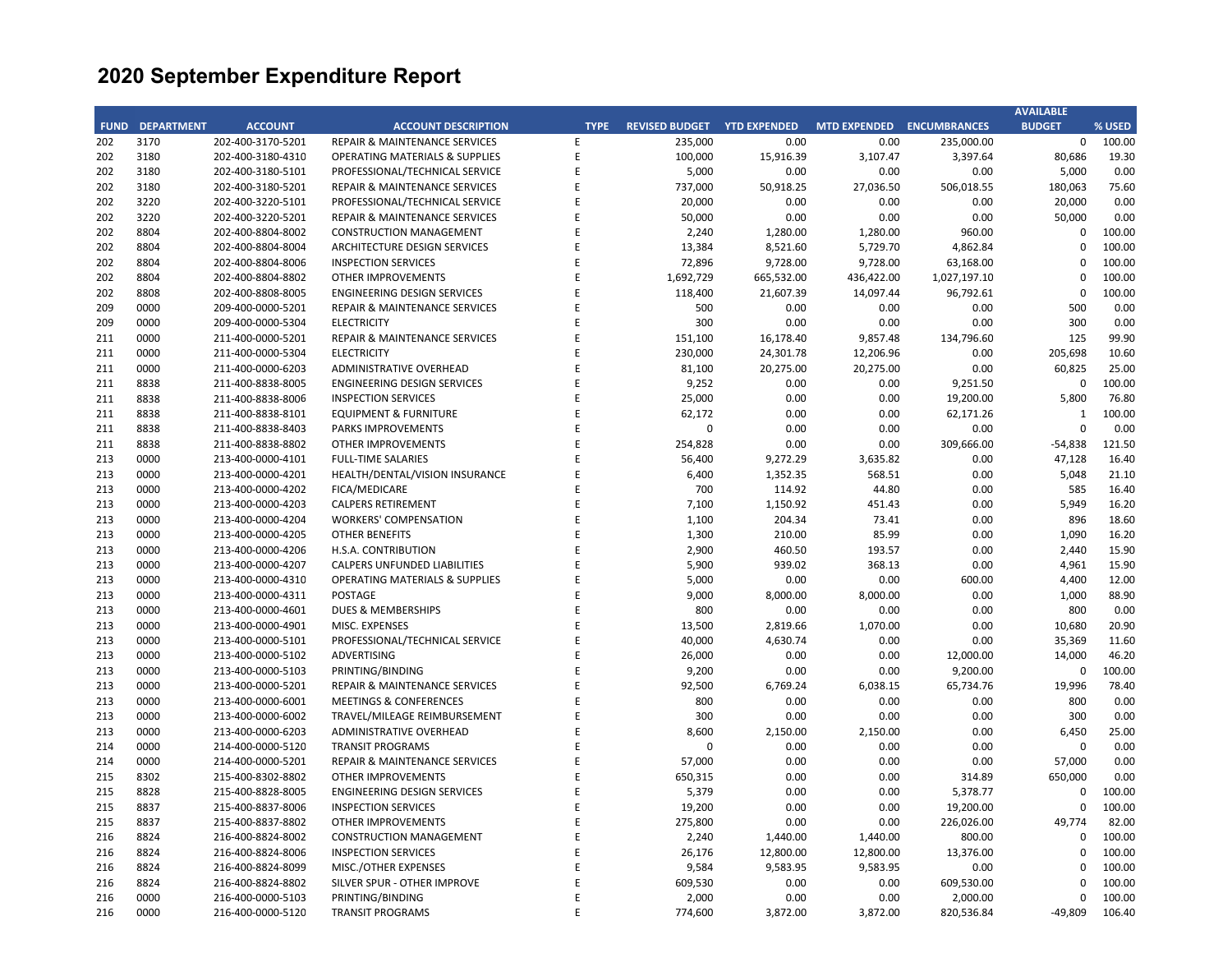| <b>FUND</b><br><b>DEPARTMENT</b><br><b>ACCOUNT</b><br><b>ACCOUNT DESCRIPTION</b><br><b>TYPE</b><br><b>REVISED BUDGET</b><br><b>YTD EXPENDED</b><br>MTD EXPENDED ENCUMBRANCES<br>216<br>0000<br>216-400-0000-8201<br><b>VEHICLES</b><br>E<br>46,999<br>0.00<br>0.00<br>46,999.00<br>E<br>0000<br>217<br>217-400-0000-9101<br><b>TRANSFER - GENERAL FUND</b><br>130,000<br>32,500.00<br>32,500.00<br>0.00<br>220<br>8801<br>SIDEWALK - INSPECTION SERVICES<br>E<br>76,629<br>0.00<br>0.00<br>220-400-8801-8006<br>28,540.00<br>220<br>8801<br>220-400-8801-8802<br><b>OTHER IMPROVEMENTS</b><br>E<br>173,371<br>0.00<br>0.00<br>173,371.00<br>220<br>8809<br>E<br>83,931<br>244.50<br>244.50<br>83,686.16<br>220-400-8809-8005<br><b>ENGINEERING DESIGN SERVICES</b><br>E<br>0.00<br>220<br>8816<br>220-400-8816-8005<br><b>ENGINEERING DESIGN SERVICES</b><br>211,464<br>0.00<br>211,464.00<br>E<br>8304<br>PROFESSIONAL/TECH SERVICES<br>288,408<br>0.00<br>0.00<br>288,407.57<br>220<br>220-400-8304-8001<br>220<br>8807<br>220-400-8807-8802<br><b>OTHER IMPROVEMENTS</b><br>E<br>0<br>0.00<br>0.00<br>0.00<br>E<br>220<br>8839<br>220-400-8839-8802<br><b>OTHER IMPROVEMENTS</b><br>200,000<br>0.00<br>0.00<br>0.00<br>0000<br>E<br>535,000<br>221<br>221-400-0000-5201<br><b>REPAIR &amp; MAINTENANCE SERVICES</b><br>4,959.66<br>4,152.99<br>267,330.92 | <b>BUDGET</b><br>$\mathbf{0}$<br>97,500<br>48,089<br>$\Omega$<br>$\mathbf 0$<br>$\mathbf 0$<br>$\mathbf 0$<br>$\mathbf 0$<br>200,000<br>262,709<br>1,000<br>0<br>$\mathbf 0$<br>11,864<br>13,244 | % USED<br>100.00<br>25.00<br>37.20<br>100.00<br>100.00<br>100.00<br>100.00<br>0.00<br>0.00<br>50.90<br>0.00<br>100.00<br>100.00<br>54.40 |
|--------------------------------------------------------------------------------------------------------------------------------------------------------------------------------------------------------------------------------------------------------------------------------------------------------------------------------------------------------------------------------------------------------------------------------------------------------------------------------------------------------------------------------------------------------------------------------------------------------------------------------------------------------------------------------------------------------------------------------------------------------------------------------------------------------------------------------------------------------------------------------------------------------------------------------------------------------------------------------------------------------------------------------------------------------------------------------------------------------------------------------------------------------------------------------------------------------------------------------------------------------------------------------------------------------------------------------------------------------------|--------------------------------------------------------------------------------------------------------------------------------------------------------------------------------------------------|------------------------------------------------------------------------------------------------------------------------------------------|
|                                                                                                                                                                                                                                                                                                                                                                                                                                                                                                                                                                                                                                                                                                                                                                                                                                                                                                                                                                                                                                                                                                                                                                                                                                                                                                                                                              |                                                                                                                                                                                                  |                                                                                                                                          |
|                                                                                                                                                                                                                                                                                                                                                                                                                                                                                                                                                                                                                                                                                                                                                                                                                                                                                                                                                                                                                                                                                                                                                                                                                                                                                                                                                              |                                                                                                                                                                                                  |                                                                                                                                          |
|                                                                                                                                                                                                                                                                                                                                                                                                                                                                                                                                                                                                                                                                                                                                                                                                                                                                                                                                                                                                                                                                                                                                                                                                                                                                                                                                                              |                                                                                                                                                                                                  |                                                                                                                                          |
|                                                                                                                                                                                                                                                                                                                                                                                                                                                                                                                                                                                                                                                                                                                                                                                                                                                                                                                                                                                                                                                                                                                                                                                                                                                                                                                                                              |                                                                                                                                                                                                  |                                                                                                                                          |
|                                                                                                                                                                                                                                                                                                                                                                                                                                                                                                                                                                                                                                                                                                                                                                                                                                                                                                                                                                                                                                                                                                                                                                                                                                                                                                                                                              |                                                                                                                                                                                                  |                                                                                                                                          |
|                                                                                                                                                                                                                                                                                                                                                                                                                                                                                                                                                                                                                                                                                                                                                                                                                                                                                                                                                                                                                                                                                                                                                                                                                                                                                                                                                              |                                                                                                                                                                                                  |                                                                                                                                          |
|                                                                                                                                                                                                                                                                                                                                                                                                                                                                                                                                                                                                                                                                                                                                                                                                                                                                                                                                                                                                                                                                                                                                                                                                                                                                                                                                                              |                                                                                                                                                                                                  |                                                                                                                                          |
|                                                                                                                                                                                                                                                                                                                                                                                                                                                                                                                                                                                                                                                                                                                                                                                                                                                                                                                                                                                                                                                                                                                                                                                                                                                                                                                                                              |                                                                                                                                                                                                  |                                                                                                                                          |
|                                                                                                                                                                                                                                                                                                                                                                                                                                                                                                                                                                                                                                                                                                                                                                                                                                                                                                                                                                                                                                                                                                                                                                                                                                                                                                                                                              |                                                                                                                                                                                                  |                                                                                                                                          |
|                                                                                                                                                                                                                                                                                                                                                                                                                                                                                                                                                                                                                                                                                                                                                                                                                                                                                                                                                                                                                                                                                                                                                                                                                                                                                                                                                              |                                                                                                                                                                                                  |                                                                                                                                          |
|                                                                                                                                                                                                                                                                                                                                                                                                                                                                                                                                                                                                                                                                                                                                                                                                                                                                                                                                                                                                                                                                                                                                                                                                                                                                                                                                                              |                                                                                                                                                                                                  |                                                                                                                                          |
| E<br>221<br>0000<br>221-400-0000-5304<br><b>ELECTRICITY</b><br>1,000<br>0.00<br>0.00<br>0.00                                                                                                                                                                                                                                                                                                                                                                                                                                                                                                                                                                                                                                                                                                                                                                                                                                                                                                                                                                                                                                                                                                                                                                                                                                                                 |                                                                                                                                                                                                  |                                                                                                                                          |
| 222<br>0000<br>PROFESSIONAL/TECHNICAL SERVICE<br>F<br>150,202.00<br>222-400-0000-5101<br>191,352<br>41,150.00<br>0.00                                                                                                                                                                                                                                                                                                                                                                                                                                                                                                                                                                                                                                                                                                                                                                                                                                                                                                                                                                                                                                                                                                                                                                                                                                        |                                                                                                                                                                                                  |                                                                                                                                          |
| 222<br>0000<br>222-400-0000-5201<br>REPAIR & MAINTENANCE SERVICES<br>E<br>20,300<br>5,075.00<br>0.00<br>15,225.00                                                                                                                                                                                                                                                                                                                                                                                                                                                                                                                                                                                                                                                                                                                                                                                                                                                                                                                                                                                                                                                                                                                                                                                                                                            |                                                                                                                                                                                                  |                                                                                                                                          |
| 223<br>0000<br><b>REPAIR &amp; MAINTENANCE SERVICES</b><br>E<br>26,000<br>14,320.00<br>223-400-0000-5201<br>$-184.47$<br>$-184.47$                                                                                                                                                                                                                                                                                                                                                                                                                                                                                                                                                                                                                                                                                                                                                                                                                                                                                                                                                                                                                                                                                                                                                                                                                           |                                                                                                                                                                                                  |                                                                                                                                          |
| 0000<br><b>WATER</b><br>E<br>15,000<br>0.00<br>223<br>223-400-0000-5302<br>1,755.86<br>0.00                                                                                                                                                                                                                                                                                                                                                                                                                                                                                                                                                                                                                                                                                                                                                                                                                                                                                                                                                                                                                                                                                                                                                                                                                                                                  |                                                                                                                                                                                                  | 11.70                                                                                                                                    |
| E<br>223<br>0000<br><b>ELECTRICITY</b><br>600<br>55.20<br>25.73<br>0.00<br>223-400-0000-5304                                                                                                                                                                                                                                                                                                                                                                                                                                                                                                                                                                                                                                                                                                                                                                                                                                                                                                                                                                                                                                                                                                                                                                                                                                                                 | 545                                                                                                                                                                                              | 9.20                                                                                                                                     |
| 224<br>0000<br>224-400-0000-9101<br>E<br>100,000<br>25,000.00<br>25,000.00<br>0.00<br>TRANSFER - GENERAL FUND                                                                                                                                                                                                                                                                                                                                                                                                                                                                                                                                                                                                                                                                                                                                                                                                                                                                                                                                                                                                                                                                                                                                                                                                                                                | 75,000                                                                                                                                                                                           | 25.00                                                                                                                                    |
| E<br>10,700<br>225<br>0000<br>225-400-0000-4101<br><b>FULL-TIME SALARIES</b><br>2,338.57<br>906.69<br>0.00                                                                                                                                                                                                                                                                                                                                                                                                                                                                                                                                                                                                                                                                                                                                                                                                                                                                                                                                                                                                                                                                                                                                                                                                                                                   | 8,361                                                                                                                                                                                            | 21.90                                                                                                                                    |
| 0000<br>700<br>0.00<br>225<br>225-400-0000-4201<br>HEALTH/DENTAL/VISION INSURANCE<br>E<br>204.16<br>78.17                                                                                                                                                                                                                                                                                                                                                                                                                                                                                                                                                                                                                                                                                                                                                                                                                                                                                                                                                                                                                                                                                                                                                                                                                                                    | 496                                                                                                                                                                                              | 29.20                                                                                                                                    |
| E                                                                                                                                                                                                                                                                                                                                                                                                                                                                                                                                                                                                                                                                                                                                                                                                                                                                                                                                                                                                                                                                                                                                                                                                                                                                                                                                                            | 70                                                                                                                                                                                               | 30.30                                                                                                                                    |
| 0000<br>225-400-0000-4202<br>FICA/MEDICARE<br>100<br>30.26<br>0.00<br>225<br>11.74<br>E                                                                                                                                                                                                                                                                                                                                                                                                                                                                                                                                                                                                                                                                                                                                                                                                                                                                                                                                                                                                                                                                                                                                                                                                                                                                      |                                                                                                                                                                                                  |                                                                                                                                          |
| 0000<br>1,300<br>289.97<br>225<br>225-400-0000-4203<br><b>CALPERS RETIREMENT</b><br>112.42<br>0.00                                                                                                                                                                                                                                                                                                                                                                                                                                                                                                                                                                                                                                                                                                                                                                                                                                                                                                                                                                                                                                                                                                                                                                                                                                                           | 1,010                                                                                                                                                                                            | 22.30                                                                                                                                    |
| 200<br>225<br>0000<br>225-400-0000-4204<br><b>WORKERS' COMPENSATION</b><br>E<br>51.67<br>18.34<br>0.00                                                                                                                                                                                                                                                                                                                                                                                                                                                                                                                                                                                                                                                                                                                                                                                                                                                                                                                                                                                                                                                                                                                                                                                                                                                       | 148                                                                                                                                                                                              | 25.80                                                                                                                                    |
| 0000<br>E<br>200<br>41.36<br>0.00<br>225<br>225-400-0000-4205<br><b>OTHER BENEFITS</b><br>15.78                                                                                                                                                                                                                                                                                                                                                                                                                                                                                                                                                                                                                                                                                                                                                                                                                                                                                                                                                                                                                                                                                                                                                                                                                                                              | 159                                                                                                                                                                                              | 20.70                                                                                                                                    |
| 400<br>0.00<br>225<br>0000<br>225-400-0000-4206<br>H.S.A. CONTRIBUTION<br>E<br>0.00<br>0.00                                                                                                                                                                                                                                                                                                                                                                                                                                                                                                                                                                                                                                                                                                                                                                                                                                                                                                                                                                                                                                                                                                                                                                                                                                                                  | 400                                                                                                                                                                                              | 0.00                                                                                                                                     |
| E<br>225<br>0000<br>1,100<br>232.57<br>0.00<br>225-400-0000-4207<br>CALPERS UNFUNDED LIABILITIES<br>91.80                                                                                                                                                                                                                                                                                                                                                                                                                                                                                                                                                                                                                                                                                                                                                                                                                                                                                                                                                                                                                                                                                                                                                                                                                                                    | 867                                                                                                                                                                                              | 21.10                                                                                                                                    |
| 225<br>0000<br>PROFESSIONAL/TECHNICAL SERVICE<br>E<br>32,515<br>6,077.00<br>5,715.00<br>10,000.00<br>225-400-0000-5101                                                                                                                                                                                                                                                                                                                                                                                                                                                                                                                                                                                                                                                                                                                                                                                                                                                                                                                                                                                                                                                                                                                                                                                                                                       | 16,438                                                                                                                                                                                           | 49.40                                                                                                                                    |
| 500<br>225<br>0000<br>225-400-0000-5102<br><b>ADVERTISING</b><br>E<br>0.00<br>0.00<br>0.00                                                                                                                                                                                                                                                                                                                                                                                                                                                                                                                                                                                                                                                                                                                                                                                                                                                                                                                                                                                                                                                                                                                                                                                                                                                                   | 500                                                                                                                                                                                              | 0.00                                                                                                                                     |
| 0000<br>E<br>100,000<br>225<br>225-400-0000-5201<br>REPAIR & MAINTENANCE SERVICES<br>3,545.67<br>3,545.67<br>86,454.33                                                                                                                                                                                                                                                                                                                                                                                                                                                                                                                                                                                                                                                                                                                                                                                                                                                                                                                                                                                                                                                                                                                                                                                                                                       | 10,000                                                                                                                                                                                           | 90.00                                                                                                                                    |
| 225<br>0000<br>E<br>4,000<br>635.68<br>279.99<br>0.00<br>225-400-0000-5304<br><b>ELECTRICITY</b>                                                                                                                                                                                                                                                                                                                                                                                                                                                                                                                                                                                                                                                                                                                                                                                                                                                                                                                                                                                                                                                                                                                                                                                                                                                             | 3,364                                                                                                                                                                                            | 15.90                                                                                                                                    |
| E<br>228<br>5411<br>228-400-5411-4310<br><b>OPERATING MATERIALS &amp; SUPPLIES</b><br>3,000<br>0.00<br>0.00<br>3,000.00                                                                                                                                                                                                                                                                                                                                                                                                                                                                                                                                                                                                                                                                                                                                                                                                                                                                                                                                                                                                                                                                                                                                                                                                                                      | 0                                                                                                                                                                                                | 100.00                                                                                                                                   |
| 10,000<br>10,000.00<br>228<br>5413<br>228-400-5413-5201<br>REPAIR & MAINTENANCE SERVICES<br>E<br>0.00<br>0.00                                                                                                                                                                                                                                                                                                                                                                                                                                                                                                                                                                                                                                                                                                                                                                                                                                                                                                                                                                                                                                                                                                                                                                                                                                                | $\mathbf 0$                                                                                                                                                                                      | 100.00                                                                                                                                   |
| E<br>0000<br>2,000<br>0.00<br>0.00<br>0.00<br>228<br>228-400-0000-4310<br><b>OPERATING MATERIALS &amp; SUPPLIES</b>                                                                                                                                                                                                                                                                                                                                                                                                                                                                                                                                                                                                                                                                                                                                                                                                                                                                                                                                                                                                                                                                                                                                                                                                                                          | 2,000                                                                                                                                                                                            | 0.00                                                                                                                                     |
| 0000<br>228-400-0000-5101<br>PROFESSIONAL/TECHNICAL SERVICE<br>E<br>13,422<br>0.00<br>0.00<br>13,422.43<br>228                                                                                                                                                                                                                                                                                                                                                                                                                                                                                                                                                                                                                                                                                                                                                                                                                                                                                                                                                                                                                                                                                                                                                                                                                                               | $\mathbf 0$                                                                                                                                                                                      | 100.00                                                                                                                                   |
| E<br>228<br>0000<br>228-400-0000-5201<br>REPAIR & MAINTENANCE SERVICES<br>10,000<br>0.00<br>0.00<br>0.00                                                                                                                                                                                                                                                                                                                                                                                                                                                                                                                                                                                                                                                                                                                                                                                                                                                                                                                                                                                                                                                                                                                                                                                                                                                     | 10,000                                                                                                                                                                                           | 0.00                                                                                                                                     |
| E<br>285<br>0000<br>285-400-0000-5101<br>PROFESSIONAL/TECHNICAL SERVICE<br>48,500<br>0.00<br>0.00<br>35,600.00                                                                                                                                                                                                                                                                                                                                                                                                                                                                                                                                                                                                                                                                                                                                                                                                                                                                                                                                                                                                                                                                                                                                                                                                                                               | 12,900                                                                                                                                                                                           | 73.40                                                                                                                                    |
| E<br>285<br>0000<br>285-400-0000-5201<br>REPAIR & MAINTENANCE SERVICES<br>37,500<br>1,978.50<br>1,978.50<br>6,271.50                                                                                                                                                                                                                                                                                                                                                                                                                                                                                                                                                                                                                                                                                                                                                                                                                                                                                                                                                                                                                                                                                                                                                                                                                                         | 29,250                                                                                                                                                                                           | 22.00                                                                                                                                    |
| 0000<br>E<br>4,000<br>285<br>285-400-0000-5304<br><b>ELECTRICITY</b><br>193.88<br>94.99<br>0.00                                                                                                                                                                                                                                                                                                                                                                                                                                                                                                                                                                                                                                                                                                                                                                                                                                                                                                                                                                                                                                                                                                                                                                                                                                                              | 3,806                                                                                                                                                                                            | 4.80                                                                                                                                     |
| 8810<br>310-400-8810-8001<br>ADA IMPROV - PROF/TECH<br>E<br>35,899<br>1,897.50<br>1,897.50<br>34,001.25<br>310                                                                                                                                                                                                                                                                                                                                                                                                                                                                                                                                                                                                                                                                                                                                                                                                                                                                                                                                                                                                                                                                                                                                                                                                                                               | $\mathbf 0$                                                                                                                                                                                      | 100.00                                                                                                                                   |
| 8810<br>E<br>120,600<br>0.00<br>310-400-8810-8802<br><b>OTHER IMPROVEMENTS</b><br>0.00<br>0.00<br>310                                                                                                                                                                                                                                                                                                                                                                                                                                                                                                                                                                                                                                                                                                                                                                                                                                                                                                                                                                                                                                                                                                                                                                                                                                                        | 120,600                                                                                                                                                                                          | 0.00                                                                                                                                     |
| 872.30<br>330<br>8503<br>330-400-8503-8001<br>PROFESSIONAL/TECH SERVICES<br>E<br>165,864<br>0.00<br>14,427.90                                                                                                                                                                                                                                                                                                                                                                                                                                                                                                                                                                                                                                                                                                                                                                                                                                                                                                                                                                                                                                                                                                                                                                                                                                                | 150,564                                                                                                                                                                                          | 9.20                                                                                                                                     |
| E<br>8707<br>$\Omega$<br>0.00<br>0.00<br>0.00<br>330<br>330-400-8707-8001<br>PROFESSIONAL/TECH SERVICES                                                                                                                                                                                                                                                                                                                                                                                                                                                                                                                                                                                                                                                                                                                                                                                                                                                                                                                                                                                                                                                                                                                                                                                                                                                      | $\mathbf 0$                                                                                                                                                                                      | 0.00                                                                                                                                     |
| 8504<br>ADA - ARCHITECTURE DESIGN<br>E<br>182,500<br>0.00<br>0.00<br>32,500.00<br>330<br>330-400-8504-8004                                                                                                                                                                                                                                                                                                                                                                                                                                                                                                                                                                                                                                                                                                                                                                                                                                                                                                                                                                                                                                                                                                                                                                                                                                                   | 150,000                                                                                                                                                                                          | 17.80                                                                                                                                    |
| F<br>8404<br>330-400-8404-8006<br><b>INSPECTION SERVICES</b><br>46,600<br>0.00<br>0.00<br>23,151.68<br>330                                                                                                                                                                                                                                                                                                                                                                                                                                                                                                                                                                                                                                                                                                                                                                                                                                                                                                                                                                                                                                                                                                                                                                                                                                                   | 23,448                                                                                                                                                                                           | 49.70                                                                                                                                    |
| 8404<br>E<br>296,879<br>0.00<br>0.00<br>178,400.00<br>330<br>330-400-8404-8404<br>COASTAL BLUFF - TRAILS IMPROVE                                                                                                                                                                                                                                                                                                                                                                                                                                                                                                                                                                                                                                                                                                                                                                                                                                                                                                                                                                                                                                                                                                                                                                                                                                             | 118,479                                                                                                                                                                                          | 60.10                                                                                                                                    |
| 8404<br>E<br>56,521<br>0.00<br>0.00<br>0.00<br>330<br>330-400-8404-8802<br>COASTAL BLUFF - OTHER IMPROVE                                                                                                                                                                                                                                                                                                                                                                                                                                                                                                                                                                                                                                                                                                                                                                                                                                                                                                                                                                                                                                                                                                                                                                                                                                                     | 56,521                                                                                                                                                                                           | 0.00                                                                                                                                     |
| E<br>6,497.50<br>8709<br>330-400-8709-8004<br><b>CONNECTOR DESIGN SERVICES</b><br>11,168<br>4,670.00<br>0.00<br>330                                                                                                                                                                                                                                                                                                                                                                                                                                                                                                                                                                                                                                                                                                                                                                                                                                                                                                                                                                                                                                                                                                                                                                                                                                          | $\mathbf 0$                                                                                                                                                                                      | 100.00                                                                                                                                   |
| 330<br>8709<br>330-400-8709-8807<br><b>CONNECTOR PIPE - STORMWATER</b><br>E<br>64,192<br>0.00<br>0.00<br>64,192.15                                                                                                                                                                                                                                                                                                                                                                                                                                                                                                                                                                                                                                                                                                                                                                                                                                                                                                                                                                                                                                                                                                                                                                                                                                           | $\mathbf 0$                                                                                                                                                                                      | 100.00                                                                                                                                   |
| E<br>9,662<br>330<br>8301<br>330-400-8301-8005<br><b>ENGINEERING DESIGN SERVICES</b><br>0.00<br>0.00<br>9,661.64                                                                                                                                                                                                                                                                                                                                                                                                                                                                                                                                                                                                                                                                                                                                                                                                                                                                                                                                                                                                                                                                                                                                                                                                                                             | $\mathbf 0$                                                                                                                                                                                      | 100.00                                                                                                                                   |
| 330<br>8301<br>330-400-8301-8802<br><b>PVDS - OTHER IMPROVE</b><br>E<br>1,200,000<br>0.00<br>0.00<br>0.00                                                                                                                                                                                                                                                                                                                                                                                                                                                                                                                                                                                                                                                                                                                                                                                                                                                                                                                                                                                                                                                                                                                                                                                                                                                    | 1,200,000                                                                                                                                                                                        | 0.00                                                                                                                                     |
| 8822<br>E<br>8,399<br>3,155.50<br>330<br>330-400-8822-8802<br><b>OTHER IMPROVEMENTS</b><br>3,155.50<br>5,243.00                                                                                                                                                                                                                                                                                                                                                                                                                                                                                                                                                                                                                                                                                                                                                                                                                                                                                                                                                                                                                                                                                                                                                                                                                                              | $\mathbf 0$                                                                                                                                                                                      | 100.00                                                                                                                                   |
| 8202<br>330-400-8202-8005<br>E<br>6,652<br>0.00<br>0.00<br>6,651.94<br>330<br><b>ENGINEERING DESIGN SERVICES</b>                                                                                                                                                                                                                                                                                                                                                                                                                                                                                                                                                                                                                                                                                                                                                                                                                                                                                                                                                                                                                                                                                                                                                                                                                                             | $\mathbf 0$                                                                                                                                                                                      | 100.00                                                                                                                                   |
| F<br>330<br>8804<br>330-400-8804-8004<br>ARCHITECTURE DESIGN SERVICES<br>8,239<br>0.00<br>0.00<br>8,238.76                                                                                                                                                                                                                                                                                                                                                                                                                                                                                                                                                                                                                                                                                                                                                                                                                                                                                                                                                                                                                                                                                                                                                                                                                                                   | $\mathbf 0$                                                                                                                                                                                      | 100.00                                                                                                                                   |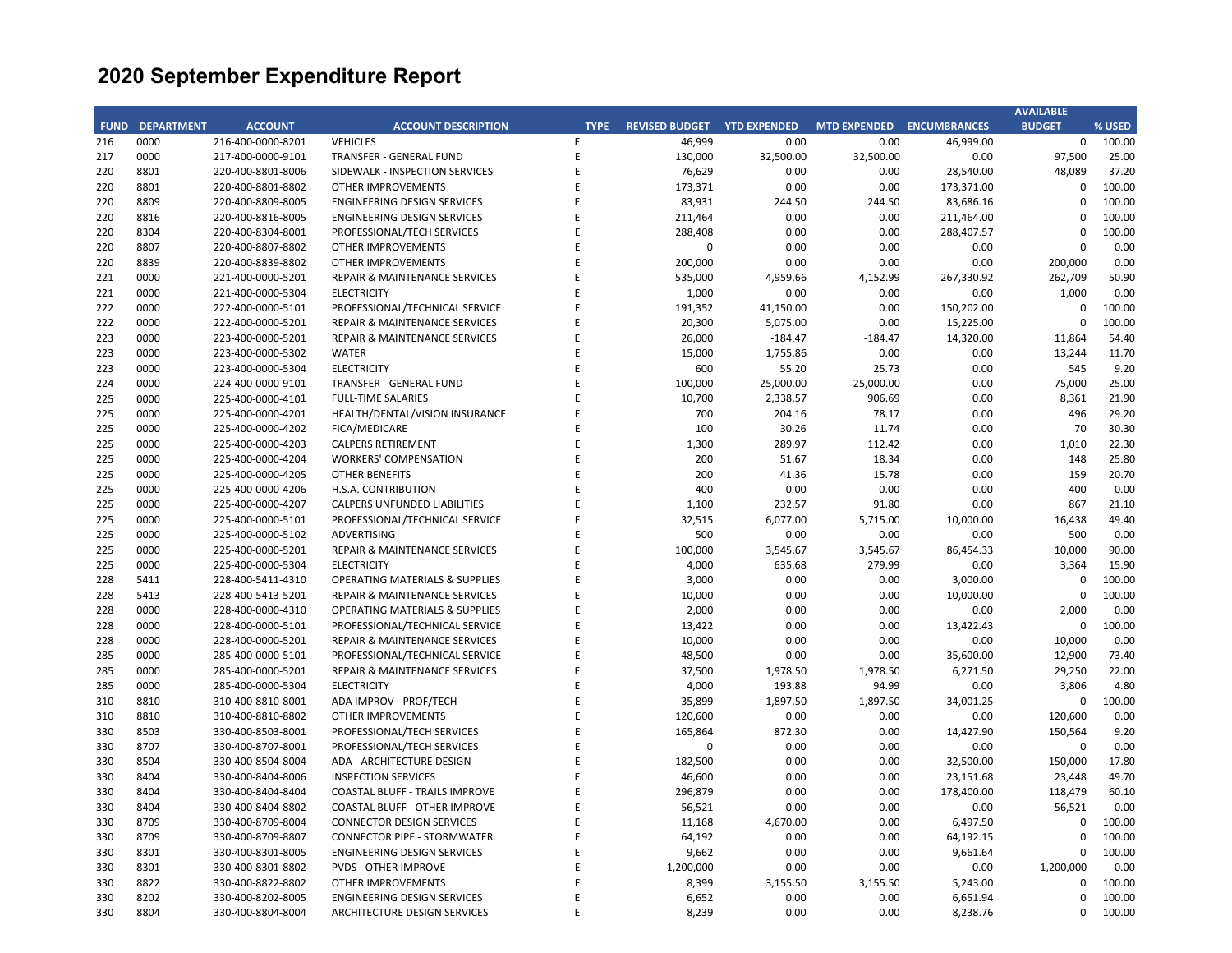|             |                   |                   |                                          |             |                       |                     |                     |                     | <b>AVAILABLE</b> |        |
|-------------|-------------------|-------------------|------------------------------------------|-------------|-----------------------|---------------------|---------------------|---------------------|------------------|--------|
| <b>FUND</b> | <b>DEPARTMENT</b> | <b>ACCOUNT</b>    | <b>ACCOUNT DESCRIPTION</b>               | <b>TYPE</b> | <b>REVISED BUDGET</b> | <b>YTD EXPENDED</b> | <b>MTD EXPENDED</b> | <b>ENCUMBRANCES</b> | <b>BUDGET</b>    | % USED |
| 330         | 8804              | 330-400-8804-8008 | <b>MATERIAL TESTINGS</b>                 | E           | 1,020                 | 0.00                | 0.00                | 1,020.00            | $\mathbf 0$      | 100.00 |
| 330         | 8818              | 330-400-8818-8004 | AREA 8 - ARCHITECT DESIGN                | F           | 3,357                 | 3,356.62            | 0.00                | 0.00                | 0                | 100.00 |
| 330         | 8702              | 330-400-8702-8004 | ARCHITECTURE DESIGN SERVICES             | F           | $\mathbf 0$           | 0.00                | 0.00                | 0.00                | $\Omega$         | 0.00   |
| 330         | 8420              | 330-400-8420-8802 | <b>SIGN - OTHER IMPROVEMENTS</b>         | E           | 90,031                | 0.00                | 0.00                | 90,030.50           | $\Omega$         | 100.00 |
| 330         | 8418              | 330-400-8418-8004 | <b>HESSE PARKING LOT - DESIGN</b>        | F           | 15,823                | 0.00                | 0.00                | 15,822.84           | $\Omega$         | 100.00 |
| 330         | 8834              | 330-400-8834-8005 | <b>ENGINEERING DESIGN SERVICES</b>       |             | 146,205               | 0.00                | 0.00                | 146,205.00          | $\Omega$         | 100.00 |
| 330         | 8834              | 330-400-8834-8805 | RESIDENTIAL ST IMPROVEMENTS              |             | 591,471               | 0.00                | 0.00                | 591,471.05          | $\Omega$         | 100.00 |
| 330         | 8715              | 330-400-8715-8004 | <b>ARCHITECTURE DESIGN SERVICES</b>      |             | 23,516                | 2,227.33            | 607.95              | 21,289.15           | $\Omega$         | 100.00 |
| 330         | 8830              | 330-400-8830-8005 | <b>ENGINEERING DESIGN SERVICES</b>       |             | 16,408                | 1,381.56            | 1,381.56            | 16,408.30           | $-1,382$         | 108.40 |
| 330         | 8004              | 330-400-8004-8006 | <b>INSPECTION SERVICES</b>               |             | 7,048                 | 2,048.00            | 2,048.00            | 0.00                | 5,000            | 29.10  |
| 330         | 8004              | 330-400-8004-8802 | OTHER IMPROVEMENTS                       |             | 103,198               | 0.00                | 0.00                | 58,198.00           | 45,000           | 56.40  |
| 330         | 8711              | 330-400-8711-8005 | <b>ENGINEERING DESIGN SERVICES</b>       |             | 7,672                 | 0.00                | 0.00                | 7,672.00            | $\mathbf 0$      | 100.00 |
| 330         | 8714              | 330-400-8714-8005 | <b>ENGINEERING DESIGN SERVICES</b>       |             | 29,534                | 4,932.10            | 2,772.35            | 24,601.75           | $\mathbf 0$      | 100.00 |
| 330         | 8421              | 330-400-8421-8001 | PROFESSIONAL/TECH SERVICES               |             | 50,000                | 0.00                | 0.00                | 0.00                | 50,000           | 0.00   |
| 330         | 8421              | 330-400-8421-8005 | <b>ENGINEERING DESIGN SERVICES</b>       |             | 38,551                | 3,145.00            | 2,405.00            | 35,406.00           | $\mathbf 0$      | 100.00 |
| 330         | 8840              | 330-400-8840-8005 | <b>ENGINEERING DESIGN SERVICES</b>       | F           | 150,000               | 0.00                | 0.00                | 0.00                | 150,000          | 0.00   |
| 330         | 8422              | 330-400-8422-8802 | OTHER IMPROVEMENTS                       | F           | 100,000               | 0.00                | 0.00                | 54,197.00           | 45,803           | 54.20  |
| 330         | 8423              | 330-400-8423-8802 | <b>OTHER IMPROVEMENTS</b>                |             | 100,000               | 0.00                | 0.00                | 120,995.00          | $-20,995$        | 121.00 |
| 330         | 8718              | 330-400-8718-8004 | ARCHITECTURE DESIGN SERVICES             |             | 20,000                | 0.00                | 0.00                | 0.00                | 20,000           | 0.00   |
| 330         | 8708              | 330-400-8708-8001 | PROFESSIONAL/TECH SERVICES               |             | 350,000               | 0.00                | 0.00                | 0.00                | 350,000          | 0.00   |
| 332         | 8709              | 332-400-8709-8807 | STORMWATER IMPROVEMENTS                  |             | 175,518               | 0.00                | 0.00                | 175,517.85          | $\mathbf 0$      | 100.00 |
| 332         | 8830              | 332-400-8830-8005 | <b>ENGINEERING DESIGN SERVICES</b>       |             | 37,427                | 10,663.44           | 10,663.44           | 25,382.10           | 1,382            | 96.30  |
| 334         | 8405              | 334-400-8405-8004 | <b>ARCHITECTURE DESIGN SERVICES</b>      |             | 267,990               | 0.00                | 0.00                | 267,990.00          | $\mathbf 0$      | 100.00 |
| 338         | 3170              | 338-400-3170-5201 | <b>REPAIR &amp; MAINTENANCE SERVICES</b> |             | 210,000               | 15,487.15           | 15,487.15           | 174,674.01          | 19,839           | 90.60  |
| 681         | 0000              | 681-400-0000-4401 | <b>COMPUTERS</b>                         |             | 100,000               | 0.00                | 0.00                | 0.00                | 100,000          | 0.00   |
| 681         | 0000              | 681-400-0000-5101 | PROFESSIONAL/TECHNICAL SERVICE           |             | 98,226                | 0.00                | 0.00                | 98,226.45           | $\mathbf 0$      | 100.00 |
| 681         | 0000              | 681-400-0000-8101 | <b>EQUIPMENT &amp; FURNITURE</b>         |             | 350,000               | 4,391.90            | 4,391.90            | 27,008.10           | 318,600          | 9.00   |
| 681         | 0000              | 681-400-0000-8201 | <b>VEHICLES</b>                          |             | 240,771               | 0.00                | 0.00                | 40,771.00           | 200,000          | 16.90  |
| 795         | 0000              | 795-400-0000-5101 | PROFESSIONAL/TECHNICAL SERVICE           |             | 26,500                | 0.00                | 0.00                | 19,340.00           | 7,160            | 73.00  |
| 795         | 0000              | 795-400-0000-5201 | <b>REPAIR &amp; MAINTENANCE SERVICES</b> | F           | 18,500                | 1,978.50            | 1,978.50            | 3,021.50            | 13,500           | 27.00  |
| 795         | 0000              | 795-400-0000-5304 | <b>ELECTRICITY</b>                       | E           | 11,000                | 1,867.37            | 874.75              | 0.00                | 9,133            | 17.00  |
|             |                   |                   | <b>Revenue Total</b>                     |             | 0                     | 0.00                | 0.00                | 0.00                | $\mathbf 0$      | 0.00   |
|             |                   |                   | <b>Expense Total</b>                     |             | 43,536,428            | 5,148,066.47        | 3,191,707.02        | 17,807,652.67       | 20,580,709       | 52.70  |
|             |                   |                   | <b>Grand Total</b>                       |             | 43,536,428            | 5,148,066.47        | 3,191,707.02        | 17,807,652.67       | 20,580,709       | 52.70  |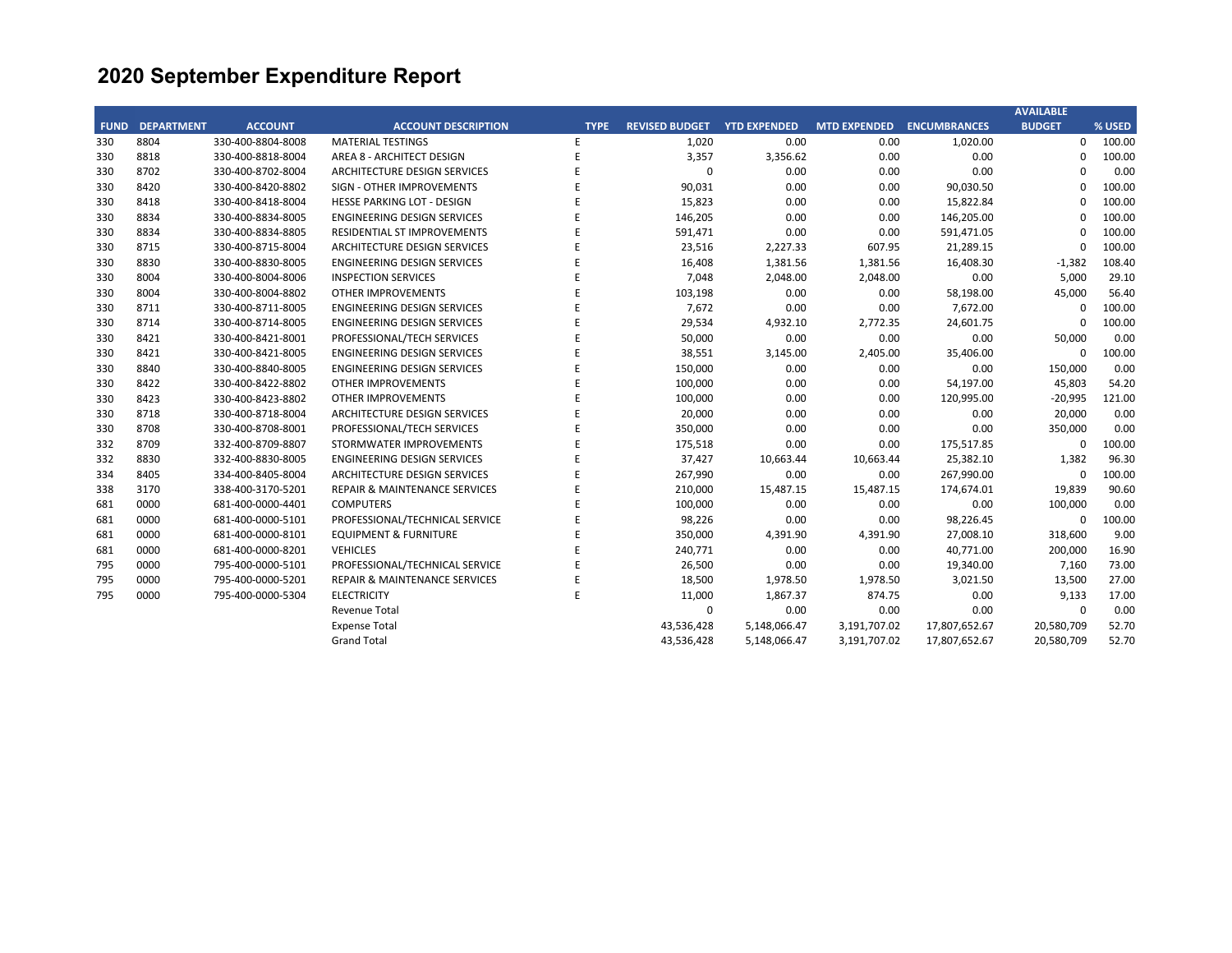|     |                        |                   |                                           |             |                                    |                      |                           |              | <b>AVAILABLE</b> |        |
|-----|------------------------|-------------------|-------------------------------------------|-------------|------------------------------------|----------------------|---------------------------|--------------|------------------|--------|
|     | <b>FUND DEPARTMENT</b> | <b>ACCOUNT</b>    | <b>ACCOUNT DESCRIPTION</b>                | <b>TYPE</b> | <b>REVISED BUDGET YTD EXPENDED</b> |                      | MTD EXPENDED ENCUMBRANCES |              | <b>BUDGET</b>    | % USED |
| 101 | 1110                   | 101-400-1110-4102 | PART-TIME SALARIES                        | E           | 24,000                             | 5,538.60             | 1,846.20                  | 0.00         | 18,461           | 23.10  |
| 101 | 1110                   | 101-400-1110-4201 | HEALTH/DENTAL/VISION INSURANCE            | E           | 47,400                             | 8,717.44             | 2,836.70                  | 0.00         | 38,683           | 18.40  |
| 101 | 1110                   | 101-400-1110-4202 | <b>FICA/MEDICARE</b>                      | E           | 500                                | 366.33               | 122.11                    | 0.00         | 134              | 73.30  |
| 101 | 1110                   | 101-400-1110-4204 | <b>WORKERS' COMPENSATION</b>              | E           | 500                                | 191.04               | 63.68                     | 0.00         | 309              | 38.20  |
| 101 | 1110                   | 101-400-1110-4205 | <b>OTHER BENEFITS</b>                     | E           | 1,500                              | 160.80               | 53.60                     | 0.00         | 1,339            | 10.70  |
| 101 | 1110                   | 101-400-1110-4206 | H.S.A. CONTRIBUTION                       | F           | 9,000                              | 2,076.96             | 692.32                    | 0.00         | 6,923            | 23.10  |
| 101 | 1110                   | 101-400-1110-4310 | <b>OPERATING MATERIALS &amp; SUPPLIES</b> | E           | 5,300                              | 0.00                 | 0.00                      | 0.00         | 5,300            | 0.00   |
| 101 | 1110                   | 101-400-1110-6001 | <b>MEETINGS &amp; CONFERENCES</b>         | F           | 35,000                             | 1,143.43             | 0.00                      | 0.00         | 33,857           | 3.30   |
| 101 | 1210                   | 101-400-1210-5101 | LEGAL - PROF & TECH                       | E           | 20,000                             | 0.00                 | 0.00                      | 0.00         | 20,000           | 0.00   |
| 101 | 1210                   | 101-400-1210-5107 | LEGAL SERVICES - GENERAL                  | F           | 700,000                            | 54,799.63            | 0.00                      | 0.00         | 645,200          | 7.80   |
| 101 | 1210                   | 101-400-1210-5108 | LEGAL SERVICES - LABOR NEG.               | E           | 40,000                             | 0.00                 | 0.00                      | 0.00         | 40,000           | 0.00   |
| 101 | 1210                   | 101-400-1210-5109 | LEGAL SERVICES - LITIGATION               | F           | 55,000                             | 37,633.54            | 0.00                      | 0.00         | 17,366           | 68.40  |
| 101 | 1210                   | 101-400-1210-5110 | LEGAL SERVICES - CODE ENFORCE             | E           | 60,000                             | 7,309.05             | 0.00                      | 0.00         | 52,691           | 12.20  |
| 101 | 1210                   | 101-400-1210-5119 | <b>LEGAL SERVICES - PRA</b>               | F           | 50,000                             | 0.00                 | 0.00                      | 0.00         | 50,000           | 0.00   |
| 101 | 1310                   | 101-400-1310-4101 | <b>FULL-TIME SALARIES</b>                 | E           | 195,000                            | 73,849.53            | 25,073.56                 | 0.00         | 121,150          | 37.90  |
| 101 | 1310                   | 101-400-1310-4103 | <b>OVER-TIME SALARIES</b>                 | E           | 12,600                             | 2,052.72             | 1,038.03                  | 0.00         | 10,547           | 16.30  |
| 101 | 1310                   | 101-400-1310-4201 | HEALTH/DENTAL/VISION INSURANCE            | E           | 32,300                             | 9,953.97             | 3,366.28                  | 0.00         | 22,346           | 30.80  |
| 101 | 1310                   | 101-400-1310-4202 | FICA/MEDICARE                             | F           | 3,100                              | 988.55               | 340.62                    | 0.00         | 2,111            | 31.90  |
| 101 | 1310                   | 101-400-1310-4203 | <b>CALPERS RETIREMENT</b>                 | E           | 16,500                             | 6,979.17             | 2,370.08                  | 0.00         | 9,521            | 42.30  |
| 101 | 1310                   | 101-400-1310-4204 | <b>WORKERS' COMPENSATION</b>              | E           | 4,000                              | 1,770.57             | 608.87                    | 0.00         | 2,229            | 44.30  |
| 101 | 1310                   | 101-400-1310-4205 | <b>OTHER BENEFITS</b>                     | E           | 6,200                              | 2,139.96             | 727.90                    | 0.00         | 4,060            | 34.50  |
| 101 | 1310                   | 101-400-1310-4206 | H.S.A. CONTRIBUTION                       | E           | 9,000                              | 3,343.01             | 1,130.78                  | 0.00         | 5,657            | 37.10  |
| 101 | 1310                   | 101-400-1310-4207 | <b>CALPERS UNFUNDED LIABILITIES</b>       | E           | 28,600                             | 7,150.00             | 7,150.00                  | 0.00         | 21,450           | 25.00  |
| 101 | 1310                   | 101-400-1310-4310 | <b>OPERATING MATERIALS &amp; SUPPLIES</b> | E           | 2,500                              | 85.19                | 0.00                      | 454.22       | 1,961            | 21.60  |
| 101 | 1310                   | 101-400-1310-4601 | <b>DUES &amp; MEMBERSHIPS</b>             | E           | 1,300                              | 575.00               | 0.00                      | 0.00         | 725              | 44.20  |
| 101 | 1310                   | 101-400-1310-5101 | PROFESSIONAL/TECHNICAL SERVICE            | F           | 3,000                              | 10.00                | 10.00                     | 0.00         | 2,990            | 0.30   |
| 101 | 1310                   | 101-400-1310-5102 | ADVERTISING                               | E           | 3,000                              | 0.00                 | 0.00                      | 0.00         | 3,000            | 0.00   |
| 101 | 1310                   | 101-400-1310-5103 | PRINTING/BINDING                          | F           | 1,000                              | 0.00                 | 0.00                      | 0.00         | 1,000            | 0.00   |
| 101 | 1310                   | 101-400-1310-6001 | <b>MEETINGS &amp; CONFERENCES</b>         | E           | 3,000                              | 574.47               | 0.00                      | 0.00         | 2,426            | 19.10  |
| 101 | 1310                   | 101-400-1310-6002 | TRAVEL/MILEAGE REIMBURSEMENT              | E           | 600                                | 98.37                | 98.37                     | 0.00         | 502              | 16.40  |
| 101 | 1310                   | 101-400-1310-6101 | <b>TRAINING</b>                           | E           | 5,000                              | 1,637.51             | 87.51                     | 0.00         | 3,362            | 32.80  |
| 101 | 1310                   | 101-400-1310-6102 | PUBLICATIONS/JOURNALS                     | E           | 30,500                             | 0.00                 | 0.00                      | 3,000.00     | 27,500           | 9.80   |
| 101 | 1310                   | 101-400-1310-6201 | <b>EQUIPMENT REPLACEMENT CHARGES</b>      | E           | 900                                | 225.00               | 225.00                    | 0.00         | 675              | 25.00  |
| 101 | 1410                   | 101-400-1410-4101 | <b>FULL-TIME SALARIES</b>                 | E           | 552,200                            | 105,891.41           | 38,283.26                 | 0.00         | 446,309          | 19.20  |
| 101 | 1410                   | 101-400-1410-4103 | <b>OVER-TIME SALARIES</b>                 | E           | 600                                | 0.00                 | 0.00                      | 0.00         | 600              | 0.00   |
| 101 | 1410                   | 101-400-1410-4104 | <b>EMPLOYEE BONUSES</b>                   | F           | $\Omega$                           | 2,000.00             | 0.00                      | 0.00         | $-2,000$         | 100.00 |
| 101 | 1410                   | 101-400-1410-4106 | <b>AUTOMOBILE ALLOWANCES</b>              | E           | 10,200                             | 2,550.00             | 850.00                    | 0.00         | 7,650            | 25.00  |
| 101 | 1410                   | 101-400-1410-4201 | HEALTH/DENTAL/VISION INSURANCE            | E           | 35,200                             | 8,000.17             | 2,261.86                  | 0.00         | 27,200           | 22.70  |
| 101 | 1410                   | 101-400-1410-4202 | FICA/MEDICARE                             | E           | 8,300                              | 1,622.80             | 584.78                    | 0.00         | 6,677            | 19.60  |
| 101 | 1410                   | 101-400-1410-4203 | <b>CALPERS RETIREMENT</b>                 | E           |                                    |                      | 3,053.14                  | 0.00         | 36,537           | 19.00  |
|     | 1410                   |                   | <b>WORKERS' COMPENSATION</b>              | E           | 45,100                             | 8,562.91             |                           |              | 8,196            | 25.50  |
| 101 |                        | 101-400-1410-4204 |                                           | F           | 11,000<br>23,800                   | 2,803.82<br>4,160.59 | 1,010.58                  | 0.00<br>0.00 | 19,639           | 17.50  |
| 101 | 1410                   | 101-400-1410-4205 | <b>OTHER BENEFITS</b>                     | E           |                                    |                      | 1,537.16                  |              |                  |        |
| 101 | 1410                   | 101-400-1410-4206 | H.S.A. CONTRIBUTION                       | F           | 17,100                             | 1,246.45             | 484.62                    | 0.00         | 15,854           | 7.30   |
| 101 | 1410                   | 101-400-1410-4207 | <b>CALPERS UNFUNDED LIABILITIES</b>       | E           | 12,300                             | 3,075.00             | 3,075.00                  | 0.00         | 9,225            | 25.00  |
| 101 | 1410                   | 101-400-1410-4310 | <b>OPERATING MATERIALS &amp; SUPPLIES</b> |             | 10,000                             | 16.43                | 0.00                      | 0.00         | 9,984            | 0.20   |
| 101 | 1410                   | 101-400-1410-4311 | <b>POSTAGE</b>                            | E           | 100                                | 0.00                 | 0.00                      | 0.00         | 100              | 0.00   |
| 101 | 1410                   | 101-400-1410-4601 | <b>DUES &amp; MEMBERSHIPS</b>             | E<br>F      | 3,800                              | 1,380.75             | 1,380.75                  | 0.00         | 2,419            | 36.30  |
| 101 | 1410                   | 101-400-1410-5101 | PROFESSIONAL/TECHNICAL SERVICE            |             | 25,000                             | 0.00                 | 0.00                      | 0.00         | 25,000           | 0.00   |
| 101 | 1410                   | 101-400-1410-5103 | PRINTING/BINDING                          | E           | 600                                | 363.83               | 363.83                    | 236.17       | 0                | 100.00 |
| 101 | 1410                   | 101-400-1410-6001 | MEETINGS & CONFERENCES                    | E           | 18,000                             | 1,207.60             | 65.00                     | 0.00         | 16,792           | 6.70   |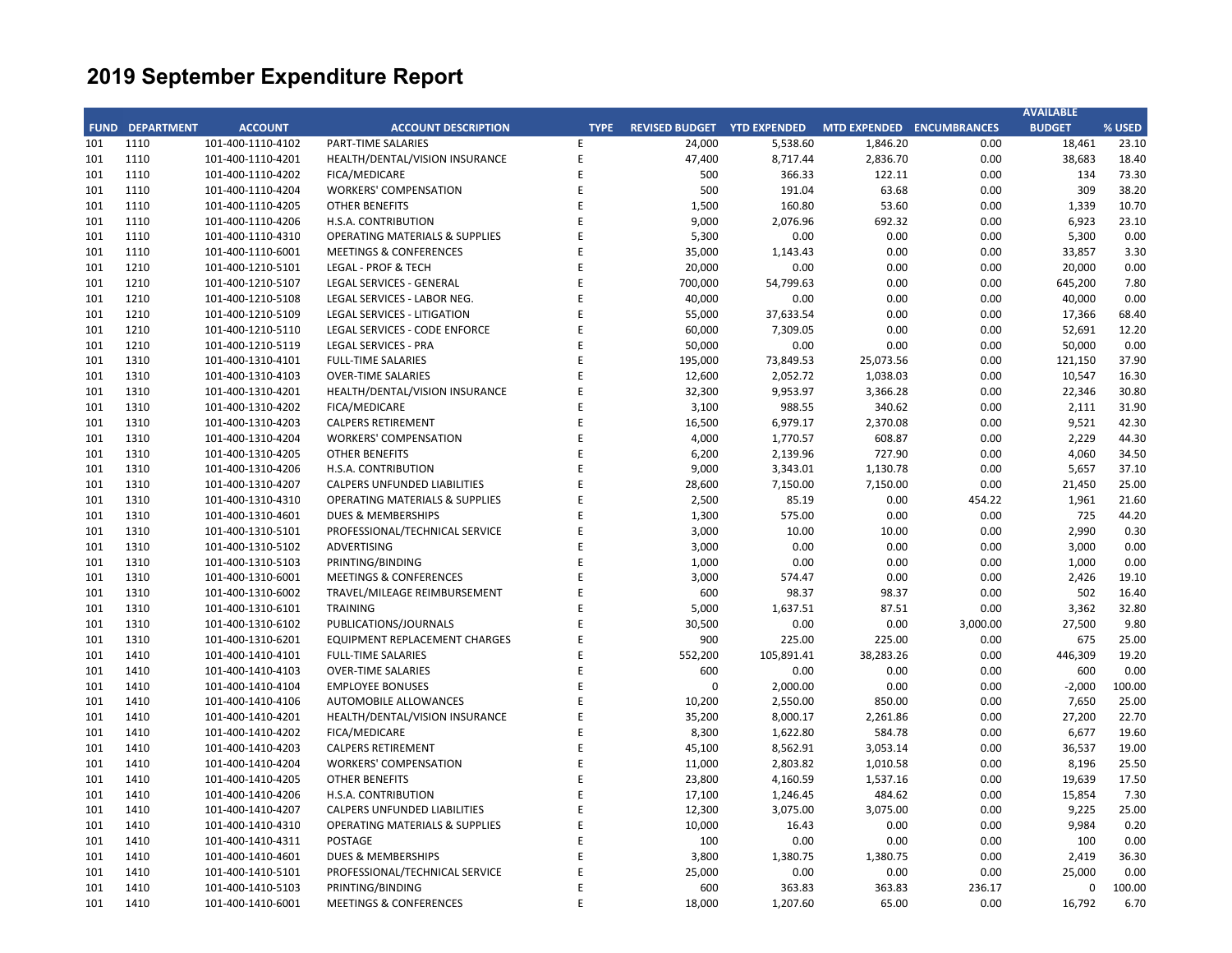|             |                   |                   |                                           |             |                                    |           |                                  |           | <b>AVAILABLE</b> |        |
|-------------|-------------------|-------------------|-------------------------------------------|-------------|------------------------------------|-----------|----------------------------------|-----------|------------------|--------|
| <b>FUND</b> | <b>DEPARTMENT</b> | <b>ACCOUNT</b>    | <b>ACCOUNT DESCRIPTION</b>                | <b>TYPE</b> | <b>REVISED BUDGET YTD EXPENDED</b> |           | <b>MTD EXPENDED ENCUMBRANCES</b> |           | <b>BUDGET</b>    | % USED |
| 101         | 1410              | 101-400-1410-6002 | TRAVEL/MILEAGE REIMBURSEMENT              | Ε           | 500                                | 0.00      | 0.00                             | 0.00      | 500              | 0.00   |
| 101         | 1410              | 101-400-1410-6102 | PUBLICATIONS/JOURNALS                     | E           | 400                                | 0.00      | 0.00                             | 0.00      | 400              | 0.00   |
| 101         | 1410              | 101-400-1410-6201 | EQUIPMENT REPLACEMENT CHARGES             | Ε           | 3,800                              | 950.00    | 950.00                           | 0.00      | 2,850            | 25.00  |
| 101         | 1420              | 101-400-1420-4310 | <b>OPERATING MATERIALS &amp; SUPPLIES</b> | E           | 4,800                              | 0.00      | 0.00                             | 0.00      | 4,800            | 0.00   |
| 101         | 1420              | 101-400-1420-4311 | <b>POSTAGE</b>                            | E           | 8,400                              | 4,000.00  | 4,000.00                         | 0.00      | 4,400            | 47.60  |
| 101         | 1420              | 101-400-1420-4601 | <b>DUES &amp; MEMBERSHIPS</b>             | E           | 45,800                             | 22,841.11 | 0.00                             | 0.00      | 22,959           | 49.90  |
| 101         | 1420              | 101-400-1420-5103 | PRINTING/BINDING                          | E           | 15,000                             | 0.00      | 0.00                             | 8,500.00  | 6,500            | 56.70  |
| 101         | 1420              | 101-400-1420-5201 | <b>REPAIR &amp; MAINTENANCE SERVICES</b>  | F           | 1,100                              | 265.98    | 88.66                            | 0.00      | 834              | 24.20  |
| 101         | 1430              | 101-400-1430-4101 | <b>FULL-TIME SALARIES</b>                 | E           | 79,700                             | 0.00      | 0.00                             | 0.00      | 79,700           | 0.00   |
| 101         | 1430              | 101-400-1430-4201 | HEALTH/DENTAL/VISION INSURANCE            | E           | 7,800                              | 0.00      | 0.00                             | 0.00      | 7,800            | 0.00   |
| 101         | 1430              | 101-400-1430-4202 | FICA/MEDICARE                             | E           | 1,200                              | 0.00      | 0.00                             | 0.00      | 1,200            | 0.00   |
| 101         | 1430              | 101-400-1430-4203 | <b>CALPERS RETIREMENT</b>                 | E           | 6,500                              | 0.00      | 0.00                             | 0.00      | 6,500            | 0.00   |
| 101         | 1430              | 101-400-1430-4204 | <b>WORKERS' COMPENSATION</b>              | F           | 1,600                              | 0.00      | 0.00                             | 0.00      | 1,600            | 0.00   |
| 101         | 1430              | 101-400-1430-4205 | <b>OTHER BENEFITS</b>                     | E           | 2,600                              | 0.00      | 0.00                             | 0.00      | 2,600            | 0.00   |
| 101         | 1430              | 101-400-1430-4206 | H.S.A. CONTRIBUTION                       | F           | 2,400                              | 0.00      | 0.00                             | 0.00      | 2,400            | 0.00   |
| 101         | 1430              | 101-400-1430-4207 | <b>CALPERS UNFUNDED LIABILITIES</b>       | E           | 100                                | 25.00     | 25.00                            | 0.00      | 75               | 25.00  |
| 101         | 1430              | 101-400-1430-4310 | <b>OPERATING MATERIALS &amp; SUPPLIES</b> | F           | 14,800                             | 0.00      | 0.00                             | 0.00      | 14,800           | 0.00   |
| 101         | 1430              | 101-400-1430-4601 | <b>DUES &amp; MEMBERSHIPS</b>             | F           | 11,400                             | 0.00      | 0.00                             | 0.00      | 11,400           | 0.00   |
| 101         | 1430              | 101-400-1430-5101 | PROFESSIONAL/TECHNICAL SERVICE            | F           | 18,500                             | 0.00      | 0.00                             | 0.00      | 18,500           | 0.00   |
| 101         | 1430              | 101-400-1430-5103 | PRINTING/BINDING                          | E           | 500                                | 0.00      | 0.00                             | 0.00      | 500              | 0.00   |
| 101         | 1430              | 101-400-1430-5301 | <b>TELEPHONE</b>                          | F           | 3,000                              | 94.95     | 94.95                            | 0.00      | 2,905            | 3.20   |
| 101         | 1430              | 101-400-1430-6001 | <b>MEETINGS &amp; CONFERENCES</b>         | E           | 4,800                              | 0.00      | 0.00                             | 0.00      | 4,800            | 0.00   |
| 101         | 1430              | 101-400-1430-6002 | TRAVEL/MILEAGE REIMBURSEMENT              | E           | 200                                | 60.55     | 0.00                             | 0.00      | 139              | 30.30  |
| 101         | 1430              | 101-400-1430-6101 | <b>TRAINING</b>                           | E           | 9,500                              | 0.00      | 0.00                             | 0.00      | 9,500            | 0.00   |
| 101         | 1430              | 101-400-1430-6201 | EQUIPMENT REPLACEMENT CHARGES             | F           | 1,100                              | 275.00    | 275.00                           | 0.00      | 825              | 25.00  |
| 101         | 1440              | 101-400-1440-4102 | PART-TIME SALARIES                        | F           | 61,500                             | 9,211.09  | 2,742.24                         | 0.00      | 52,289           | 15.00  |
| 101         | 1440              | 101-400-1440-4103 | <b>OVER-TIME SALARIES</b>                 | F           | $\pmb{0}$                          | 364.67    | 0.00                             | 0.00      | $-365$           | 100.00 |
| 101         | 1440              | 101-400-1440-4201 | HEALTH/DENTAL/VISION INSURANCE            | E           | 13,500                             | 2,730.36  | 987.24                           | 0.00      | 10,770           | 20.20  |
| 101         | 1440              | 101-400-1440-4202 | FICA/MEDICARE                             | E           | 900                                | 117.15    | 32.52                            | 0.00      | 783              | 13.00  |
| 101         | 1440              | 101-400-1440-4203 | <b>CALPERS RETIREMENT</b>                 | E           | 4,200                              | 656.67    | 196.35                           | 0.00      | 3,543            | 15.60  |
| 101         | 1440              | 101-400-1440-4204 | <b>WORKERS' COMPENSATION</b>              | F           | 1,300                              | 220.24    | 63.07                            | 0.00      | 1,080            | 16.90  |
| 101         | 1440              | 101-400-1440-4310 | <b>OPERATING MATERIALS &amp; SUPPLIES</b> | E           | 20,000                             | 0.00      | 0.00                             | 0.00      | 20,000           | 0.00   |
| 101         | 1440              | 101-400-1440-4601 | <b>DUES &amp; MEMBERSHIPS</b>             | E           | 700                                | 0.00      | 0.00                             | 0.00      | 700              | 0.00   |
| 101         | 1440              | 101-400-1440-5101 | PROFESSIONAL/TECHNICAL SERVICE            | E           | 150,000                            | 11,250.00 | 7,250.00                         | 90,750.00 | 48,000           | 68.00  |
| 101         | 1440              | 101-400-1440-6201 | <b>EQUIPMENT REPLACEMENT CHARGES</b>      | F           | 400                                | 100.00    | 100.00                           | 0.00      | 300              | 25.00  |
| 101         | 1450              | 101-400-1450-4101 | <b>FULL-TIME SALARIES</b>                 | E           | 243,200                            | 42,001.15 | 15,785.08                        | 0.00      | 201,199          | 17.30  |
| 101         | 1450              | 101-400-1450-4103 | <b>OVER-TIME SALARIES</b>                 | E           | 600                                | 0.00      | 0.00                             | 0.00      | 600              | 0.00   |
| 101         | 1450              | 101-400-1450-4201 | HEALTH/DENTAL/VISION INSURANCE            | E           | 30,800                             | 6,238.52  | 1,595.12                         | 0.00      | 24,561           | 20.30  |
| 101         | 1450              | 101-400-1450-4202 | FICA/MEDICARE                             | F           | 3,700                              | 592.40    | 214.77                           | 0.00      | 3,108            | 16.00  |
| 101         | 1450              | 101-400-1450-4203 | <b>CALPERS RETIREMENT</b>                 | F           | 20,900                             | 3,540.38  | 1,285.18                         | 0.00      | 17,360           | 16.90  |
| 101         | 1450              | 101-400-1450-4204 | <b>WORKERS' COMPENSATION</b>              | E           | 4,700                              | 1,023.46  | 370.98                           | 0.00      | 3,677            | 21.80  |
| 101         | 1450              | 101-400-1450-4205 | <b>OTHER BENEFITS</b>                     | F           | 8,800                              | 1,278.09  | 460.64                           | 0.00      | 7,522            | 14.50  |
| 101         | 1450              | 101-400-1450-4206 | H.S.A. CONTRIBUTION                       | E           | 4,500                              | 0.00      | 0.00                             | 0.00      | 4,500            | 0.00   |
| 101         | 1450              | 101-400-1450-4207 | <b>CALPERS UNFUNDED LIABILITIES</b>       | F           | 11,900                             | 2,975.00  | 2,975.00                         | 0.00      | 8,925            | 25.00  |
| 101         | 1450              | 101-400-1450-4310 | <b>OPERATING MATERIALS &amp; SUPPLIES</b> | E           | 5,326                              | 108.66    | 108.66                           | 891.34    | 4,326            | 18.80  |
| 101         | 1450              | 101-400-1450-4601 | DUES & MEMBERSHIPS                        | F           | 1,300                              | 0.00      | 0.00                             | 0.00      | 1,300            | 0.00   |
| 101         | 1450              | 101-400-1450-5101 | PROFESSIONAL/TECHNICAL SERVICE            | E           | 30,000                             | 1,529.50  | 891.50                           | 27,000.00 | 1,471            | 95.10  |
| 101         | 1450              | 101-400-1450-5103 | PRINTING/BINDING                          | F           | 1,000                              | 0.00      | 0.00                             | 0.00      | 1,000            | 0.00   |
| 101         | 1450              | 101-400-1450-5117 | <b>RECRUITMENT ACTIVITIES</b>             | E           | 7,000                              | 1,025.00  | 75.00                            | 0.00      | 5,975            | 14.60  |
| 101         | 1450              | 101-400-1450-6001 | <b>MEETINGS &amp; CONFERENCES</b>         | E           | 4,500                              | 449.00    | 0.00                             | 0.00      | 4,051            | 10.00  |
|             |                   |                   |                                           |             |                                    |           |                                  |           |                  |        |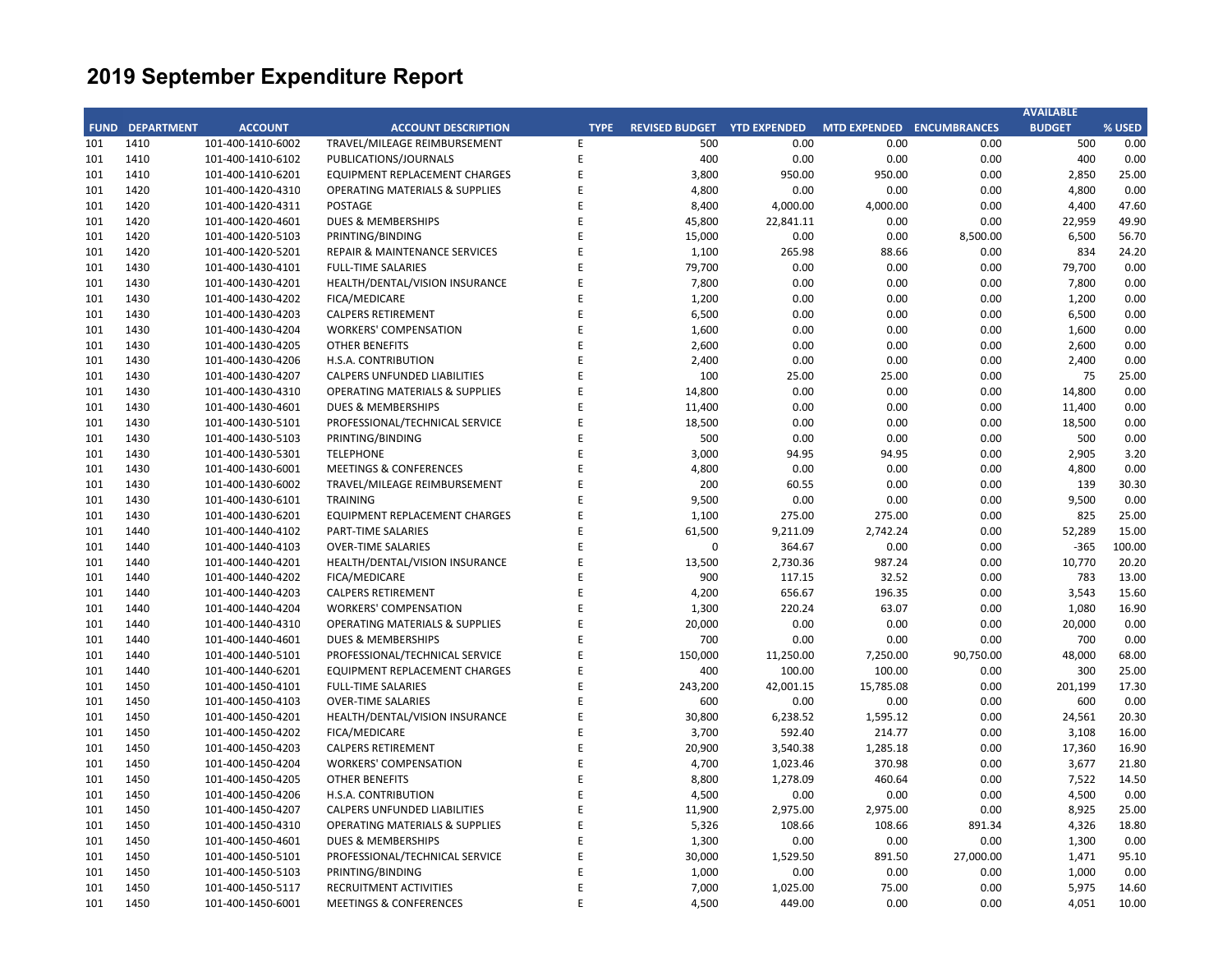|             |                   |                   |                                           |             |                       |                     |                           |            | <b>AVAILABLE</b> |        |
|-------------|-------------------|-------------------|-------------------------------------------|-------------|-----------------------|---------------------|---------------------------|------------|------------------|--------|
| <b>FUND</b> | <b>DEPARTMENT</b> | <b>ACCOUNT</b>    | <b>ACCOUNT DESCRIPTION</b>                | <b>TYPE</b> | <b>REVISED BUDGET</b> | <b>YTD EXPENDED</b> | MTD EXPENDED ENCUMBRANCES |            | <b>BUDGET</b>    | % USED |
| 101         | 1450              | 101-400-1450-6002 | TRAVEL/MILEAGE REIMBURSEMENT              | E           | 500                   | 0.00                | 0.00                      | 0.00       | 500              | 0.00   |
| 101         | 1450              | 101-400-1450-6101 | <b>TRAINING</b>                           | E           | 5,500                 | 4,350.00            | 0.00                      | 0.00       | 1,150            | 79.10  |
| 101         | 1450              | 101-400-1450-6102 | PUBLICATIONS/JOURNALS                     | E           | 1,000                 | 0.00                | 0.00                      | 0.00       | 1,000            | 0.00   |
| 101         | 1450              | 101-400-1450-6104 | RISK/SAFETY ACTIVITIES                    | E           | 6,500                 | 0.00                | 0.00                      | 1,000.00   | 5,500            | 15.40  |
| 101         | 1450              | 101-400-1450-6201 | EQUIPMENT REPLACEMENT CHARGES             | E           | 500                   | 125.00              | 125.00                    | 0.00       | 375              | 25.00  |
| 101         | 1470              | 101-400-1470-4101 | <b>FULL-TIME SALARIES</b>                 | E           | 238,000               | 53,772.73           | 18,287.81                 | 0.00       | 184,227          | 22.60  |
| 101         | 1470              | 101-400-1470-4102 | PART-TIME SALARIES                        | E           | 19,700                | 5,415.46            | 1,966.64                  | 0.00       | 14,285           | 27.50  |
| 101         | 1470              | 101-400-1470-4103 | <b>OVER-TIME SALARIES</b>                 | F           | 5,000                 | 0.00                | 0.00                      | 0.00       | 5,000            | 0.00   |
| 101         | 1470              | 101-400-1470-4201 | HEALTH/DENTAL/VISION INSURANCE            | E           | 13,500                | 3,062.58            | 1,020.86                  | 0.00       | 10,437           | 22.70  |
| 101         | 1470              | 101-400-1470-4202 | FICA/MEDICARE                             | E           | 5,100                 | 1,148.46            | 400.19                    | 0.00       | 3,952            | 22.50  |
| 101         | 1470              | 101-400-1470-4203 | <b>CALPERS RETIREMENT</b>                 | E           | 16,700                | 3,772.64            | 1,275.04                  | 0.00       | 12,927           | 22.60  |
| 101         | 1470              | 101-400-1470-4204 | <b>WORKERS' COMPENSATION</b>              | F           | 5,100                 | 1,384.70            | 473.66                    | 0.00       | 3,715            | 27.20  |
| 101         | 1470              | 101-400-1470-4205 | <b>OTHER BENEFITS</b>                     | E           | 7,200                 | 1,641.07            | 554.64                    | 0.00       | 5,559            | 22.80  |
| 101         | 1470              | 101-400-1470-4206 | H.S.A. CONTRIBUTION                       | E           | 9,000                 | 692.34              | 230.78                    | 0.00       | 8,308            | 7.70   |
| 101         | 1470              | 101-400-1470-4207 | <b>CALPERS UNFUNDED LIABILITIES</b>       | E           | 300                   | 75.00               | 75.00                     | 0.00       | 225              | 25.00  |
| 101         | 1470              | 101-400-1470-4310 | <b>OPERATING MATERIALS &amp; SUPPLIES</b> | E           | 37,500                | 16,961.50           | 15,941.16                 | 19,817.23  | 721              | 98.10  |
| 101         | 1470              | 101-400-1470-4601 | <b>DUES &amp; MEMBERSHIPS</b>             | E           | 600                   | 130.00              | 0.00                      | 0.00       | 470              | 21.70  |
| 101         | 1470              | 101-400-1470-5101 | PROFESSIONAL/TECHNICAL SERVICE            | E           | 296,089               | 49,216.50           | 3,966.00                  | 155,553.81 | 91.319           | 69.20  |
| 101         | 1470              | 101-400-1470-5201 | REPAIR & MAINTENANCE SERVICES             | E           | 370,700               | 85,327.38           | 16,922.10                 | 127,828.75 | 157,544          | 57.50  |
| 101         | 1470              | 101-400-1470-6001 | <b>MEETINGS &amp; CONFERENCES</b>         | E           | 15,500                | 5,298.31            | 77.46                     | 0.00       | 10,202           | 34.20  |
| 101         | 1470              | 101-400-1470-6002 | TRAVEL/MILEAGE REIMBURSEMENT              | E           | 600                   | 160.28              | 0.00                      | 0.00       | 440              | 26.70  |
| 101         | 1470              | 101-400-1470-6101 | <b>TRAINING</b>                           | E           | 14,000                | 0.00                | 0.00                      | 0.00       | 14,000           | 0.00   |
| 101         | 1470              | 101-400-1470-6102 | PUBLICATIONS/JOURNALS                     | F           | 300                   | 0.00                | 0.00                      | 0.00       | 300              | 0.00   |
| 101         | 1470              | 101-400-1470-6201 | <b>EQUIPMENT REPLACEMENT CHARGES</b>      | F           | 24,800                | 6,200.00            | 6,200.00                  | 0.00       | 18,600           | 25.00  |
| 101         | 1470              | 101-400-1470-8101 | <b>EQUIPMENT &amp; FURNITURE</b>          | E           | 3,000                 | 0.00                | 0.00                      | 0.00       | 3,000            | 0.00   |
| 101         | 1480              | 101-400-1480-4310 | <b>OPERATING MATERIALS &amp; SUPPLIES</b> | E           | 10,000                | 0.00                | 0.00                      | 0.00       | 10,000           | 0.00   |
| 101         | 1480              | 101-400-1480-5101 | PROFESSIONAL/TECHNICAL SERVICE            | E           | 5,000                 | 0.00                | 0.00                      | 10,220.00  | $-5,220$         | 204.40 |
| 101         | 1480              | 101-400-1480-5201 | REPAIR & MAINTENANCE SERVICES             | E           | 10,000                | 0.00                | 0.00                      | 0.00       | 10,000           | 0.00   |
| 101         | 1480              | 101-400-1480-5301 | <b>TELEPHONE</b>                          | E           | 90,000                | 17,587.48           | 8,274.70                  | 0.00       | 72,413           | 19.50  |
| 101         | 2110              | 101-400-2110-4101 | <b>FULL-TIME SALARIES</b>                 | E           | 988,000               | 221,817.23          | 74,936.69                 | 0.00       | 766,183          | 22.50  |
| 101         | 2110              | 101-400-2110-4102 | PART-TIME SALARIES                        | E           | 63,700                | 7,744.33            | 2,765.35                  | 0.00       | 55,956           | 12.20  |
| 101         | 2110              | 101-400-2110-4106 | <b>AUTOMOBILE ALLOWANCES</b>              | E           | 1,800                 | 450.00              | 150.00                    | 0.00       | 1,350            | 25.00  |
| 101         | 2110              | 101-400-2110-4201 | HEALTH/DENTAL/VISION INSURANCE            | E           | 114,600               | 24,913.41           | 8,386.96                  | 0.00       | 89,687           | 21.70  |
| 101         | 2110              | 101-400-2110-4202 | <b>FICA/MEDICARE</b>                      | F           | 17,800                | 2,990.79            | 1,012.52                  | 0.00       | 14,809           | 16.80  |
| 101         | 2110              | 101-400-2110-4203 | <b>CALPERS RETIREMENT</b>                 | E           | 92,200                | 20,576.87           | 6,969.76                  | 0.00       | 71,623           | 22.30  |
| 101         | 2110              | 101-400-2110-4204 | <b>WORKERS' COMPENSATION</b>              | Ė           | 20,600                | 5,342.44            | 1,808.19                  | 0.00       | 15,258           | 25.90  |
| 101         | 2110              | 101-400-2110-4205 | <b>OTHER BENEFITS</b>                     | F           | 29,500                | 6,896.85            | 2,331.06                  | 0.00       | 22,603           | 23.40  |
| 101         | 2110              | 101-400-2110-4206 | H.S.A. CONTRIBUTION                       | F           | 33,000                | 7,573.68            | 2,538.50                  | 0.00       | 25,426           | 23.00  |
| 101         | 2110              | 101-400-2110-4207 | <b>CALPERS UNFUNDED LIABILITIES</b>       | E           | 103,000               | 25,750.00           | 25,750.00                 | 0.00       | 77,250           | 25.00  |
| 101         | 2110              | 101-400-2110-4310 | <b>OPERATING MATERIALS &amp; SUPPLIES</b> | E           | 10,062                | 990.82              | 318.39                    | 2,009.18   | 7,062            | 29.80  |
| 101         | 2110              | 101-400-2110-4601 | <b>DUES &amp; MEMBERSHIPS</b>             | E           | 2,500                 | 0.00                | 0.00                      | 0.00       | 2,500            | 0.00   |
| 101         | 2110              | 101-400-2110-4901 | MISC. EXPENSES                            | F           | 45,000                | 10,939.94           | 4,975.48                  | 3,246.99   | 30,813           | 31.50  |
| 101         | 2110              | 101-400-2110-5101 | PROFESSIONAL/TECHNICAL SERVICE            | E           | 75,000                | 714.42              | 714.42                    | 55,580.00  | 18,706           | 75.10  |
| 101         | 2110              | 101-400-2110-5102 | ADVERTISING                               | E           | 1,000                 | 0.00                | 0.00                      | 0.00       | 1,000            | 0.00   |
| 101         | 2110              | 101-400-2110-5103 | PRINTING/BINDING                          | E           | 10,000                | 981.12              | 981.12                    | 11,385.25  | $-2,366$         | 123.70 |
| 101         | 2110              | 101-400-2110-5106 | <b>RENTS &amp; LEASES</b>                 | E           | 2,800                 | 399.34              | 0.00                      | 2,400.66   | $\mathbf 0$      | 100.00 |
| 101         | 2110              | 101-400-2110-6001 | <b>MEETINGS &amp; CONFERENCES</b>         | E           | 12,000                | 1,006.83            | 1,006.83                  | 0.00       | 10,993           | 8.40   |
| 101         | 2110              | 101-400-2110-6002 | TRAVEL/MILEAGE REIMBURSEMENT              | E           | 1,000                 | 0.00                | 0.00                      | 0.00       | 1,000            | 0.00   |
| 101         | 2110              | 101-400-2110-6101 | <b>TRAINING</b>                           | F           | 6,500                 | 4,193.44            | 4,193.44                  | 0.00       | 2,307            | 64.50  |
| 101         | 2110              | 101-400-2110-6201 | <b>EQUIPMENT REPLACEMENT CHARGES</b>      | F           | 11,300                | 2,825.00            | 2,825.00                  | 0.00       | 8,475            | 25.00  |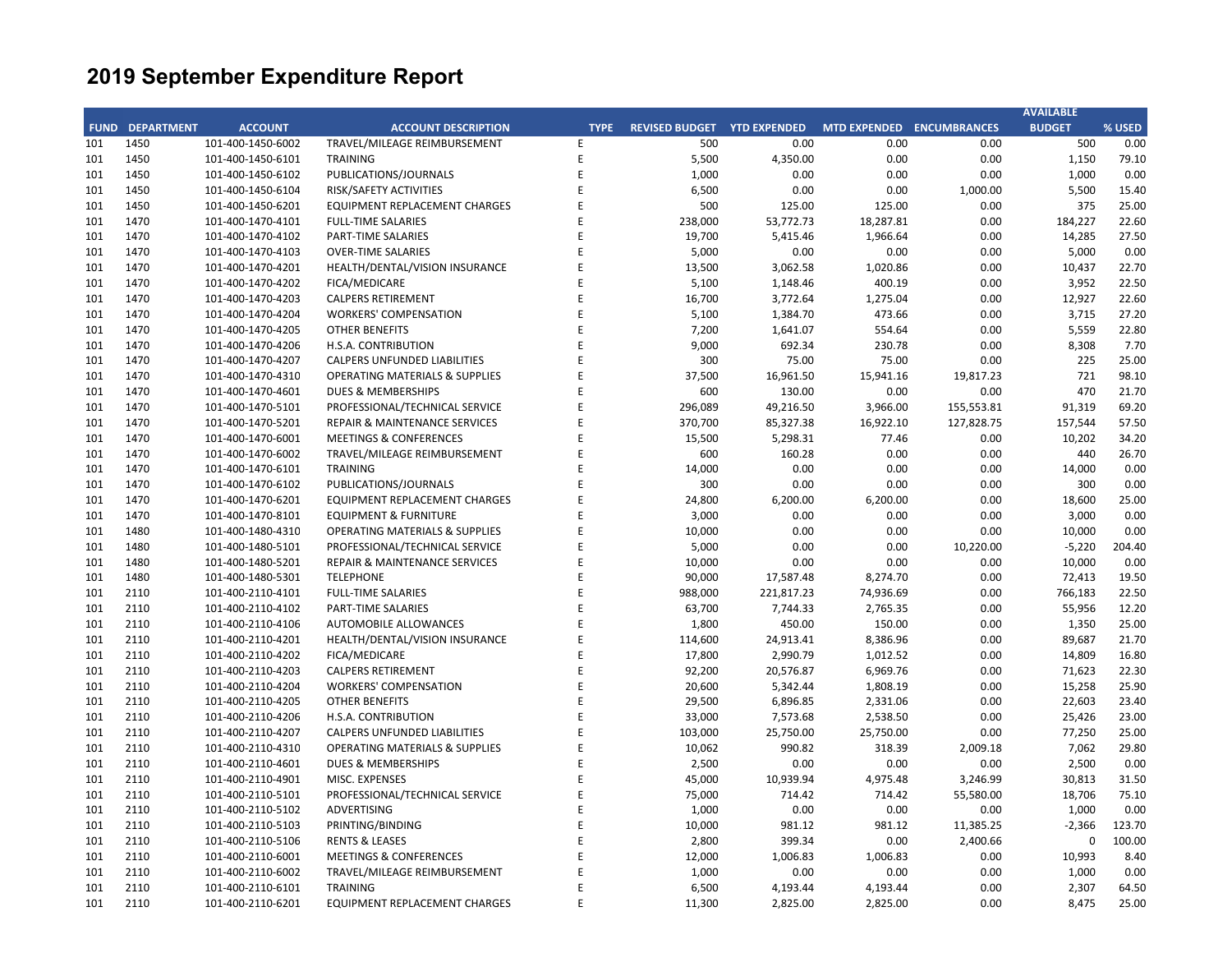|     |                        |                   |                                           |             |                             |            |                           |            | <b>AVAILABLE</b> |        |
|-----|------------------------|-------------------|-------------------------------------------|-------------|-----------------------------|------------|---------------------------|------------|------------------|--------|
|     | <b>FUND DEPARTMENT</b> | <b>ACCOUNT</b>    | <b>ACCOUNT DESCRIPTION</b>                | <b>TYPE</b> | REVISED BUDGET YTD EXPENDED |            | MTD EXPENDED ENCUMBRANCES |            | <b>BUDGET</b>    | % USED |
| 101 | 2999                   | 101-400-2999-4105 | <b>LEAVE BUYOUT</b>                       | E           | 100,000                     | 52,411.39  | 18,023.81                 | 0.00       | 47,589           | 52.40  |
| 101 | 2999                   | 101-400-2999-4201 | HEALTH/DENTAL/VISION INSURANCE            | E           | 0                           | 4,034.33   | 705.91                    | 0.00       | $-4,034$         | 100.00 |
| 101 | 2999                   | 101-400-2999-4203 | <b>CALPERS RETIREMENT</b>                 | E           | 40,000                      | 0.00       | 0.00                      | 0.00       | 40,000           | 0.00   |
| 101 | 2999                   | 101-400-2999-4205 | <b>OTHER BENEFITS</b>                     | E           | 0                           | 348.65     | 164.12                    | 0.00       | $-349$           | 100.00 |
| 101 | 2999                   | 101-400-2999-4207 | <b>CALPERS UNFUNDED LIABILITIES</b>       | E           | 15,200                      | 7,736.50   | 7,736.50                  | 0.00       | 7,464            | 50.90  |
| 101 | 2999                   | 101-400-2999-4310 | <b>OPERATING MATERIALS &amp; SUPPLIES</b> | F           | 51,895                      | 5,912.66   | 2,275.32                  | 45,674.10  | 308              | 99.40  |
| 101 | 2999                   | 101-400-2999-4311 | <b>POSTAGE</b>                            | E           | 30,000                      | 5,445.73   | 152.12                    | 0.00       | 24,554           | 18.20  |
| 101 | 2999                   | 101-400-2999-4701 | <b>INSURANCE PREMIUM</b>                  | F           | 703,700                     | 196,474.00 | 194,090.00                | 0.00       | 507,226          | 27.90  |
| 101 | 2999                   | 101-400-2999-4703 | <b>CLAIM SETTLEMENTS</b>                  | E           | 200,000                     | 137,000.00 | 0.00                      | 0.00       | 63,000           | 68.50  |
| 101 | 2999                   | 101-400-2999-4901 | MISC. EXPENSES                            | F           | 50,000                      | 1,134.56   | 1,050.00                  | 0.00       | 48,865           | 2.30   |
| 101 | 2999                   | 101-400-2999-5101 | PROFESSIONAL/TECHNICAL SERVICE            | F           | 102,600                     | 4,265.71   | 816.46                    | 67,283.14  | 31,051           | 69.70  |
| 101 | 2999                   | 101-400-2999-5201 | REPAIR & MAINTENANCE SERVICES             | F           | 10,000                      | 970.15     | 970.15                    | 0.00       | 9,030            | 9.70   |
| 101 | 2999                   | 101-400-2999-6001 | <b>MEETINGS &amp; CONFERENCES</b>         | E           | 5,000                       | 0.00       | 0.00                      | 0.00       | 5,000            | 0.00   |
| 101 | 2999                   | 101-400-2999-6201 | EQUIPMENT REPLACEMENT CHARGES             | E           | 5,900                       | 1,475.00   | 1,475.00                  | 0.00       | 4,425            | 25.00  |
| 101 | 2999                   | 101-400-2999-8803 | LAND                                      | E           | 25,000                      | 14,686.95  | 200.00                    | 0.00       | 10,313           | 58.70  |
| 101 | 3110                   | 101-400-3110-4101 | <b>FULL-TIME SALARIES</b>                 | E           | 1,248,100                   | 286,636.59 | 95,290.13                 | 0.00       | 961,463          | 23.00  |
| 101 | 3110                   | 101-400-3110-4102 | PART-TIME SALARIES                        | E           | $\mathbf 0$                 | 17,724.35  | 6,365.76                  | 0.00       | $-17,724$        | 100.00 |
| 101 | 3110                   | 101-400-3110-4103 | <b>OVER-TIME SALARIES</b>                 | E           | 10,000                      | 2,099.36   | 301.92                    | 0.00       | 7,901            | 21.00  |
| 101 | 3110                   | 101-400-3110-4104 | <b>EMPLOYEE BONUSES</b>                   | F           | $\mathbf 0$                 | 3,594.17   | 500.00                    | 0.00       | $-3,594$         | 100.00 |
| 101 | 3110                   | 101-400-3110-4106 | <b>AUTOMOBILE ALLOWANCES</b>              | F           | 1,800                       | 450.00     | 150.00                    | 0.00       | 1,350            | 25.00  |
| 101 | 3110                   | 101-400-3110-4201 | HEALTH/DENTAL/VISION INSURANCE            | E           | 171,400                     | 39,353.90  | 12,996.89                 | 0.00       | 132,046          | 23.00  |
| 101 | 3110                   | 101-400-3110-4202 | FICA/MEDICARE                             | F           | 19,200                      | 4,186.98   | 1,460.44                  | 0.00       | 15,013           | 21.80  |
| 101 | 3110                   | 101-400-3110-4203 | <b>CALPERS RETIREMENT</b>                 | E           | 105,600                     | 25,791.94  | 8,643.45                  | 0.00       | 79,808           | 24.40  |
| 101 | 3110                   | 101-400-3110-4204 | <b>WORKERS' COMPENSATION</b>              | F           | 25,100                      | 7,372.44   | 2,561.39                  | 0.00       | 17,728           | 29.40  |
| 101 | 3110                   | 101-400-3110-4205 | <b>OTHER BENEFITS</b>                     | E           | 42,800                      | 7,360.87   | 2,478.84                  | 0.00       | 35,439           | 17.20  |
| 101 | 3110                   | 101-400-3110-4206 | H.S.A. CONTRIBUTION                       | F           | 44,600                      | 8,412.38   | 3,362.82                  | 0.00       | 36,188           | 18.90  |
| 101 | 3110                   | 101-400-3110-4207 | <b>CALPERS UNFUNDED LIABILITIES</b>       | E           | 110,300                     | 27,575.00  | 27,575.00                 | 0.00       | 82,725           | 25.00  |
| 101 | 3110                   | 101-400-3110-4310 | <b>OPERATING MATERIALS &amp; SUPPLIES</b> | F           | 8,000                       | 1,175.77   | 347.52                    | 7,494.23   | $-670$           | 108.40 |
| 101 | 3110                   | 101-400-3110-4311 | POSTAGE                                   | E           | 500                         | 0.00       | 0.00                      | 0.00       | 500              | 0.00   |
| 101 | 3110                   | 101-400-3110-4601 | DUES & MEMBERSHIPS                        | F           | 4,000                       | 0.00       | 0.00                      | 0.00       | 4,000            | 0.00   |
| 101 | 3110                   | 101-400-3110-5101 | PROFESSIONAL/TECHNICAL SERVICE            | E           | 217,620                     | 9,600.65   | 8,130.65                  | 173,410.35 | 34,609           | 84.10  |
| 101 | 3110                   | 101-400-3110-5102 | ADVERTISING                               | F           | 45,000                      | 866.70     | 0.00                      | 19,133.30  | 25,000           | 44.40  |
| 101 | 3110                   | 101-400-3110-5103 | PRINTING/BINDING                          | E           | 12,000                      | 1,203.67   | 1,042.63                  | 9,884.59   | 912              | 92.40  |
| 101 | 3110                   | 101-400-3110-5106 | <b>RENTS &amp; LEASES</b>                 | F           | 6,000                       | 975.55     | 587.61                    | 3,944.45   | 1,080            | 82.00  |
| 101 | 3110                   | 101-400-3110-5301 | <b>TELEPHONE</b>                          | F           | 7,000                       | 425.58     | 425.58                    | 0.00       | 6,574            | 6.10   |
| 101 | 3110                   | 101-400-3110-6001 | <b>MEETINGS &amp; CONFERENCES</b>         | F           | 5,000                       | 156.44     | 25.00                     | 0.00       | 4,844            | 3.10   |
| 101 | 3110                   | 101-400-3110-6002 | TRAVEL/MILEAGE REIMBURSEMENT              | E           | 1,500                       | 105.21     | 105.21                    | 0.00       | 1,395            | 7.00   |
| 101 | 3110                   | 101-400-3110-6101 | <b>TRAINING</b>                           | F           | 3,000                       | 0.00       | 0.00                      | 0.00       | 3,000            | 0.00   |
| 101 | 3110                   | 101-400-3110-6102 | PUBLICATIONS/JOURNALS                     | E           | 300                         | 0.00       | 0.00                      | 0.00       | 300              | 0.00   |
| 101 | 3110                   | 101-400-3110-6201 | EQUIPMENT REPLACEMENT CHARGES             | E           | 9,200                       | 2,300.00   | 2,300.00                  | 0.00       | 6,900            | 25.00  |
| 101 | 3120                   | 101-400-3120-4310 | <b>OPERATING MATERIALS &amp; SUPPLIES</b> | F           | 7,000                       | 0.00       | 0.00                      | 0.00       | 7,000            | 0.00   |
| 101 | 3120                   | 101-400-3120-5101 | PROFESSIONAL/TECHNICAL SERVICE            | E           | 304,121                     | 14,888.56  | 6,426.59                  | 222,961.69 | 66,270           | 78.20  |
| 101 | 3120                   | 101-400-3120-5103 | PRINTING/BINDING                          | E           | 8,500                       | 137.48     | 0.00                      | 8,362.52   | $\mathbf 0$      | 100.00 |
| 101 | 3120                   | 101-400-3120-5201 | REPAIR & MAINTENANCE SERVICES             | F           | 50,000                      | 1,056.73   | 0.00                      | 9,948.68   | 38,995           | 22.00  |
| 101 | 3120                   | 101-400-3120-5304 | <b>ELECTRICITY</b>                        | F           | $\mathbf 0$                 | 2,983.59   | 1,468.01                  | 0.00       | $-2,984$         | 100.00 |
| 101 | 3130                   | 101-400-3130-4310 | <b>OPERATING MATERIALS &amp; SUPPLIES</b> | F           | 1,000                       | 0.00       | 0.00                      | 0.00       | 1,000            | 0.00   |
| 101 | 3130                   | 101-400-3130-5101 | PROFESSIONAL/TECHNICAL SERVICE            | E           | 396,000                     | 11,317.00  | 0.00                      | 384,640.00 | 43               | 100.00 |
| 101 | 3130                   | 101-400-3130-5201 | REPAIR & MAINTENANCE SERVICES             | F           | 92,000                      | 0.00       | 0.00                      | 92,000.00  | $\Omega$         | 100.00 |
| 101 | 3140                   | 101-400-3140-4310 | <b>OPERATING MATERIALS &amp; SUPPLIES</b> | F           | 75,000                      | 14,996.22  | 2,933.41                  | 36,384.63  | 23,619           | 68.50  |
| 101 | 3140                   | 101-400-3140-5101 | PROFESSIONAL/TECHNICAL SERVICE            | F           | 1,500                       | 0.00       | 0.00                      | 0.00       | 1,500            | 0.00   |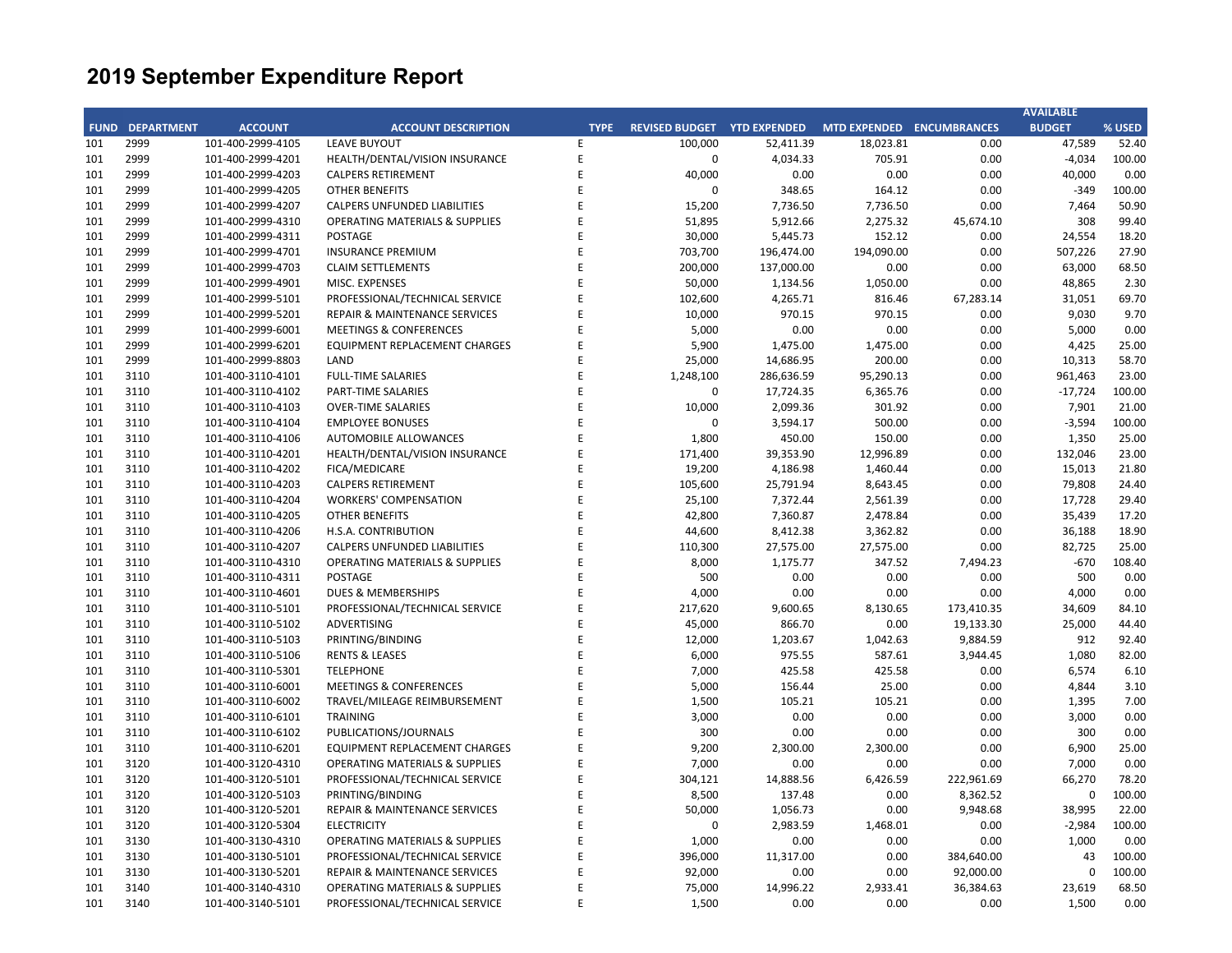|     |                        |                   |                                           |             |                                    |           |                           |            | <b>AVAILABLE</b> |        |
|-----|------------------------|-------------------|-------------------------------------------|-------------|------------------------------------|-----------|---------------------------|------------|------------------|--------|
|     | <b>FUND DEPARTMENT</b> | <b>ACCOUNT</b>    | <b>ACCOUNT DESCRIPTION</b>                | <b>TYPE</b> | <b>REVISED BUDGET YTD EXPENDED</b> |           | MTD EXPENDED ENCUMBRANCES |            | <b>BUDGET</b>    | % USED |
| 101 | 3140                   | 101-400-3140-5106 | <b>RENTS &amp; LEASES</b>                 | E           | 5,000                              | 0.00      | 0.00                      | 0.00       | 5,000            | 0.00   |
| 101 | 3140                   | 101-400-3140-5201 | <b>REPAIR &amp; MAINTENANCE SERVICES</b>  | E           | 445,000                            | 40,385.39 | 18,815.06                 | 215,307.87 | 189,307          | 57.50  |
| 101 | 3140                   | 101-400-3140-5302 | <b>WATER</b>                              | E           | 15,000                             | 1,711.71  | 1,209.26                  | 0.00       | 13,288           | 11.40  |
| 101 | 3140                   | 101-400-3140-5303 | GAS                                       | F           | 1,900                              | 343.27    | 147.42                    | 0.00       | 1,557            | 18.10  |
| 101 | 3140                   | 101-400-3140-5304 | <b>ELECTRICITY</b>                        | E           | 100,000                            | 16,412.00 | 8,640.66                  | 0.00       | 83,588           | 16.40  |
| 101 | 3150                   | 101-400-3150-4310 | <b>OPERATING MATERIALS &amp; SUPPLIES</b> | F           | 105,000                            | 64,817.74 | 64,817.74                 | 0.00       | 40,182           | 61.70  |
| 101 | 3150                   | 101-400-3150-4901 | MISC. EXPENSES                            | F           | 121,800                            | 45,994.23 | 45,994.23                 | 0.00       | 75,806           | 37.80  |
| 101 | 3150                   | 101-400-3150-5101 | PROFESSIONAL/TECHNICAL SERVICE            | F           | 10,000                             | 0.00      | 0.00                      | 0.00       | 10,000           | 0.00   |
| 101 | 3150                   | 101-400-3150-5201 | <b>REPAIR &amp; MAINTENANCE SERVICES</b>  | E           | 160,537                            | 29,522.09 | 14,689.31                 | 116,612.91 | 14,402           | 91.00  |
| 101 | 3150                   | 101-400-3150-5302 | <b>WATER</b>                              | F           | 0                                  | 32,236.48 | 19,398.75                 | 0.00       | $-32,236$        | 100.00 |
| 101 | 3150                   | 101-400-3150-5304 | <b>ELECTRICITY</b>                        | F           | $\mathbf 0$                        | 172.15    | 92.94                     | 0.00       | $-172$           | 100.00 |
| 101 | 3160                   | 101-400-3160-5101 | PROFESSIONAL/TECHNICAL SERVICE            | F           | 31,000                             | 0.00      | 0.00                      | 14,900.00  | 16,100           | 48.10  |
| 101 | 3160                   | 101-400-3160-5201 | <b>REPAIR &amp; MAINTENANCE SERVICES</b>  | E           | 15,000                             | 0.00      | 0.00                      | 14,100.00  | 900              | 94.00  |
| 101 | 4120                   | 101-400-4120-4101 | <b>FULL-TIME SALARIES</b>                 | F           | 522,600                            | 91,277.20 | 28,642.78                 | 0.00       | 431,323          | 17.50  |
| 101 | 4120                   | 101-400-4120-4102 | PART-TIME SALARIES                        | E           | 11,400                             | 2,243.16  | 747.72                    | 0.00       | 9,157            | 19.70  |
| 101 | 4120                   | 101-400-4120-4103 | <b>OVER-TIME SALARIES</b>                 |             | 3,000                              | 581.72    | 465.38                    | 0.00       | 2,418            | 19.40  |
| 101 | 4120                   | 101-400-4120-4201 | HEALTH/DENTAL/VISION INSURANCE            | F           | 78,500                             | 13,465.19 | 4,324.76                  | 0.00       | 65,035           | 17.20  |
| 101 | 4120                   | 101-400-4120-4202 | FICA/MEDICARE                             | F           | 8,000                              | 1,380.71  | 424.67                    | 0.00       | 6,619            | 17.30  |
| 101 | 4120                   | 101-400-4120-4203 | <b>CALPERS RETIREMENT</b>                 | F           | 42,900                             | 7,819.41  | 2,488.96                  | 0.00       | 35,081           | 18.20  |
| 101 | 4120                   | 101-400-4120-4204 | <b>WORKERS' COMPENSATION</b>              |             | 10,400                             | 2,241.37  | 687.71                    | 0.00       | 8,159            | 21.60  |
| 101 | 4120                   | 101-400-4120-4205 | <b>OTHER BENEFITS</b>                     | F           | 19,000                             | 2,608.40  | 818.56                    | 0.00       | 16,392           | 13.70  |
| 101 | 4120                   | 101-400-4120-4206 | H.S.A. CONTRIBUTION                       | F           | 30,000                             | 4,955.85  | 1,153.86                  | 0.00       | 25,044           | 16.50  |
| 101 | 4120                   | 101-400-4120-4207 | <b>CALPERS UNFUNDED LIABILITIES</b>       | E           | 36,400                             | 9,100.00  | 9,100.00                  | 0.00       | 27,300           | 25.00  |
| 101 | 4120                   | 101-400-4120-4601 | <b>DUES &amp; MEMBERSHIPS</b>             |             | 7,000                              | 525.00    | 0.00                      | 0.00       | 6,475            | 7.50   |
| 101 | 4120                   | 101-400-4120-5101 | PROFESSIONAL/TECHNICAL SERVICE            | F           | 173,307                            | 14,286.50 | 6,159.50                  | 84,020.97  | 75,000           | 56.70  |
| 101 | 4120                   | 101-400-4120-5102 | ADVERTISING                               | F           | 25,000                             | 635.58    | $-75.00$                  | 14,364.42  | 10,000           | 60.00  |
| 101 | 4120                   | 101-400-4120-6001 | <b>MEETINGS &amp; CONFERENCES</b>         | F           | 15,000                             | 1,165.00  | 0.00                      | 0.00       | 13,835           | 7.80   |
| 101 | 4120                   | 101-400-4120-6002 | TRAVEL/MILEAGE REIMBURSEMENT              |             | 500                                | 55.22     | 6.50                      | 0.00       | 445              | 11.00  |
| 101 | 4120                   | 101-400-4120-6101 | <b>TRAINING</b>                           | F           | 7,000                              | 0.00      | 0.00                      | 0.00       | 7,000            | 0.00   |
| 101 | 4120                   | 101-400-4120-6102 | PUBLICATIONS/JOURNALS                     | F           | 2,000                              | 654.34    | 0.00                      | 0.00       | 1,346            | 32.70  |
| 101 | 4130                   | 101-400-4130-4101 | <b>FULL-TIME SALARIES</b>                 | F           | 492,800                            | 31,347.71 | 8,943.97                  | 0.00       | 461,452          | 6.40   |
| 101 | 4130                   | 101-400-4130-4102 | <b>PART-TIME SALARIES</b>                 |             | 29,300                             | 7,045.23  | 2,097.16                  | 0.00       | 22,255           | 24.00  |
| 101 | 4130                   | 101-400-4130-4103 | <b>OVER-TIME SALARIES</b>                 | E           | 4,000                              | 988.97    | 202.95                    | 0.00       | 3,011            | 24.70  |
| 101 | 4130                   | 101-400-4130-4104 | <b>EMPLOYEE BONUSES</b>                   | F           | 0                                  | 1,000.00  | 1,000.00                  | 0.00       | $-1,000$         | 100.00 |
| 101 | 4130                   | 101-400-4130-4201 | HEALTH/DENTAL/VISION INSURANCE            | F           | 72,800                             | 6,446.21  | 2,123.34                  | 0.00       | 66,354           | 8.90   |
| 101 | 4130                   | 101-400-4130-4202 | FICA/MEDICARE                             | F           | 9,700                              | 986.88    | 299.36                    | 0.00       | 8,713            | 10.20  |
| 101 | 4130                   | 101-400-4130-4203 | <b>CALPERS RETIREMENT</b>                 |             | 37,700                             | 2,130.68  | 634.33                    | 0.00       | 35,569           | 5.70   |
| 101 | 4130                   | 101-400-4130-4204 | <b>WORKERS' COMPENSATION</b>              | F           | 10,300                             | 930.38    | 281.96                    | 0.00       | 9,370            | 9.00   |
| 101 | 4130                   | 101-400-4130-4205 | <b>OTHER BENEFITS</b>                     | F           | 19,500                             | 1,407.83  | 466.56                    | 0.00       | 18,092           | 7.20   |
| 101 | 4130                   | 101-400-4130-4206 | H.S.A. CONTRIBUTION                       | F           | 21,000                             | 5,357.65  | 923.08                    | 0.00       | 15,642           | 25.50  |
| 101 | 4130                   | 101-400-4130-4207 | CALPERS UNFUNDED LIABILITIES              | E           | 23,100                             | 5,775.00  | 5,775.00                  | 0.00       | 17,325           | 25.00  |
| 101 | 4130                   | 101-400-4130-4601 | <b>DUES &amp; MEMBERSHIPS</b>             | F           | 900                                | 0.00      | 0.00                      | 0.00       | 900              | 0.00   |
| 101 | 4130                   | 101-400-4130-5101 | PROFESSIONAL/TECHNICAL SERVICE            | F           | 344,000                            | 76,393.75 | 38,833.75                 | 267,606.25 | $\mathbf 0$      | 100.00 |
| 101 | 4130                   | 101-400-4130-6002 | TRAVEL/MILEAGE REIMBURSEMENT              | F           | 900                                | 0.00      | 0.00                      | 0.00       | 900              | 0.00   |
| 101 | 4130                   | 101-400-4130-6101 | <b>TRAINING</b>                           | E           | 4,800                              | 0.00      | 0.00                      | 0.00       | 4,800            | 0.00   |
| 101 | 4130                   | 101-400-4130-6102 | PUBLICATIONS/JOURNALS                     | F           | 3,500                              | 0.00      | 0.00                      | 0.00       | 3,500            | 0.00   |
| 101 | 4140                   | 101-400-4140-4101 | <b>FULL-TIME SALARIES</b>                 | E           | 152,000                            | 34,762.50 | 11,741.84                 | 0.00       | 117,238          | 22.90  |
| 101 | 4140                   | 101-400-4140-4103 | <b>OVER-TIME SALARIES</b>                 | F           | 1,000                              | 693.03    | 471.26                    | 0.00       | 307              | 69.30  |
| 101 | 4140                   | 101-400-4140-4201 | HEALTH/DENTAL/VISION INSURANCE            | E           | 19,600                             | 4,243.00  | 1,427.72                  | 0.00       | 15,357           | 21.60  |
| 101 | 4140                   | 101-400-4140-4202 | FICA/MEDICARE                             | E           | 2,400                              | 474.95    | 163.88                    | 0.00       | 1,925            | 19.80  |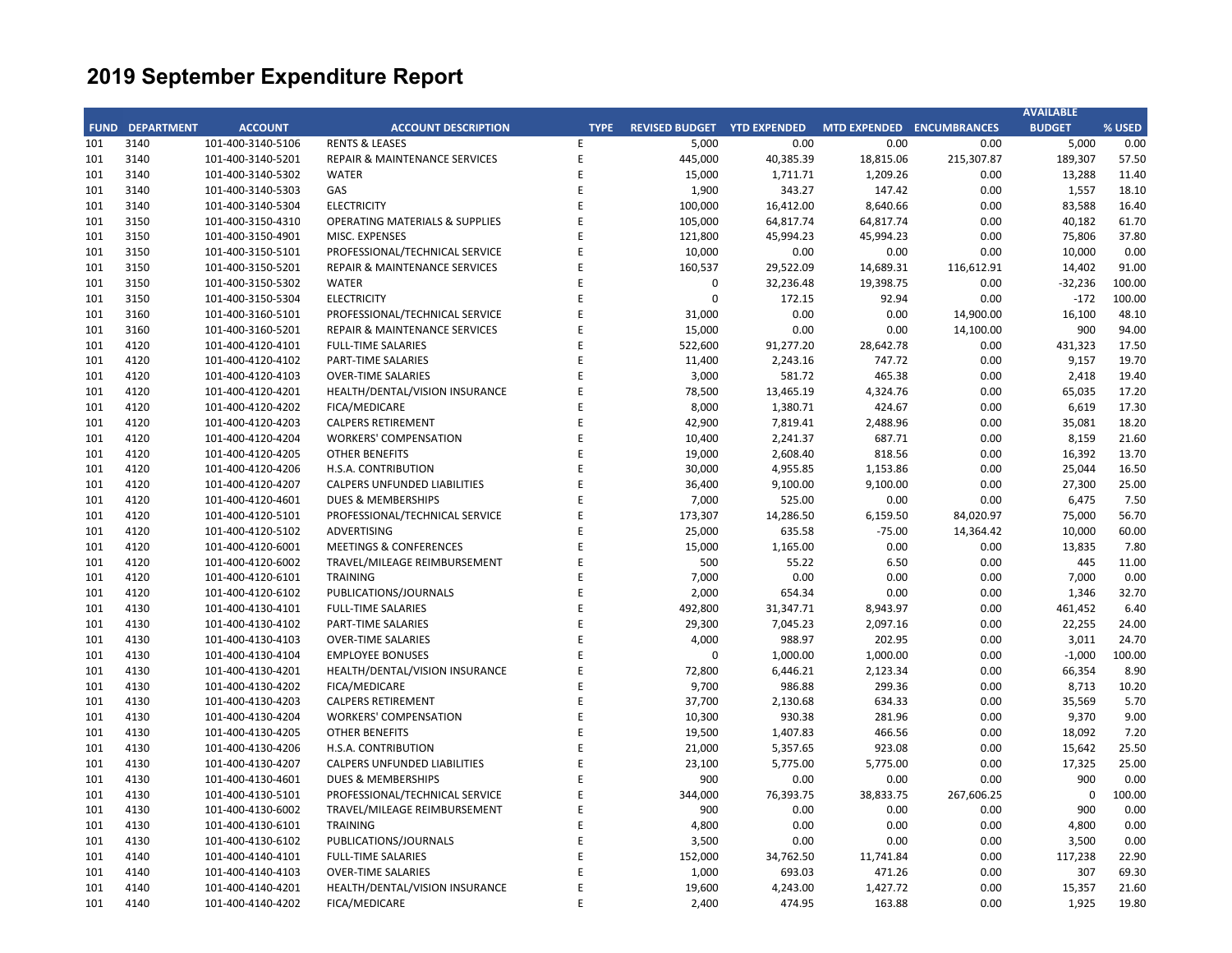|            |                        |                                        |                                           |             |                                    |                     |                           |                   | <b>AVAILABLE</b> |        |
|------------|------------------------|----------------------------------------|-------------------------------------------|-------------|------------------------------------|---------------------|---------------------------|-------------------|------------------|--------|
|            | <b>FUND DEPARTMENT</b> | <b>ACCOUNT</b>                         | <b>ACCOUNT DESCRIPTION</b>                | <b>TYPE</b> | <b>REVISED BUDGET YTD EXPENDED</b> |                     | MTD EXPENDED ENCUMBRANCES |                   | <b>BUDGET</b>    | % USED |
| 101        | 4140                   | 101-400-4140-4203                      | <b>CALPERS RETIREMENT</b>                 | E           | 11,600                             | 2,650.39            | 894.60                    | 0.00              | 8,950            | 22.80  |
| 101        | 4140                   | 101-400-4140-4204                      | <b>WORKERS' COMPENSATION</b>              | E           | 3,000                              | 816.41              | 281.21                    | 0.00              | 2,184            | 27.20  |
| 101        | 4140                   | 101-400-4140-4205                      | <b>OTHER BENEFITS</b>                     | E           | 6,600                              | 1,410.73            | 475.58                    | 0.00              | 5,189            | 21.40  |
| 101        | 4140                   | 101-400-4140-4206                      | H.S.A. CONTRIBUTION                       | E           | 6,000                              | 1,371.70            | 461.56                    | 0.00              | 4,628            | 22.90  |
| 101        | 4140                   | 101-400-4140-4207                      | <b>CALPERS UNFUNDED LIABILITIES</b>       | E           | 200                                | 50.00               | 50.00                     | 0.00              | 150              | 25.00  |
| 101        | 4140                   | 101-400-4140-4601                      | <b>DUES &amp; MEMBERSHIPS</b>             | F           | 400                                | 0.00                | 0.00                      | 0.00              | 400              | 0.00   |
| 101        | 4140                   | 101-400-4140-5101                      | PROFESSIONAL/TECHNICAL SERVICE            | E           | 60,000                             | 480.00              | 0.00                      | 23,520.00         | 36,000           | 40.00  |
| 101        | 4140                   | 101-400-4140-6001                      | <b>MEETINGS &amp; CONFERENCES</b>         | E           | 3,000                              | 0.00                | $-820.00$                 | 0.00              | 3,000            | 0.00   |
| 101        | 4140                   | 101-400-4140-6002                      | TRAVEL/MILEAGE REIMBURSEMENT              | E           | 400                                | 26.56               | 0.00                      | 0.00              | 373              | 6.60   |
| 101        | 4140                   | 101-400-4140-6101                      | <b>TRAINING</b>                           | E           | 1,000                              | 0.00                | 0.00                      | 0.00              | 1,000            | 0.00   |
| 101        | 4150                   | 101-400-4150-4101                      | <b>FULL-TIME SALARIES</b>                 | E           | 217,400                            | 45,739.72           | 14,054.09                 | 0.00              | 171,660          | 21.00  |
| 101        | 4150                   | 101-400-4150-4103                      | <b>OVER-TIME SALARIES</b>                 | E           | 1,000                              | 263.52              | 263.52                    | 0.00              | 736              | 26.40  |
| 101        | 4150                   | 101-400-4150-4201                      | HEALTH/DENTAL/VISION INSURANCE            | E           | 28,500                             | 6,042.49            | 2,080.54                  | 0.00              | 22,458           | 21.20  |
| 101        | 4150                   | 101-400-4150-4202                      | FICA/MEDICARE                             | E           | 3,300                              | 584.42              | 181.26                    | 0.00              | 2,716            | 17.70  |
| 101        | 4150                   | 101-400-4150-4203                      | <b>CALPERS RETIREMENT</b>                 | E           | 20,300                             | 4,261.33            | 1,282.93                  | 0.00              | 16,039           | 21.00  |
| 101        | 4150                   | 101-400-4150-4204                      | <b>WORKERS' COMPENSATION</b>              | E           | 4,200                              | 1,060.69            | 330.21                    | 0.00              | 3,139            | 25.30  |
| 101        | 4150                   | 101-400-4150-4205                      | <b>OTHER BENEFITS</b>                     | F           | 5,800                              | 1,334.19            | 459.18                    | 0.00              | 4,466            | 23.00  |
| 101        | 4150                   | 101-400-4150-4206                      | H.S.A. CONTRIBUTION                       | F           | 12,000                             | 2,681.25            | 923.08                    | 0.00              | 9,319            | 22.30  |
| 101        | 4150                   | 101-400-4150-4207                      | CALPERS UNFUNDED LIABILITIES              | F           | 38,600                             | 9,650.00            | 9,650.00                  | 0.00              | 28,950           | 25.00  |
| 101        | 4150                   | 101-400-4150-4601                      | <b>DUES &amp; MEMBERSHIPS</b>             | E           | 1,200                              | 628.00              | 0.00                      | 0.00              | 572              | 52.30  |
| 101        | 4150                   | 101-400-4150-5101                      | PROFESSIONAL/TECHNICAL SERVICE            | E           | 51,000                             | 11,317.20           | 3,187.20                  | 39,682.80         | $\mathbf 0$      | 100.00 |
| 101        | 4150                   | 101-400-4150-6001                      | <b>MEETINGS &amp; CONFERENCES</b>         | E           | 4,500                              | 575.00              | 0.00                      | 0.00              | 3,925            | 12.80  |
| 101        | 4150                   | 101-400-4150-6002                      | TRAVEL/MILEAGE REIMBURSEMENT              | E           | 400                                | 19.14               | 0.00                      | 0.00              | 381              | 4.80   |
| 101        | 4150                   | 101-400-4150-6101                      | <b>TRAINING</b>                           | E           | 1,000                              | 0.00                | 0.00                      | 0.00              | 1,000            | 0.00   |
| 101        | 4160                   | 101-400-4160-5101                      | PROFESSIONAL/TECHNICAL SERVICE            | E           | 50,000                             | 0.00                | 0.00                      | 0.00              | 50,000           | 0.00   |
| 101        | 4170                   | 101-400-4170-5101                      | PROFESSIONAL/TECHNICAL SERVICE            | E           | 150,000                            | 21,300.00           | 11,800.00                 | 128,700.00        | 0                | 100.00 |
| 101        | 5110                   | 101-400-5110-4101                      | <b>FULL-TIME SALARIES</b>                 | F           | 546,000                            | 117,388.53          | 38,793.63                 | 0.00              | 428,611          | 21.50  |
| 101        | 5110                   | 101-400-5110-4102                      | PART-TIME SALARIES                        | E           | 103,600                            | 14,005.05           | 5,471.39                  | 0.00              | 89,595           | 13.50  |
| 101        | 5110                   | 101-400-5110-4103                      | <b>OVER-TIME SALARIES</b>                 | E           | $\pmb{0}$                          | 181.81              | 0.00                      | 0.00              | $-182$           | 100.00 |
| 101        | 5110                   | 101-400-5110-4104                      | <b>EMPLOYEE BONUSES</b>                   | F           | $\mathbf 0$                        | 3,537.09            | 500.00                    | 0.00              | $-3,537$         | 100.00 |
| 101        | 5110                   | 101-400-5110-4106                      | <b>AUTOMOBILE ALLOWANCES</b>              | F           | 1,800                              | 450.00              | 150.00                    | 0.00              | 1,350            | 25.00  |
| 101        | 5110                   | 101-400-5110-4201                      | HEALTH/DENTAL/VISION INSURANCE            | E           | 54,300                             | 11,195.65           | 3,728.24                  | 0.00              | 43,104           | 20.60  |
| 101        | 5110                   | 101-400-5110-4202                      | FICA/MEDICARE                             | F           | 10,700                             | 2,208.73            | 738.83                    | 0.00              | 8,491            | 20.60  |
| 101        | 5110                   | 101-400-5110-4203                      | <b>CALPERS RETIREMENT</b>                 | E           | 60,500                             | 11,818.33           | 3,981.02                  | 0.00              | 48,682           | 19.50  |
| 101        | 5110                   | 101-400-5110-4204                      | <b>WORKERS' COMPENSATION</b>              | F           | 12,900                             | 3,182.20            | 1,043.92                  | 0.00              | 9,718            | 24.70  |
| 101        | 5110                   | 101-400-5110-4205                      | <b>OTHER BENEFITS</b>                     | E           | 14,800                             | 3,344.84            | 1,117.74                  | 0.00              | 11,455           | 22.60  |
| 101        | 5110                   | 101-400-5110-4206                      | H.S.A. CONTRIBUTION                       | F           | 5,900                              | 1,264.26            | 369.22                    | 0.00              | 4,636            | 21.40  |
| 101        | 5110                   | 101-400-5110-4207                      | <b>CALPERS UNFUNDED LIABILITIES</b>       | E           | 100,000                            | 25,000.00           | 25,000.00                 | 0.00              | 75,000           | 25.00  |
| 101        | 5110                   | 101-400-5110-4310                      | <b>OPERATING MATERIALS &amp; SUPPLIES</b> | F           | 18,742                             | 1,850.25            | 151.09                    | 4,796.16          | 12,096           | 35.50  |
| 101        | 5110                   | 101-400-5110-4601                      | <b>DUES &amp; MEMBERSHIPS</b>             | E           | 4,000                              | 845.00              | 0.00                      | 0.00              | 3,155            | 21.10  |
|            | 5110                   |                                        | PROFESSIONAL/TECHNICAL SERVICE            | E           |                                    |                     | 0.00                      |                   | 10,000           | 66.70  |
| 101<br>101 | 5110                   | 101-400-5110-5101<br>101-400-5110-5102 | ADVERTISING                               | E           | 30,000                             | 10,000.00<br>119.40 | 0.00                      | 10,000.00<br>0.00 | 4,881            | 2.40   |
|            |                        |                                        |                                           | E           | 5,000                              |                     |                           |                   |                  |        |
| 101        | 5110                   | 101-400-5110-5103                      | PRINTING/BINDING                          | E           | 18,000                             | 0.00                | 0.00                      | 18,000.00         | 0                | 100.00 |
| 101        | 5110                   | 101-400-5110-5104                      | <b>MERCHANT FEES</b>                      |             | 17,000                             | 2,450.69            | 1,148.38                  | 0.00              | 14,549           | 14.40  |
| 101        | 5110                   | 101-400-5110-5201                      | <b>REPAIR &amp; MAINTENANCE SERVICES</b>  | E<br>E      | 1,500                              | 0.00                | 0.00                      | 0.00              | 1,500            | 0.00   |
| 101        | 5110                   | 101-400-5110-5301                      | <b>TELEPHONE</b>                          |             | 4,200                              | 301.49              | 301.49                    | 0.00              | 3,899            | 7.20   |
| 101        | 5110                   | 101-400-5110-6001                      | <b>MEETINGS &amp; CONFERENCES</b>         | E<br>E      | 14,000                             | 3,097.39            | 0.00                      | 0.00              | 10,903           | 22.10  |
| 101        | 5110                   | 101-400-5110-6002                      | TRAVEL/MILEAGE REIMBURSEMENT              |             | 3,000                              | 296.55              | 176.20                    | 0.00              | 2,703            | 9.90   |
| 101        | 5110                   | 101-400-5110-6101                      | <b>TRAINING</b>                           | E           | 1,000                              | 0.00                | 0.00                      | 0.00              | 1,000            | 0.00   |
| 101        | 5110                   | 101-400-5110-6102                      | PUBLICATIONS/JOURNALS                     | E           | 1,000                              | 471.85              | 0.00                      | 528.15            | $\Omega$         | 100.00 |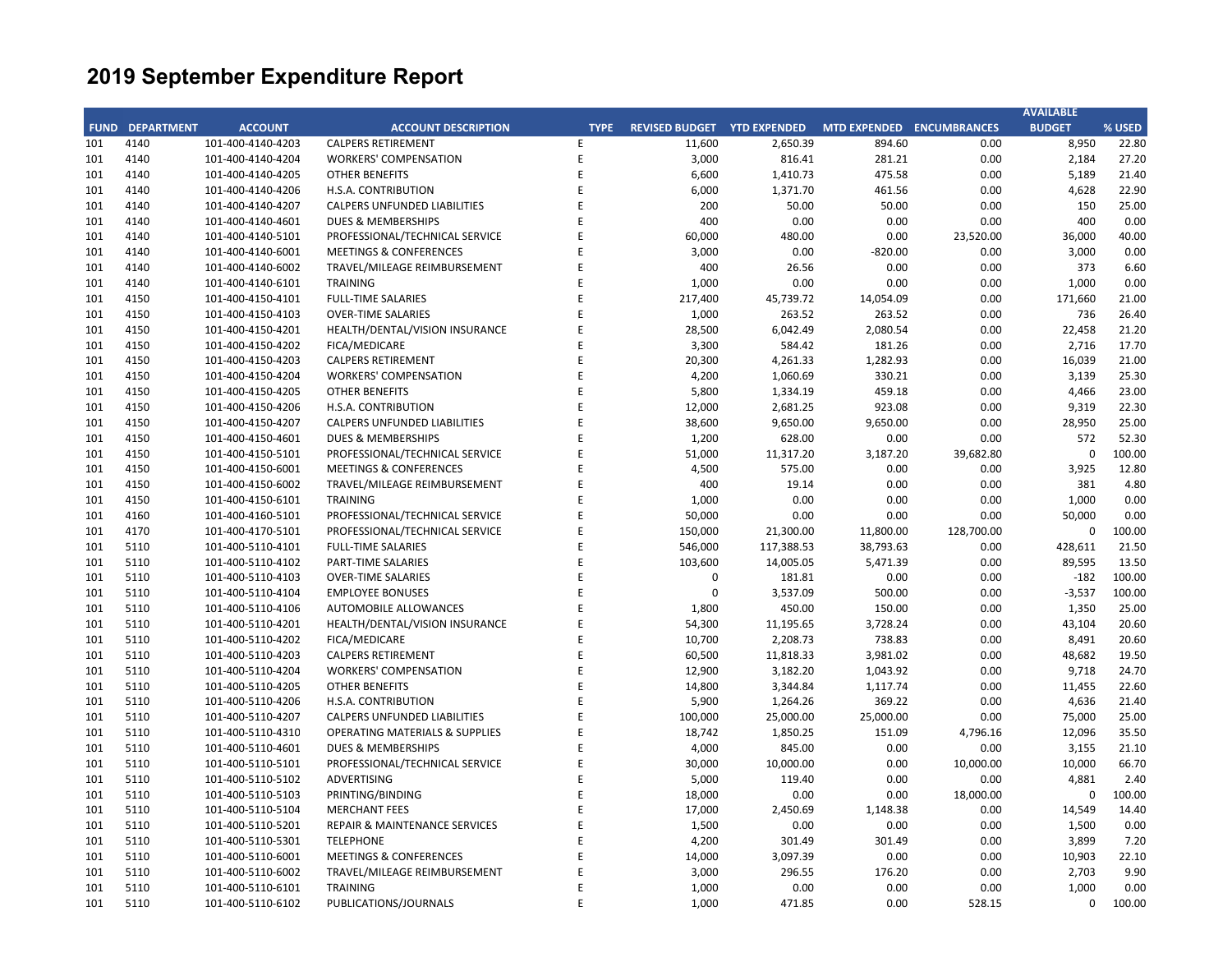|     |                        |                   |                                           |             |                                    |           |                           |          | <b>AVAILABLE</b> |        |
|-----|------------------------|-------------------|-------------------------------------------|-------------|------------------------------------|-----------|---------------------------|----------|------------------|--------|
|     | <b>FUND DEPARTMENT</b> | <b>ACCOUNT</b>    | <b>ACCOUNT DESCRIPTION</b>                | <b>TYPE</b> | <b>REVISED BUDGET YTD EXPENDED</b> |           | MTD EXPENDED ENCUMBRANCES |          | <b>BUDGET</b>    | % USED |
| 101 | 5110                   | 101-400-5110-6201 | <b>EQUIPMENT REPLACEMENT CHARGES</b>      | E           | 15,400                             | 3,850.00  | 3,850.00                  | 0.00     | 11,550           | 25.00  |
| 101 | 5120                   | 101-400-5120-4102 | PART-TIME SALARIES                        | E           | 0                                  | 10,601.00 | 3,865.87                  | 0.00     | $-10,601$        | 100.00 |
| 101 | 5120                   | 101-400-5120-4103 | <b>OVER-TIME SALARIES</b>                 | E           | $\pmb{0}$                          | 376.63    | 0.00                      | 0.00     | $-377$           | 100.00 |
| 101 | 5120                   | 101-400-5120-4202 | FICA/MEDICARE                             | E           | 0                                  | 514.52    | 176.82                    | 0.00     | $-515$           | 100.00 |
| 101 | 5120                   | 101-400-5120-4203 | <b>CALPERS RETIREMENT</b>                 | E           | $\mathbf 0$                        | 690.13    | 220.02                    | 0.00     | $-690$           | 100.00 |
| 101 | 5120                   | 101-400-5120-4204 | <b>WORKERS' COMPENSATION</b>              | F           | $\Omega$                           | 252.48    | 88.91                     | 0.00     | $-252$           | 100.00 |
| 101 | 5120                   | 101-400-5120-4310 | <b>OPERATING MATERIALS &amp; SUPPLIES</b> | E           | 1,576                              | 0.00      | 0.00                      | 0.00     | 1,576            | 0.00   |
| 101 | 5130                   | 101-400-5130-4101 | <b>FULL-TIME SALARIES</b>                 | F           | 29,400                             | 6,508.65  | 2,261.48                  | 0.00     | 22,891           | 22.10  |
| 101 | 5130                   | 101-400-5130-4102 | <b>PART-TIME SALARIES</b>                 | E           | 143,800                            | 25,886.65 | 10,436.37                 | 0.00     | 117,913          | 18.00  |
| 101 | 5130                   | 101-400-5130-4103 | <b>OVER-TIME SALARIES</b>                 | F           | 0                                  | 726.87    | 412.16                    | 0.00     | $-727$           | 100.00 |
| 101 | 5130                   | 101-400-5130-4104 | <b>EMPLOYEE BONUSES</b>                   | E           | $\mathbf 0$                        | 500.00    | 500.00                    | 0.00     | $-500$           | 100.00 |
| 101 | 5130                   | 101-400-5130-4201 | HEALTH/DENTAL/VISION INSURANCE            | F           | 5,600                              | 1,181.92  | 409.32                    | 0.00     | 4,418            | 21.10  |
| 101 | 5130                   | 101-400-5130-4202 | FICA/MEDICARE                             | E           | 4,400                              | 1,064.88  | 466.84                    | 0.00     | 3,335            | 24.20  |
| 101 | 5130                   | 101-400-5130-4203 | <b>CALPERS RETIREMENT</b>                 | F           | 10,700                             | 1,812.55  | 679.37                    | 0.00     | 8,887            | 16.90  |
| 101 | 5130                   | 101-400-5130-4204 | <b>WORKERS' COMPENSATION</b>              | E           | 3,500                              | 773.57    | 313.13                    | 0.00     | 2,726            | 22.10  |
| 101 | 5130                   | 101-400-5130-4205 | <b>OTHER BENEFITS</b>                     | F           | 1,200                              | 246.61    | 84.90                     | 0.00     | 953              | 20.60  |
| 101 | 5130                   | 101-400-5130-4207 | <b>CALPERS UNFUNDED LIABILITIES</b>       | E           | 4,500                              | 1,125.00  | 1,125.00                  | 0.00     | 3,375            | 25.00  |
| 101 | 5130                   | 101-400-5130-4310 | <b>OPERATING MATERIALS &amp; SUPPLIES</b> | F           | 16,568                             | 10,394.26 | 10,121.75                 | 1,184.18 | 4,990            | 69.90  |
| 101 | 5140                   | 101-400-5140-4101 | <b>FULL-TIME SALARIES</b>                 | E           | 16,800                             | 3,719.24  | 1,292.28                  | 0.00     | 13,081           | 22.10  |
| 101 | 5140                   | 101-400-5140-4102 | PART-TIME SALARIES                        | F           | 63,700                             | 12,524.10 | 4,386.37                  | 0.00     | 51,176           | 19.70  |
| 101 | 5140                   | 101-400-5140-4103 | <b>OVER-TIME SALARIES</b>                 | E           | $\mathbf 0$                        | 640.19    | 440.17                    | 0.00     | $-640$           | 100.00 |
| 101 | 5140                   | 101-400-5140-4201 | HEALTH/DENTAL/VISION INSURANCE            | E           | 3,200                              | 675.32    | 233.88                    | 0.00     | 2,525            | 21.10  |
| 101 | 5140                   | 101-400-5140-4202 | FICA/MEDICARE                             | E           | 2,800                              | 803.70    | 301.71                    | 0.00     | 1,996            | 28.70  |
| 101 | 5140                   | 101-400-5140-4203 | <b>CALPERS RETIREMENT</b>                 | F           | 4,500                              | 563.28    | 183.96                    | 0.00     | 3,937            | 12.50  |
| 101 | 5140                   | 101-400-5140-4204 | <b>WORKERS' COMPENSATION</b>              | E           | 1,700                              | 388.43    | 140.77                    | 0.00     | 1,312            | 22.80  |
| 101 | 5140                   | 101-400-5140-4205 | <b>OTHER BENEFITS</b>                     | F           | 700                                | 140.94    | 48.52                     | 0.00     | 559              | 20.10  |
| 101 | 5140                   | 101-400-5140-4207 | <b>CALPERS UNFUNDED LIABILITIES</b>       | F           | 3,500                              | 875.00    | 875.00                    | 0.00     | 2,625            | 25.00  |
| 101 | 5140                   | 101-400-5140-4310 | <b>OPERATING MATERIALS &amp; SUPPLIES</b> | F           | 10,009                             | 125.65    | 32.54                     | 352.95   | 9,530            | 4.80   |
| 101 | 5150                   | 101-400-5150-4101 | <b>FULL-TIME SALARIES</b>                 | E           | 24,000                             | 1,958.16  | 0.00                      | 0.00     | 22,042           | 8.20   |
| 101 | 5150                   | 101-400-5150-4102 | PART-TIME SALARIES                        | F           | 42,900                             | 8,491.90  | 3,010.90                  | 0.00     | 34,408           | 19.80  |
| 101 | 5150                   | 101-400-5150-4103 | <b>OVER-TIME SALARIES</b>                 | F           | $\mathbf 0$                        | 361.39    | 135.66                    | 0.00     | $-361$           | 100.00 |
| 101 | 5150                   | 101-400-5150-4201 | HEALTH/DENTAL/VISION INSURANCE            | E           | 2,600                              | 104.87    | 0.00                      | 0.00     | 2,495            | 4.00   |
| 101 | 5150                   | 101-400-5150-4202 | FICA/MEDICARE                             | E           | 1,900                              | 424.44    | 137.54                    | 0.00     | 1,476            | 22.30  |
| 101 | 5150                   | 101-400-5150-4203 | <b>CALPERS RETIREMENT</b>                 | E           | 4,600                              | 464.98    | 119.22                    | 0.00     | 4,135            | 10.10  |
| 101 | 5150                   | 101-400-5150-4204 | <b>WORKERS' COMPENSATION</b>              | E           | 1,400                              | 249.12    | 72.38                     | 0.00     | 1,151            | 17.80  |
| 101 | 5150                   | 101-400-5150-4205 | <b>OTHER BENEFITS</b>                     | F           | 700                                | 32.42     | 0.00                      | 0.00     | 668              | 4.60   |
| 101 | 5150                   | 101-400-5150-4206 | H.S.A. CONTRIBUTION                       | E           | 800                                | 111.85    | 0.00                      | 0.00     | 688              | 14.00  |
| 101 | 5150                   | 101-400-5150-4207 | <b>CALPERS UNFUNDED LIABILITIES</b>       | E           | 7,700                              | 1,925.00  | 1,925.00                  | 0.00     | 5,775            | 25.00  |
| 101 | 5150                   | 101-400-5150-4310 | <b>OPERATING MATERIALS &amp; SUPPLIES</b> | E           | 13,600                             | 151.31    | 74.18                     | 9,860.06 | 3,589            | 73.60  |
| 101 | 5160                   | 101-400-5160-4102 | PART-TIME SALARIES                        | F           | 109,300                            | 25,453.29 | 9,343.03                  | 0.00     | 83,847           | 23.30  |
| 101 | 5160                   | 101-400-5160-4103 | <b>OVER-TIME SALARIES</b>                 | E           | $\mathbf 0$                        | 1,568.14  | 917.96                    | 0.00     | $-1,568$         | 100.00 |
| 101 | 5160                   | 101-400-5160-4202 | FICA/MEDICARE                             | F           | 4,000                              | 1,602.63  | 632.42                    | 0.00     | 2,397            | 40.10  |
| 101 | 5160                   | 101-400-5160-4203 | <b>CALPERS RETIREMENT</b>                 | E           | 6,000                              | 529.74    | 157.06                    | 0.00     | 5,470            | 8.80   |
| 101 | 5160                   | 101-400-5160-4204 | <b>WORKERS' COMPENSATION</b>              | F           | 2,200                              | 621.47    | 236.00                    | 0.00     | 1,579            | 28.20  |
| 101 | 5160                   | 101-400-5160-4207 | <b>CALPERS UNFUNDED LIABILITIES</b>       | E           | 9,000                              | 2,250.00  | 2,250.00                  | 0.00     | 6,750            | 25.00  |
| 101 | 5160                   | 101-400-5160-4310 | <b>OPERATING MATERIALS &amp; SUPPLIES</b> | E           | 5,086                              | 437.74    | 245.01                    | 2,754.99 | 1,894            | 62.80  |
| 101 | 5160                   | 101-400-5160-5201 | <b>REPAIR &amp; MAINTENANCE SERVICES</b>  | E           | 8,000                              | 456.00    | 196.00                    | 4,044.00 | 3,500            | 56.30  |
| 101 | 5170                   | 101-400-5170-4101 | <b>FULL-TIME SALARIES</b>                 | F           | 59,200                             | 8,456.59  | 1,944.21                  | 0.00     | 50,743           | 14.30  |
| 101 | 5170                   | 101-400-5170-4102 | PART-TIME SALARIES                        | E           | 41,100                             | 5,053.80  | 760.28                    | 0.00     | 36,046           | 12.30  |
| 101 | 5170                   | 101-400-5170-4103 | <b>OVER-TIME SALARIES</b>                 | F           | $\Omega$                           | 2,139.96  | 0.00                      | 0.00     | $-2,140$         | 100.00 |
|     |                        |                   |                                           |             |                                    |           |                           |          |                  |        |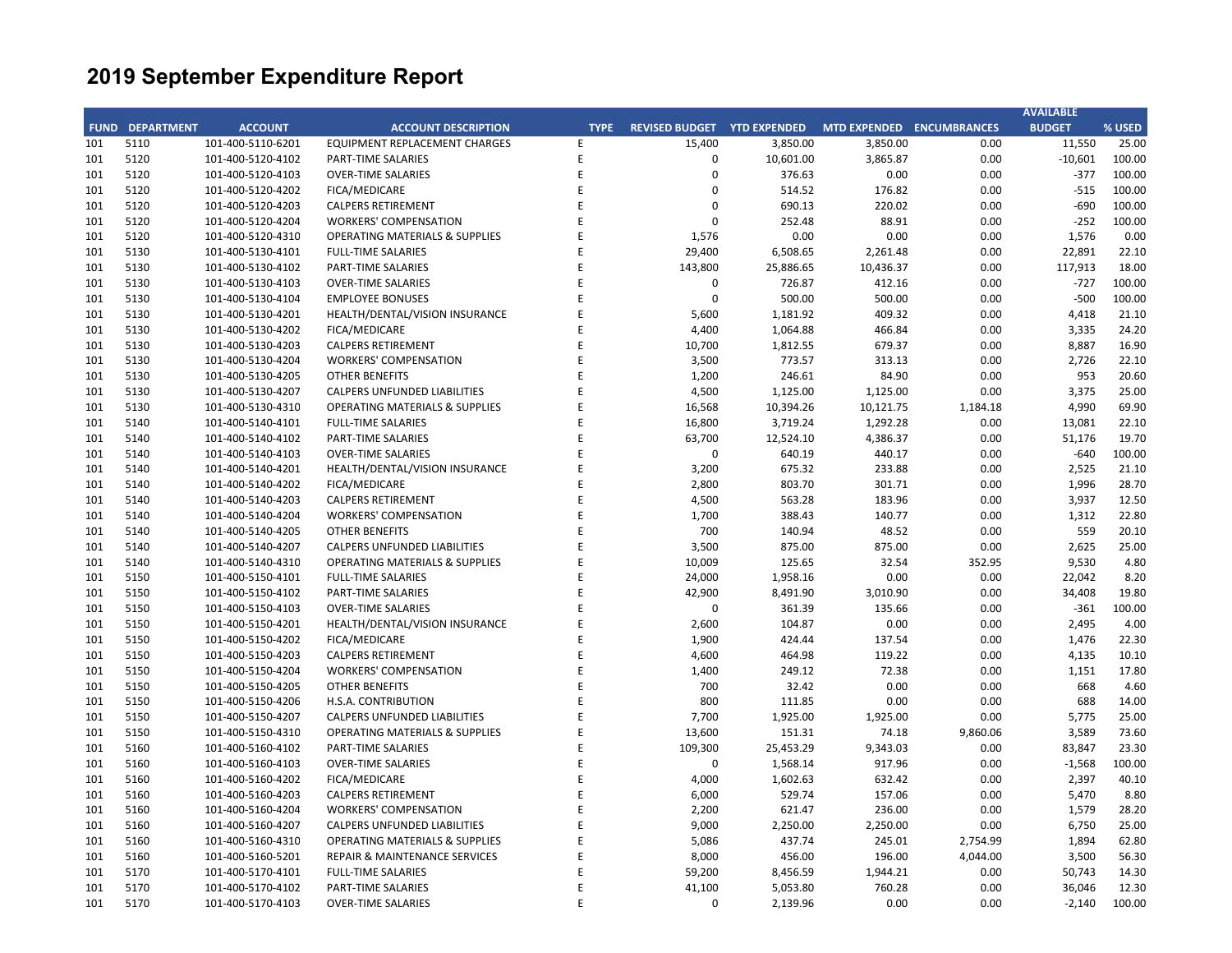|            |                        |                                        |                                                                     |             |                             |              |                           |              | <b>AVAILABLE</b> |        |
|------------|------------------------|----------------------------------------|---------------------------------------------------------------------|-------------|-----------------------------|--------------|---------------------------|--------------|------------------|--------|
|            | <b>FUND DEPARTMENT</b> | <b>ACCOUNT</b>                         | <b>ACCOUNT DESCRIPTION</b>                                          | <b>TYPE</b> | REVISED BUDGET YTD EXPENDED |              | MTD EXPENDED ENCUMBRANCES |              | <b>BUDGET</b>    | % USED |
| 101        | 5170                   | 101-400-5170-4201                      | HEALTH/DENTAL/VISION INSURANCE                                      | E           | 7,700                       | 1,002.90     | 287.56                    | 0.00         | 6,697            | 13.00  |
| 101        | 5170                   | 101-400-5170-4202                      | FICA/MEDICARE                                                       | E           | 1,700                       | 505.29       | 38.84                     | 0.00         | 1,195            | 29.70  |
| 101        | 5170                   | 101-400-5170-4203                      | <b>CALPERS RETIREMENT</b>                                           | E           | 8,800                       | 1,008.01     | 223.62                    | 0.00         | 7,792            | 11.50  |
| 101        | 5170                   | 101-400-5170-4204                      | <b>WORKERS' COMPENSATION</b>                                        | E           | 2,100                       | 706.61       | 62.39                     | 0.00         | 1,393            | 33.60  |
| 101        | 5170                   | 101-400-5170-4205                      | <b>OTHER BENEFITS</b>                                               | E           | 1,900                       | 247.81       | 68.46                     | 0.00         | 1,652            | 13.00  |
| 101        | 5170                   | 101-400-5170-4206                      | H.S.A. CONTRIBUTION                                                 | E           | 1,700                       | 1,334.62     | 46.16                     | 0.00         | 365              | 78.50  |
| 101        | 5170                   | 101-400-5170-4207                      | CALPERS UNFUNDED LIABILITIES                                        | E           | 11,000                      | 2,750.00     | 2,750.00                  | 0.00         | 8,250            | 25.00  |
| 101        | 5170                   | 101-400-5170-4310                      | <b>OPERATING MATERIALS &amp; SUPPLIES</b>                           | E           | 24,383                      | 2,496.63     | 0.00                      | 437.85       | 21,449           | 12.00  |
| 101        | 5170                   | 101-400-5170-5101                      | PROFESSIONAL/TECHNICAL SERVICE                                      | E           | 72,000                      | 36,249.00    | 100.00                    | 3,778.42     | 31,973           | 55.60  |
| 101        | 5170                   | 101-400-5170-5102                      | ADVERTISING                                                         | F           | 1,000                       | 0.00         | 0.00                      | 0.00         | 1,000            | 0.00   |
| 101        | 5170                   | 101-400-5170-5103                      | PRINTING/BINDING                                                    | F           | 5,000                       | 702.73       | 147.82                    | 4,361.62     | $-64$            | 101.30 |
| 101        | 5170                   | 101-400-5170-5106                      | <b>RENTS &amp; LEASES</b>                                           | E           | 12,000                      | 2,307.73     | 273.76                    | 800.22       | 8,892            | 25.90  |
| 101        | 5180                   | 101-400-5180-4101                      | <b>FULL-TIME SALARIES</b>                                           | E           | 161,300                     | 36,234.85    | 12,264.23                 | 0.00         | 125,065          | 22.50  |
| 101        | 5180                   | 101-400-5180-4102                      | PART-TIME SALARIES                                                  | E           | 181,200                     | 33,268.84    | 12,333.28                 | 0.00         | 147,931          | 18.40  |
| 101        | 5180                   | 101-400-5180-4103                      | <b>OVER-TIME SALARIES</b>                                           | F           | $\pmb{0}$                   | 704.24       | 541.73                    | 0.00         | $-704$           | 100.00 |
| 101        | 5180                   | 101-400-5180-4201                      | HEALTH/DENTAL/VISION INSURANCE                                      | E           | 21,600                      | 4,719.24     | 1,573.08                  | 0.00         | 16,881           | 21.80  |
| 101        | 5180                   | 101-400-5180-4202                      | FICA/MEDICARE                                                       | F           | 7,600                       | 1,787.74     | 635.14                    | 0.00         | 5,812            | 23.50  |
| 101        | 5180                   | 101-400-5180-4203                      | <b>CALPERS RETIREMENT</b>                                           | E           | 27,600                      | 5,723.14     | 2,026.87                  | 0.00         | 21,877           | 20.70  |
| 101        | 5180                   | 101-400-5180-4204                      | <b>WORKERS' COMPENSATION</b>                                        | F           | 6,800                       | 1,725.36     | 578.66                    | 0.00         | 5,075            | 25.40  |
| 101        | 5180                   | 101-400-5180-4205                      | <b>OTHER BENEFITS</b>                                               | E           | 5,300                       | 1,178.97     | 397.54                    | 0.00         | 4,121            | 22.20  |
| 101        | 5180                   | 101-400-5180-4206                      | H.S.A. CONTRIBUTION                                                 | F           | 3,000                       | 692.34       | 230.78                    | 0.00         | 2,308            | 23.10  |
| 101        | 5180                   | 101-400-5180-4207                      | <b>CALPERS UNFUNDED LIABILITIES</b>                                 | E           | 32,500                      | 8,125.00     | 8,125.00                  | 0.00         | 24,375           | 25.00  |
| 101        | 5180                   | 101-400-5180-4310                      | <b>OPERATING MATERIALS &amp; SUPPLIES</b>                           | F           | 25,526                      | 1,633.51     | 827.52                    | 6,501.16     | 17,391           | 31.90  |
| 101        | 5180                   | 101-400-5180-4312                      | <b>INVENTORY</b>                                                    | E           | 65,000                      | 11,113.34    | 3,444.88                  | 0.00         | 53,887           | 17.10  |
| 101        | 5180                   | 101-400-5180-5103                      | PRINTING/BINDING                                                    | F           | 400                         | 0.00         | 0.00                      | 0.00         | 400              | 0.00   |
| 101        | 5180                   | 101-400-5180-6001                      | <b>MEETINGS &amp; CONFERENCES</b>                                   | E           | 4,600                       | 45.98        | 0.00                      | 0.00         | 4,554            | 1.00   |
| 101        | 5190                   | 101-400-5190-4102                      | PART-TIME SALARIES                                                  | F           | 56,800                      | 8,576.76     | 956.58                    | 0.00         | 48,223           | 15.10  |
| 101        | 5190                   | 101-400-5190-4103                      | <b>OVER-TIME SALARIES</b>                                           | E           | $\pmb{0}$                   | 70.98        | 0.00                      | 0.00         | $-71$            | 100.00 |
| 101        | 5190                   | 101-400-5190-4202                      |                                                                     | F           | 800                         | 145.28       | 12.77                     | 0.00         | 655              | 18.20  |
| 101        | 5190                   | 101-400-5190-4203                      | FICA/MEDICARE<br><b>CALPERS RETIREMENT</b>                          | E           | 4,200                       | 694.09       | 109.61                    | 0.00         | 3,506            | 16.50  |
|            |                        |                                        |                                                                     | F           |                             |              |                           |              |                  | 16.60  |
| 101<br>101 | 5190<br>5190           | 101-400-5190-4204<br>101-400-5190-4207 | <b>WORKERS' COMPENSATION</b><br><b>CALPERS UNFUNDED LIABILITIES</b> | E           | 1,200<br>2,000              | 198.89       | 21.99<br>500.00           | 0.00<br>0.00 | 1,001<br>1,500   | 25.00  |
|            |                        |                                        |                                                                     | E           |                             | 500.00       |                           |              |                  |        |
| 101        | 5190                   | 101-400-5190-4310                      | <b>OPERATING MATERIALS &amp; SUPPLIES</b>                           | E           | 12,000                      | 705.22       | 0.00                      | 100.00       | 11,195           | 6.70   |
| 101        | 5190                   | 101-400-5190-6001                      | <b>MEETINGS &amp; CONFERENCES</b>                                   |             | 1,000                       | 0.00         | 0.00                      | 0.00         | 1,000            | 0.00   |
| 101        | 5210                   | 101-400-5210-4101                      | <b>FULL-TIME SALARIES</b>                                           | E<br>F      | 15,900                      | 2,920.05     | 858.11                    | 0.00         | 12,980           | 18.40  |
| 101        | 5210                   | 101-400-5210-4102                      | <b>PART-TIME SALARIES</b>                                           |             | $\mathbf 0$                 | 166.91       | 0.00                      | 0.00         | $-167$           | 100.00 |
| 101        | 5210                   | 101-400-5210-4201                      | HEALTH/DENTAL/VISION INSURANCE                                      | E           | 2,900                       | 508.81       | 164.80                    | 0.00         | 2,391            | 17.50  |
| 101        | 5210                   | 101-400-5210-4202                      | FICA/MEDICARE                                                       | E           | 300                         | 49.69        | 10.80                     | 0.00         | 250              | 16.60  |
| 101        | 5210                   | 101-400-5210-4203                      | <b>CALPERS RETIREMENT</b>                                           | E           | 1,500                       | 222.17       | 64.20                     | 0.00         | 1,278            | 14.80  |
| 101        | 5210                   | 101-400-5210-4204                      | <b>WORKERS' COMPENSATION</b>                                        | E           | 400                         | 71.50        | 19.88                     | 0.00         | 329              | 17.90  |
| 101        | 5210                   | 101-400-5210-4205                      | <b>OTHER BENEFITS</b>                                               | E           | 800                         | 111.91       | 35.64                     | 0.00         | 688              | 14.00  |
| 101        | 5210                   | 101-400-5210-4206                      | H.S.A. CONTRIBUTION                                                 | E           | 800                         | 160.85       | 46.16                     | 0.00         | 639              | 20.10  |
| 101        | 5210                   | 101-400-5210-4207                      | <b>CALPERS UNFUNDED LIABILITIES</b>                                 | E           | 1,800                       | 450.00       | 450.00                    | 0.00         | 1,350            | 25.00  |
| 101        | 6110                   | 101-400-6110-5101                      | PROFESSIONAL/TECHNICAL SERVICE                                      | F           | 6,540,000                   | 1,216,470.74 | 608,235.37                | 5,102,029.26 | 221,500          | 96.60  |
| 101        | 6120                   | 101-400-6120-4101                      | <b>FULL-TIME SALARIES</b>                                           | E           | 73,200                      | 9,062.25     | 0.00                      | 0.00         | 64,138           | 12.40  |
| 101        | 6120                   | 101-400-6120-4102                      | PART-TIME SALARIES                                                  | E           | 102,000                     | 0.00         | 0.00                      | 0.00         | 102,000          | 0.00   |
| 101        | 6120                   | 101-400-6120-4103                      | <b>OVER-TIME SALARIES</b>                                           | E           | 2,000                       | 509.96       | 0.00                      | 0.00         | 1,490            | 25.50  |
| 101        | 6120                   | 101-400-6120-4200                      | <b>EMPLOYEE BENEFITS</b>                                            | F           | 43,000                      | 0.00         | 0.00                      | 0.00         | 43,000           | 0.00   |
| 101        | 6120                   | 101-400-6120-4201                      | HEALTH/DENTAL/VISION INSURANCE                                      | E           | 9,800                       | 900.47       | 0.00                      | 0.00         | 8,900            | 9.20   |
| 101        | 6120                   | 101-400-6120-4202                      | FICA/MEDICARE                                                       | E           | 1,100                       | 163.08       | 0.00                      | 0.00         | 937              | 14.80  |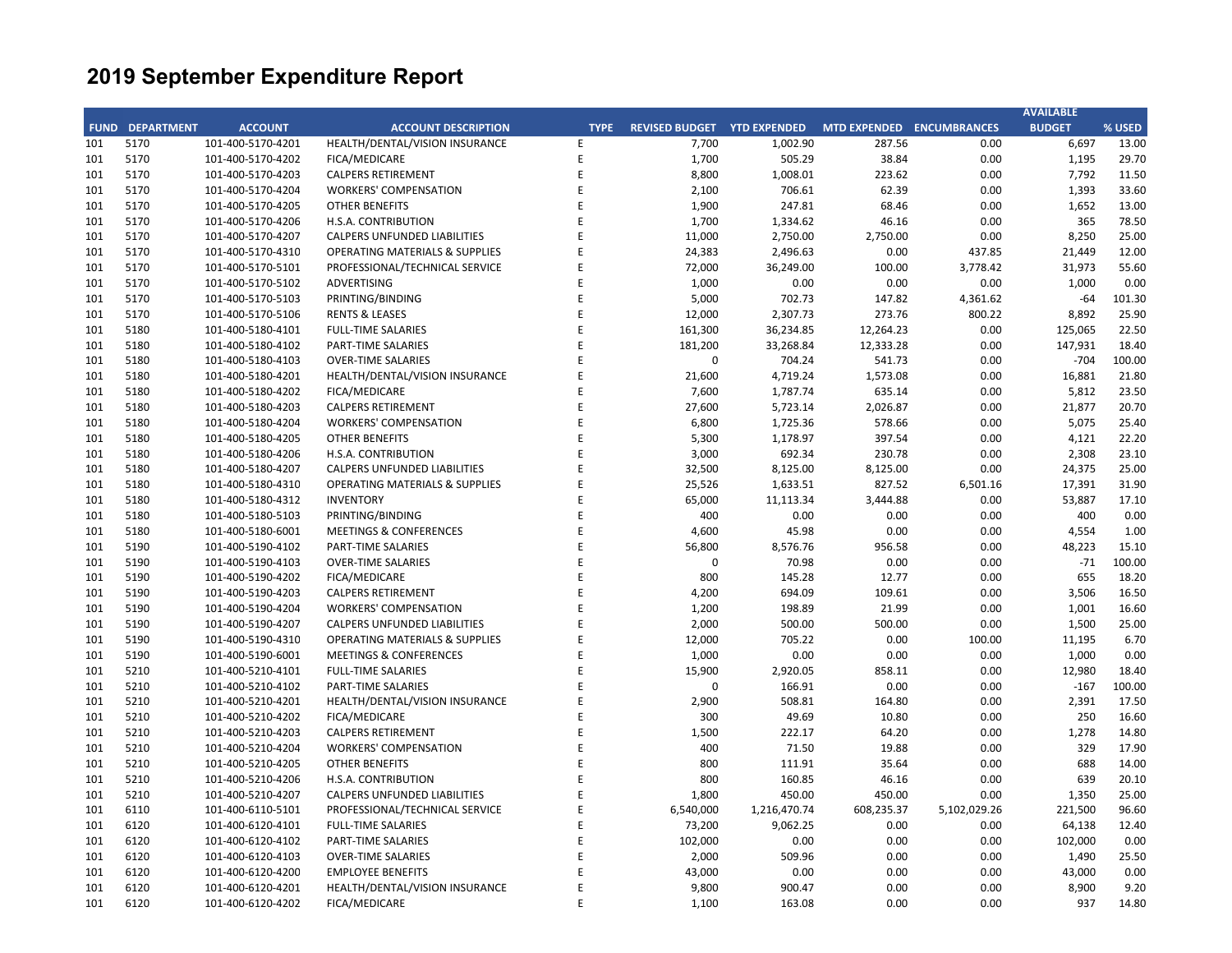|     |                        |                   |                                           |             |                                    |            |                           |            | <b>AVAILABLE</b> |         |
|-----|------------------------|-------------------|-------------------------------------------|-------------|------------------------------------|------------|---------------------------|------------|------------------|---------|
|     | <b>FUND DEPARTMENT</b> | <b>ACCOUNT</b>    | <b>ACCOUNT DESCRIPTION</b>                | <b>TYPE</b> | <b>REVISED BUDGET YTD EXPENDED</b> |            | MTD EXPENDED ENCUMBRANCES |            | <b>BUDGET</b>    | % USED  |
| 101 | 6120                   | 101-400-6120-4203 | <b>CALPERS RETIREMENT</b>                 | E           | 5,200                              | 640.20     | 0.00                      | 0.00       | 4,560            | 12.30   |
| 101 | 6120                   | 101-400-6120-4204 | <b>WORKERS' COMPENSATION</b>              | E           | 1,400                              | 274.82     | 0.00                      | 0.00       | 1,125            | 19.60   |
| 101 | 6120                   | 101-400-6120-4205 | <b>OTHER BENEFITS</b>                     | E           | 3,300                              | 296.64     | 0.00                      | 0.00       | 3,003            | 9.00    |
| 101 | 6120                   | 101-400-6120-4206 | H.S.A. CONTRIBUTION                       | E           | 3,000                              | 1,499.94   | 0.00                      | 0.00       | 1,500            | 50.00   |
| 101 | 6120                   | 101-400-6120-4310 | <b>OPERATING MATERIALS &amp; SUPPLIES</b> | E           | 6,000                              | 0.00       | 0.00                      | 0.00       | 6,000            | 0.00    |
| 101 | 6120                   | 101-400-6120-4601 | <b>DUES &amp; MEMBERSHIPS</b>             | F           | 1,500                              | 0.00       | 0.00                      | 0.00       | 1,500            | 0.00    |
| 101 | 6120                   | 101-400-6120-5101 | PROFESSIONAL/TECHNICAL SERVICE            | E           | 136,900                            | 0.00       | 0.00                      | 6,657.60   | 130,242          | 4.90    |
| 101 | 6120                   | 101-400-6120-5103 | PRINTING/BINDING                          | F           | 3,000                              | 0.00       | 0.00                      | 0.00       | 3,000            | 0.00    |
| 101 | 6120                   | 101-400-6120-5111 | PUBLIC SAFETY - TRAFFIC                   | E           | 16,000                             | 0.00       | 0.00                      | 16,000.00  | $\mathbf 0$      | 100.00  |
| 101 | 6120                   | 101-400-6120-5112 | PUBLIC SAFETY - COASTAL                   | F           | 15,500                             | 0.00       | 0.00                      | 0.00       | 15,500           | 0.00    |
| 101 | 6120                   | 101-400-6120-5113 | PUBLIC SAFETY- WESTERN                    | E           | 8,000                              | 0.00       | 0.00                      | 8,000.00   | $\mathbf 0$      | 100.00  |
| 101 | 6120                   | 101-400-6120-5114 | PUBLIC SAFETY - SUMMER                    | E           | 5,000                              | 0.00       | 0.00                      | 5,000.00   | $\Omega$         | 100.00  |
| 101 | 6120                   | 101-400-6120-5115 | PUBLIC SAFETY - SUPPLEMENTAL              | E           | 86,000                             | 16,948.36  | 16,948.36                 | 86,000.00  | $-16,948$        | 119.70  |
| 101 | 6120                   | 101-400-6120-5116 | PUBLIC SAFETY - PRESERVE                  | E           | 309,500                            | 0.00       | 0.00                      | 309,500.00 | $\mathbf 0$      | 100.00  |
| 101 | 6120                   | 101-400-6120-5301 | <b>TELEPHONE</b>                          | E           | 23,400                             | 2,432.82   | 1,216.44                  | 0.00       | 20,967           | 10.40   |
| 101 | 6120                   | 101-400-6120-6001 | <b>MEETINGS &amp; CONFERENCES</b>         | E           | 1,000                              | 0.00       | 0.00                      | 0.00       | 1,000            | 0.00    |
| 101 | 6120                   | 101-400-6120-6002 | TRAVEL/MILEAGE REIMBURSEMENT              | E           | 300                                | 0.00       | 0.00                      | 0.00       | 300              | 0.00    |
| 101 | 6120                   | 101-400-6120-6201 | <b>EQUIPMENT REPLACEMENT CHARGES</b>      | E           | 1,600                              | 400.00     | 400.00                    | 0.00       | 1,200            | 25.00   |
| 101 | 0000                   | 101-400-0000-9223 | <b>TRANSFER - SUBREGION 1 MAINT</b>       | F           | 35,000                             | 8,750.00   | 8,750.00                  | 0.00       | 26,250           | 25.00   |
| 101 | 0000                   | 101-400-0000-9285 | <b>TRANSFER - IA PORTUGUESE BEND</b>      | E           | 55,000                             | 13,750.00  | 13,750.00                 | 0.00       | 41,250           | 25.00   |
| 101 | 0000                   | 101-400-0000-9330 | TRANSFER - INFRASTRUCTURE                 | F           | 3,976,900                          | 994,225.00 | 994,225.00                | 0.00       | 2,982,675        | 25.00   |
| 101 | 0000                   | 101-400-0000-9795 | TRANSFER - IA ABALONE COVE                | E           | 50,000                             | 12,500.00  | 12,500.00                 | 0.00       | 37,500           | 25.00   |
| 101 | 1311                   | 101-400-1311-4601 | DUES & MEMBERSHIPS                        | F           | $\Omega$                           | 1,014.48   | 1,014.48                  | 0.00       | $-1,014$         | 100.00  |
| 101 | 1311                   | 101-400-1311-5101 | PROFESSIONAL/TECHNICAL SERVICE            | E           | 350,000                            | -3,384.44  | 0.00                      | 1,602.35   | 351,782          | $-0.50$ |
| 101 | 1311                   | 101-400-1311-5102 | ADVERTISING                               | F           | 3,000                              | 628.00     | 0.00                      | 0.00       | 2,372            | 20.90   |
| 101 | 3240                   | 101-400-3240-4310 | <b>OPERATING MATERIALS &amp; SUPPLIES</b> | E           | 5,000                              | 545.79     | 0.00                      | 0.00       | 4,454            | 10.90   |
| 101 | 3240                   | 101-400-3240-4313 | <b>FUELS/GASOLINE</b>                     | F           | 20,000                             | 2,066.10   | 0.00                      | 0.00       | 17,934           | 10.30   |
| 101 | 3240                   | 101-400-3240-5201 | <b>REPAIR &amp; MAINTENANCE SERVICES</b>  | E           | 15,000                             | 2,968.01   | 2,523.15                  | 12,091.95  | $-60$            | 100.40  |
| 101 | 3240                   | 101-400-3240-5305 | WIRELESS                                  | E           | 9,000                              | 209.00     | 209.00                    | 0.00       | 8,791            | 2.30    |
| 101 | 3151                   | 101-400-3151-4310 | <b>OPERATING MATERIALS &amp; SUPPLIES</b> | E           | 109,974                            | 21,742.91  | 17,332.26                 | 77,841.06  | 10,390           | 90.60   |
| 101 | 3151                   | 101-400-3151-5101 | PROFESSIONAL/TECHNICAL SERVICE            | E           | $\mathbf 0$                        | 2,113.96   | 0.00                      | 0.00       | $-2,114$         | 100.00  |
| 101 | 3151                   | 101-400-3151-5106 | <b>RENTS &amp; LEASES</b>                 | E           | 25,000                             | 3,151.78   | 1,500.94                  | 21,848.22  | $\mathbf 0$      | 100.00  |
| 101 | 3151                   | 101-400-3151-5201 | <b>REPAIR &amp; MAINTENANCE SERVICES</b>  | E           | 484,000                            | 66,447.32  | 34,654.35                 | 346,972.58 | 70.580           | 85.40   |
| 101 | 3151                   | 101-400-3151-5302 | <b>WATER</b>                              | E           | 200,000                            | 0.00       | 0.00                      | 0.00       | 200,000          | 0.00    |
| 101 | 3151                   | 101-400-3151-5303 | GAS                                       | F           | 1,500                              | 0.00       | 0.00                      | 0.00       | 1,500            | 0.00    |
| 101 | 3151                   | 101-400-3151-5304 | <b>ELECTRICITY</b>                        | E           | 1,500                              | 0.00       | 0.00                      | 0.00       | 1,500            | 0.00    |
| 101 | 3180                   | 101-400-3180-5302 | <b>WATER</b>                              | E           | 175,000                            | 29,210.35  | 16,592.36                 | 0.00       | 145,790          | 16.70   |
| 101 | 3180                   | 101-400-3180-5304 | <b>ELECTRICITY</b>                        | E           | 6,000                              | 566.52     | 269.61                    | 0.00       | 5,433            | 9.40    |
| 101 | 3230                   | 101-400-3230-5101 | PROFESSIONAL/TECH SERVICES                | E           | 150,000                            | 0.00       | 0.00                      | 117,000.00 | 33,000           | 78.00   |
| 101 | 3230                   | 101-400-3230-5201 | <b>REPAIR &amp; MAINTENANCE SERVICES</b>  | E           | 859,500                            | 44,471.52  | 10,101.68                 | 350,193.48 | 464,835          | 45.90   |
| 101 | 4110                   | 101-400-4110-4101 | <b>FULL-TIME SALARIES</b>                 | F           | 400,200                            | 82,022.03  | 24,782.30                 | 0.00       | 318,178          | 20.50   |
| 101 | 4110                   | 101-400-4110-4102 | PART-TIME SALARIES                        | E           | $\mathbf 0$                        | 4,000.00   | 4,000.00                  | 0.00       | $-4,000$         | 100.00  |
| 101 | 4110                   | 101-400-4110-4103 | <b>OVER-TIME SALARIES</b>                 | E           | 1,000                              | 2,233.89   | 1,058.16                  | 0.00       | $-1,234$         | 223.40  |
| 101 | 4110                   | 101-400-4110-4106 | AUTOMOBILE ALLOWANCES                     | F           | 1,800                              | 450.00     | 150.00                    | 0.00       | 1,350            | 25.00   |
| 101 | 4110                   | 101-400-4110-4201 | HEALTH/DENTAL/VISION INSURANCE            | F           | 41,800                             | 7,918.03   | 2,085.73                  | 0.00       | 33,882           | 18.90   |
| 101 | 4110                   | 101-400-4110-4202 | FICA/MEDICARE                             | F           | 6,000                              | 1,522.62   | 720.15                    | 0.00       | 4,477            | 25.40   |
| 101 | 4110                   | 101-400-4110-4203 | <b>CALPERS RETIREMENT</b>                 | E           | 45,600                             | 9,416.70   | 2,845.11                  | 0.00       | 36,183           | 20.70   |
| 101 | 4110                   | 101-400-4110-4204 | <b>WORKERS' COMPENSATION</b>              | F           | 7,800                              | 2,247.26   | 814.72                    | 0.00       | 5,553            | 28.80   |
| 101 | 4110                   | 101-400-4110-4205 | <b>OTHER BENEFITS</b>                     | E           | 7,500                              | 1,676.65   | 497.46                    | 0.00       | 5,823            | 22.40   |
| 101 | 4110                   | 101-400-4110-4206 | H.S.A. CONTRIBUTION                       | E           | 15,000                             | 5,020.70   | 2,769.23                  | 0.00       | 9.979            | 33.50   |
|     |                        |                   |                                           |             |                                    |            |                           |            |                  |         |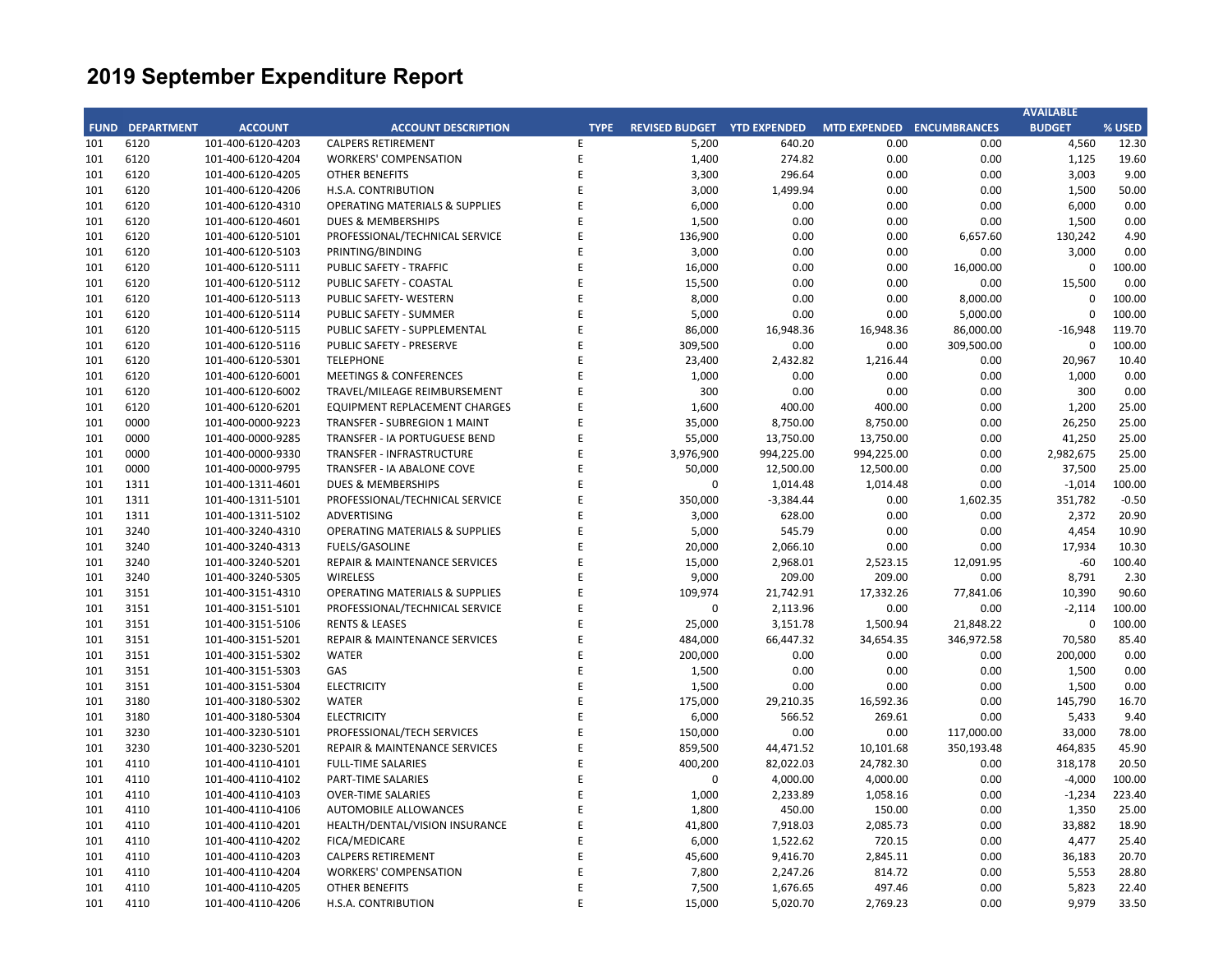|             |                   |                   |                                           |             |                                    |            |                           |            | <b>AVAILABLE</b> |        |
|-------------|-------------------|-------------------|-------------------------------------------|-------------|------------------------------------|------------|---------------------------|------------|------------------|--------|
| <b>FUND</b> | <b>DEPARTMENT</b> | <b>ACCOUNT</b>    | <b>ACCOUNT DESCRIPTION</b>                | <b>TYPE</b> | <b>REVISED BUDGET YTD EXPENDED</b> |            | MTD EXPENDED ENCUMBRANCES |            | <b>BUDGET</b>    | % USED |
| 101         | 4110              | 101-400-4110-4207 | CALPERS UNFUNDED LIABILITIES              | Ε           | 129,900                            | 32,475.00  | 32,475.00                 | 0.00       | 97,425           | 25.00  |
| 101         | 4110              | 101-400-4110-4310 | <b>OPERATING MATERIALS &amp; SUPPLIES</b> | E           | 12,000                             | 714.73     | 256.33                    | 8,285.27   | 3,000            | 75.00  |
| 101         | 4110              | 101-400-4110-4311 | POSTAGE                                   | E           | 5,000                              | 0.00       | 0.00                      | 0.00       | 5,000            | 0.00   |
| 101         | 4110              | 101-400-4110-5103 | PRINTING/BINDING                          | E           | 15,000                             | 259.07     | 181.91                    | 2,790.93   | 11,950           | 20.30  |
| 101         | 4110              | 101-400-4110-5106 | <b>RENTS &amp; LEASES</b>                 | E           | 7,200                              | 1,517.53   | 330.89                    | 5,682.47   | 0                | 100.00 |
| 101         | 4110              | 101-400-4110-5118 | REIMBURSABLE SERVICES                     | E           | 20,316                             | 0.00       | 0.00                      | 17,593.10  | 2,723            | 86.60  |
| 101         | 4110              | 101-400-4110-5301 | <b>TELEPHONE</b>                          | E           | 8,000                              | 448.47     | 448.47                    | 0.00       | 7,552            | 5.60   |
| 101         | 4110              | 101-400-4110-6201 | EQUIPMENT REPLACEMENT CHARGES             | F           | 9,700                              | 2,425.00   | 2,425.00                  | 0.00       | 7,275            | 25.00  |
| 101         | 4180              | 101-400-4180-5101 | PROFESSIONAL/TECHNICAL SERVICE            | F           | 140,000                            | 6,709.33   | 6,709.33                  | 141,903.17 | $-8,613$         | 106.20 |
| 101         | 5121              | 101-400-5121-4102 | PART-TIME SALARIES                        | F           | 49,900                             | 5,788.41   | 1,882.44                  | 0.00       | 44,112           | 11.60  |
| 101         | 5121              | 101-400-5121-4202 | FICA/MEDICARE                             | E           | 1,200                              | 400.07     | 121.42                    | 0.00       | 800              | 33.30  |
| 101         | 5121              | 101-400-5121-4203 | <b>CALPERS RETIREMENT</b>                 | E           | 3,000                              | 161.01     | 26.32                     | 0.00       | 2,839            | 5.40   |
| 101         | 5121              | 101-400-5121-4204 | <b>WORKERS' COMPENSATION</b>              | E           | 1,000                              | 133.12     | 43.28                     | 0.00       | 867              | 13.30  |
| 101         | 5121              | 101-400-5121-4310 | <b>OPERATING MATERIALS &amp; SUPPLIES</b> | E           | 5,584                              | 356.06     | 0.00                      | 943.05     | 4,285            | 23.30  |
| 101         | 5121              | 101-400-5121-5106 | <b>RENTS &amp; LEASES</b>                 | E           | 5,000                              | 542.07     | 180.69                    | 0.00       | 4,458            | 10.80  |
| 101         | 5122              | 101-400-5122-4101 | <b>FULL-TIME SALARIES</b>                 | E           | 59,900                             | 13,927.52  | 4,661.46                  | 0.00       | 45,972           | 23.30  |
| 101         | 5122              | 101-400-5122-4102 | PART-TIME SALARIES                        | F           | 104,200                            | 20,792.42  | 7,046.96                  | 0.00       | 83,408           | 20.00  |
| 101         | 5122              | 101-400-5122-4103 | <b>OVER-TIME SALARIES</b>                 | E           | 0                                  | 1,945.64   | 1,137.57                  | 0.00       | $-1,946$         | 100.00 |
| 101         | 5122              | 101-400-5122-4201 | HEALTH/DENTAL/VISION INSURANCE            | E           | 14,900                             | 3,211.40   | 1,039.12                  | 0.00       | 11,689           | 21.60  |
| 101         | 5122              | 101-400-5122-4202 | FICA/MEDICARE                             | E           | 2,400                              | 575.01     | 195.19                    | 0.00       | 1,825            | 24.00  |
| 101         | 5122              | 101-400-5122-4203 | <b>CALPERS RETIREMENT</b>                 | F           | 14,000                             | 3,044.90   | 1,050.01                  | 0.00       | 10,955           | 21.70  |
| 101         | 5122              | 101-400-5122-4204 | <b>WORKERS' COMPENSATION</b>              | E           | 3,300                              | 855.14     | 303.43                    | 0.00       | 2,445            | 25.90  |
| 101         | 5122              | 101-400-5122-4205 | <b>OTHER BENEFITS</b>                     | E           | 2,500                              | 498.60     | 163.48                    | 0.00       | 2,001            | 19.90  |
| 101         | 5122              | 101-400-5122-4206 | H.S.A. CONTRIBUTION                       | E           | 6,000                              | 1,384.62   | 461.54                    | 0.00       | 4,615            | 23.10  |
| 101         | 5122              | 101-400-5122-4207 | CALPERS UNFUNDED LIABILITIES              | E           | 100                                | 25.00      | 25.00                     | 0.00       | 75               | 25.00  |
| 101         | 5122              | 101-400-5122-4310 | <b>OPERATING MATERIALS &amp; SUPPLIES</b> | E           | 29,000                             | 4,355.12   | 43.25                     | 500.00     | 24,145           | 16.70  |
| 101         | 5122              | 101-400-5122-5101 | PROFESSIONAL/TECHNICAL SERVICE            | E           | 4,200                              | 152.35     | 0.00                      | 0.00       | 4,048            | 3.60   |
| 101         | 5122              | 101-400-5122-5103 | PRINTING/BINDING                          | E           | 1,000                              | 0.00       | 0.00                      | 0.00       | 1,000            | 0.00   |
| 101         | 5171              | 101-400-5171-4102 | PART-TIME SALARIES                        | E           | 3,900                              | 1,491.66   | 670.64                    | 0.00       | 2,408            | 38.20  |
| 101         | 5171              | 101-400-5171-4103 | <b>OVER-TIME SALARIES</b>                 | E           | 0                                  | 213.18     | 213.18                    | 0.00       | $-213$           | 100.00 |
| 101         | 5171              | 101-400-5171-4202 | <b>FICA/MEDICARE</b>                      | E           | 200                                | 109.76     | 46.95                     | 0.00       | 90               | 54.90  |
| 101         | 5171              | 101-400-5171-4203 | <b>CALPERS RETIREMENT</b>                 | E           | 400                                | 25.51      | 25.51                     | 0.00       | 374              | 6.40   |
| 101         | 5171              | 101-400-5171-4204 | <b>WORKERS' COMPENSATION</b>              | F           | 100                                | 39.20      | 20.32                     | 0.00       | 61               | 39.20  |
| 101         | 5171              | 101-400-5171-4310 | <b>OPERATING MATERIALS &amp; SUPPLIES</b> | F           | 600                                | 0.00       | 0.00                      | 100.00     | 500              | 16.70  |
| 101         | 5172              | 101-400-5172-4310 | <b>OPERATING MATERIALS &amp; SUPPLIES</b> | E           | 7,800                              | 0.00       | 0.00                      | 500.00     | 7,300            | 6.40   |
| 101         | 5131              | 101-400-5131-5101 | PROFESSIONAL/TECHNICAL SERVICE            | E           | 55,000                             | 4,767.00   | 2,331.00                  | 38,800.00  | 11,433           | 79.20  |
| 202         | 3120              | 202-400-3120-5201 | REPAIR & MAINTENANCE SERVICES             | E           | 10,000                             | 12,505.52  | 0.00                      | 0.00       | $-2,506$         | 125.10 |
| 202         | 3170              | 202-400-3170-5201 | <b>REPAIR &amp; MAINTENANCE SERVICES</b>  | E           | 150,000                            | 200.35     | 200.35                    | 149,799.65 | 0                | 100.00 |
| 202         | 3180              | 202-400-3180-4310 | <b>OPERATING MATERIALS &amp; SUPPLIES</b> | E           | 100,000                            | 4,094.21   | 3,906.96                  | 30,855.79  | 65,050           | 35.00  |
| 202         | 3180              | 202-400-3180-5101 | PROFESSIONAL/TECHNICAL SERVICE            | E           | 5,000                              | 0.00       | 0.00                      | 0.00       | 5,000            | 0.00   |
| 202         | 3180              | 202-400-3180-5201 | REPAIR & MAINTENANCE SERVICES             | F           | 747,100                            | 152,526.29 | 77,205.09                 | 510,961.65 | 83,612           | 88.80  |
| 202         | 3180              | 202-400-3180-5301 | <b>TELEPHONE</b>                          | F           | 4,700                              | 0.00       | 0.00                      | 0.00       | 4,700            | 0.00   |
| 202         | 3220              | 202-400-3220-5101 | PROFESSIONAL/TECHNICAL SERVICE            | F           | 20,000                             | 0.00       | 0.00                      | 0.00       | 20,000           | 0.00   |
| 202         | 3220              | 202-400-3220-5201 | <b>REPAIR &amp; MAINTENANCE SERVICES</b>  | E           | 50,000                             | 0.00       | 0.00                      | 0.00       | 50,000           | 0.00   |
| 202         | 3230              | 202-400-3230-5201 | REPAIR & MAINTENANCE SERVICES             | E           | 0                                  | 24,750.00  | 0.00                      | 0.00       | $-24,750$        | 100.00 |
| 202         | 8804              | 202-400-8804-8802 | <b>OTHER IMPROVEMENTS</b>                 | E           | 1,300,000                          | 0.00       | 0.00                      | 0.00       | 1,300,000        | 0.00   |
| 202         | 8808              | 202-400-8808-8005 | <b>ENGINEERING DESIGN SERVICES</b>        | F           | 200,000                            | 0.00       | 0.00                      | 0.00       | 200,000          | 0.00   |
| 209         | 0000              | 209-400-0000-5201 | <b>REPAIR &amp; MAINTENANCE SERVICES</b>  | E           | 500                                | 0.00       | 0.00                      | 0.00       | 500              | 0.00   |
| 209         | 0000              | 209-400-0000-5304 | <b>ELECTRICITY</b>                        | F           | 300                                | 0.00       | 0.00                      | 0.00       | 300              | 0.00   |
| 211         | 0000              | 211-400-0000-5101 | PROFESSIONAL/TECHNICAL SERVICE            | E           | 7,900                              | 0.00       | 0.00                      | 0.00       | 7,900            | 0.00   |
|             |                   |                   |                                           |             |                                    |            |                           |            |                  |        |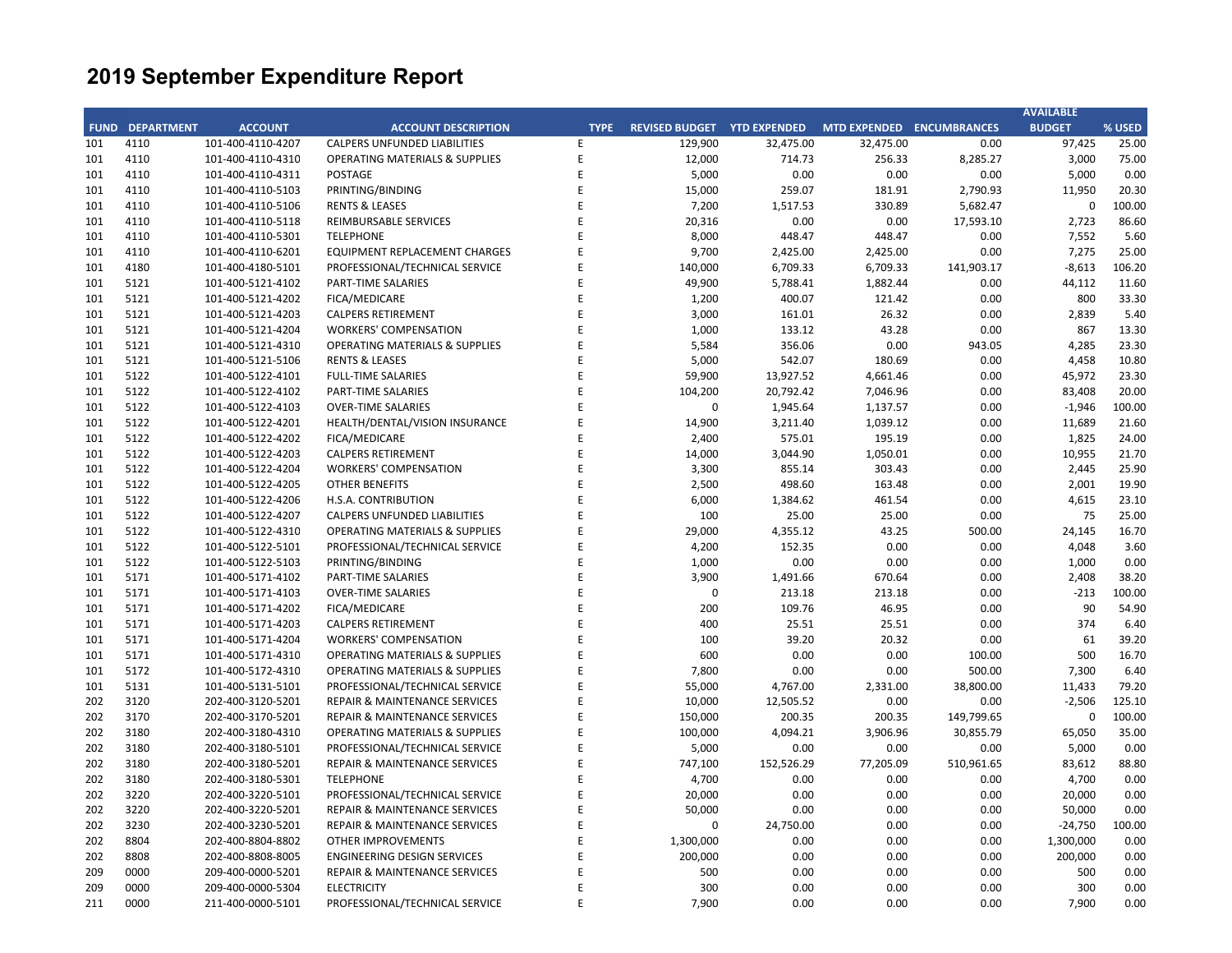| <b>FUND</b><br><b>DEPARTMENT</b><br><b>ACCOUNT</b><br><b>ACCOUNT DESCRIPTION</b><br><b>TYPE</b><br>REVISED BUDGET YTD EXPENDED<br>MTD EXPENDED ENCUMBRANCES<br><b>BUDGET</b><br>% USED<br>292.30<br>211<br>0000<br>211-400-0000-5201<br><b>REPAIR &amp; MAINTENANCE SERVICES</b><br>26,000<br>2,595.92<br>1,297.96<br>73,404.08<br>$-50,000$<br>Ε<br>0000<br>211-400-0000-5304<br><b>ELECTRICITY</b><br>E<br>233,592<br>57,093.42<br>28,427.83<br>3.000.00<br>173,499<br>25.70<br>211<br>211<br>0000<br>211-400-0000-6203<br>ADMINISTRATIVE OVERHEAD<br>E<br>81,100<br>20,275.00<br>20,275.00<br>0.00<br>60,825<br>25.00<br>8821<br>MISC./OTHER EXPENSES<br>E<br>535,797<br>3,104.94<br>3,104.94<br>532,692.30<br>100.00<br>211<br>211-400-8821-8099<br>$\mathbf 0$<br>E<br>213<br>0000<br>56,600<br>0.00<br>18.30<br>213-400-0000-4101<br><b>FULL-TIME SALARIES</b><br>10,384.20<br>3,348.35<br>46,216<br>0000<br>E<br>8,900<br>7,320<br>213<br>213-400-0000-4201<br>HEALTH/DENTAL/VISION INSURANCE<br>1,579.92<br>508.22<br>0.00<br>17.80<br>213<br>0000<br>213-400-0000-4202<br>E<br>900<br>128.24<br>41.38<br>0.00<br>772<br>14.20<br>FICA/MEDICARE<br>0000<br>6,400<br>384.67<br>5,207<br>18.60<br>213<br>213-400-0000-4203<br><b>CALPERS RETIREMENT</b><br>F<br>1,192.99<br>0.00<br>F<br>213<br>0000<br>213-400-0000-4204<br><b>WORKERS' COMPENSATION</b><br>1,300<br>241.16<br>77.80<br>0.00<br>1,059<br>18.60<br>0000<br>F<br>79.60<br>14.50<br>213<br>213-400-0000-4205<br><b>OTHER BENEFITS</b><br>1,700<br>246.45<br>0.00<br>1,454<br>0000<br>213<br>213-400-0000-4206<br>E<br>3,000<br>565.06<br>181.76<br>0.00<br>2,435<br>18.80<br>H.S.A. CONTRIBUTION<br>25.00<br>213<br>0000<br>213-400-0000-4207<br><b>CALPERS UNFUNDED LIABILITIES</b><br>E<br>18,100<br>4,525.00<br>4,525.00<br>0.00<br>13,575<br>0000<br>F<br>10,000<br>0.00<br>0.00<br>600.00<br>9,400<br>6.00<br>213<br>213-400-0000-4310<br><b>OPERATING MATERIALS &amp; SUPPLIES</b><br>213<br>0000<br>E<br>9,000<br>8,000.00<br>0.00<br>1,000<br>88.90<br>213-400-0000-4311<br><b>POSTAGE</b><br>8,000.00<br>0000<br><b>DUES &amp; MEMBERSHIPS</b><br>F<br>800<br>0.00<br>0.00<br>0.00<br>800<br>0.00<br>213<br>213-400-0000-4601<br>0000<br>F<br>1,000.00<br>0.00<br>11,740<br>19.00<br>213<br>213-400-0000-4901<br>MISC. EXPENSES<br>14,500<br>2,760.00<br>0000<br>F<br>7,900<br>0.00<br>0.00<br>3,055<br>61.30<br>213<br>213-400-0000-5101<br>PROFESSIONAL/TECHNICAL SERVICE<br>4,845.37<br>0000<br>F<br>26,000<br>0.00<br>99.60<br>213<br>213-400-0000-5102<br><b>ADVERTISING</b><br>0.00<br>25,900.00<br>100<br>213<br>0000<br>F<br>13,000<br>0.00<br>0.00<br>9,500.00<br>3,500<br>73.10<br>213-400-0000-5103<br>PRINTING/BINDING<br>0000<br>E<br>116,300<br>75,773.52<br>14,055<br>87.90<br>213<br>213-400-0000-5201<br><b>REPAIR &amp; MAINTENANCE SERVICES</b><br>26,471.07<br>13,909.01<br>0000<br>800<br>0.00<br>800<br>0.00<br>213<br>213-400-0000-6001<br><b>MEETINGS &amp; CONFERENCES</b><br>E<br>0.00<br>0.00<br>E<br>213<br>0000<br>213-400-0000-6002<br>TRAVEL/MILEAGE REIMBURSEMENT<br>300<br>0.00<br>0.00<br>0.00<br>300<br>0.00<br>0000<br>E<br>6,450<br>25.00<br>213<br>213-400-0000-6203<br>ADMINISTRATIVE OVERHEAD<br>8,600<br>2,150.00<br>2,150.00<br>0.00<br>50,000<br>50,000<br>0000<br>214-400-0000-5120<br><b>TRANSIT PROGRAMS</b><br>E<br>0.00<br>0.00<br>0.00<br>0.00<br>214<br>0000<br>214-400-0000-5201<br>F<br>$\mathbf 0$<br>0.00<br>0.00<br>0.00<br>$\Omega$<br>0.00<br>214<br>REPAIR & MAINTENANCE SERVICES<br>100.00<br>215<br>8302<br>215-400-8302-8006<br><b>INSPECTION SERVICES</b><br>F<br>18,000<br>0.00<br>0.00<br>18,000.00<br>$\mathbf 0$<br>F<br>100.00<br>8302<br>215-400-8302-8802<br>660,100<br>0.00<br>660,100.00<br>215<br><b>OTHER IMPROVEMENTS</b><br>0.00<br>$\Omega$<br>8828<br>0.00<br>100.00<br>215<br>215-400-8828-8005<br>E<br>9,081<br>0.00<br>9,080.77<br>$\mathbf 0$<br><b>ENGINEERING DESIGN SERVICES</b><br>8824<br>216-400-8824-8005<br>E<br>4,852<br>0.00<br>0.00<br>4,851.60<br>100.00<br>216<br><b>ENGINEERING DESIGN SERVICES</b><br>$\mathbf 0$<br>8824<br>216-400-8824-8802<br>E<br>450,000<br>0.00<br>0.00<br>450,000<br>0.00<br>216<br>SILVER SPUR - OTHER IMPROVE<br>0.00<br>0000<br>F<br>2,000<br>216<br>216-400-0000-5103<br>PRINTING/BINDING<br>0.00<br>0.00<br>2,000.00<br>$\mathbf 0$<br>100.00<br>0000<br>E<br>699,100<br>0.00<br>0.00<br>699,100<br>0.00<br>216<br>216-400-0000-5120<br><b>TRANSIT PROGRAMS</b><br>0.00<br>0000<br>F<br>50,000<br>0.00<br>29,000.00<br>21,000<br>58.00<br>216<br>216-400-0000-5201<br><b>REPAIR &amp; MAINTENANCE SERVICES</b><br>0.00<br>217<br>0000<br>217-400-0000-9101<br><b>TRANSFER - GENERAL FUND</b><br>E<br>175,000<br>43,750.00<br>43,750.00<br>0.00<br>131,250<br>25.00<br>250,000<br>220<br>8801<br>220-400-8801-8006<br>SIDEWALK - INSPECTION SERVICES<br>F<br>250,000<br>0.00<br>0.00<br>0.00<br>0.00<br>8809<br>E<br>100.00<br>220-400-8809-8005<br>113,705<br>12,604.75<br>12,604.75<br>101,100.55<br>$\mathbf 0$<br>220<br><b>ENGINEERING DESIGN SERVICES</b><br>E<br>450,000<br>200,036<br>55.50<br>220<br>8816<br>220-400-8816-8005<br><b>ENGINEERING DESIGN SERVICES</b><br>0.00<br>0.00<br>249,964.00<br>221<br>0000<br>221-400-0000-5201<br><b>REPAIR &amp; MAINTENANCE SERVICES</b><br>E<br>535,000<br>128,787.57<br>67,956.60<br>406,212.43<br>0<br>100.00<br>F<br>0.00<br>221<br>0000<br>221-400-0000-5304<br><b>ELECTRICITY</b><br>1,000<br>0.00<br>0.00<br>0.00<br>1,000<br>F<br>0000<br>159,800<br>$\overline{3}$<br>100.00<br>222<br>222-400-0000-5101<br>PROFESSIONAL/TECHNICAL SERVICE<br>33,261.25<br>0.00<br>126,535.75<br>0000<br>E<br>19,700<br>100.00<br>222<br>222-400-0000-5201<br><b>REPAIR &amp; MAINTENANCE SERVICES</b><br>5,048.13<br>0.00<br>14,651.87<br>$\mathbf 0$<br>223<br>0000<br>F<br>26,000<br>5,090.11<br>2,633.95<br>20,909.89<br>100.00<br>223-400-0000-5201<br>REPAIR & MAINTENANCE SERVICES<br>0<br>223<br>0000<br>20,000<br>16,493<br>17.50<br>223-400-0000-5302<br><b>WATER</b><br>F<br>3,507.37<br>1,834.58<br>0.00<br>223<br>0000<br>F<br>800<br>0.00<br>751<br>6.10<br>223-400-0000-5304<br><b>ELECTRICITY</b><br>49.16<br>23.59<br>0000<br>E<br>100,000<br>25,000.00<br>25.00<br>224<br>224-400-0000-9101<br><b>TRANSFER - GENERAL FUND</b><br>25,000.00<br>0.00<br>75,000<br>225<br>0000<br>E<br>10,600<br>2,324.59<br>792.58<br>0.00<br>8,275<br>21.90<br>225-400-0000-4101<br><b>FULL-TIME SALARIES</b><br>0000<br>225<br>225-400-0000-4201<br>HEALTH/DENTAL/VISION INSURANCE<br>E<br>1,100<br>219.07<br>74.42<br>0.00<br>881<br>19.90<br>0000<br>F<br>200<br>170<br>15.00<br>225<br>225-400-0000-4202<br>FICA/MEDICARE<br>30.09<br>10.26<br>0.00<br>E<br>225<br>0000<br><b>CALPERS RETIREMENT</b><br>1,300<br>266.73<br>90.94<br>0.00<br>1,033<br>20.50<br>225-400-0000-4203<br>225<br>0000<br>225-400-0000-4204<br><b>WORKERS' COMPENSATION</b><br>E<br>300<br>54.15<br>18.46<br>0.00<br>246<br>18.10 |  |  |  |  | <b>AVAILABLE</b> |  |
|---------------------------------------------------------------------------------------------------------------------------------------------------------------------------------------------------------------------------------------------------------------------------------------------------------------------------------------------------------------------------------------------------------------------------------------------------------------------------------------------------------------------------------------------------------------------------------------------------------------------------------------------------------------------------------------------------------------------------------------------------------------------------------------------------------------------------------------------------------------------------------------------------------------------------------------------------------------------------------------------------------------------------------------------------------------------------------------------------------------------------------------------------------------------------------------------------------------------------------------------------------------------------------------------------------------------------------------------------------------------------------------------------------------------------------------------------------------------------------------------------------------------------------------------------------------------------------------------------------------------------------------------------------------------------------------------------------------------------------------------------------------------------------------------------------------------------------------------------------------------------------------------------------------------------------------------------------------------------------------------------------------------------------------------------------------------------------------------------------------------------------------------------------------------------------------------------------------------------------------------------------------------------------------------------------------------------------------------------------------------------------------------------------------------------------------------------------------------------------------------------------------------------------------------------------------------------------------------------------------------------------------------------------------------------------------------------------------------------------------------------------------------------------------------------------------------------------------------------------------------------------------------------------------------------------------------------------------------------------------------------------------------------------------------------------------------------------------------------------------------------------------------------------------------------------------------------------------------------------------------------------------------------------------------------------------------------------------------------------------------------------------------------------------------------------------------------------------------------------------------------------------------------------------------------------------------------------------------------------------------------------------------------------------------------------------------------------------------------------------------------------------------------------------------------------------------------------------------------------------------------------------------------------------------------------------------------------------------------------------------------------------------------------------------------------------------------------------------------------------------------------------------------------------------------------------------------------------------------------------------------------------------------------------------------------------------------------------------------------------------------------------------------------------------------------------------------------------------------------------------------------------------------------------------------------------------------------------------------------------------------------------------------------------------------------------------------------------------------------------------------------------------------------------------------------------------------------------------------------------------------------------------------------------------------------------------------------------------------------------------------------------------------------------------------------------------------------------------------------------------------------------------------------------------------------------------------------------------------------------------------------------------------------------------------------------------------------------------------------------------------------------------------------------------------------------------------------------------------------------------------------------------------------------------------------------------------------------------------------------------------------------------------------------------------------------------------------------------------------------------------------------------------------------------------------------------------------------------------------------------------------------------------------------------------------------------------------------------------------------------------------------------------------------------------------------------------------------------------------------------------------------------------------------------------------------------------------------------------------------------------------------------------------------------------------------------------------------------------------------------------------------------------------------------------------------------------------------------------------------------------------------------------------------------------------------------------------------------------------------------------------------------------------------------------------------------------------------------------------------------------------------------------------------------------------------------------------------------------------------------------------------------------------------------------------------------------------------------|--|--|--|--|------------------|--|
|                                                                                                                                                                                                                                                                                                                                                                                                                                                                                                                                                                                                                                                                                                                                                                                                                                                                                                                                                                                                                                                                                                                                                                                                                                                                                                                                                                                                                                                                                                                                                                                                                                                                                                                                                                                                                                                                                                                                                                                                                                                                                                                                                                                                                                                                                                                                                                                                                                                                                                                                                                                                                                                                                                                                                                                                                                                                                                                                                                                                                                                                                                                                                                                                                                                                                                                                                                                                                                                                                                                                                                                                                                                                                                                                                                                                                                                                                                                                                                                                                                                                                                                                                                                                                                                                                                                                                                                                                                                                                                                                                                                                                                                                                                                                                                                                                                                                                                                                                                                                                                                                                                                                                                                                                                                                                                                                                                                                                                                                                                                                                                                                                                                                                                                                                                                                                                                                                                                                                                                                                                                                                                                                                                                                                                                                                                                                                                                                                                                                                                                                                                                                                                                                                                                                                                                                                                                                                                                                                                     |  |  |  |  |                  |  |
|                                                                                                                                                                                                                                                                                                                                                                                                                                                                                                                                                                                                                                                                                                                                                                                                                                                                                                                                                                                                                                                                                                                                                                                                                                                                                                                                                                                                                                                                                                                                                                                                                                                                                                                                                                                                                                                                                                                                                                                                                                                                                                                                                                                                                                                                                                                                                                                                                                                                                                                                                                                                                                                                                                                                                                                                                                                                                                                                                                                                                                                                                                                                                                                                                                                                                                                                                                                                                                                                                                                                                                                                                                                                                                                                                                                                                                                                                                                                                                                                                                                                                                                                                                                                                                                                                                                                                                                                                                                                                                                                                                                                                                                                                                                                                                                                                                                                                                                                                                                                                                                                                                                                                                                                                                                                                                                                                                                                                                                                                                                                                                                                                                                                                                                                                                                                                                                                                                                                                                                                                                                                                                                                                                                                                                                                                                                                                                                                                                                                                                                                                                                                                                                                                                                                                                                                                                                                                                                                                                     |  |  |  |  |                  |  |
|                                                                                                                                                                                                                                                                                                                                                                                                                                                                                                                                                                                                                                                                                                                                                                                                                                                                                                                                                                                                                                                                                                                                                                                                                                                                                                                                                                                                                                                                                                                                                                                                                                                                                                                                                                                                                                                                                                                                                                                                                                                                                                                                                                                                                                                                                                                                                                                                                                                                                                                                                                                                                                                                                                                                                                                                                                                                                                                                                                                                                                                                                                                                                                                                                                                                                                                                                                                                                                                                                                                                                                                                                                                                                                                                                                                                                                                                                                                                                                                                                                                                                                                                                                                                                                                                                                                                                                                                                                                                                                                                                                                                                                                                                                                                                                                                                                                                                                                                                                                                                                                                                                                                                                                                                                                                                                                                                                                                                                                                                                                                                                                                                                                                                                                                                                                                                                                                                                                                                                                                                                                                                                                                                                                                                                                                                                                                                                                                                                                                                                                                                                                                                                                                                                                                                                                                                                                                                                                                                                     |  |  |  |  |                  |  |
|                                                                                                                                                                                                                                                                                                                                                                                                                                                                                                                                                                                                                                                                                                                                                                                                                                                                                                                                                                                                                                                                                                                                                                                                                                                                                                                                                                                                                                                                                                                                                                                                                                                                                                                                                                                                                                                                                                                                                                                                                                                                                                                                                                                                                                                                                                                                                                                                                                                                                                                                                                                                                                                                                                                                                                                                                                                                                                                                                                                                                                                                                                                                                                                                                                                                                                                                                                                                                                                                                                                                                                                                                                                                                                                                                                                                                                                                                                                                                                                                                                                                                                                                                                                                                                                                                                                                                                                                                                                                                                                                                                                                                                                                                                                                                                                                                                                                                                                                                                                                                                                                                                                                                                                                                                                                                                                                                                                                                                                                                                                                                                                                                                                                                                                                                                                                                                                                                                                                                                                                                                                                                                                                                                                                                                                                                                                                                                                                                                                                                                                                                                                                                                                                                                                                                                                                                                                                                                                                                                     |  |  |  |  |                  |  |
|                                                                                                                                                                                                                                                                                                                                                                                                                                                                                                                                                                                                                                                                                                                                                                                                                                                                                                                                                                                                                                                                                                                                                                                                                                                                                                                                                                                                                                                                                                                                                                                                                                                                                                                                                                                                                                                                                                                                                                                                                                                                                                                                                                                                                                                                                                                                                                                                                                                                                                                                                                                                                                                                                                                                                                                                                                                                                                                                                                                                                                                                                                                                                                                                                                                                                                                                                                                                                                                                                                                                                                                                                                                                                                                                                                                                                                                                                                                                                                                                                                                                                                                                                                                                                                                                                                                                                                                                                                                                                                                                                                                                                                                                                                                                                                                                                                                                                                                                                                                                                                                                                                                                                                                                                                                                                                                                                                                                                                                                                                                                                                                                                                                                                                                                                                                                                                                                                                                                                                                                                                                                                                                                                                                                                                                                                                                                                                                                                                                                                                                                                                                                                                                                                                                                                                                                                                                                                                                                                                     |  |  |  |  |                  |  |
|                                                                                                                                                                                                                                                                                                                                                                                                                                                                                                                                                                                                                                                                                                                                                                                                                                                                                                                                                                                                                                                                                                                                                                                                                                                                                                                                                                                                                                                                                                                                                                                                                                                                                                                                                                                                                                                                                                                                                                                                                                                                                                                                                                                                                                                                                                                                                                                                                                                                                                                                                                                                                                                                                                                                                                                                                                                                                                                                                                                                                                                                                                                                                                                                                                                                                                                                                                                                                                                                                                                                                                                                                                                                                                                                                                                                                                                                                                                                                                                                                                                                                                                                                                                                                                                                                                                                                                                                                                                                                                                                                                                                                                                                                                                                                                                                                                                                                                                                                                                                                                                                                                                                                                                                                                                                                                                                                                                                                                                                                                                                                                                                                                                                                                                                                                                                                                                                                                                                                                                                                                                                                                                                                                                                                                                                                                                                                                                                                                                                                                                                                                                                                                                                                                                                                                                                                                                                                                                                                                     |  |  |  |  |                  |  |
|                                                                                                                                                                                                                                                                                                                                                                                                                                                                                                                                                                                                                                                                                                                                                                                                                                                                                                                                                                                                                                                                                                                                                                                                                                                                                                                                                                                                                                                                                                                                                                                                                                                                                                                                                                                                                                                                                                                                                                                                                                                                                                                                                                                                                                                                                                                                                                                                                                                                                                                                                                                                                                                                                                                                                                                                                                                                                                                                                                                                                                                                                                                                                                                                                                                                                                                                                                                                                                                                                                                                                                                                                                                                                                                                                                                                                                                                                                                                                                                                                                                                                                                                                                                                                                                                                                                                                                                                                                                                                                                                                                                                                                                                                                                                                                                                                                                                                                                                                                                                                                                                                                                                                                                                                                                                                                                                                                                                                                                                                                                                                                                                                                                                                                                                                                                                                                                                                                                                                                                                                                                                                                                                                                                                                                                                                                                                                                                                                                                                                                                                                                                                                                                                                                                                                                                                                                                                                                                                                                     |  |  |  |  |                  |  |
|                                                                                                                                                                                                                                                                                                                                                                                                                                                                                                                                                                                                                                                                                                                                                                                                                                                                                                                                                                                                                                                                                                                                                                                                                                                                                                                                                                                                                                                                                                                                                                                                                                                                                                                                                                                                                                                                                                                                                                                                                                                                                                                                                                                                                                                                                                                                                                                                                                                                                                                                                                                                                                                                                                                                                                                                                                                                                                                                                                                                                                                                                                                                                                                                                                                                                                                                                                                                                                                                                                                                                                                                                                                                                                                                                                                                                                                                                                                                                                                                                                                                                                                                                                                                                                                                                                                                                                                                                                                                                                                                                                                                                                                                                                                                                                                                                                                                                                                                                                                                                                                                                                                                                                                                                                                                                                                                                                                                                                                                                                                                                                                                                                                                                                                                                                                                                                                                                                                                                                                                                                                                                                                                                                                                                                                                                                                                                                                                                                                                                                                                                                                                                                                                                                                                                                                                                                                                                                                                                                     |  |  |  |  |                  |  |
|                                                                                                                                                                                                                                                                                                                                                                                                                                                                                                                                                                                                                                                                                                                                                                                                                                                                                                                                                                                                                                                                                                                                                                                                                                                                                                                                                                                                                                                                                                                                                                                                                                                                                                                                                                                                                                                                                                                                                                                                                                                                                                                                                                                                                                                                                                                                                                                                                                                                                                                                                                                                                                                                                                                                                                                                                                                                                                                                                                                                                                                                                                                                                                                                                                                                                                                                                                                                                                                                                                                                                                                                                                                                                                                                                                                                                                                                                                                                                                                                                                                                                                                                                                                                                                                                                                                                                                                                                                                                                                                                                                                                                                                                                                                                                                                                                                                                                                                                                                                                                                                                                                                                                                                                                                                                                                                                                                                                                                                                                                                                                                                                                                                                                                                                                                                                                                                                                                                                                                                                                                                                                                                                                                                                                                                                                                                                                                                                                                                                                                                                                                                                                                                                                                                                                                                                                                                                                                                                                                     |  |  |  |  |                  |  |
|                                                                                                                                                                                                                                                                                                                                                                                                                                                                                                                                                                                                                                                                                                                                                                                                                                                                                                                                                                                                                                                                                                                                                                                                                                                                                                                                                                                                                                                                                                                                                                                                                                                                                                                                                                                                                                                                                                                                                                                                                                                                                                                                                                                                                                                                                                                                                                                                                                                                                                                                                                                                                                                                                                                                                                                                                                                                                                                                                                                                                                                                                                                                                                                                                                                                                                                                                                                                                                                                                                                                                                                                                                                                                                                                                                                                                                                                                                                                                                                                                                                                                                                                                                                                                                                                                                                                                                                                                                                                                                                                                                                                                                                                                                                                                                                                                                                                                                                                                                                                                                                                                                                                                                                                                                                                                                                                                                                                                                                                                                                                                                                                                                                                                                                                                                                                                                                                                                                                                                                                                                                                                                                                                                                                                                                                                                                                                                                                                                                                                                                                                                                                                                                                                                                                                                                                                                                                                                                                                                     |  |  |  |  |                  |  |
|                                                                                                                                                                                                                                                                                                                                                                                                                                                                                                                                                                                                                                                                                                                                                                                                                                                                                                                                                                                                                                                                                                                                                                                                                                                                                                                                                                                                                                                                                                                                                                                                                                                                                                                                                                                                                                                                                                                                                                                                                                                                                                                                                                                                                                                                                                                                                                                                                                                                                                                                                                                                                                                                                                                                                                                                                                                                                                                                                                                                                                                                                                                                                                                                                                                                                                                                                                                                                                                                                                                                                                                                                                                                                                                                                                                                                                                                                                                                                                                                                                                                                                                                                                                                                                                                                                                                                                                                                                                                                                                                                                                                                                                                                                                                                                                                                                                                                                                                                                                                                                                                                                                                                                                                                                                                                                                                                                                                                                                                                                                                                                                                                                                                                                                                                                                                                                                                                                                                                                                                                                                                                                                                                                                                                                                                                                                                                                                                                                                                                                                                                                                                                                                                                                                                                                                                                                                                                                                                                                     |  |  |  |  |                  |  |
|                                                                                                                                                                                                                                                                                                                                                                                                                                                                                                                                                                                                                                                                                                                                                                                                                                                                                                                                                                                                                                                                                                                                                                                                                                                                                                                                                                                                                                                                                                                                                                                                                                                                                                                                                                                                                                                                                                                                                                                                                                                                                                                                                                                                                                                                                                                                                                                                                                                                                                                                                                                                                                                                                                                                                                                                                                                                                                                                                                                                                                                                                                                                                                                                                                                                                                                                                                                                                                                                                                                                                                                                                                                                                                                                                                                                                                                                                                                                                                                                                                                                                                                                                                                                                                                                                                                                                                                                                                                                                                                                                                                                                                                                                                                                                                                                                                                                                                                                                                                                                                                                                                                                                                                                                                                                                                                                                                                                                                                                                                                                                                                                                                                                                                                                                                                                                                                                                                                                                                                                                                                                                                                                                                                                                                                                                                                                                                                                                                                                                                                                                                                                                                                                                                                                                                                                                                                                                                                                                                     |  |  |  |  |                  |  |
|                                                                                                                                                                                                                                                                                                                                                                                                                                                                                                                                                                                                                                                                                                                                                                                                                                                                                                                                                                                                                                                                                                                                                                                                                                                                                                                                                                                                                                                                                                                                                                                                                                                                                                                                                                                                                                                                                                                                                                                                                                                                                                                                                                                                                                                                                                                                                                                                                                                                                                                                                                                                                                                                                                                                                                                                                                                                                                                                                                                                                                                                                                                                                                                                                                                                                                                                                                                                                                                                                                                                                                                                                                                                                                                                                                                                                                                                                                                                                                                                                                                                                                                                                                                                                                                                                                                                                                                                                                                                                                                                                                                                                                                                                                                                                                                                                                                                                                                                                                                                                                                                                                                                                                                                                                                                                                                                                                                                                                                                                                                                                                                                                                                                                                                                                                                                                                                                                                                                                                                                                                                                                                                                                                                                                                                                                                                                                                                                                                                                                                                                                                                                                                                                                                                                                                                                                                                                                                                                                                     |  |  |  |  |                  |  |
|                                                                                                                                                                                                                                                                                                                                                                                                                                                                                                                                                                                                                                                                                                                                                                                                                                                                                                                                                                                                                                                                                                                                                                                                                                                                                                                                                                                                                                                                                                                                                                                                                                                                                                                                                                                                                                                                                                                                                                                                                                                                                                                                                                                                                                                                                                                                                                                                                                                                                                                                                                                                                                                                                                                                                                                                                                                                                                                                                                                                                                                                                                                                                                                                                                                                                                                                                                                                                                                                                                                                                                                                                                                                                                                                                                                                                                                                                                                                                                                                                                                                                                                                                                                                                                                                                                                                                                                                                                                                                                                                                                                                                                                                                                                                                                                                                                                                                                                                                                                                                                                                                                                                                                                                                                                                                                                                                                                                                                                                                                                                                                                                                                                                                                                                                                                                                                                                                                                                                                                                                                                                                                                                                                                                                                                                                                                                                                                                                                                                                                                                                                                                                                                                                                                                                                                                                                                                                                                                                                     |  |  |  |  |                  |  |
|                                                                                                                                                                                                                                                                                                                                                                                                                                                                                                                                                                                                                                                                                                                                                                                                                                                                                                                                                                                                                                                                                                                                                                                                                                                                                                                                                                                                                                                                                                                                                                                                                                                                                                                                                                                                                                                                                                                                                                                                                                                                                                                                                                                                                                                                                                                                                                                                                                                                                                                                                                                                                                                                                                                                                                                                                                                                                                                                                                                                                                                                                                                                                                                                                                                                                                                                                                                                                                                                                                                                                                                                                                                                                                                                                                                                                                                                                                                                                                                                                                                                                                                                                                                                                                                                                                                                                                                                                                                                                                                                                                                                                                                                                                                                                                                                                                                                                                                                                                                                                                                                                                                                                                                                                                                                                                                                                                                                                                                                                                                                                                                                                                                                                                                                                                                                                                                                                                                                                                                                                                                                                                                                                                                                                                                                                                                                                                                                                                                                                                                                                                                                                                                                                                                                                                                                                                                                                                                                                                     |  |  |  |  |                  |  |
|                                                                                                                                                                                                                                                                                                                                                                                                                                                                                                                                                                                                                                                                                                                                                                                                                                                                                                                                                                                                                                                                                                                                                                                                                                                                                                                                                                                                                                                                                                                                                                                                                                                                                                                                                                                                                                                                                                                                                                                                                                                                                                                                                                                                                                                                                                                                                                                                                                                                                                                                                                                                                                                                                                                                                                                                                                                                                                                                                                                                                                                                                                                                                                                                                                                                                                                                                                                                                                                                                                                                                                                                                                                                                                                                                                                                                                                                                                                                                                                                                                                                                                                                                                                                                                                                                                                                                                                                                                                                                                                                                                                                                                                                                                                                                                                                                                                                                                                                                                                                                                                                                                                                                                                                                                                                                                                                                                                                                                                                                                                                                                                                                                                                                                                                                                                                                                                                                                                                                                                                                                                                                                                                                                                                                                                                                                                                                                                                                                                                                                                                                                                                                                                                                                                                                                                                                                                                                                                                                                     |  |  |  |  |                  |  |
|                                                                                                                                                                                                                                                                                                                                                                                                                                                                                                                                                                                                                                                                                                                                                                                                                                                                                                                                                                                                                                                                                                                                                                                                                                                                                                                                                                                                                                                                                                                                                                                                                                                                                                                                                                                                                                                                                                                                                                                                                                                                                                                                                                                                                                                                                                                                                                                                                                                                                                                                                                                                                                                                                                                                                                                                                                                                                                                                                                                                                                                                                                                                                                                                                                                                                                                                                                                                                                                                                                                                                                                                                                                                                                                                                                                                                                                                                                                                                                                                                                                                                                                                                                                                                                                                                                                                                                                                                                                                                                                                                                                                                                                                                                                                                                                                                                                                                                                                                                                                                                                                                                                                                                                                                                                                                                                                                                                                                                                                                                                                                                                                                                                                                                                                                                                                                                                                                                                                                                                                                                                                                                                                                                                                                                                                                                                                                                                                                                                                                                                                                                                                                                                                                                                                                                                                                                                                                                                                                                     |  |  |  |  |                  |  |
|                                                                                                                                                                                                                                                                                                                                                                                                                                                                                                                                                                                                                                                                                                                                                                                                                                                                                                                                                                                                                                                                                                                                                                                                                                                                                                                                                                                                                                                                                                                                                                                                                                                                                                                                                                                                                                                                                                                                                                                                                                                                                                                                                                                                                                                                                                                                                                                                                                                                                                                                                                                                                                                                                                                                                                                                                                                                                                                                                                                                                                                                                                                                                                                                                                                                                                                                                                                                                                                                                                                                                                                                                                                                                                                                                                                                                                                                                                                                                                                                                                                                                                                                                                                                                                                                                                                                                                                                                                                                                                                                                                                                                                                                                                                                                                                                                                                                                                                                                                                                                                                                                                                                                                                                                                                                                                                                                                                                                                                                                                                                                                                                                                                                                                                                                                                                                                                                                                                                                                                                                                                                                                                                                                                                                                                                                                                                                                                                                                                                                                                                                                                                                                                                                                                                                                                                                                                                                                                                                                     |  |  |  |  |                  |  |
|                                                                                                                                                                                                                                                                                                                                                                                                                                                                                                                                                                                                                                                                                                                                                                                                                                                                                                                                                                                                                                                                                                                                                                                                                                                                                                                                                                                                                                                                                                                                                                                                                                                                                                                                                                                                                                                                                                                                                                                                                                                                                                                                                                                                                                                                                                                                                                                                                                                                                                                                                                                                                                                                                                                                                                                                                                                                                                                                                                                                                                                                                                                                                                                                                                                                                                                                                                                                                                                                                                                                                                                                                                                                                                                                                                                                                                                                                                                                                                                                                                                                                                                                                                                                                                                                                                                                                                                                                                                                                                                                                                                                                                                                                                                                                                                                                                                                                                                                                                                                                                                                                                                                                                                                                                                                                                                                                                                                                                                                                                                                                                                                                                                                                                                                                                                                                                                                                                                                                                                                                                                                                                                                                                                                                                                                                                                                                                                                                                                                                                                                                                                                                                                                                                                                                                                                                                                                                                                                                                     |  |  |  |  |                  |  |
|                                                                                                                                                                                                                                                                                                                                                                                                                                                                                                                                                                                                                                                                                                                                                                                                                                                                                                                                                                                                                                                                                                                                                                                                                                                                                                                                                                                                                                                                                                                                                                                                                                                                                                                                                                                                                                                                                                                                                                                                                                                                                                                                                                                                                                                                                                                                                                                                                                                                                                                                                                                                                                                                                                                                                                                                                                                                                                                                                                                                                                                                                                                                                                                                                                                                                                                                                                                                                                                                                                                                                                                                                                                                                                                                                                                                                                                                                                                                                                                                                                                                                                                                                                                                                                                                                                                                                                                                                                                                                                                                                                                                                                                                                                                                                                                                                                                                                                                                                                                                                                                                                                                                                                                                                                                                                                                                                                                                                                                                                                                                                                                                                                                                                                                                                                                                                                                                                                                                                                                                                                                                                                                                                                                                                                                                                                                                                                                                                                                                                                                                                                                                                                                                                                                                                                                                                                                                                                                                                                     |  |  |  |  |                  |  |
|                                                                                                                                                                                                                                                                                                                                                                                                                                                                                                                                                                                                                                                                                                                                                                                                                                                                                                                                                                                                                                                                                                                                                                                                                                                                                                                                                                                                                                                                                                                                                                                                                                                                                                                                                                                                                                                                                                                                                                                                                                                                                                                                                                                                                                                                                                                                                                                                                                                                                                                                                                                                                                                                                                                                                                                                                                                                                                                                                                                                                                                                                                                                                                                                                                                                                                                                                                                                                                                                                                                                                                                                                                                                                                                                                                                                                                                                                                                                                                                                                                                                                                                                                                                                                                                                                                                                                                                                                                                                                                                                                                                                                                                                                                                                                                                                                                                                                                                                                                                                                                                                                                                                                                                                                                                                                                                                                                                                                                                                                                                                                                                                                                                                                                                                                                                                                                                                                                                                                                                                                                                                                                                                                                                                                                                                                                                                                                                                                                                                                                                                                                                                                                                                                                                                                                                                                                                                                                                                                                     |  |  |  |  |                  |  |
|                                                                                                                                                                                                                                                                                                                                                                                                                                                                                                                                                                                                                                                                                                                                                                                                                                                                                                                                                                                                                                                                                                                                                                                                                                                                                                                                                                                                                                                                                                                                                                                                                                                                                                                                                                                                                                                                                                                                                                                                                                                                                                                                                                                                                                                                                                                                                                                                                                                                                                                                                                                                                                                                                                                                                                                                                                                                                                                                                                                                                                                                                                                                                                                                                                                                                                                                                                                                                                                                                                                                                                                                                                                                                                                                                                                                                                                                                                                                                                                                                                                                                                                                                                                                                                                                                                                                                                                                                                                                                                                                                                                                                                                                                                                                                                                                                                                                                                                                                                                                                                                                                                                                                                                                                                                                                                                                                                                                                                                                                                                                                                                                                                                                                                                                                                                                                                                                                                                                                                                                                                                                                                                                                                                                                                                                                                                                                                                                                                                                                                                                                                                                                                                                                                                                                                                                                                                                                                                                                                     |  |  |  |  |                  |  |
|                                                                                                                                                                                                                                                                                                                                                                                                                                                                                                                                                                                                                                                                                                                                                                                                                                                                                                                                                                                                                                                                                                                                                                                                                                                                                                                                                                                                                                                                                                                                                                                                                                                                                                                                                                                                                                                                                                                                                                                                                                                                                                                                                                                                                                                                                                                                                                                                                                                                                                                                                                                                                                                                                                                                                                                                                                                                                                                                                                                                                                                                                                                                                                                                                                                                                                                                                                                                                                                                                                                                                                                                                                                                                                                                                                                                                                                                                                                                                                                                                                                                                                                                                                                                                                                                                                                                                                                                                                                                                                                                                                                                                                                                                                                                                                                                                                                                                                                                                                                                                                                                                                                                                                                                                                                                                                                                                                                                                                                                                                                                                                                                                                                                                                                                                                                                                                                                                                                                                                                                                                                                                                                                                                                                                                                                                                                                                                                                                                                                                                                                                                                                                                                                                                                                                                                                                                                                                                                                                                     |  |  |  |  |                  |  |
|                                                                                                                                                                                                                                                                                                                                                                                                                                                                                                                                                                                                                                                                                                                                                                                                                                                                                                                                                                                                                                                                                                                                                                                                                                                                                                                                                                                                                                                                                                                                                                                                                                                                                                                                                                                                                                                                                                                                                                                                                                                                                                                                                                                                                                                                                                                                                                                                                                                                                                                                                                                                                                                                                                                                                                                                                                                                                                                                                                                                                                                                                                                                                                                                                                                                                                                                                                                                                                                                                                                                                                                                                                                                                                                                                                                                                                                                                                                                                                                                                                                                                                                                                                                                                                                                                                                                                                                                                                                                                                                                                                                                                                                                                                                                                                                                                                                                                                                                                                                                                                                                                                                                                                                                                                                                                                                                                                                                                                                                                                                                                                                                                                                                                                                                                                                                                                                                                                                                                                                                                                                                                                                                                                                                                                                                                                                                                                                                                                                                                                                                                                                                                                                                                                                                                                                                                                                                                                                                                                     |  |  |  |  |                  |  |
|                                                                                                                                                                                                                                                                                                                                                                                                                                                                                                                                                                                                                                                                                                                                                                                                                                                                                                                                                                                                                                                                                                                                                                                                                                                                                                                                                                                                                                                                                                                                                                                                                                                                                                                                                                                                                                                                                                                                                                                                                                                                                                                                                                                                                                                                                                                                                                                                                                                                                                                                                                                                                                                                                                                                                                                                                                                                                                                                                                                                                                                                                                                                                                                                                                                                                                                                                                                                                                                                                                                                                                                                                                                                                                                                                                                                                                                                                                                                                                                                                                                                                                                                                                                                                                                                                                                                                                                                                                                                                                                                                                                                                                                                                                                                                                                                                                                                                                                                                                                                                                                                                                                                                                                                                                                                                                                                                                                                                                                                                                                                                                                                                                                                                                                                                                                                                                                                                                                                                                                                                                                                                                                                                                                                                                                                                                                                                                                                                                                                                                                                                                                                                                                                                                                                                                                                                                                                                                                                                                     |  |  |  |  |                  |  |
|                                                                                                                                                                                                                                                                                                                                                                                                                                                                                                                                                                                                                                                                                                                                                                                                                                                                                                                                                                                                                                                                                                                                                                                                                                                                                                                                                                                                                                                                                                                                                                                                                                                                                                                                                                                                                                                                                                                                                                                                                                                                                                                                                                                                                                                                                                                                                                                                                                                                                                                                                                                                                                                                                                                                                                                                                                                                                                                                                                                                                                                                                                                                                                                                                                                                                                                                                                                                                                                                                                                                                                                                                                                                                                                                                                                                                                                                                                                                                                                                                                                                                                                                                                                                                                                                                                                                                                                                                                                                                                                                                                                                                                                                                                                                                                                                                                                                                                                                                                                                                                                                                                                                                                                                                                                                                                                                                                                                                                                                                                                                                                                                                                                                                                                                                                                                                                                                                                                                                                                                                                                                                                                                                                                                                                                                                                                                                                                                                                                                                                                                                                                                                                                                                                                                                                                                                                                                                                                                                                     |  |  |  |  |                  |  |
|                                                                                                                                                                                                                                                                                                                                                                                                                                                                                                                                                                                                                                                                                                                                                                                                                                                                                                                                                                                                                                                                                                                                                                                                                                                                                                                                                                                                                                                                                                                                                                                                                                                                                                                                                                                                                                                                                                                                                                                                                                                                                                                                                                                                                                                                                                                                                                                                                                                                                                                                                                                                                                                                                                                                                                                                                                                                                                                                                                                                                                                                                                                                                                                                                                                                                                                                                                                                                                                                                                                                                                                                                                                                                                                                                                                                                                                                                                                                                                                                                                                                                                                                                                                                                                                                                                                                                                                                                                                                                                                                                                                                                                                                                                                                                                                                                                                                                                                                                                                                                                                                                                                                                                                                                                                                                                                                                                                                                                                                                                                                                                                                                                                                                                                                                                                                                                                                                                                                                                                                                                                                                                                                                                                                                                                                                                                                                                                                                                                                                                                                                                                                                                                                                                                                                                                                                                                                                                                                                                     |  |  |  |  |                  |  |
|                                                                                                                                                                                                                                                                                                                                                                                                                                                                                                                                                                                                                                                                                                                                                                                                                                                                                                                                                                                                                                                                                                                                                                                                                                                                                                                                                                                                                                                                                                                                                                                                                                                                                                                                                                                                                                                                                                                                                                                                                                                                                                                                                                                                                                                                                                                                                                                                                                                                                                                                                                                                                                                                                                                                                                                                                                                                                                                                                                                                                                                                                                                                                                                                                                                                                                                                                                                                                                                                                                                                                                                                                                                                                                                                                                                                                                                                                                                                                                                                                                                                                                                                                                                                                                                                                                                                                                                                                                                                                                                                                                                                                                                                                                                                                                                                                                                                                                                                                                                                                                                                                                                                                                                                                                                                                                                                                                                                                                                                                                                                                                                                                                                                                                                                                                                                                                                                                                                                                                                                                                                                                                                                                                                                                                                                                                                                                                                                                                                                                                                                                                                                                                                                                                                                                                                                                                                                                                                                                                     |  |  |  |  |                  |  |
|                                                                                                                                                                                                                                                                                                                                                                                                                                                                                                                                                                                                                                                                                                                                                                                                                                                                                                                                                                                                                                                                                                                                                                                                                                                                                                                                                                                                                                                                                                                                                                                                                                                                                                                                                                                                                                                                                                                                                                                                                                                                                                                                                                                                                                                                                                                                                                                                                                                                                                                                                                                                                                                                                                                                                                                                                                                                                                                                                                                                                                                                                                                                                                                                                                                                                                                                                                                                                                                                                                                                                                                                                                                                                                                                                                                                                                                                                                                                                                                                                                                                                                                                                                                                                                                                                                                                                                                                                                                                                                                                                                                                                                                                                                                                                                                                                                                                                                                                                                                                                                                                                                                                                                                                                                                                                                                                                                                                                                                                                                                                                                                                                                                                                                                                                                                                                                                                                                                                                                                                                                                                                                                                                                                                                                                                                                                                                                                                                                                                                                                                                                                                                                                                                                                                                                                                                                                                                                                                                                     |  |  |  |  |                  |  |
|                                                                                                                                                                                                                                                                                                                                                                                                                                                                                                                                                                                                                                                                                                                                                                                                                                                                                                                                                                                                                                                                                                                                                                                                                                                                                                                                                                                                                                                                                                                                                                                                                                                                                                                                                                                                                                                                                                                                                                                                                                                                                                                                                                                                                                                                                                                                                                                                                                                                                                                                                                                                                                                                                                                                                                                                                                                                                                                                                                                                                                                                                                                                                                                                                                                                                                                                                                                                                                                                                                                                                                                                                                                                                                                                                                                                                                                                                                                                                                                                                                                                                                                                                                                                                                                                                                                                                                                                                                                                                                                                                                                                                                                                                                                                                                                                                                                                                                                                                                                                                                                                                                                                                                                                                                                                                                                                                                                                                                                                                                                                                                                                                                                                                                                                                                                                                                                                                                                                                                                                                                                                                                                                                                                                                                                                                                                                                                                                                                                                                                                                                                                                                                                                                                                                                                                                                                                                                                                                                                     |  |  |  |  |                  |  |
|                                                                                                                                                                                                                                                                                                                                                                                                                                                                                                                                                                                                                                                                                                                                                                                                                                                                                                                                                                                                                                                                                                                                                                                                                                                                                                                                                                                                                                                                                                                                                                                                                                                                                                                                                                                                                                                                                                                                                                                                                                                                                                                                                                                                                                                                                                                                                                                                                                                                                                                                                                                                                                                                                                                                                                                                                                                                                                                                                                                                                                                                                                                                                                                                                                                                                                                                                                                                                                                                                                                                                                                                                                                                                                                                                                                                                                                                                                                                                                                                                                                                                                                                                                                                                                                                                                                                                                                                                                                                                                                                                                                                                                                                                                                                                                                                                                                                                                                                                                                                                                                                                                                                                                                                                                                                                                                                                                                                                                                                                                                                                                                                                                                                                                                                                                                                                                                                                                                                                                                                                                                                                                                                                                                                                                                                                                                                                                                                                                                                                                                                                                                                                                                                                                                                                                                                                                                                                                                                                                     |  |  |  |  |                  |  |
|                                                                                                                                                                                                                                                                                                                                                                                                                                                                                                                                                                                                                                                                                                                                                                                                                                                                                                                                                                                                                                                                                                                                                                                                                                                                                                                                                                                                                                                                                                                                                                                                                                                                                                                                                                                                                                                                                                                                                                                                                                                                                                                                                                                                                                                                                                                                                                                                                                                                                                                                                                                                                                                                                                                                                                                                                                                                                                                                                                                                                                                                                                                                                                                                                                                                                                                                                                                                                                                                                                                                                                                                                                                                                                                                                                                                                                                                                                                                                                                                                                                                                                                                                                                                                                                                                                                                                                                                                                                                                                                                                                                                                                                                                                                                                                                                                                                                                                                                                                                                                                                                                                                                                                                                                                                                                                                                                                                                                                                                                                                                                                                                                                                                                                                                                                                                                                                                                                                                                                                                                                                                                                                                                                                                                                                                                                                                                                                                                                                                                                                                                                                                                                                                                                                                                                                                                                                                                                                                                                     |  |  |  |  |                  |  |
|                                                                                                                                                                                                                                                                                                                                                                                                                                                                                                                                                                                                                                                                                                                                                                                                                                                                                                                                                                                                                                                                                                                                                                                                                                                                                                                                                                                                                                                                                                                                                                                                                                                                                                                                                                                                                                                                                                                                                                                                                                                                                                                                                                                                                                                                                                                                                                                                                                                                                                                                                                                                                                                                                                                                                                                                                                                                                                                                                                                                                                                                                                                                                                                                                                                                                                                                                                                                                                                                                                                                                                                                                                                                                                                                                                                                                                                                                                                                                                                                                                                                                                                                                                                                                                                                                                                                                                                                                                                                                                                                                                                                                                                                                                                                                                                                                                                                                                                                                                                                                                                                                                                                                                                                                                                                                                                                                                                                                                                                                                                                                                                                                                                                                                                                                                                                                                                                                                                                                                                                                                                                                                                                                                                                                                                                                                                                                                                                                                                                                                                                                                                                                                                                                                                                                                                                                                                                                                                                                                     |  |  |  |  |                  |  |
|                                                                                                                                                                                                                                                                                                                                                                                                                                                                                                                                                                                                                                                                                                                                                                                                                                                                                                                                                                                                                                                                                                                                                                                                                                                                                                                                                                                                                                                                                                                                                                                                                                                                                                                                                                                                                                                                                                                                                                                                                                                                                                                                                                                                                                                                                                                                                                                                                                                                                                                                                                                                                                                                                                                                                                                                                                                                                                                                                                                                                                                                                                                                                                                                                                                                                                                                                                                                                                                                                                                                                                                                                                                                                                                                                                                                                                                                                                                                                                                                                                                                                                                                                                                                                                                                                                                                                                                                                                                                                                                                                                                                                                                                                                                                                                                                                                                                                                                                                                                                                                                                                                                                                                                                                                                                                                                                                                                                                                                                                                                                                                                                                                                                                                                                                                                                                                                                                                                                                                                                                                                                                                                                                                                                                                                                                                                                                                                                                                                                                                                                                                                                                                                                                                                                                                                                                                                                                                                                                                     |  |  |  |  |                  |  |
|                                                                                                                                                                                                                                                                                                                                                                                                                                                                                                                                                                                                                                                                                                                                                                                                                                                                                                                                                                                                                                                                                                                                                                                                                                                                                                                                                                                                                                                                                                                                                                                                                                                                                                                                                                                                                                                                                                                                                                                                                                                                                                                                                                                                                                                                                                                                                                                                                                                                                                                                                                                                                                                                                                                                                                                                                                                                                                                                                                                                                                                                                                                                                                                                                                                                                                                                                                                                                                                                                                                                                                                                                                                                                                                                                                                                                                                                                                                                                                                                                                                                                                                                                                                                                                                                                                                                                                                                                                                                                                                                                                                                                                                                                                                                                                                                                                                                                                                                                                                                                                                                                                                                                                                                                                                                                                                                                                                                                                                                                                                                                                                                                                                                                                                                                                                                                                                                                                                                                                                                                                                                                                                                                                                                                                                                                                                                                                                                                                                                                                                                                                                                                                                                                                                                                                                                                                                                                                                                                                     |  |  |  |  |                  |  |
|                                                                                                                                                                                                                                                                                                                                                                                                                                                                                                                                                                                                                                                                                                                                                                                                                                                                                                                                                                                                                                                                                                                                                                                                                                                                                                                                                                                                                                                                                                                                                                                                                                                                                                                                                                                                                                                                                                                                                                                                                                                                                                                                                                                                                                                                                                                                                                                                                                                                                                                                                                                                                                                                                                                                                                                                                                                                                                                                                                                                                                                                                                                                                                                                                                                                                                                                                                                                                                                                                                                                                                                                                                                                                                                                                                                                                                                                                                                                                                                                                                                                                                                                                                                                                                                                                                                                                                                                                                                                                                                                                                                                                                                                                                                                                                                                                                                                                                                                                                                                                                                                                                                                                                                                                                                                                                                                                                                                                                                                                                                                                                                                                                                                                                                                                                                                                                                                                                                                                                                                                                                                                                                                                                                                                                                                                                                                                                                                                                                                                                                                                                                                                                                                                                                                                                                                                                                                                                                                                                     |  |  |  |  |                  |  |
|                                                                                                                                                                                                                                                                                                                                                                                                                                                                                                                                                                                                                                                                                                                                                                                                                                                                                                                                                                                                                                                                                                                                                                                                                                                                                                                                                                                                                                                                                                                                                                                                                                                                                                                                                                                                                                                                                                                                                                                                                                                                                                                                                                                                                                                                                                                                                                                                                                                                                                                                                                                                                                                                                                                                                                                                                                                                                                                                                                                                                                                                                                                                                                                                                                                                                                                                                                                                                                                                                                                                                                                                                                                                                                                                                                                                                                                                                                                                                                                                                                                                                                                                                                                                                                                                                                                                                                                                                                                                                                                                                                                                                                                                                                                                                                                                                                                                                                                                                                                                                                                                                                                                                                                                                                                                                                                                                                                                                                                                                                                                                                                                                                                                                                                                                                                                                                                                                                                                                                                                                                                                                                                                                                                                                                                                                                                                                                                                                                                                                                                                                                                                                                                                                                                                                                                                                                                                                                                                                                     |  |  |  |  |                  |  |
|                                                                                                                                                                                                                                                                                                                                                                                                                                                                                                                                                                                                                                                                                                                                                                                                                                                                                                                                                                                                                                                                                                                                                                                                                                                                                                                                                                                                                                                                                                                                                                                                                                                                                                                                                                                                                                                                                                                                                                                                                                                                                                                                                                                                                                                                                                                                                                                                                                                                                                                                                                                                                                                                                                                                                                                                                                                                                                                                                                                                                                                                                                                                                                                                                                                                                                                                                                                                                                                                                                                                                                                                                                                                                                                                                                                                                                                                                                                                                                                                                                                                                                                                                                                                                                                                                                                                                                                                                                                                                                                                                                                                                                                                                                                                                                                                                                                                                                                                                                                                                                                                                                                                                                                                                                                                                                                                                                                                                                                                                                                                                                                                                                                                                                                                                                                                                                                                                                                                                                                                                                                                                                                                                                                                                                                                                                                                                                                                                                                                                                                                                                                                                                                                                                                                                                                                                                                                                                                                                                     |  |  |  |  |                  |  |
|                                                                                                                                                                                                                                                                                                                                                                                                                                                                                                                                                                                                                                                                                                                                                                                                                                                                                                                                                                                                                                                                                                                                                                                                                                                                                                                                                                                                                                                                                                                                                                                                                                                                                                                                                                                                                                                                                                                                                                                                                                                                                                                                                                                                                                                                                                                                                                                                                                                                                                                                                                                                                                                                                                                                                                                                                                                                                                                                                                                                                                                                                                                                                                                                                                                                                                                                                                                                                                                                                                                                                                                                                                                                                                                                                                                                                                                                                                                                                                                                                                                                                                                                                                                                                                                                                                                                                                                                                                                                                                                                                                                                                                                                                                                                                                                                                                                                                                                                                                                                                                                                                                                                                                                                                                                                                                                                                                                                                                                                                                                                                                                                                                                                                                                                                                                                                                                                                                                                                                                                                                                                                                                                                                                                                                                                                                                                                                                                                                                                                                                                                                                                                                                                                                                                                                                                                                                                                                                                                                     |  |  |  |  |                  |  |
|                                                                                                                                                                                                                                                                                                                                                                                                                                                                                                                                                                                                                                                                                                                                                                                                                                                                                                                                                                                                                                                                                                                                                                                                                                                                                                                                                                                                                                                                                                                                                                                                                                                                                                                                                                                                                                                                                                                                                                                                                                                                                                                                                                                                                                                                                                                                                                                                                                                                                                                                                                                                                                                                                                                                                                                                                                                                                                                                                                                                                                                                                                                                                                                                                                                                                                                                                                                                                                                                                                                                                                                                                                                                                                                                                                                                                                                                                                                                                                                                                                                                                                                                                                                                                                                                                                                                                                                                                                                                                                                                                                                                                                                                                                                                                                                                                                                                                                                                                                                                                                                                                                                                                                                                                                                                                                                                                                                                                                                                                                                                                                                                                                                                                                                                                                                                                                                                                                                                                                                                                                                                                                                                                                                                                                                                                                                                                                                                                                                                                                                                                                                                                                                                                                                                                                                                                                                                                                                                                                     |  |  |  |  |                  |  |
|                                                                                                                                                                                                                                                                                                                                                                                                                                                                                                                                                                                                                                                                                                                                                                                                                                                                                                                                                                                                                                                                                                                                                                                                                                                                                                                                                                                                                                                                                                                                                                                                                                                                                                                                                                                                                                                                                                                                                                                                                                                                                                                                                                                                                                                                                                                                                                                                                                                                                                                                                                                                                                                                                                                                                                                                                                                                                                                                                                                                                                                                                                                                                                                                                                                                                                                                                                                                                                                                                                                                                                                                                                                                                                                                                                                                                                                                                                                                                                                                                                                                                                                                                                                                                                                                                                                                                                                                                                                                                                                                                                                                                                                                                                                                                                                                                                                                                                                                                                                                                                                                                                                                                                                                                                                                                                                                                                                                                                                                                                                                                                                                                                                                                                                                                                                                                                                                                                                                                                                                                                                                                                                                                                                                                                                                                                                                                                                                                                                                                                                                                                                                                                                                                                                                                                                                                                                                                                                                                                     |  |  |  |  |                  |  |
|                                                                                                                                                                                                                                                                                                                                                                                                                                                                                                                                                                                                                                                                                                                                                                                                                                                                                                                                                                                                                                                                                                                                                                                                                                                                                                                                                                                                                                                                                                                                                                                                                                                                                                                                                                                                                                                                                                                                                                                                                                                                                                                                                                                                                                                                                                                                                                                                                                                                                                                                                                                                                                                                                                                                                                                                                                                                                                                                                                                                                                                                                                                                                                                                                                                                                                                                                                                                                                                                                                                                                                                                                                                                                                                                                                                                                                                                                                                                                                                                                                                                                                                                                                                                                                                                                                                                                                                                                                                                                                                                                                                                                                                                                                                                                                                                                                                                                                                                                                                                                                                                                                                                                                                                                                                                                                                                                                                                                                                                                                                                                                                                                                                                                                                                                                                                                                                                                                                                                                                                                                                                                                                                                                                                                                                                                                                                                                                                                                                                                                                                                                                                                                                                                                                                                                                                                                                                                                                                                                     |  |  |  |  |                  |  |
|                                                                                                                                                                                                                                                                                                                                                                                                                                                                                                                                                                                                                                                                                                                                                                                                                                                                                                                                                                                                                                                                                                                                                                                                                                                                                                                                                                                                                                                                                                                                                                                                                                                                                                                                                                                                                                                                                                                                                                                                                                                                                                                                                                                                                                                                                                                                                                                                                                                                                                                                                                                                                                                                                                                                                                                                                                                                                                                                                                                                                                                                                                                                                                                                                                                                                                                                                                                                                                                                                                                                                                                                                                                                                                                                                                                                                                                                                                                                                                                                                                                                                                                                                                                                                                                                                                                                                                                                                                                                                                                                                                                                                                                                                                                                                                                                                                                                                                                                                                                                                                                                                                                                                                                                                                                                                                                                                                                                                                                                                                                                                                                                                                                                                                                                                                                                                                                                                                                                                                                                                                                                                                                                                                                                                                                                                                                                                                                                                                                                                                                                                                                                                                                                                                                                                                                                                                                                                                                                                                     |  |  |  |  |                  |  |
|                                                                                                                                                                                                                                                                                                                                                                                                                                                                                                                                                                                                                                                                                                                                                                                                                                                                                                                                                                                                                                                                                                                                                                                                                                                                                                                                                                                                                                                                                                                                                                                                                                                                                                                                                                                                                                                                                                                                                                                                                                                                                                                                                                                                                                                                                                                                                                                                                                                                                                                                                                                                                                                                                                                                                                                                                                                                                                                                                                                                                                                                                                                                                                                                                                                                                                                                                                                                                                                                                                                                                                                                                                                                                                                                                                                                                                                                                                                                                                                                                                                                                                                                                                                                                                                                                                                                                                                                                                                                                                                                                                                                                                                                                                                                                                                                                                                                                                                                                                                                                                                                                                                                                                                                                                                                                                                                                                                                                                                                                                                                                                                                                                                                                                                                                                                                                                                                                                                                                                                                                                                                                                                                                                                                                                                                                                                                                                                                                                                                                                                                                                                                                                                                                                                                                                                                                                                                                                                                                                     |  |  |  |  |                  |  |
|                                                                                                                                                                                                                                                                                                                                                                                                                                                                                                                                                                                                                                                                                                                                                                                                                                                                                                                                                                                                                                                                                                                                                                                                                                                                                                                                                                                                                                                                                                                                                                                                                                                                                                                                                                                                                                                                                                                                                                                                                                                                                                                                                                                                                                                                                                                                                                                                                                                                                                                                                                                                                                                                                                                                                                                                                                                                                                                                                                                                                                                                                                                                                                                                                                                                                                                                                                                                                                                                                                                                                                                                                                                                                                                                                                                                                                                                                                                                                                                                                                                                                                                                                                                                                                                                                                                                                                                                                                                                                                                                                                                                                                                                                                                                                                                                                                                                                                                                                                                                                                                                                                                                                                                                                                                                                                                                                                                                                                                                                                                                                                                                                                                                                                                                                                                                                                                                                                                                                                                                                                                                                                                                                                                                                                                                                                                                                                                                                                                                                                                                                                                                                                                                                                                                                                                                                                                                                                                                                                     |  |  |  |  |                  |  |
|                                                                                                                                                                                                                                                                                                                                                                                                                                                                                                                                                                                                                                                                                                                                                                                                                                                                                                                                                                                                                                                                                                                                                                                                                                                                                                                                                                                                                                                                                                                                                                                                                                                                                                                                                                                                                                                                                                                                                                                                                                                                                                                                                                                                                                                                                                                                                                                                                                                                                                                                                                                                                                                                                                                                                                                                                                                                                                                                                                                                                                                                                                                                                                                                                                                                                                                                                                                                                                                                                                                                                                                                                                                                                                                                                                                                                                                                                                                                                                                                                                                                                                                                                                                                                                                                                                                                                                                                                                                                                                                                                                                                                                                                                                                                                                                                                                                                                                                                                                                                                                                                                                                                                                                                                                                                                                                                                                                                                                                                                                                                                                                                                                                                                                                                                                                                                                                                                                                                                                                                                                                                                                                                                                                                                                                                                                                                                                                                                                                                                                                                                                                                                                                                                                                                                                                                                                                                                                                                                                     |  |  |  |  |                  |  |
|                                                                                                                                                                                                                                                                                                                                                                                                                                                                                                                                                                                                                                                                                                                                                                                                                                                                                                                                                                                                                                                                                                                                                                                                                                                                                                                                                                                                                                                                                                                                                                                                                                                                                                                                                                                                                                                                                                                                                                                                                                                                                                                                                                                                                                                                                                                                                                                                                                                                                                                                                                                                                                                                                                                                                                                                                                                                                                                                                                                                                                                                                                                                                                                                                                                                                                                                                                                                                                                                                                                                                                                                                                                                                                                                                                                                                                                                                                                                                                                                                                                                                                                                                                                                                                                                                                                                                                                                                                                                                                                                                                                                                                                                                                                                                                                                                                                                                                                                                                                                                                                                                                                                                                                                                                                                                                                                                                                                                                                                                                                                                                                                                                                                                                                                                                                                                                                                                                                                                                                                                                                                                                                                                                                                                                                                                                                                                                                                                                                                                                                                                                                                                                                                                                                                                                                                                                                                                                                                                                     |  |  |  |  |                  |  |
|                                                                                                                                                                                                                                                                                                                                                                                                                                                                                                                                                                                                                                                                                                                                                                                                                                                                                                                                                                                                                                                                                                                                                                                                                                                                                                                                                                                                                                                                                                                                                                                                                                                                                                                                                                                                                                                                                                                                                                                                                                                                                                                                                                                                                                                                                                                                                                                                                                                                                                                                                                                                                                                                                                                                                                                                                                                                                                                                                                                                                                                                                                                                                                                                                                                                                                                                                                                                                                                                                                                                                                                                                                                                                                                                                                                                                                                                                                                                                                                                                                                                                                                                                                                                                                                                                                                                                                                                                                                                                                                                                                                                                                                                                                                                                                                                                                                                                                                                                                                                                                                                                                                                                                                                                                                                                                                                                                                                                                                                                                                                                                                                                                                                                                                                                                                                                                                                                                                                                                                                                                                                                                                                                                                                                                                                                                                                                                                                                                                                                                                                                                                                                                                                                                                                                                                                                                                                                                                                                                     |  |  |  |  |                  |  |
|                                                                                                                                                                                                                                                                                                                                                                                                                                                                                                                                                                                                                                                                                                                                                                                                                                                                                                                                                                                                                                                                                                                                                                                                                                                                                                                                                                                                                                                                                                                                                                                                                                                                                                                                                                                                                                                                                                                                                                                                                                                                                                                                                                                                                                                                                                                                                                                                                                                                                                                                                                                                                                                                                                                                                                                                                                                                                                                                                                                                                                                                                                                                                                                                                                                                                                                                                                                                                                                                                                                                                                                                                                                                                                                                                                                                                                                                                                                                                                                                                                                                                                                                                                                                                                                                                                                                                                                                                                                                                                                                                                                                                                                                                                                                                                                                                                                                                                                                                                                                                                                                                                                                                                                                                                                                                                                                                                                                                                                                                                                                                                                                                                                                                                                                                                                                                                                                                                                                                                                                                                                                                                                                                                                                                                                                                                                                                                                                                                                                                                                                                                                                                                                                                                                                                                                                                                                                                                                                                                     |  |  |  |  |                  |  |
|                                                                                                                                                                                                                                                                                                                                                                                                                                                                                                                                                                                                                                                                                                                                                                                                                                                                                                                                                                                                                                                                                                                                                                                                                                                                                                                                                                                                                                                                                                                                                                                                                                                                                                                                                                                                                                                                                                                                                                                                                                                                                                                                                                                                                                                                                                                                                                                                                                                                                                                                                                                                                                                                                                                                                                                                                                                                                                                                                                                                                                                                                                                                                                                                                                                                                                                                                                                                                                                                                                                                                                                                                                                                                                                                                                                                                                                                                                                                                                                                                                                                                                                                                                                                                                                                                                                                                                                                                                                                                                                                                                                                                                                                                                                                                                                                                                                                                                                                                                                                                                                                                                                                                                                                                                                                                                                                                                                                                                                                                                                                                                                                                                                                                                                                                                                                                                                                                                                                                                                                                                                                                                                                                                                                                                                                                                                                                                                                                                                                                                                                                                                                                                                                                                                                                                                                                                                                                                                                                                     |  |  |  |  |                  |  |
|                                                                                                                                                                                                                                                                                                                                                                                                                                                                                                                                                                                                                                                                                                                                                                                                                                                                                                                                                                                                                                                                                                                                                                                                                                                                                                                                                                                                                                                                                                                                                                                                                                                                                                                                                                                                                                                                                                                                                                                                                                                                                                                                                                                                                                                                                                                                                                                                                                                                                                                                                                                                                                                                                                                                                                                                                                                                                                                                                                                                                                                                                                                                                                                                                                                                                                                                                                                                                                                                                                                                                                                                                                                                                                                                                                                                                                                                                                                                                                                                                                                                                                                                                                                                                                                                                                                                                                                                                                                                                                                                                                                                                                                                                                                                                                                                                                                                                                                                                                                                                                                                                                                                                                                                                                                                                                                                                                                                                                                                                                                                                                                                                                                                                                                                                                                                                                                                                                                                                                                                                                                                                                                                                                                                                                                                                                                                                                                                                                                                                                                                                                                                                                                                                                                                                                                                                                                                                                                                                                     |  |  |  |  |                  |  |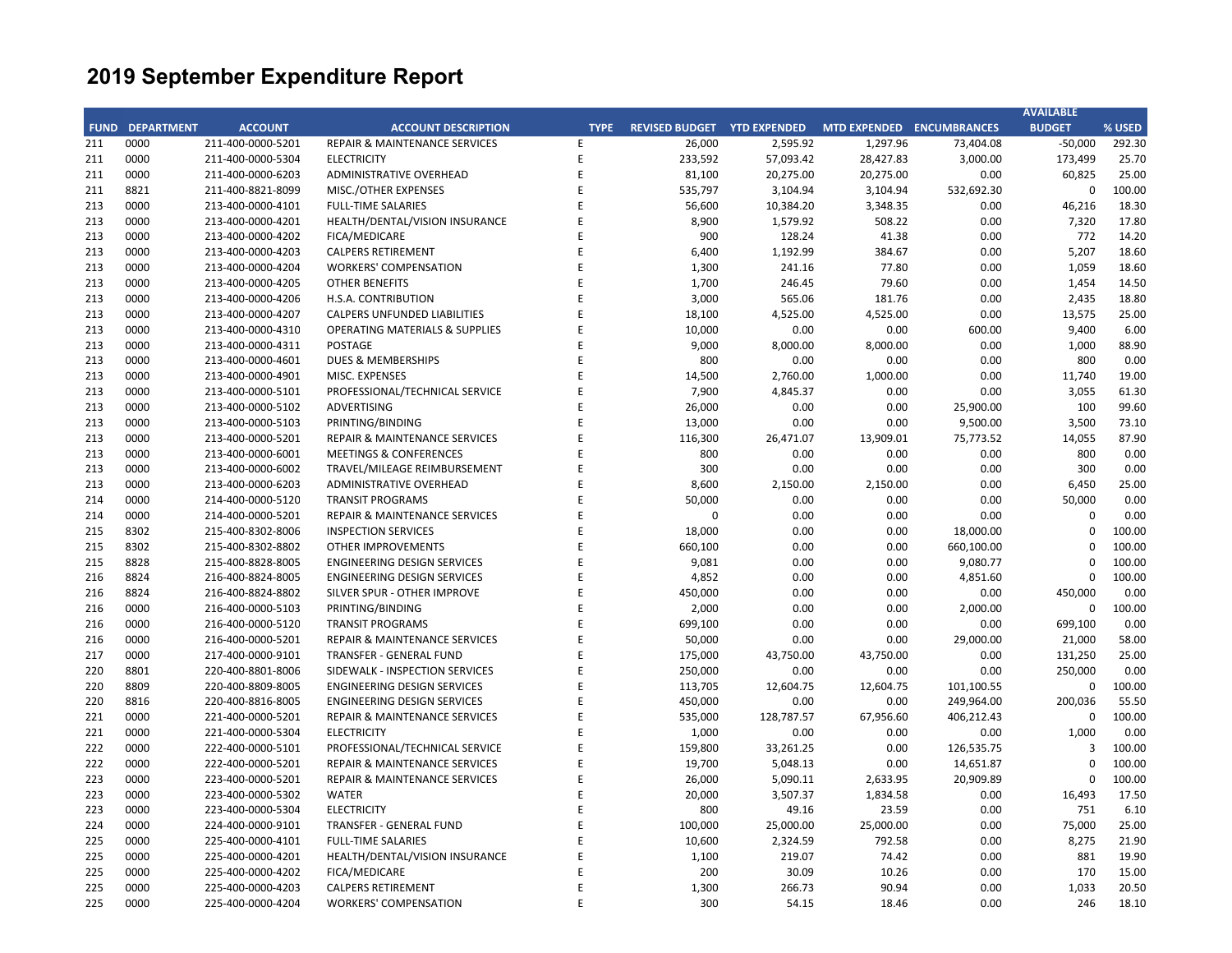|     |                        |                   |                                           |             |                                    |            |                           |                   | <b>AVAILABLE</b>        |                  |
|-----|------------------------|-------------------|-------------------------------------------|-------------|------------------------------------|------------|---------------------------|-------------------|-------------------------|------------------|
|     | <b>FUND DEPARTMENT</b> | <b>ACCOUNT</b>    | <b>ACCOUNT DESCRIPTION</b>                | <b>TYPE</b> | <b>REVISED BUDGET YTD EXPENDED</b> |            | MTD EXPENDED ENCUMBRANCES |                   | <b>BUDGET</b>           | % USED           |
| 225 | 0000                   | 225-400-0000-4205 | <b>OTHER BENEFITS</b>                     | E           | 300                                | 45.82      | 15.64                     | 0.00              | 254                     | 15.30            |
| 225 | 0000                   | 225-400-0000-4206 | H.S.A. CONTRIBUTION                       | E           | 500                                | 95.08      | 32.30                     | 0.00              | 405                     | 19.00            |
| 225 | 0000                   | 225-400-0000-4207 | <b>CALPERS UNFUNDED LIABILITIES</b>       | E           | 3,500                              | 875.00     | 875.00                    | 0.00              | 2,625                   | 25.00            |
| 225 | 0000                   | 225-400-0000-5101 | PROFESSIONAL/TECHNICAL SERVICE            | E           | 26,800                             | 303.00     | 204.00                    | 0.00              | 26,497                  | 1.10             |
| 225 | 0000                   | 225-400-0000-5102 | <b>ADVERTISING</b>                        | E           | 500                                | 0.00       | 0.00                      | 0.00              | 500                     | 0.00             |
| 225 | 0000                   | 225-400-0000-5201 | REPAIR & MAINTENANCE SERVICES             | F           | 149,000                            | 3,981.00   | 3,981.00                  | 30,769.00         | 114,250                 | 23.30            |
| 225 | 0000                   | 225-400-0000-5304 | <b>ELECTRICITY</b>                        | E           | 4,000                              | 365.10     | 166.38                    | 0.00              | 3,635                   | 9.10             |
| 225 | 0000                   | 225-400-0000-8802 | <b>OTHER IMPROVEMENTS</b>                 | F           | 450,000                            | 0.00       | 0.00                      | 0.00              | 450,000                 | 0.00             |
| 228 | 8501                   | 228-400-8501-8403 | PARKS IMPROVEMENTS                        | E           | 4,331                              | 0.00       | 0.00                      | 4,331.47          | $\mathbf 0$             | 100.00           |
| 228 | 0000                   | 228-400-0000-4310 | <b>OPERATING MATERIALS &amp; SUPPLIES</b> | F           | 8,000                              | 2,005.29   | 1,392.75                  | 6,081.19          | -86                     | 101.10           |
| 228 | 0000                   | 228-400-0000-5201 | <b>REPAIR &amp; MAINTENANCE SERVICES</b>  | E           | 20,000                             | 108.46     | 0.00                      | 10,000.00         | 9,892                   | 50.50            |
| 285 | 0000                   | 285-400-0000-5101 | PROFESSIONAL/TECHNICAL SERVICE            | E           | 48,500                             | 0.00       | 0.00                      | 3,450.00          | 45,050                  | 7.10             |
| 285 | 0000                   | 285-400-0000-5201 | <b>REPAIR &amp; MAINTENANCE SERVICES</b>  | E           | 34,500                             | 0.00       | 0.00                      | 5,000.00          | 29,500                  | 14.50            |
| 285 | 0000                   | 285-400-0000-5304 | <b>ELECTRICITY</b>                        | F           | 7,000                              | 410.76     | 127.97                    | 0.00              | 6,589                   | 5.90             |
| 310 | 8810                   | 310-400-8810-8802 | <b>OTHER IMPROVEMENTS</b>                 | E           | 150,600                            | 0.00       | 0.00                      | 0.00              | 150,600                 | 0.00             |
| 310 | 8829                   | 310-400-8829-8001 | PROFESSIONAL/TECH SERVICES                | E           | 16,222                             | 3,330.00   | 0.00                      | 13,543.25         | $-651$                  | 104.00           |
| 310 | 8832                   | 310-400-8832-8001 | PROFESSIONAL/TECH SERVICES                | E           | 13,572                             | 1,590.00   | 0.00                      | 11,331.25         | 651                     | 95.20            |
| 310 | 8832                   | 310-400-8832-8006 | <b>INSPECTION SERVICES</b>                | F           | 8,000                              | 6,272.00   | 6,272.00                  | 1,728.00          | $\Omega$                | 100.00           |
| 310 | 8832                   | 310-400-8832-8801 | <b>INFRASTRUCTURES</b>                    | E           | 93,466                             | 0.00       | 0.00                      | 93,466.00         | $\Omega$                | 100.00           |
| 330 | 0000                   | 330-400-0000-9225 | TRANSFER - ABALONE COVE SEWER             | F           | 455,000                            | 113,750.00 | 113,750.00                | 0.00              | 341,250                 | 25.00            |
| 330 | 8503                   | 330-400-8503-8001 | PROFESSIONAL/TECH SERVICES                | E           | $\mathbf 0$                        | 0.00       | 0.00                      | 25,000.00         | $-25,000$               | 100.00           |
| 330 | 8707                   | 330-400-8707-8807 | SDDIP - STORMWATER IMPROVE                | E           | $\Omega$                           | 0.00       | 0.00                      | 22,500.00         | $-22,500$               | 100.00           |
| 330 | 8811                   | 330-400-8811-8005 | ARTERIAL WALLS - ENGINEER SRVS            | E           | 100,000                            | 0.00       | 0.00                      | 0.00              | 100,000                 | 0.00             |
| 330 | 8811                   | 330-400-8811-8802 | ARTERIAL WALL - OTHER IMPROVE             | E           | 24,480                             | 24,990.00  | 24,990.00                 | 0.00              | $-510$                  | 102.10           |
| 330 | 8504                   | 330-400-8504-8004 | ADA - ARCHITECTURE DESIGN                 | E           | 216,450                            | 33,950.00  | 33,950.00                 | 32,500.00         | 150,000                 | 30.70            |
| 330 | 8404                   | 330-400-8404-8802 | COASTAL BLUFF - OTHER IMPROVE             | F           | 200,000                            | 0.00       | 0.00                      | 0.00              | 200,000                 | 0.00             |
| 330 | 8709                   | 330-400-8709-8004 | <b>CONNECTOR DESIGN SERVICES</b>          | F           | 107,348                            | 16,790.00  | 11,030.00                 | 90,557.50         | $\mathbf 0$             | 100.00           |
| 330 | 8709                   | 330-400-8709-8807 | <b>CONNECTOR PIPE - STORMWATER</b>        | F           | 132,847                            | 0.00       | 0.00                      | 108,384.07        | 24,463                  | 81.60            |
| 330 | 8304                   | 330-400-8304-8001 | LANDSLIDE - PROF/TECH                     | E           | 304,184                            | 190,651.04 | 110,327.04                | 113,533.16        | $\Omega$                | 100.00           |
| 330 | 8301                   | 330-400-8301-8005 | ENGINEERING DESIGN SERVICES               | F           | 83,954                             | 0.00       | 0.00                      | 83,954.11         | $\Omega$                | 100.00           |
| 330 | 8301                   | 330-400-8301-8802 | <b>PVDS - OTHER IMPROVE</b>               | E           | 1,000,000                          | 0.00       | 0.00                      | 0.00              | 1,000,000               | 0.00             |
| 330 | 8822                   | 330-400-8822-8005 | <b>ENGINEERING DESIGN SERVICES</b>        | E           | 212,375                            | 440.00     | 440.00                    | 1,935.00          | 210,000                 | 1.10             |
| 330 | 8822                   | 330-400-8822-8006 | <b>INSPECTION SERVICES</b>                | E           | $\Omega$                           | 2,688.00   | 2,688.00                  | 13,952.00         | $-16,640$               | 100.00           |
| 330 | 8822                   | 330-400-8822-8802 | <b>OTHER IMPROVEMENTS</b>                 | F           | 136,042                            | 0.00       | 0.00                      | 136,042.00        | $\Omega$                | 100.00           |
| 330 | 8202                   | 330-400-8202-8005 | <b>ENGINEERING DESIGN SERVICES</b>        | F           | 41,291                             | 5,415.00   | 5,415.00                  | 35,875.71         | $\Omega$                | 100.00           |
| 330 | 8001                   | 330-400-8001-8001 | PAVEMENT PROG - PROF/TECH                 | F           | 35,313                             | 33,202.95  | 14,738.65                 | 2,109.93          | $\Omega$                | 100.00           |
| 330 | 8804                   | 330-400-8804-8004 | ARCHITECTURE DESIGN SERVICES              | E           | 39,430                             | 28,230.00  | 21,800.00                 | 11,200.00         | $\Omega$                | 100.00           |
| 330 | 8804                   | 330-400-8804-8008 | <b>MATERIAL TESTINGS</b>                  | E           | 7,820                              | 0.00       | 0.00                      | 7,820.00          | $\Omega$                | 100.00           |
| 330 | 8818                   | 330-400-8818-8004 | AREA 8 - ARCHITECT DESIGN                 | E           | 117,254                            | 0.00       | 0.00                      | 117,253.60        | $\Omega$                | 100.00           |
| 330 | 8420                   | 330-400-8420-8802 | SIGN - OTHER IMPROVEMENTS                 | F           | 97,015                             |            | 0.00                      |                   | $\Omega$                | 100.00           |
|     | 8418                   |                   | <b>HESSE PARKING LOT - DESIGN</b>         | E           | 76,309                             | 0.00       |                           | 97,015.00         | $\Omega$                | 100.00           |
| 330 | 8418                   | 330-400-8418-8004 |                                           | F           | 750,000                            | 0.00       | 0.00<br>0.00              | 76,309.00<br>0.00 | 750,000                 | 0.00             |
| 330 |                        | 330-400-8418-8403 | HESSE PARKING - PARKS IMPROVE             | E           |                                    | 0.00       |                           |                   |                         |                  |
| 330 | 8419                   | 330-400-8419-8005 | <b>ENGINEERING DESIGN SERVICES</b>        | F           | 7,061                              | 0.00       | 0.00                      | 7,060.55          | $\mathbf 0$<br>$\Omega$ | 100.00<br>100.00 |
| 330 | 8419                   | 330-400-8419-8006 | <b>INSPECTION SERVICES</b>                | E           | 29,280                             | 0.00       | 0.00                      | 29,280.00         |                         |                  |
| 330 | 8834                   | 330-400-8834-8001 | PROFESSIONAL/TECH SERVICES                |             | 55,000                             | 0.00       | 0.00                      | 111,740.00        | $-56,740$               | 203.20           |
| 330 | 8834                   | 330-400-8834-8005 | <b>ENGINEERING DESIGN SERVICES</b>        | E           | 461,849                            | 0.00       | 0.00                      | 461,849.40        | $\Omega$                | 100.00           |
| 330 | 8834                   | 330-400-8834-8006 | <b>INSPECTION SERVICES</b>                | E<br>F      | 55,050                             | 0.00       | 0.00                      | 55,050.00         | 0                       | 100.00<br>0.00   |
| 330 | 8834                   | 330-400-8834-8802 | <b>OTHER IMPROVEMENTS</b>                 |             | 1,380,844                          | 0.00       | 0.00                      | 0.00              | 1,380,844               |                  |
| 330 | 8834                   | 330-400-8834-8805 | RESIDENTIAL ST IMPROVEMENTS               | E           | 2,009,106                          | 0.00       | 0.00                      | 3,250,295.00      | $-1,241,189$            | 161.80           |
| 330 | 8715                   | 330-400-8715-8004 | ARCHITECTURE DESIGN SERVICES              | E           | 195,535                            | 22,477.80  | 15,843.12                 | 173,057.06        | $\Omega$                | 100.00           |